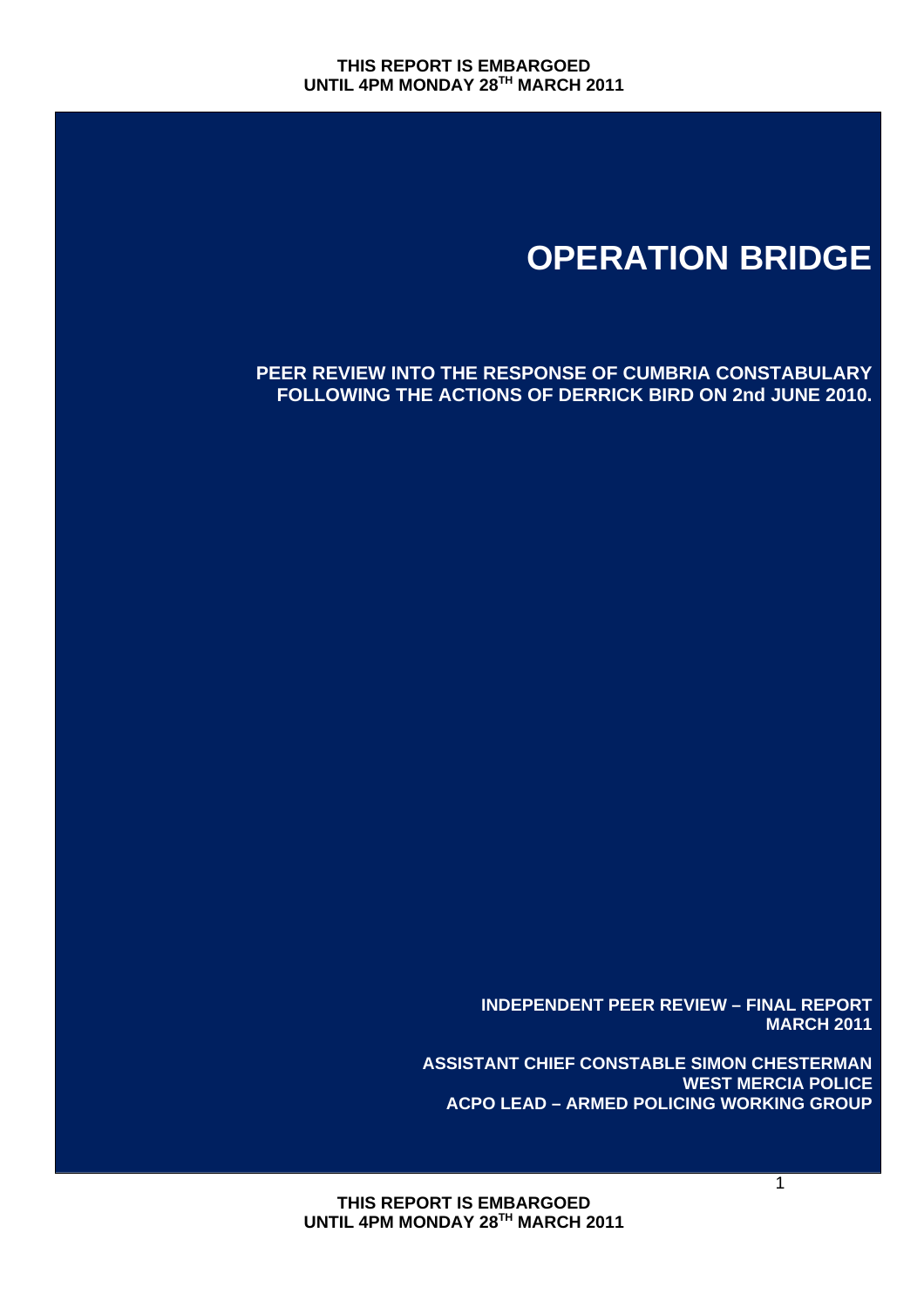## **SECTION 1**

# **CONTENTS PAGE**

|    | <b>Contents</b>                                                                                                                                                                                                                                                                                                                                                                                                                                                                                                                                       | Page No's                                                                                                                                |
|----|-------------------------------------------------------------------------------------------------------------------------------------------------------------------------------------------------------------------------------------------------------------------------------------------------------------------------------------------------------------------------------------------------------------------------------------------------------------------------------------------------------------------------------------------------------|------------------------------------------------------------------------------------------------------------------------------------------|
| 1. | <b>Title Page and Contents</b>                                                                                                                                                                                                                                                                                                                                                                                                                                                                                                                        | $1 - 4$                                                                                                                                  |
| 2. | <b>List of Victims</b>                                                                                                                                                                                                                                                                                                                                                                                                                                                                                                                                | 5                                                                                                                                        |
| 3. | Executive Summary (Including the list of<br>Recommendations and Observations)                                                                                                                                                                                                                                                                                                                                                                                                                                                                         | $6 - 13$                                                                                                                                 |
| 4. | Introduction                                                                                                                                                                                                                                                                                                                                                                                                                                                                                                                                          | $14 - 17$                                                                                                                                |
|    | Introduction<br>The Purpose of the Peer Review                                                                                                                                                                                                                                                                                                                                                                                                                                                                                                        | $14 - 16$<br>$16 - 17$                                                                                                                   |
| 5. | The Community Served by Cumbria Constabulary                                                                                                                                                                                                                                                                                                                                                                                                                                                                                                          | $18 - 19$                                                                                                                                |
| 6. | Cumbria Constabulary on the morning of the 2nd June 2010                                                                                                                                                                                                                                                                                                                                                                                                                                                                                              | 20                                                                                                                                       |
| 7. | The Availability of Armed Response Vehicles (ARVs)<br>in Cumbria at the Time of the Incident Being Reported                                                                                                                                                                                                                                                                                                                                                                                                                                           | 21                                                                                                                                       |
| 8. | The Events of 2nd June 2010                                                                                                                                                                                                                                                                                                                                                                                                                                                                                                                           | $22 - 54$                                                                                                                                |
|    | Commentary on the sighting of Derrick BIRD by<br>police officers<br>The Command and Directions provided by the FIM<br>at this stage<br><b>Radio Command Channel</b><br><b>Mutual Aid Mobilised</b><br>-<br>Cumbria Constabulary and the Ambulance service<br>$\overline{\phantom{a}}$<br>The changing nature of the attacks by Derrick BIRD<br>Professional discussion between the review team and<br>the FIM<br>Further shootings by Derrick BIRD<br>Utilisation of a Negotiator<br>Incidents at Thornhill and Wilton<br>Seascale<br>Drigg Road<br>- | $31 - 33$<br>$33 - 34$<br>$34 - 36$<br>$36 - 37$<br>$37 - 38$<br>$38 - 39$<br>$39 - 40$<br>40<br>$40 - 41$<br>41 - 46<br>$46 - 47$<br>48 |
|    | <b>Eskdale Valley</b><br>The final phase of the Operation to locate Derrick BIRD                                                                                                                                                                                                                                                                                                                                                                                                                                                                      | $49 - 52$<br>$52 - 54$                                                                                                                   |
| 9. | <b>The Review Process</b>                                                                                                                                                                                                                                                                                                                                                                                                                                                                                                                             | $55 - 56$                                                                                                                                |

## **THIS REPORT IS EMBARGOED UNTIL 4PM MONDAY 28TH MARCH 2011**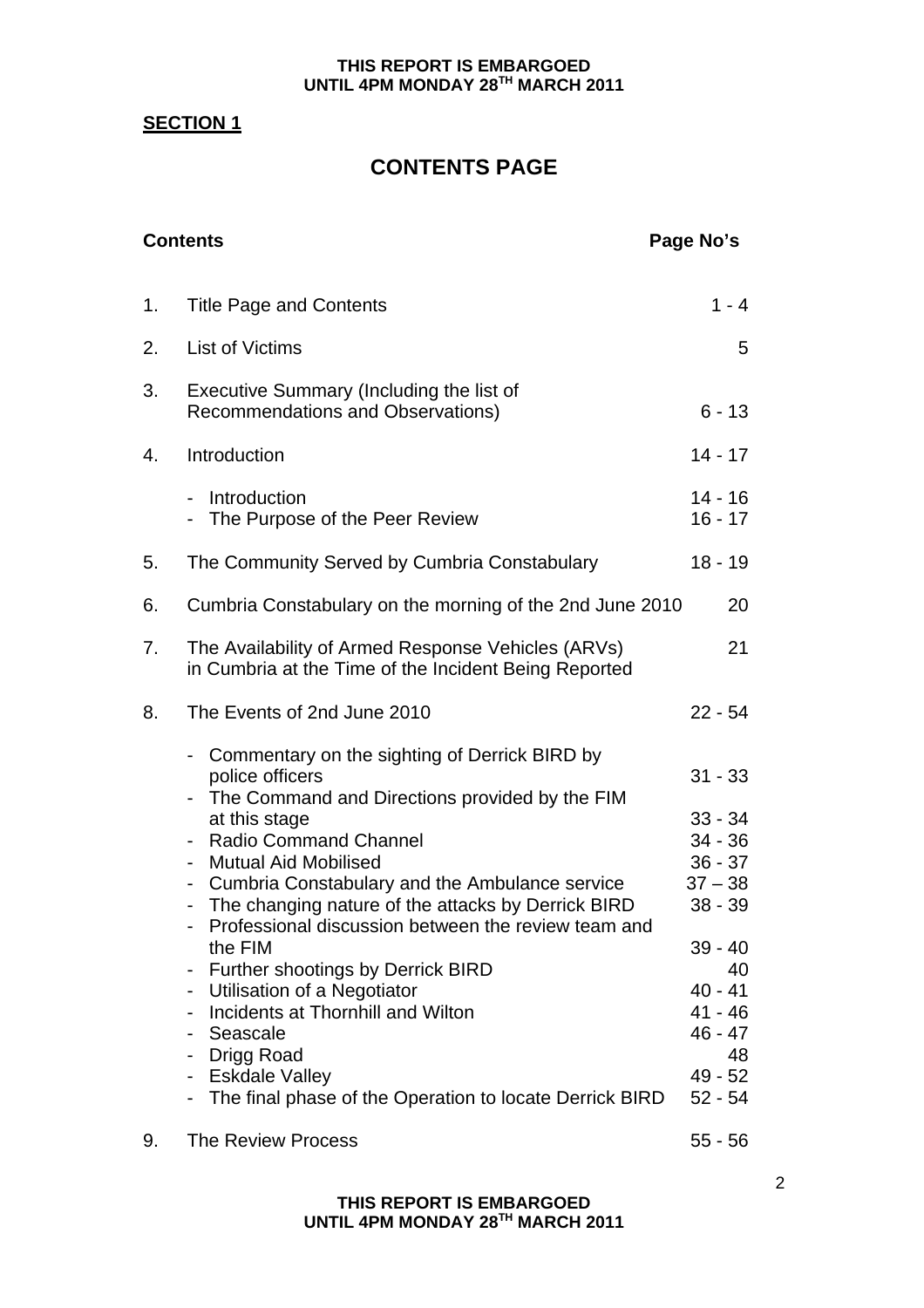| 10. | Review Team's Approach to Interviews with Police Staff                                                                                                                                                                                                                                                                                                                                                                                                                                                                                                                                                                                                                                                                                                                                                | 57                                                                                                                            |
|-----|-------------------------------------------------------------------------------------------------------------------------------------------------------------------------------------------------------------------------------------------------------------------------------------------------------------------------------------------------------------------------------------------------------------------------------------------------------------------------------------------------------------------------------------------------------------------------------------------------------------------------------------------------------------------------------------------------------------------------------------------------------------------------------------------------------|-------------------------------------------------------------------------------------------------------------------------------|
| 11. | <b>Terms of Reference</b>                                                                                                                                                                                                                                                                                                                                                                                                                                                                                                                                                                                                                                                                                                                                                                             | $58 - 60$                                                                                                                     |
|     | Guidance to the Terms of Reference                                                                                                                                                                                                                                                                                                                                                                                                                                                                                                                                                                                                                                                                                                                                                                    | $59 - 60$                                                                                                                     |
| 12. | Cumbria Constabulary's Arrangement for the Management<br>Command and Deployment of its Resources                                                                                                                                                                                                                                                                                                                                                                                                                                                                                                                                                                                                                                                                                                      | $61 - 73$                                                                                                                     |
|     | <b>Communications Room Structure</b><br><b>Command of Firearms Incidents</b><br>$\overline{\phantom{a}}$<br><b>Firearms Training</b><br>$\qquad \qquad \blacksquare$<br>The Firearms Command Suite<br>$\overline{\phantom{0}}$<br>Interoperability with the Civil Nuclear Constabulary<br>$\qquad \qquad \blacksquare$<br>The Recording of Information Relating to the Management,<br>$\qquad \qquad \blacksquare$<br>Command and Deployment of Armed Officers<br><b>Call Signs</b><br>$\qquad \qquad \blacksquare$<br>Automatic Resource Location System (ARLS)<br>$\qquad \qquad \blacksquare$<br>Helicopter (Air Support) to Cumbria Constabulary<br>$\qquad \qquad \blacksquare$<br>Armed response arrangements<br>$\overline{\phantom{a}}$<br>Accreditation of the Firearms Commanders<br>$\sim$ | $61 - 62$<br>$62 - 65$<br>65<br>$65 - 66$<br>$66 - 68$<br>$68 - 69$<br>$69 - 70$<br>$70 - 71$<br>$71 - 72$<br>72<br>$72 - 73$ |
| 13. | Relevant Background Information in Relation to<br><b>Derrick BIRD</b>                                                                                                                                                                                                                                                                                                                                                                                                                                                                                                                                                                                                                                                                                                                                 | 74 - 79                                                                                                                       |
|     | <b>Assaults/Road Traffic Collisions/Crimes</b><br>Medical<br>$\qquad \qquad \blacksquare$<br>Vehicles<br>$\qquad \qquad \blacksquare$<br><b>Interests and Hobbies</b><br>$\overline{\phantom{a}}$<br><b>Previous Arrests/Incidents</b><br>$\overline{\phantom{a}}$<br><b>Previous Convictions</b><br>$\overline{\phantom{a}}$<br><b>Firearms Licensing</b><br>$\qquad \qquad \blacksquare$                                                                                                                                                                                                                                                                                                                                                                                                            | 74 - 75<br>$75 - 76$<br>76<br>76<br>76<br>$76 - 77$<br>$77 - 78$                                                              |
|     | <b>Derrick BIRD'S Finances</b><br>$\overline{\phantom{a}}$                                                                                                                                                                                                                                                                                                                                                                                                                                                                                                                                                                                                                                                                                                                                            | 78 - 79                                                                                                                       |
| 14. | Conclusion                                                                                                                                                                                                                                                                                                                                                                                                                                                                                                                                                                                                                                                                                                                                                                                            | $80 - 81$                                                                                                                     |
| 15. | Glossary of Acronyms                                                                                                                                                                                                                                                                                                                                                                                                                                                                                                                                                                                                                                                                                                                                                                                  | 82                                                                                                                            |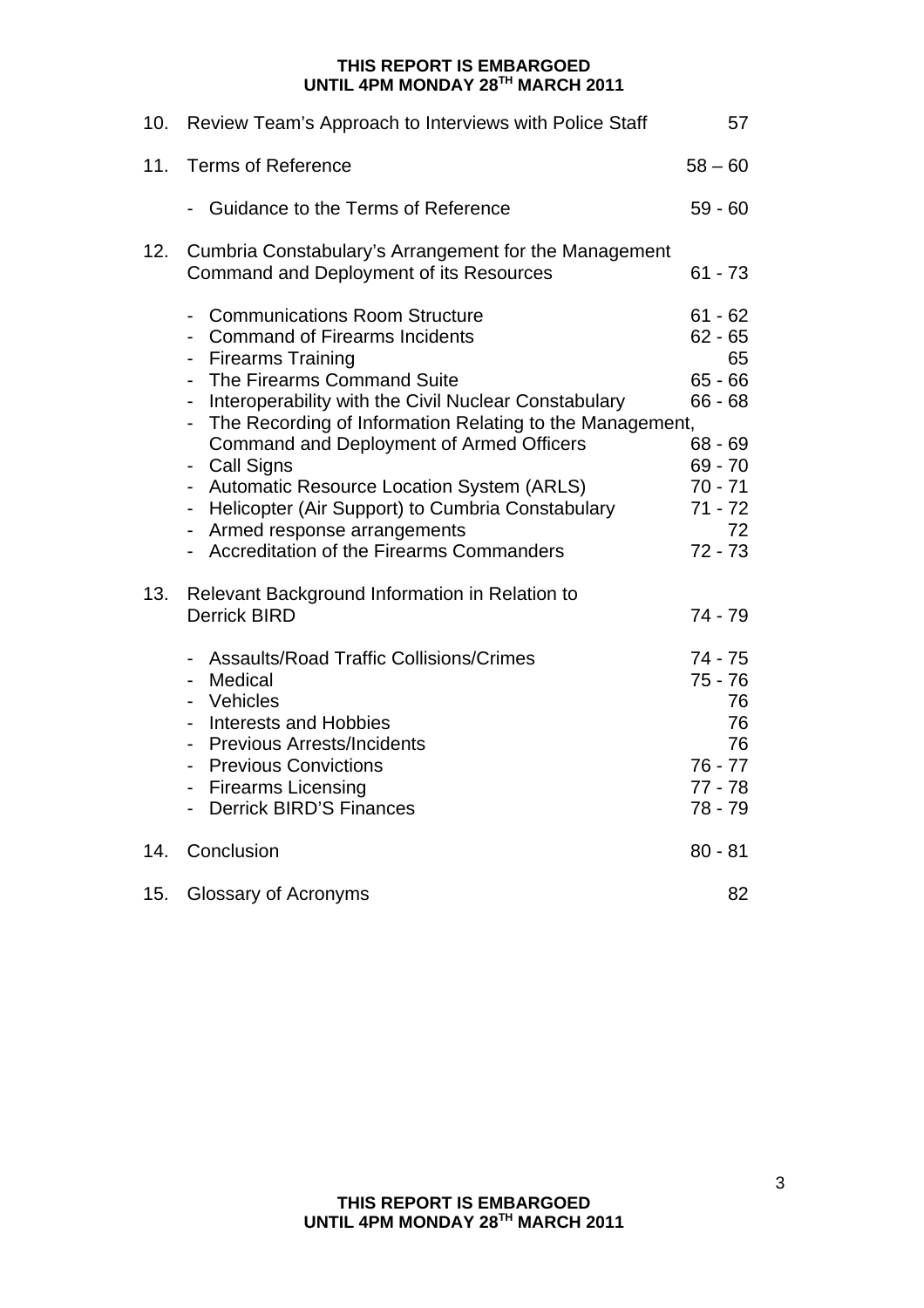## **SECTION 2**

# **LIST OF VICTIMS**

| <b>Deceased Victims</b> | <b>Surviving Victims</b>     |
|-------------------------|------------------------------|
| David BIRD              | <b>Donald REID</b>           |
| <b>Kevin COMMONS</b>    | Paul WILSON                  |
| Darren REWCASTLE        | <b>Terry KENNEDY</b>         |
| <b>Susan HUGHES</b>     | Emma PERCIVAL                |
| <b>Kenneth FISHBURN</b> | <b>Leslie HUNTER</b>         |
| <b>Isaac DIXON</b>      | <b>Christine HUNTER-HALL</b> |
| <b>Jennifer JACKSON</b> | <b>Harry BERGER</b>          |
| <b>James JACKSON</b>    | <b>Jacqueline LEWIS</b>      |
| <b>Garry PURDHAM</b>    | <b>Fiona MORETTA</b>         |
| <b>James CLARK</b>      | <b>Nathan JONES</b>          |
| <b>Michael PIKE</b>     | Samantha CHRYSTIE            |
| <b>Jane ROBINSON</b>    |                              |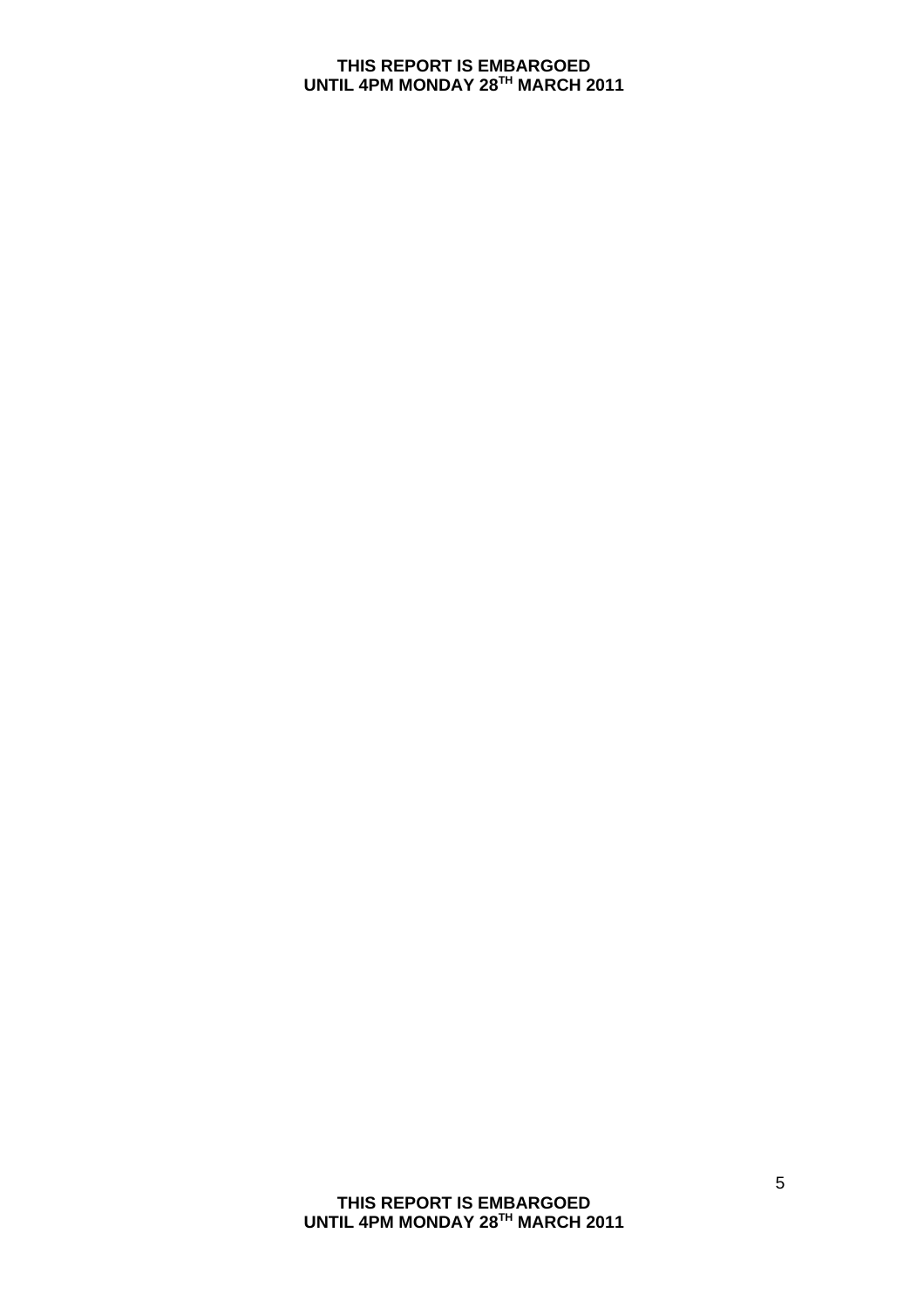# **EXECUTIVE SUMMARY INCLUDING THE LIST OF RECOMMENDATIONS AND OBSERVATIONS**

## **3. Executive Summary**

- 3.1 This is the report of the Peer Review into the response of Cumbria Constabulary following the tragic events of  $2^{nd}$  June 2010 during which 12 innocent members of the public lost their lives and a further 11 people were seriously injured.
- 3.2 The Peer Review has been conducted at the request of the Cumbria Constabulary Chief Constable, Mr Craig MACKEY, to agreed Terms of Reference and under the scrutiny of a Reference Group.
- 3.3 This report is not protectively marked in accordance with the Government Protective Marking Scheme (GPMS). It has always been Mr MACKEY'S intention that this report should enter the public domain in the interests of openness and transparency. The appendices remain GPMS Restricted as they contain sensitive information, such as the Force Firearms Strategic Threat and Risk Assessment.
- 3.4 In completing this Peer Review, my team and I have been afforded full co-operation from Cumbria Constabulary and we have had full access to all relevant information. The depth of this review would not have been possible without this level of co-operation and access for which I am extremely grateful.
- 3.5 Cumbria Constabulary have carried out their own major investigation on behalf of HM Coroner. The Peer Review has had full access to all materials gathered as a result of the Cumbria Constabulary major investigation.
- 3.6 The Peer Review Terms of Reference are re-produced in full at Section 11 of this report. The following excerpt highlights the overall objectives of the review.

 *'To consider the policing issues arising there from, and any lessons which can be learned by Cumbria, the region or nationally and, to make such recommendations as may seem appropriate'.* 

- 3.7 In summary, the Peer Review has sought to address two concerns:-
	- Could this incident have been prevented before it started?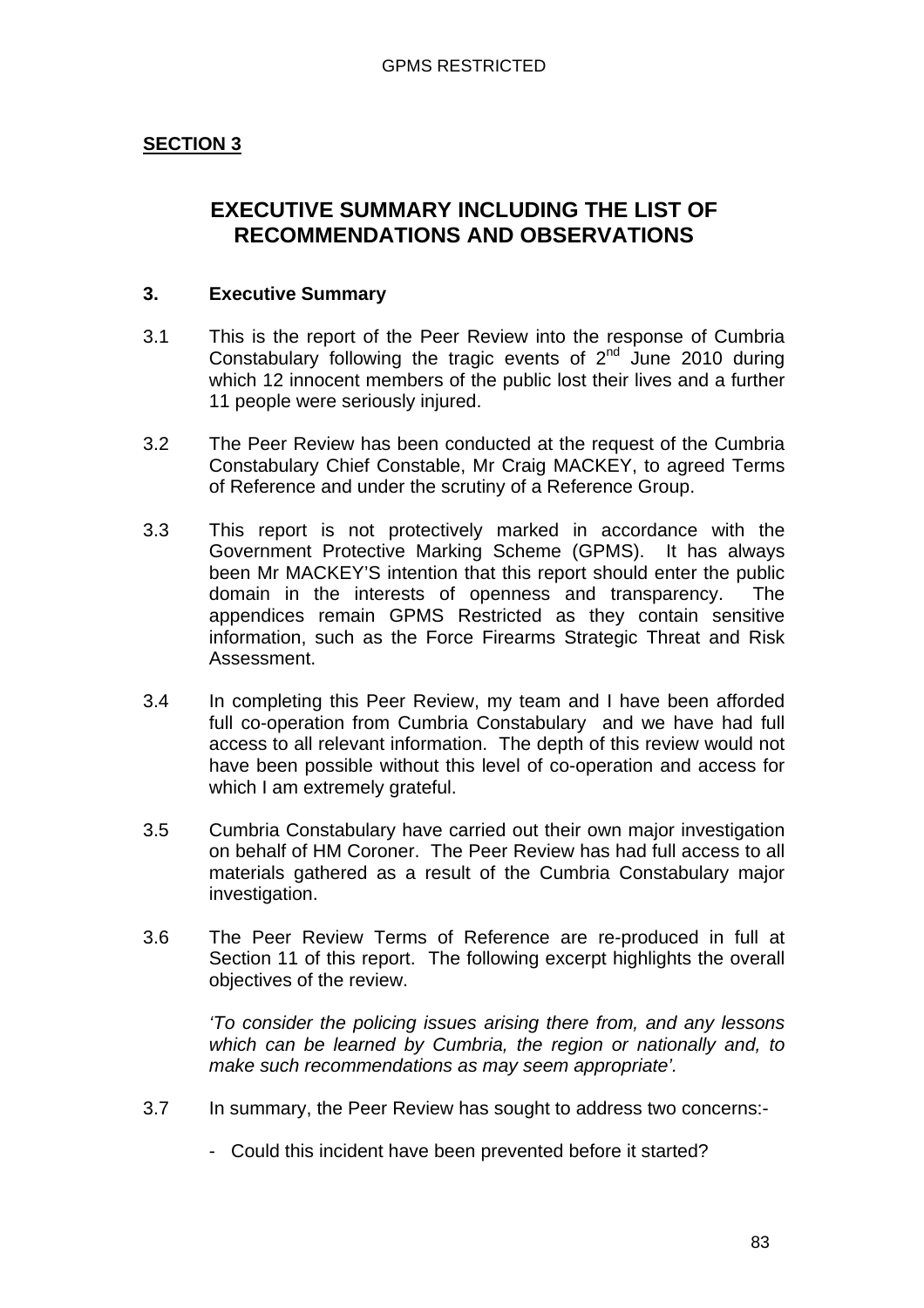#### GPMS RESTRICTED

- During the incident, could more have been done to stop Derrick BIRD any sooner?

Both questions have been carefully considered.

- 3.8 This report will go into some detail regarding Cumbria Constabulary's dealings with Derrick BIRD prior to the 2<sup>nd</sup> June 2010. I have been able to establish that Cumbria Constabulary had no opportunity to prevent this incident. In fact, the first time they had an opportunity to intervene was at 10.13 hrs on  $2<sup>nd</sup>$  June 2010 when they received the initial 999 call.
- 3.9 In answer to the second question, the response provided by the force has been examined in detail. Events of this magnitude are thankfully rare and would challenge any police force, regardless of size. On this occasion geography was a major factor.
- 3.10 Cumbria Constabulary were able to deploy sufficient resources to deal with the threat posed by Derrick BIRD. It is important to note that throughout the whole incident, which lasted only two hours, police officers saw Derrick BIRD only twice. Having examined these encounters carefully I have concluded that the overall response was reasonable under the circumstances and police officers did not have the opportunity to stop Derrick BIRD any sooner.
- 3.11 I can not imagine any circumstances under which a post incident review of an incident of this magnitude would not expose areas of weakness in the police response and result in recommendations. This Peer Review has highlighted areas of weakness, for example, a lack of clarity of command in the early stages of the response and the immediate availability of armed police officers in West Cumbria. The Review Team is unable to conclude that had these areas of weakness not been present, that Derrick BIRD would have been stopped any sooner.
- 3.12 The Peer Review also found strengths in the response and we have found examples of bravery, innovation and dedication to duty, which are highlighted in the report.
- 3.13 This report makes 15 formal Observations and 9 Recommendations. The Observations largely relate to Cumbria Constabulary and are for further consideration by the Chief Constable and his team. The 9 Recommendations relate to the issues that the Peer Review Team suggest should lead to improvements in policy or professional practice.
- 3.14 Two of the Observations are of high national importance. Observation 1 relates to Cumbria's use of the Airwave police radio network, which was very nearly overwhelmed. This is a common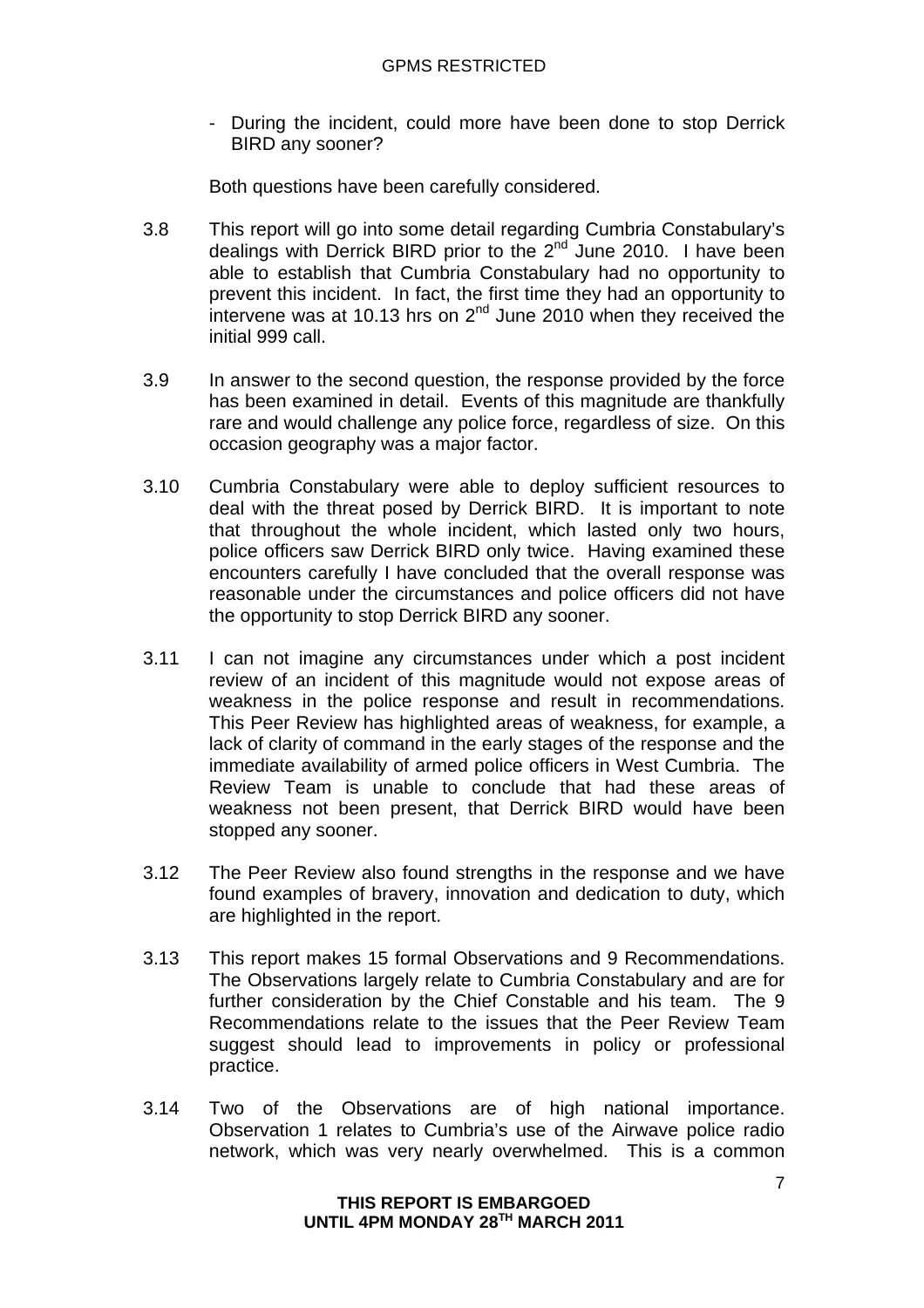theme with other major incidents and large operational exercises and may in part be due to user error. However, this needs to be resolved particularly in light of the 2012 Olympics.

- 3.15 Observation 3 relates to police interoperability with the ambulance service, which the Review Team highlight as a significant issue. In summary, the ambulance service felt unable to dispatch ambulances to the scenes in the absence of police protection. This is despite the fact that unarmed police officers and members of the public were at all scenes.
- 3.16 This section will now briefly describe the contents of each of the 14 sections of this Peer Review report and summarise each of the 15 Observations and 9 Recommendations.
- 3.17 **Section 4. Introduction** This section provides the context of the information collated within the report and outlines the purpose of the Peer Review in greater detail.
- 3.18 **Section 5. The community served by Cumbria Constabulary** This section describes the impressive community cohesion that has been observed by the review team during the process of creating this report.
- 3.19 In particular, this section identifies how this cohesion remains steadfast in the time period that has followed the events of the 2nd June 2010.
- 3.20 **Section 6. Cumbria prior to the offences being committed** From a policing perspective, this section provides a snapshot of Cumbria in the time immediately prior to the incident under review.
- 3.21 Two significant events were being managed by Cumbria Constabulary when this incident was initially reported.
- 3.22 **Section 7. Cumbria Armed response capability** This section describes the availability of Armed Response Vehicles (ARVs) in Cumbria at the time of the incident being reported and how additional armed officers were deployed throughout the incident.
- 3.23 **Section 8. The events of 2nd June 2010** This section details the events as they unfolded. I have thoroughly examined all previous contact between Derrick BIRD and the police service to establish if there was any opportunity to intervene to reduce the risks that he ultimately posed.
- 3.24 Furthermore, I have examined in minute detail the actions of Derrick BIRD and how Cumbria Constabulary reacted to each incident they became aware of.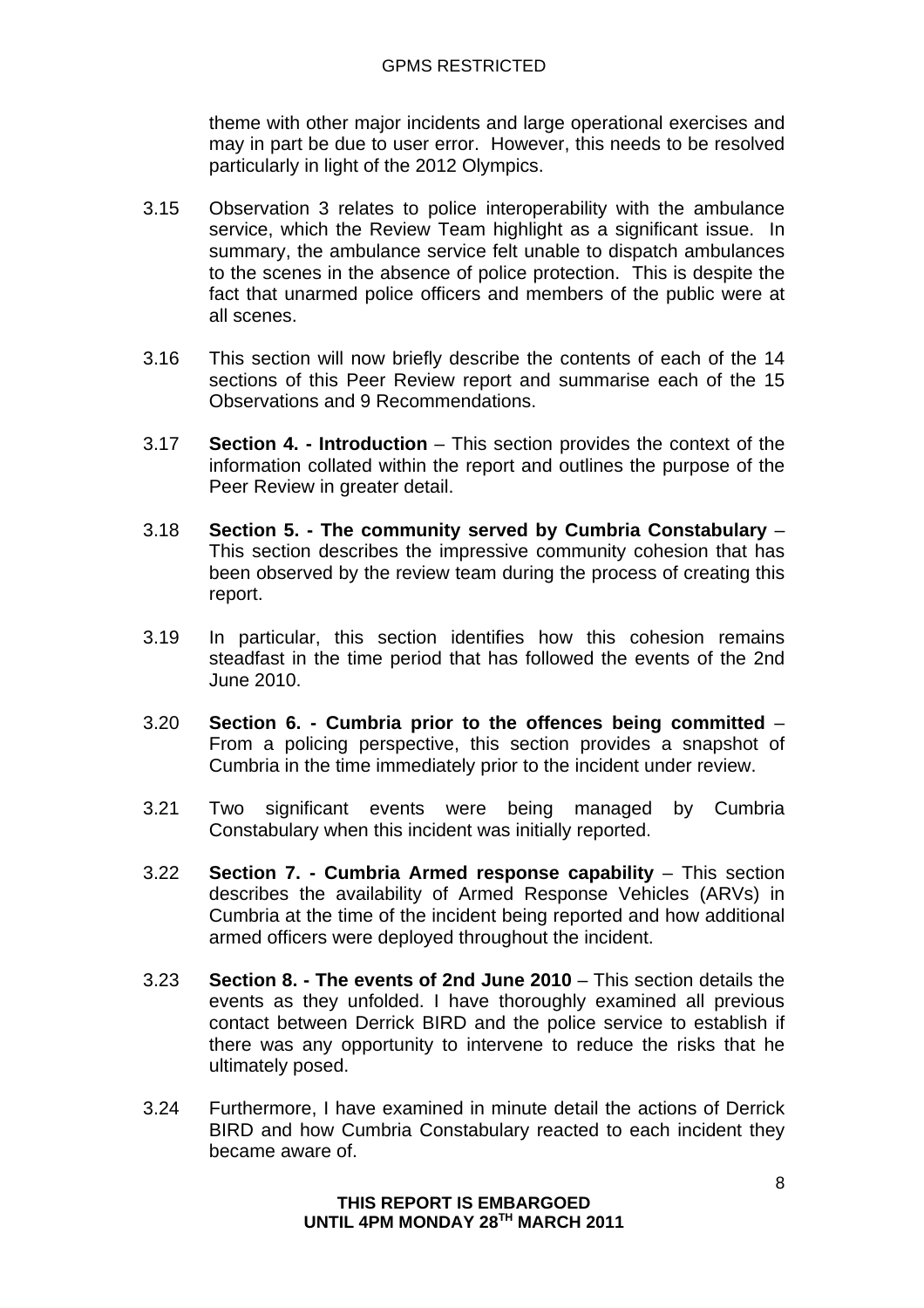- 3.25 **Section 9. The Review Process** This section outlines the process that my team and I adopted to establish the information in conjunction with the Cumbria Constabulary Major Investigation Unit.
- 3.26 **Section 10. Review team's approach to interviews with police staff –** This section examines the method that was employed by my team and I, to secure additional information from key members of Cumbria Constabulary staff.
- 3.27 The concept of 'professional discussions' was created to ensure that we were not only able to obtain facts but were also able to establish the feelings and emotions that were present within the various departments that collectively worked to stop Derrick BIRD from his offending.
- 3.28 **Section 11. Terms of Reference** This section is included to provide clarity on the specific directions that my team and I were provided in order to create a Peer Review that would meet the needs and expectations of Chief Constable MACKEY and Cumbria Constabulary.
- 3.29 The original terms of reference that were set are reproduced in their entirety.
- 3.30 **Section 12. Background information relating to the routine policing delivered by Cumbria Constabulary –** This section provides information relating to the way that Cumbria Constabulary routinely operated prior to the 2nd June 2010.
- 3.31 This section is subdivided into various different business areas and where relevant, following each one, an Observation or Recommendation is produced in an identical format to those in Section 8.
- 3.32 The purpose of this section is to suggest ways that Cumbria Constabulary could amend or improve its processes, in light of this incident.
- 3.33 **Section 13. Background Information in relation to Derrick BIRD -** This section examines all available details that are known about Derrick BIRD. I have used this information to identify any instances where Cumbria Constabulary is likely to have had contact with him and whether opportunities to prevent this incident were missed.
- 3.34 I can say without hesitation that there were no opportunities for Cumbria Constabulary to foresee what Derrick BIRD would do on the 2nd June 2010 and therefore, had no opportunity to prevent the incident before it started.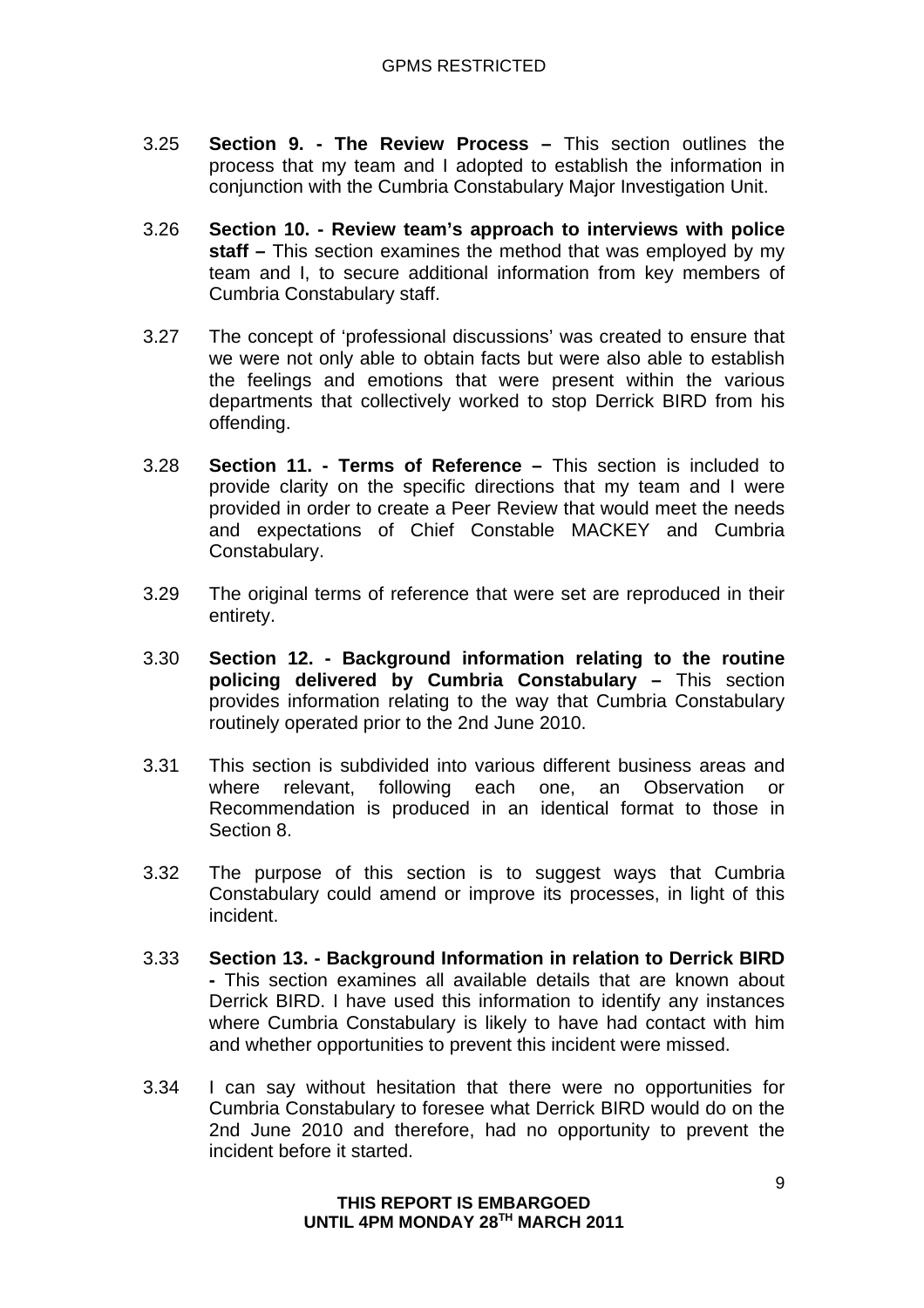- 3.35 **Section 14. Conclusion Could the Incident Have Been Prevented? –** This section summarises the entire facts as they are presented throughout the report and addresses the key questions that were asked at the beginning of the process.
- 3.36 **Section 15. Glossary of Acronyms** This section provides a list of acronyms used within this document in order for them to be understood by those not used to the specific terms.
- 3.37 **Observations and Recommendations** Within the following paragraphs, I have recreated all of the Observations and Recommendations that I have identified within the body of the report for ease of reference.
- 3.38 **Observation 1:** The local Airwave Radio Channel was overwhelmed by the radio traffic caused by this incident. This became more acute when armed officers from neighbouring forces deployed to Cumbria as they were unable to access the local channel.
- 3.39 Observation 2 makes specific comment on how high volume communication usage can be minimised within an Armed policing communication structure.
- 3.40 **Observation 2:** That Cumbria Constabulary considers options to ensure that the Tactical Firearms Commander can communicate directly with armed police officers under their command whilst minimising interference with the incident command channel during more complex incidents.
- 3.41 **Observation 3:** Interoperability between the police service and ambulance service should be improved. This is particularly true in relation to differing risk thresholds.
- 3.42 **Observation 4:** The decision to deploy a trained negotiator and to make the first attempts to contact Derrick BIRD without delay was sound. To achieve this within such a fast moving incident and be able to place the first call only 42 minutes after the police were first made aware of the incident, is commendable.
- 3.43 **Observation 5:** Cumbria Constabulary quickly identified that it had a duty to warn the public. They used their media line, their website, shop watch radio links, direct phone calls to vulnerable locations and the use of "sky shout" from the police helicopter to warn the public.
- 3.44 The review team commends the proactive use of the media and other means to warn members of the public in this case.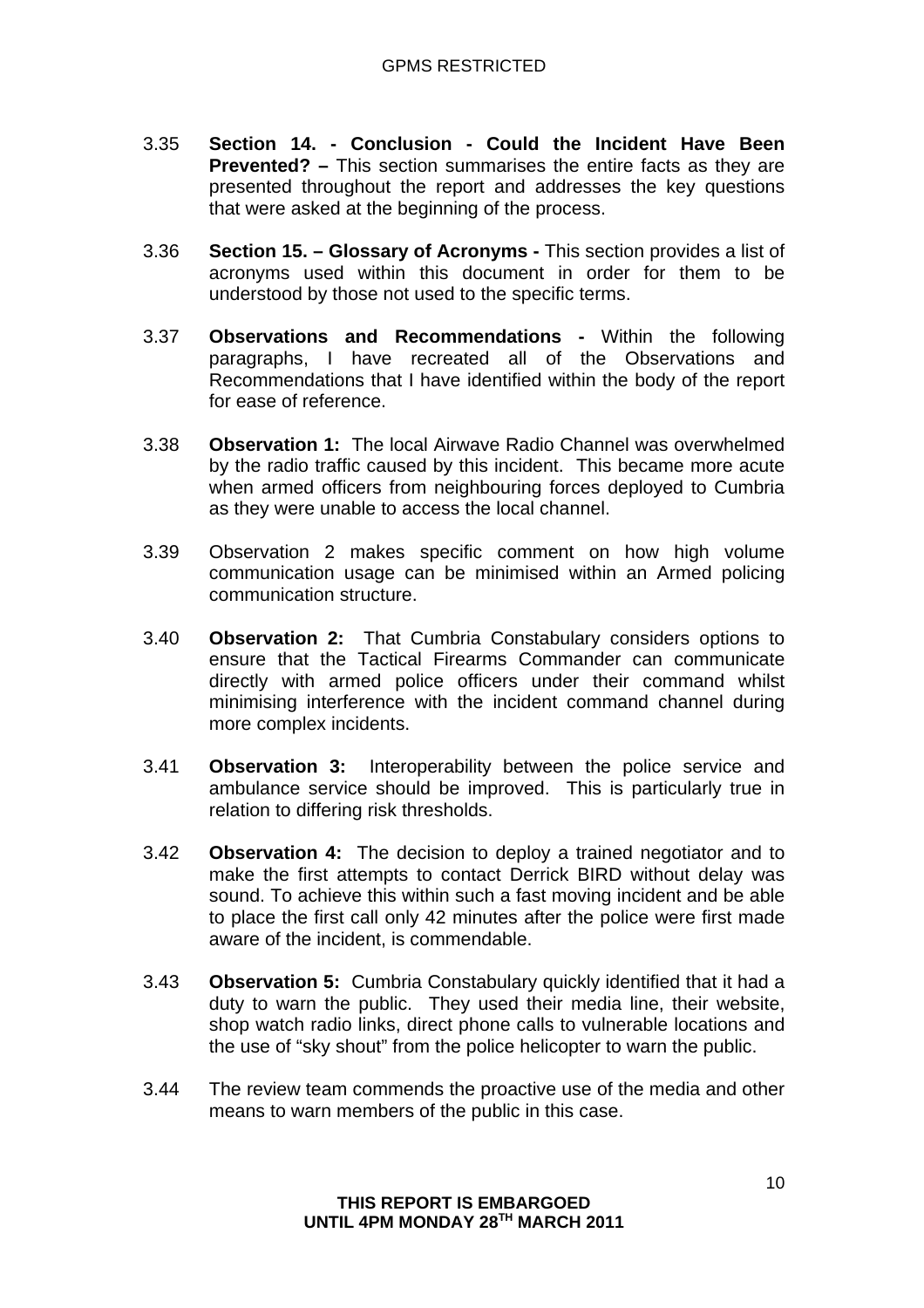- 3.45 **Observation 6:** Informing ARVs of potential Tactical Options is good practice as is providing all officers of an indication of any emotional or mental distress which the subject may be experiencing and any potential reason for their behaviour whether real or perceived.
- 3.46 **Observation 7:** That Cumbria Constabulary reinforce the importance of command protocols to both the Tactical Firearms Commander and the FIM and to ensure that a Commander is clearly defined at all times during a Firearm's Operation.
- 3.47 The implementation of Recommendation 3 should minimise the likelihood of this occurring in the future.
- 3.48 **Observation 8:** The overriding priority of the police service is to protect the public. These officers had to decide whether to stop and render first aid, or to continue in their efforts to locate and stop Derrick BIRD, before he could kill or injure anyone else. The casualty was being cared for by members of the public and on reflection, the review team believes that these firearms officers made the right decision and continued to search for Derrick BIRD in an attempt to prevent further loss of life.
- 3.49 **Observation 9:** Taking account of the fact that it is now only one hour since Cumbria Constabulary have been made aware of a crime in action with no prior warning, they have approximately 30 armed officers deployed across the County. Many forces with considerably larger numbers of resources, would have found it difficult to deploy such large numbers of armed officers within such a time period.
- 3.50 **Observation 10:** Having reconstructed the incident it is now clear that Derrick BIRD drove along routes that could have been highly populated with tourists. The police response to 'warn and inform' the public was so effective, that many of these locations were deserted. It is impossible to be sure, but it is highly likely that lives were saved by this strategy.
- 3.51 **Observation 11:** The bravery of the officers who entered the woods to search for Derrick BIRD cannot be overstated. The woodland is dense and is situated on a hill; it is commonly used by local Scout groups to build hides. From his elevated, well camouflaged position, it is very likely that Derrick BIRD could have seen the officers approaching before they saw him.
- 3.52 **Observation 12:** In common with many Police Forces, Cumbria Constabulary operate two force control rooms. This provides resilience and business continuity. In light of the FIM's comments to the review team, the force may wish to satisfy itself that, appropriate communication links and processes are in place to maximise the FIM's ability to command incidents across two control rooms.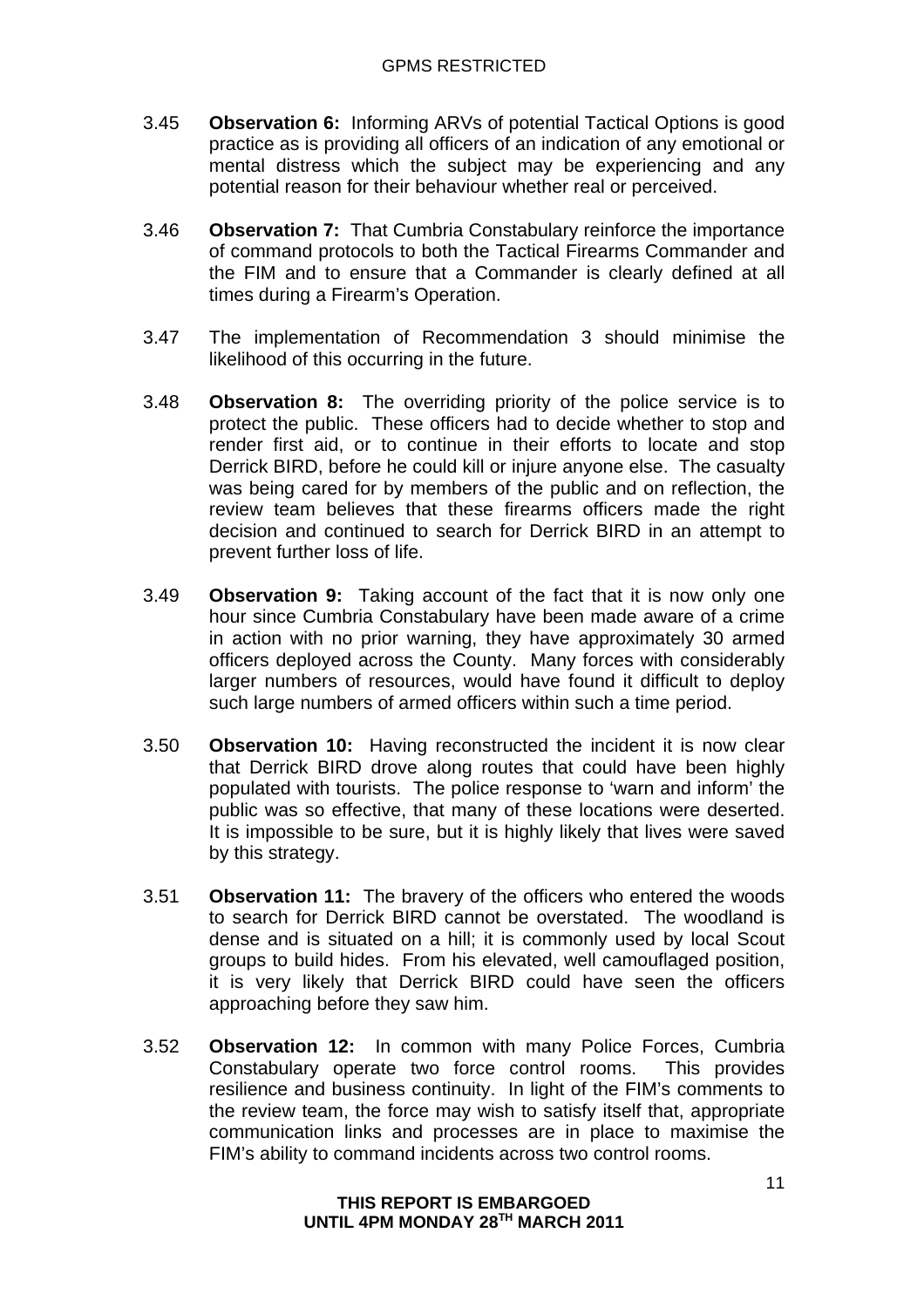3.53 **Observation 13:** That Cumbria Constabulary consider raising the subject of call signs with the ACPO Lead for Airwave Communications. If the UK were to adopt a national call sign structure for specialist roles, any patrol deployed on mutual aid would be immediately recognised.

> (This would be particularly useful for PSU's, Dog Handlers, DVI Teams, Negotiators, Search Teams and Firearms Officers).

- 3.54 **Observation 14:** Cumbria Constabulary may wish to re-examine the standard operating procedures and interoperability between the various organisations that provide air support within Cumbria.
- 3.55 The difficulties that were presented with the use of the helicopters were not unique to the police service. Their primary use was casualty evacuation and therefore the Ambulance Service should play a pivotal role.
- 3.56 Visibility for the staff within the various helicopters was particularly poor on the 2nd June 2010. The low cloud made flying particularly difficult. The crews of each of the aircraft should be commended for their perseverance.
- 3.57 **Observation 15:** That Cumbria Constabulary take the opportunity to reassess its position with regards to the overt carriage of firearms by its ARV crews.
- 3.58 **Recommendation 1:** That Cumbria Constabulary review its policy with regard to the deployment of ARVs, with emphasis on the challenge presented by geography and the road network.
- 3.59 **Recommendation 2:** That Cumbria Constabulary considers access to intelligence resources during weekends and evenings. The provision of an intelligence capability within the force control room on a 24/7 basis is achieved within many forces and could benefit Cumbria.
- 3.60 **Recommendation 3:** That Cumbria Constabulary nominate an Operational Firearms Commander at the start of each tour of duty.
- 3.61 **Recommendation 4:** That Cumbria Constabulary convert the existing Gold Command Suite, at Force Headquarters, into a fully functioning Command Suite suitable for a Tactical Firearms Commander to take command of a firearms operation.
- 3.62 **Recommendation 5:** That the CNC adopt the full range of firearms tactical options as used by the Home Office forces nationally. That they also adopt the same glossary of terms that are used to describe this tactic to facilitate an effective interoperability.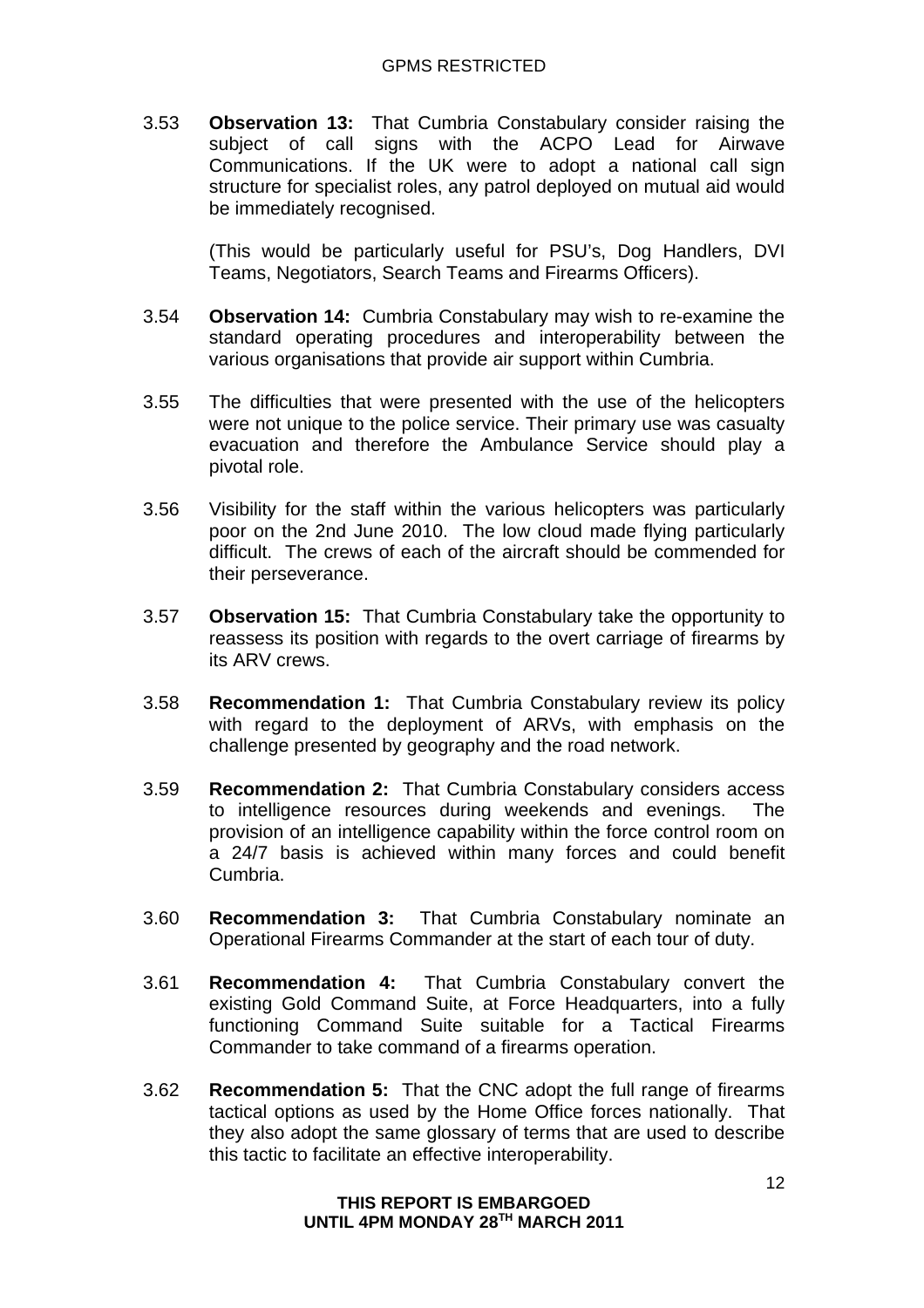- 3.63 It is recognised that the CNC has a unique role and will require a range of additional bespoke tactics and equipment to undertake their daily duties to protect the nuclear industry, which this recommendation does not seek to alter.
- 3.64 **Recommendation 6:** That Cumbria Constabulary review the manner in which their Force Incident Managers, contemporaneously record their decisions, in respect of authorising the deployment of armed officers.
- 3.65 The use of a loggist in more complex incidents would be a particularly useful consideration.
- 3.66 The use of a Dictaphone has been a useful means of capturing decisions where the pace of an incident means that the recording of written material is impracticable.
- 3.67 **Recommendation 7:** That Cumbria Constabulary create a readily recognised call sign structure for its resources, that more accurately identifies their role, their usual geographic location and most importantly, whether they are an armed resource.
- 3.68 **Recommendation 8:** That Cumbria Constabulary completes its planned introduction of ARLS.
- 3.69 **Recommendation 9:** Cumbria constabulary should instigate a process for monitoring the accreditation retraining of all Firearms Commanders so as to ensure that all accreditations remain current.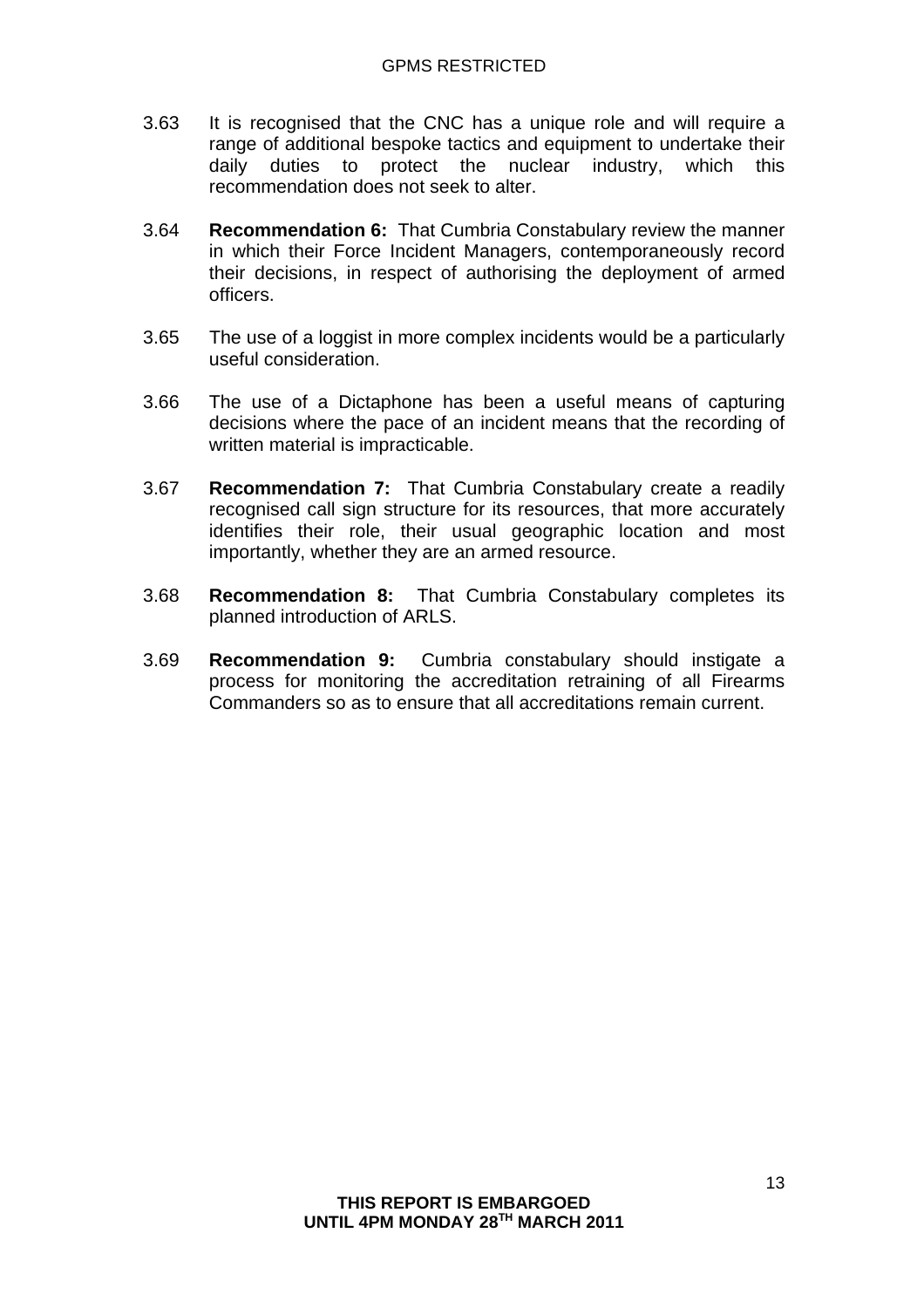# **INTRODUCTION**

## **4. Introduction**

- 4.1 This Peer Review was commissioned by the Chief Constable of Cumbria Constabulary, Mr Craig MACKEY, in order to learn lessons and assess whether the armed response to the events of 2nd June 2010 was reasonable.
- 4.2 Policing throughout England and Wales is delivered by 43 Home Office police forces. Each force is led by a Chief Constable who is responsible for the direction and control of all policing activity within the geographic area covered by their force. In addition, several non-Home Office police forces exist to provide specialist law enforcement to our ports, transport infrastructure, Ministry of Defence establishments and nuclear installations.
- 4.3 Police forces have to be ready to deliver a complex variety of services from providing visible reassurance to counter terrorism. Also, despite the contrast between policing a densely populated inner city area and a sparsely populated rural area, each force has a duty to deliver a service which meets the needs and expectations of their local communities.
- 4.4 The British Police Service is proud of its tradition of policing with the consent of the communities it serves and the fact that this remains one of very few, unarmed police services, across the world.
- 4.5 Only the Civil Nuclear Constabulary and Ministry of Defence Police routinely arm the majority of its uniformed operational police officers.
- 4.6 Chief Constables have to decide upon the level of armed policing which is proportionate to an assessment of the risks within their area. This assessment is informed by an annual Strategic Threat and Risk Assessment<sup>1</sup>. Each force produces its own assessment, within a national template, taking into account, local, regional and national threats.
- 4.7 Deciding how many officers to train in the use of firearms is not an exact science. Cumbria Constabulary is a good example, where the day to day threat from armed criminality is assessed to be low; however, the tragic events of the 2nd June 2010 highlight the fact that

 1 The Strategic Threat and Risk Assessment is produced at Appendix 1.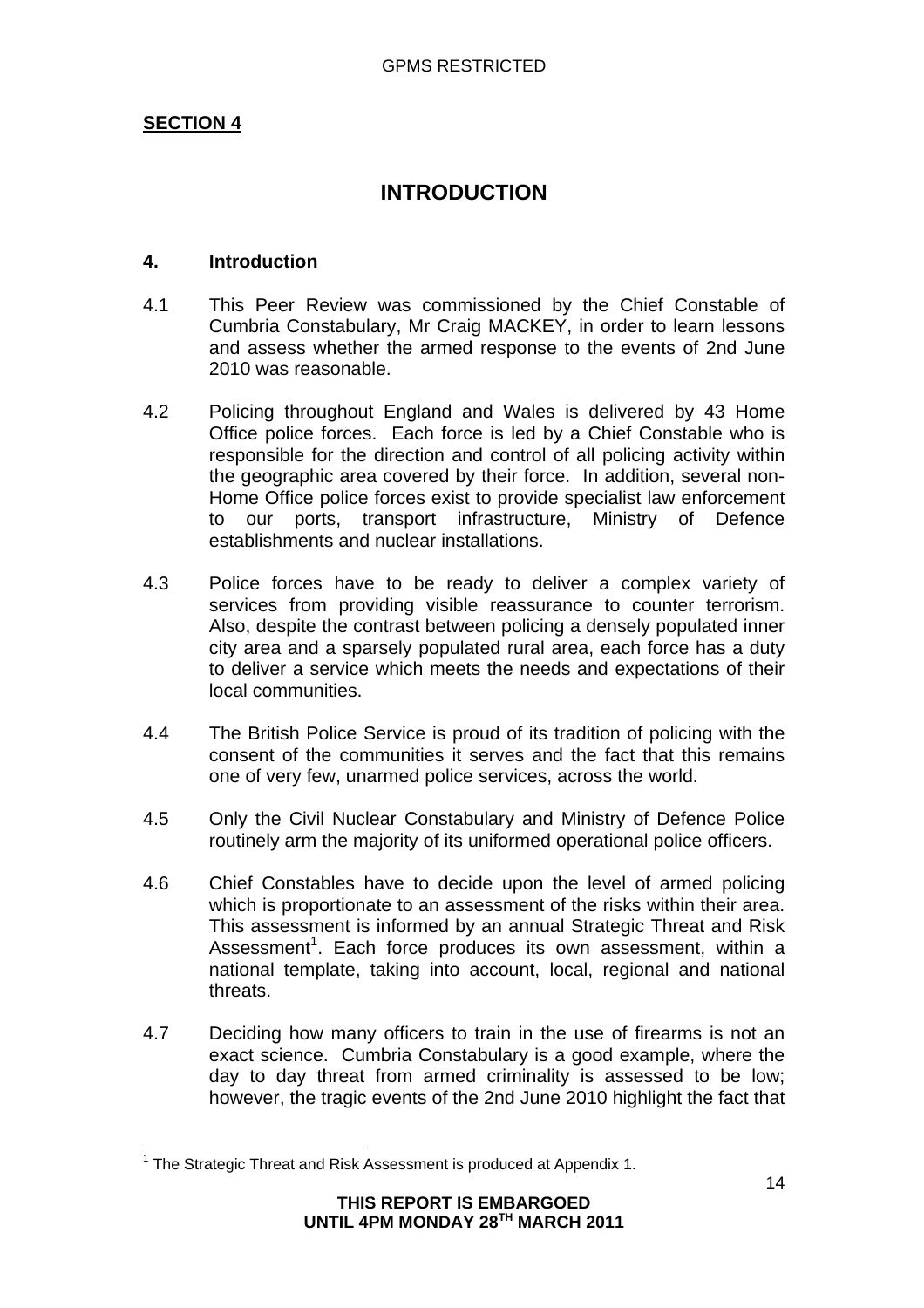critical incidents can occur, even in the most idyllic and safest of areas.

- 4.8 The Cumbria Strategic Threat and Risk Assessment is completed to a high standard and is entirely appropriate.
- 4.9 Geography had a major influence throughout this incident. Cumbria is a very large area and, although it has excellent road networks from North to South, local roads do not lend themselves to emergency response. In addition, a central mountain range divides the county down the middle and this further restricts access from West to East.
- 4.10 From a national perspective, regardless of whether the demand for armed policing is high or low in any given area, incidents where armed criminals discharge firearms in the United Kingdom are extremely rare.
- 4.11 The only incidents within the whole of the UK which would compare with the events in Cumbria on the 2nd June 2010, were those which occurred in Hungerford on the 19<sup>th</sup> August 1987 and Dunblane School on  $13<sup>th</sup>$  March 1996.
- 4.12 Incidents of this nature would present a serious challenge to any police force, whether armed or not.
- 4.13 Significant numbers of lawfully held firearms (including shotguns) are owned by members of the public across the United Kingdom. Residents in the more rural communities are far more likely to own a firearm<sup>2</sup>. Each of the aforementioned incidents involved offenders who used firearms that were in their lawful possession.
- 4.14 The overarching, and most difficult question to answer is, 'could police have intervened and stopped Derrick BIRD'?
- 4.15 In addressing the Terms of Reference there were two key questions to be considered, these were:
	- Could this incident have been prevented before it started?
	- During the incident, could more have been done to stop Derrick BIRD any sooner?
- 4.16 This Peer Review examines the Cumbria Constabulary response to the events as they occurred and findings are categorised as follows;

 2 Home Office statistics show that in March 2008, almost 32000 licensed shotguns and firearms were held in Cumbria alone.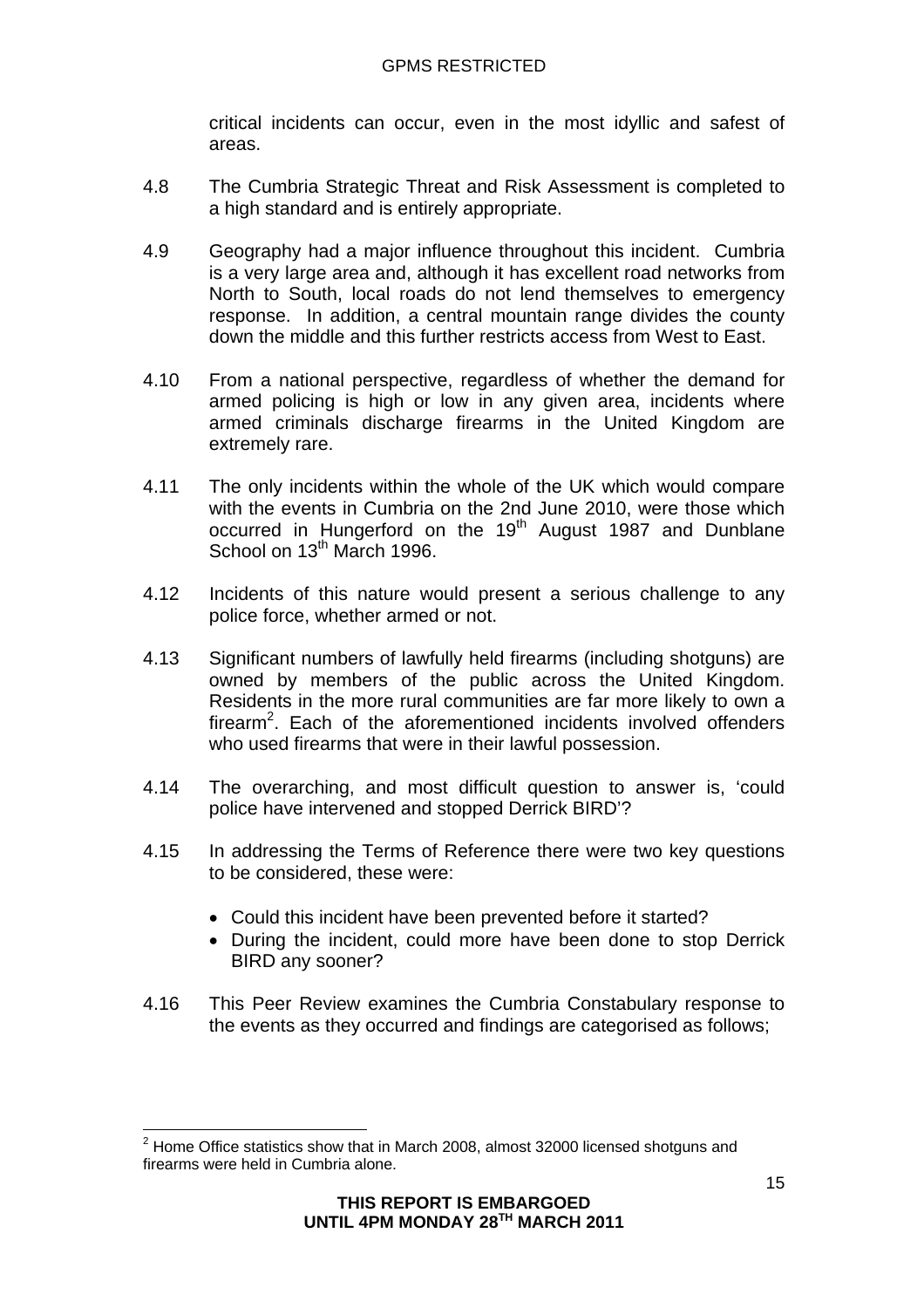## GPMS RESTRICTED

- Observations. The report makes a number of observations in order to highlight issues worthy of further consideration by the most appropriate authority or to address a key point.
- Recommendations. These are the specific findings of the Peer Review and should be considered for inclusion in policy or procedure.
- 4.17 Both Chief Constable MACKEY and I have always recognised that the families of those who sadly lost their lives would clearly have an interest in the content of this report.
- 4.18 Given the tragic nature of the events, the individuals and communities affected have a need to ensure that issues of public policy and operational policing are appropriately considered. This report has been formatted in a manner intended to encourage wide readership.
- 4.19 The report follows the chronology of events as they unfolded. Where possible, all observations and recommendations are identified throughout so they can be placed in the context of the unfolding incident.
- 4.20 Additional observations and recommendations are produced within the report where they have been identified during the review process.
- 4.21 I am very grateful for the openness and transparency with which all staff we have encountered within Cumbria Constabulary have responded to the Peer Review.

## **4.22 The Purpose of the Peer Review**

- 4.23 On the 2nd June 2010, a local taxi driver, Derrick BIRD, went on a shooting spree, resulting in the murder of twelve innocent members of the public and the serious injury and attempted murder of 11 others.
- 4.24 It is only by good fortune that the number of victims was not greater. Several other members of the public came close to becoming a victim, with some actually being fired at, but escaping unharmed.
- 4.25 Derrick BIRD committed the offences using a .22 rim fire rifle, 12 gauge shotgun and associated ammunition that prior to the offences, had been in his lawful possession.
- 4.26 The impact of his actions has not only touched the families of those who fell victim to him that day, but also many others across the country who felt their grief<sup>3</sup>.

  $3$  This is demonstrated by the significant number of letters of appreciation that have been received and the absence of any formal complaints against Cumbria Constabulary or its staff.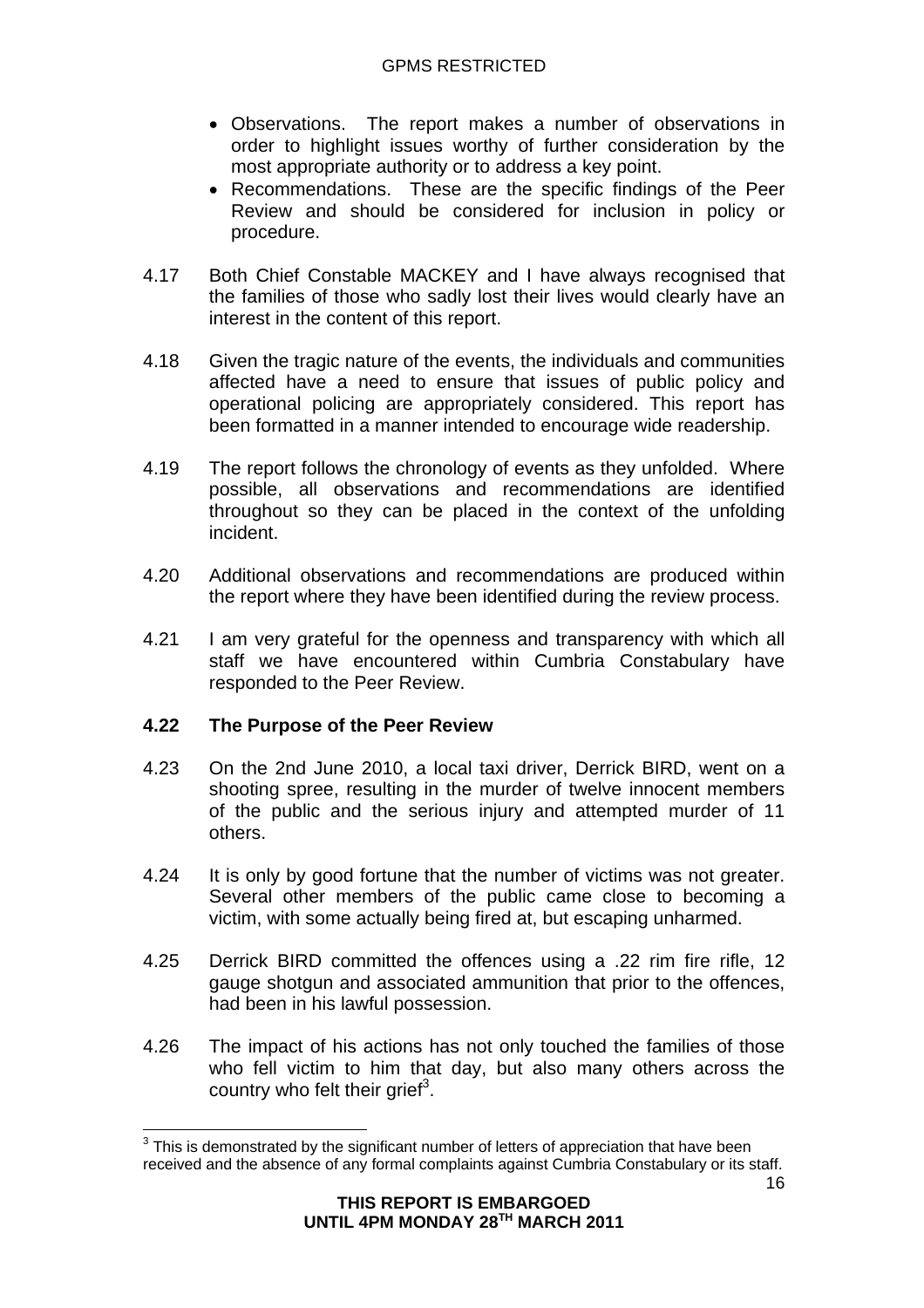- 4.27 The Chief Constable of Cumbria Constabulary, Mr Craig MACKEY, sought an expeditious review of the way his staff responded to the events that day. Mr MACKEY remains keen to understand whether more could have been done by his staff and to identify lessons that could be used by all UK Police Forces, in the event that they face a similar situation.
- 4.28 Mr MACKEY commissioned this Peer Review and sought assistance from the Association of Chief Police Officers for England, Wales and Northern Ireland, (ACPO). As the ACPO lead for Armed Policing, I was asked to undertake this review.
- 4.29 This report examines precursor events in the life of Derrick BIRD and Cumbria Constabulary's knowledge of him prior to the incident. Specifically it focuses on the actions of Cumbria Constabulary in response to information as it became available to them, in particular, the reports during 2nd June 2010. It also examines the effectiveness of the police response.
- 4.30 The review process has been conducted by a small team of officers and police staff from West Mercia Police and supported by specialists where required.
- 4.31 The process has been complex as the review has involved the examination of significant quantities of documents and reference material<sup>4</sup>.
- 4.32 The review process has been conducted in parallel with the Cumbria Major Investigation Unit enquiry. The Cumbria enquiry is being completed on behalf of the West Cumbria Coroner for the purpose of a formal inquest.
- 4.33 It was essential that the Peer Review did not interfere with the investigation being carried out on behalf of HM Coroner but equally that my staff had full access to material that would be of benefit to the Review.
- 4.34 I can say without reservation that my team and I have been afforded unhindered access to all material that was collated by the investigation team; we have been fully supported throughout the review process.

 4 The full list of material referred to is produced at Appendix 2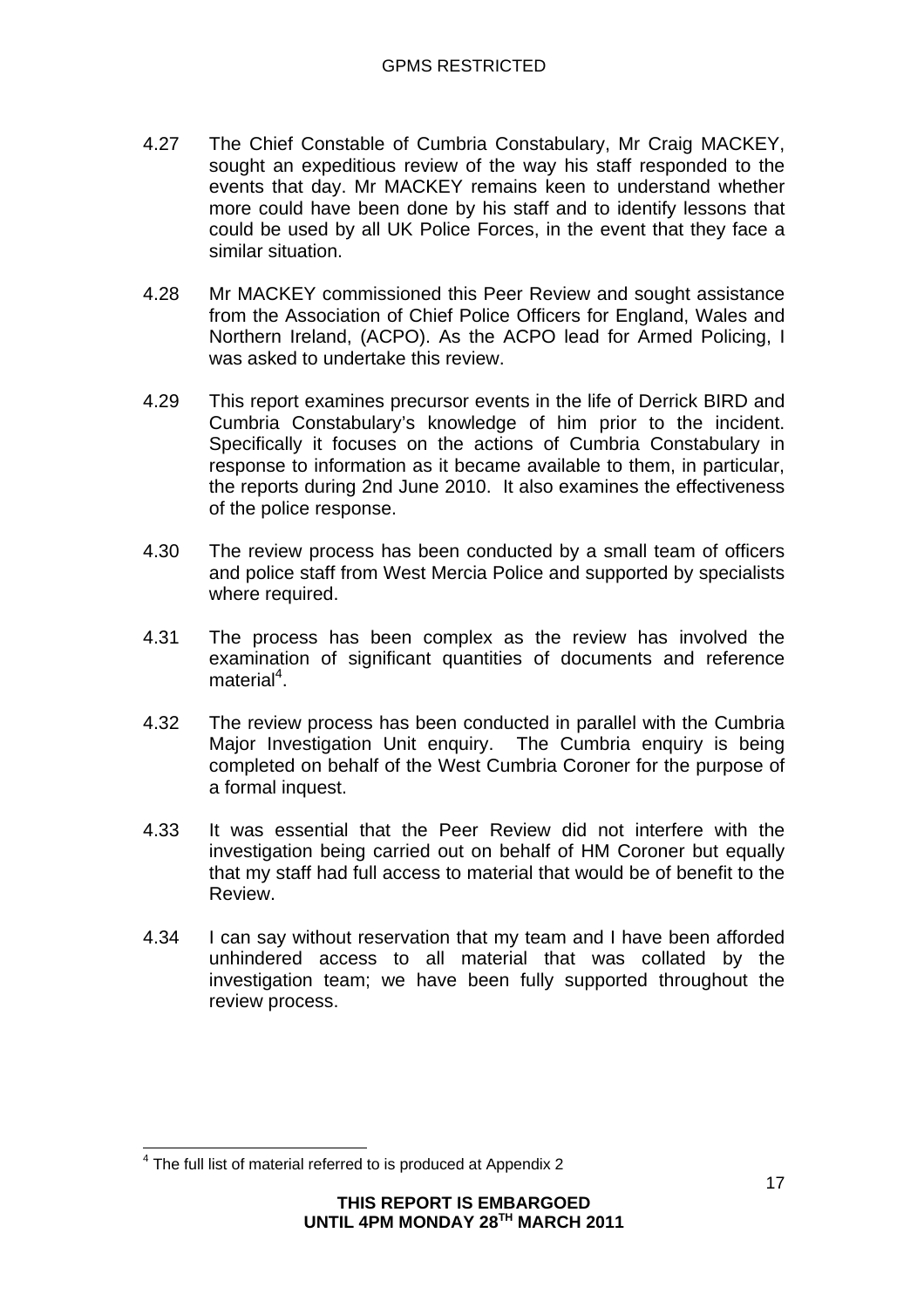# **THE COMMUNITY SERVED BY CUMBRIA CONSTABULARY**

- 5. Every community is unique and has individual nuances that make it special to those who live and work there. This is particularly true for Cumbria.
- 5.1 I have included the following information in order to demonstrate the extent of community cohesion that I have seen during the review process. This is particularly relevant when taking account of the impact that this incident had on the community and the overwhelming support that was shown towards Cumbria Constabulary, both during and after the incident<sup>5</sup>.
- 5.2 Cumbria is the second largest county in England and covers 2268 square miles.
- 5.3 The resident population is less than 500,000 but tourism, attracted predominantly by the natural beauty of the Lake District, results in over 15 million visitors staying as guests within the county each year.
- 5.4 Approximately 50% of the resident population live within small rural communities.
- 5.5 West Cumbria is a distinct area within the county. It has a natural perimeter of the coast to one side and the Cumbrian Mountains to the other. The result is that West Cumbria is a close knit community where the level of community cohesion is almost tangible.
- 5.6 My team and I have extensive experience across a number of different police areas but have never experienced such community bonds as is evident here.
- 5.7 It is difficult to describe how close the community ties are, but this is self evident when you appreciate the fact that many witnesses were related to, worked with or had knowledge of several victims (and the suspect) despite the incident occurring across an area of many square miles.
- 5.8 The result of this cohesion is that the whole community felt the full impact of these events.

 5 The Chief Constable of Cumbria Constabulary reports an overwhelming support from community groups and partners in the way they responded on 2<sup>nd</sup> June 2010.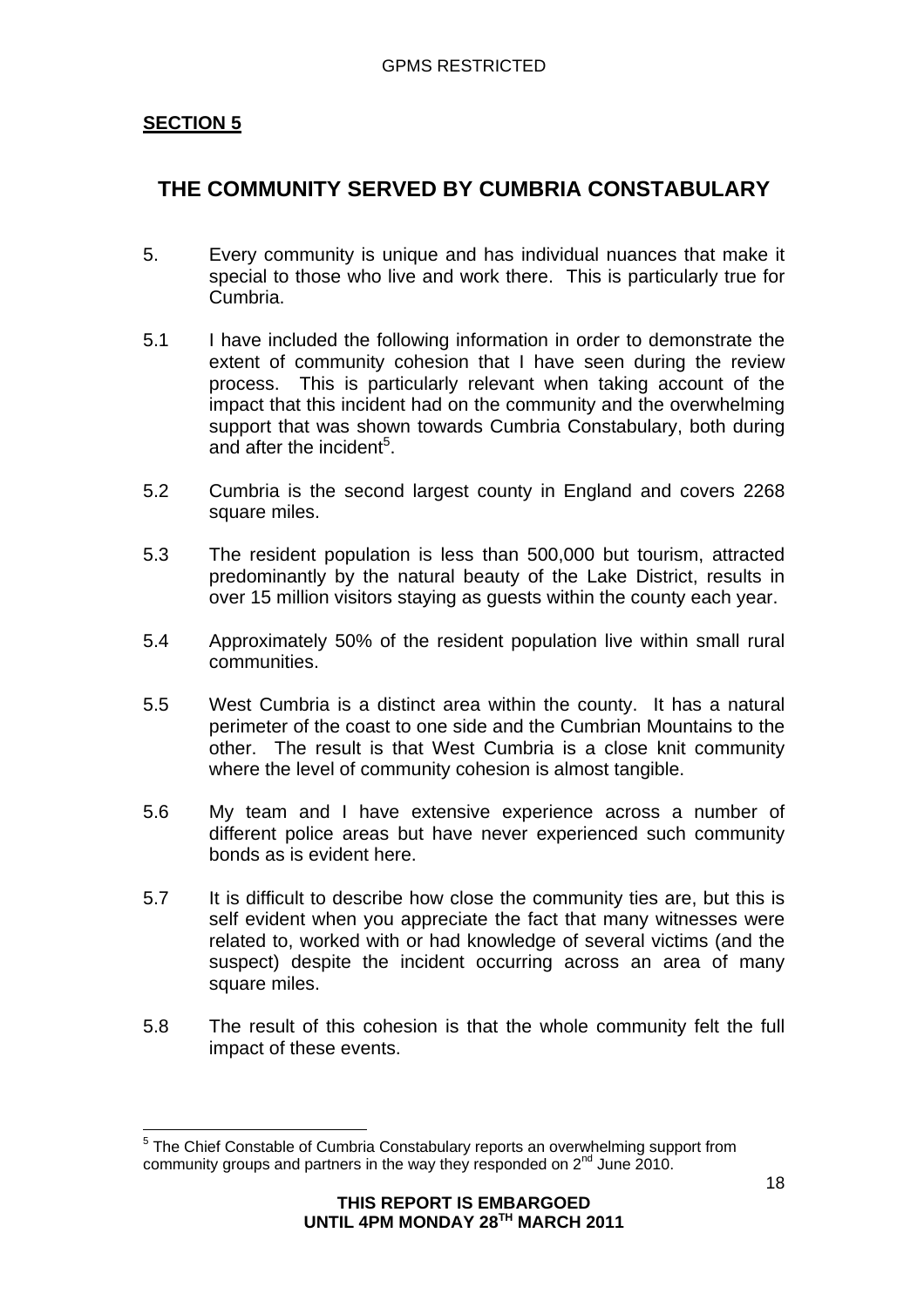- 5.9 Almost all police officers and staff, who work within West Cumbria are also an integral part of that community and were managing an incident which was directly affecting their friends, neighbours and colleagues.
- 5.10 As an example, one communications operator working within West Cumbria Communications Centre was recognised by the review team as being particularly competent in the way she conducted her duties that day. This was despite the fact that her husband was an unarmed officer searching for Derrick BIRD during the incident, her parents were in Whitehaven town centre with her young baby at the relevant time and her brother was one of the potential targets whose home he attended (and whose neighbour he shot dead).
- 5.11 There are very few places in the country where such a strong community bond exists.
- 5.12 This is particularly relevant when considering the number of officers who booked themselves on duty from home to assist with the response.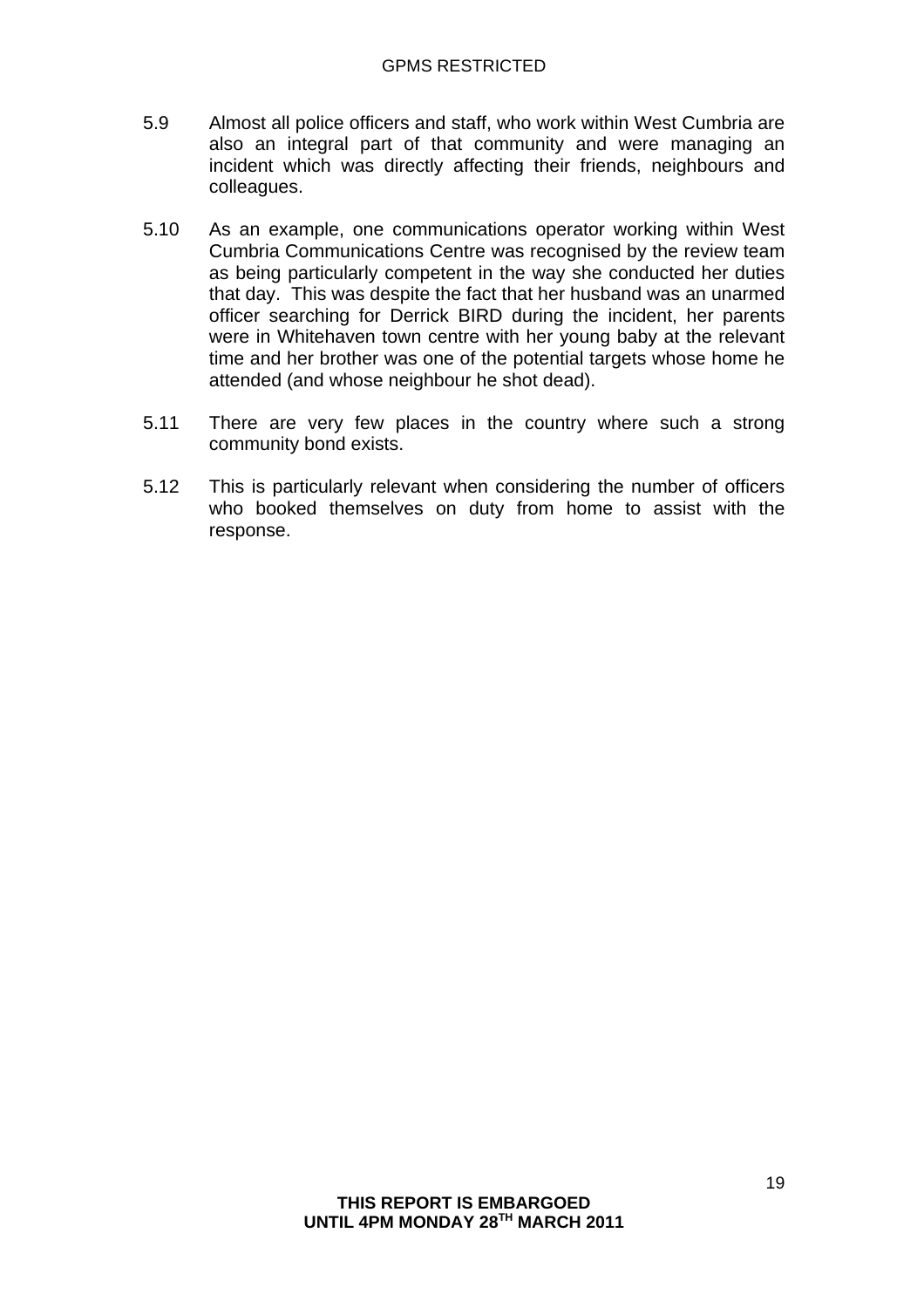# **CUMBRIA CONSTABULARY ON THE MORNING OF THE 2nd JUNE 2010**

- 6. On the 2nd June 2010, it was not entirely a routine day for Cumbria Constabulary.
- 6.1 On the  $24<sup>th</sup>$  May 2010, a coach carrying school children had been involved in a collision near Braithwaite in Cumbria. This collision resulted in the deaths of two of the children and a car driver. The funeral of one of the victims was being held on the 2nd June and had attracted national media interest with the presence of a significant number of journalists, television and radio broadcasters within the county.
- 6.2 A policing operation to ensure the safety of those attending the funeral had been prepared. A number of officers had been assigned to duties relating to the funeral.
- 6.3 Coincidentally that day, the BBC was filming an episode of "Helicopter Heroes" with the Yorkshire Air ambulance. This air ambulance service was deployed to West Cumbria as a result of the murders that occurred and in doing so, the BBC camera crew were conveyed straight to the scene of the incident.
- 6.4 In addition, Appleby Fair was due to take place, starting late afternoon that same day. This is an annual horse fair that attracts 10,000 Gypsies and Travellers and up to 30,000 visitors, making it one of the largest events of its kind. High demands on Cumbria Constabulary in previous years have resulted in them undertaking a significant policing operation. The Appleby Fair event is traditionally the largest single policing operation in the force calendar.
- 6.5 Particular tensions between two Gypsy/Traveller families during the event in 2009 had resulted in a bespoke operational plan being invoked in 2010.
- 6.6 Authorised Firearms Officers (AFO's) from the force Roads Policing Unit and Tactical Support Group (TSG) were rostered to perform duties at this event, albeit the majority of these officers were required to start their duty later in the day.
- 6.7 The morning of 2nd June had started relatively quietly for Cumbria Constabulary and appropriate numbers of officers and police staff were on duty.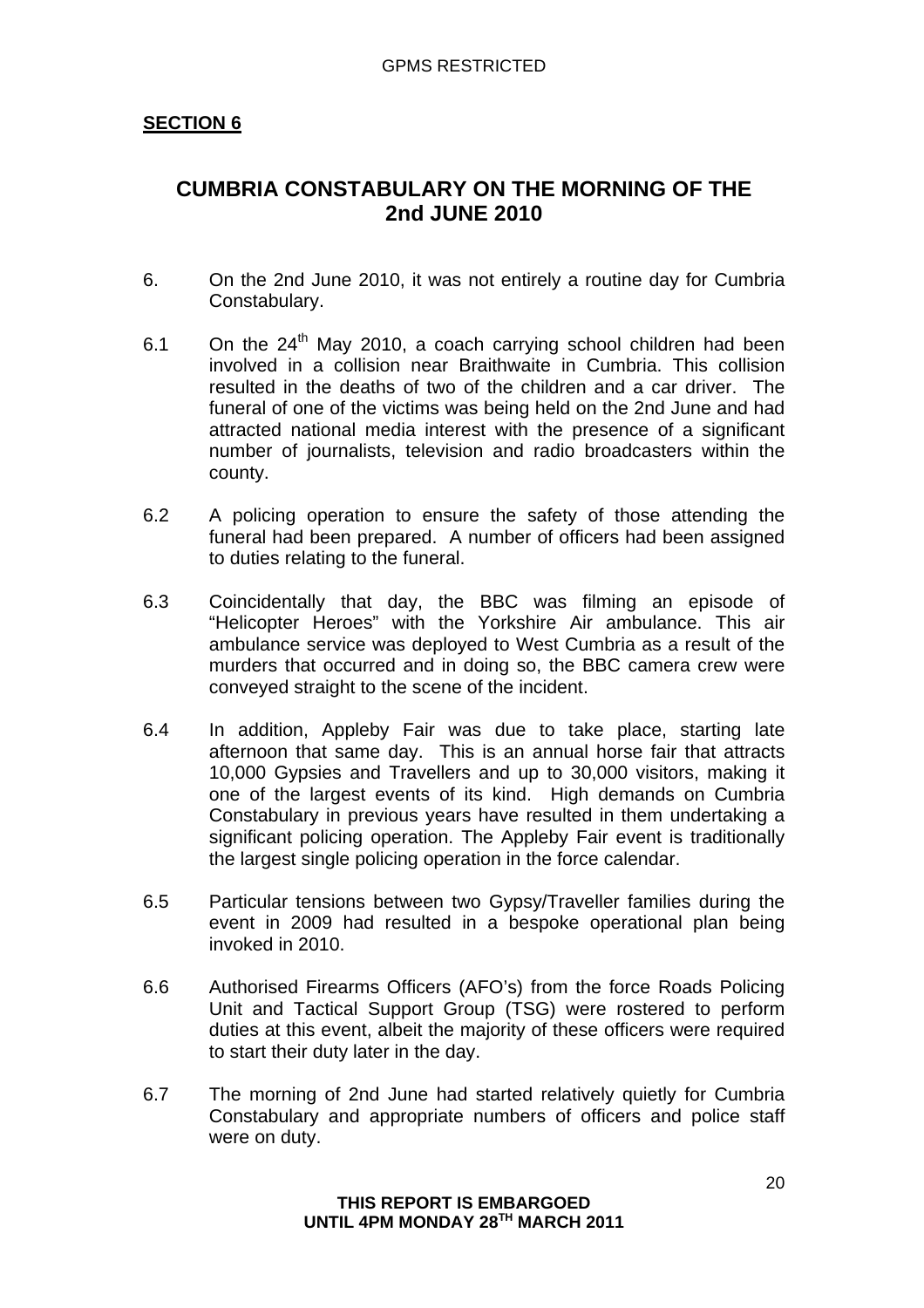## GPMS RESTRICTED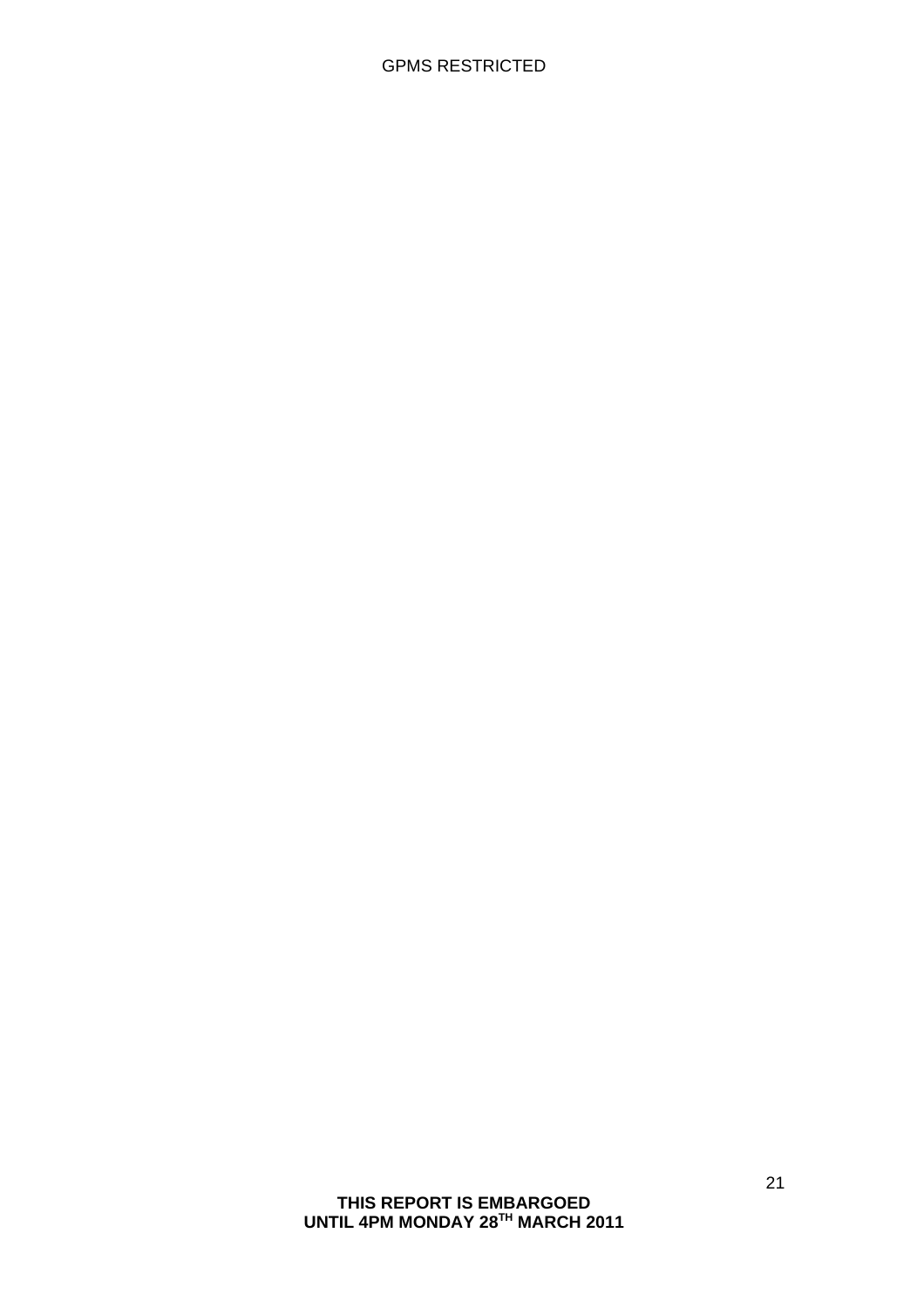# **THE AVAILABILITY OF ARMED RESPONSE VEHICLES (ARVs) IN CUMBRIA AT THE TIME OF THE INCIDENT BEING REPORTED**

- 7. In addition to the officers who had been tasked with duties at Appleby Fair or the funeral, Cumbria had two dedicated Armed Response Vehicles (ARVs) on duty and additional Roads Policing Unit (RPU) vehicles.
- 7.1 The Western ARV (Call sign MB30) would ordinarily have been located within West Cumbria but had attended Penrith in order to have repairs to the vehicle. They had not notified the Force Incident Manager (FIM) that they were leaving West Cumbria. The second ARV was also at Penrith.
- 7.2 All ARVs are a 'force resource' and are deployed across the force area. It is not uncommon for ARVs to be undertaking duties in different parts of the Force area. In addition, ARVs are generally deployed in pairs meaning that it is common for two ARVs to be deployed to the same incident.
- 7.3 When this incident started, 25 Authorised Firearms Officers were on duty within Cumbria. Five of these officers were situated in West Cumbria.
- 7.4 The majority of these officers were deployed as Roads Policing Unit unarmed patrols and had no immediate access to firearms or their ballistic protection. This equipment is only carried in vehicles that are designated as ARV's for that tour of duty.
- 7.5 Cumbria Constabulary ensure that ARV coverage never falls below two ARV's. The force deploys additional Roads Policing Unit vehicles, any of which could become ARVs, at no additional cost, simply by placing firearms within the safe in the vehicles.
- 7.6 The deployment of two ARVs is supported by the force Strategic Threat and Risk Assessment; however, bearing in mind the unique geography and the isolation of West Cumbria should both ARVs be deployed to the East, additional deployments could be justified.

## **RECOMMENDATION 1:**

**That Cumbria Constabulary review its policy with regard to the deployment of ARVs, with emphasis on the challenge presented by geography and the road network.**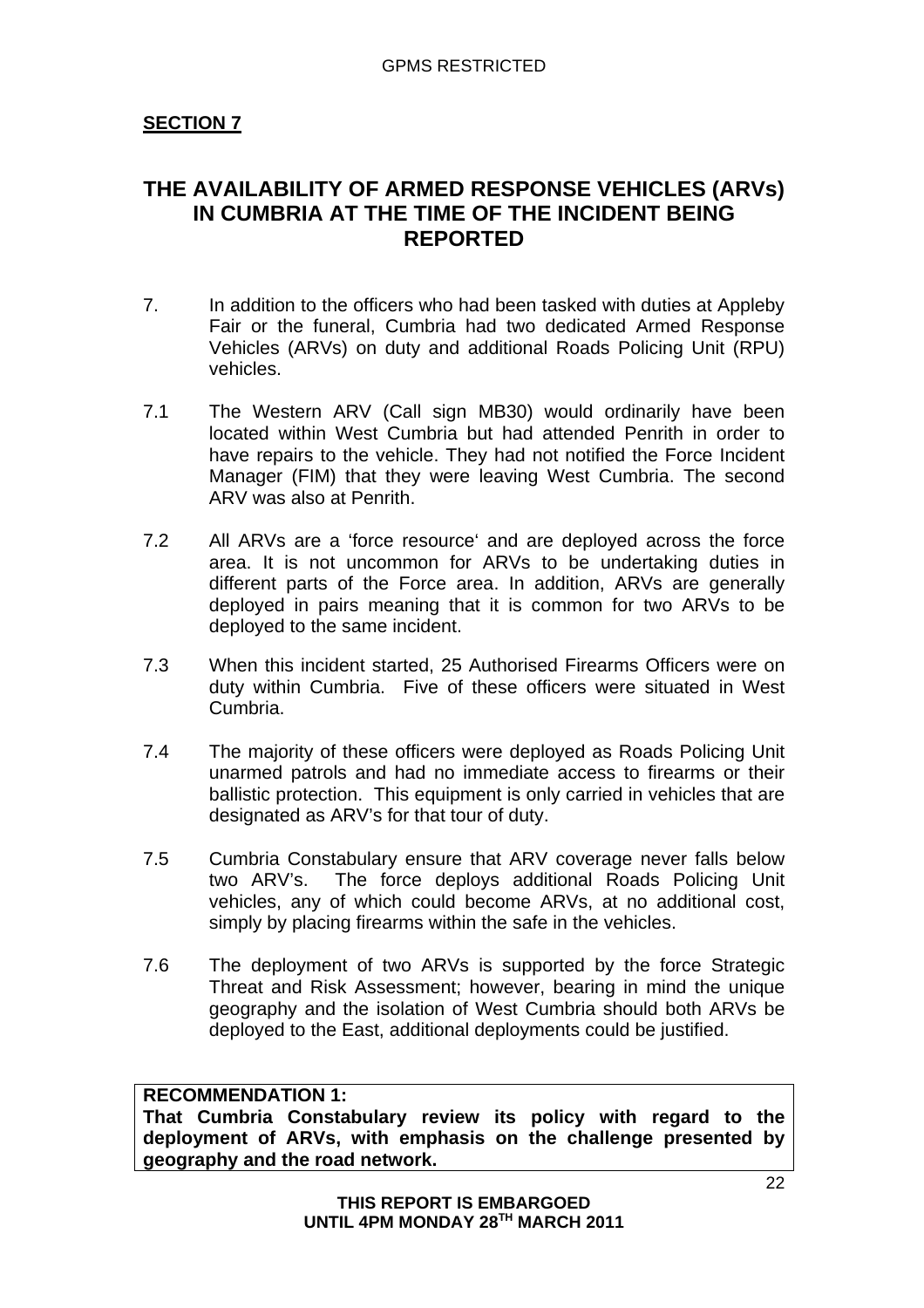## GPMS RESTRICTED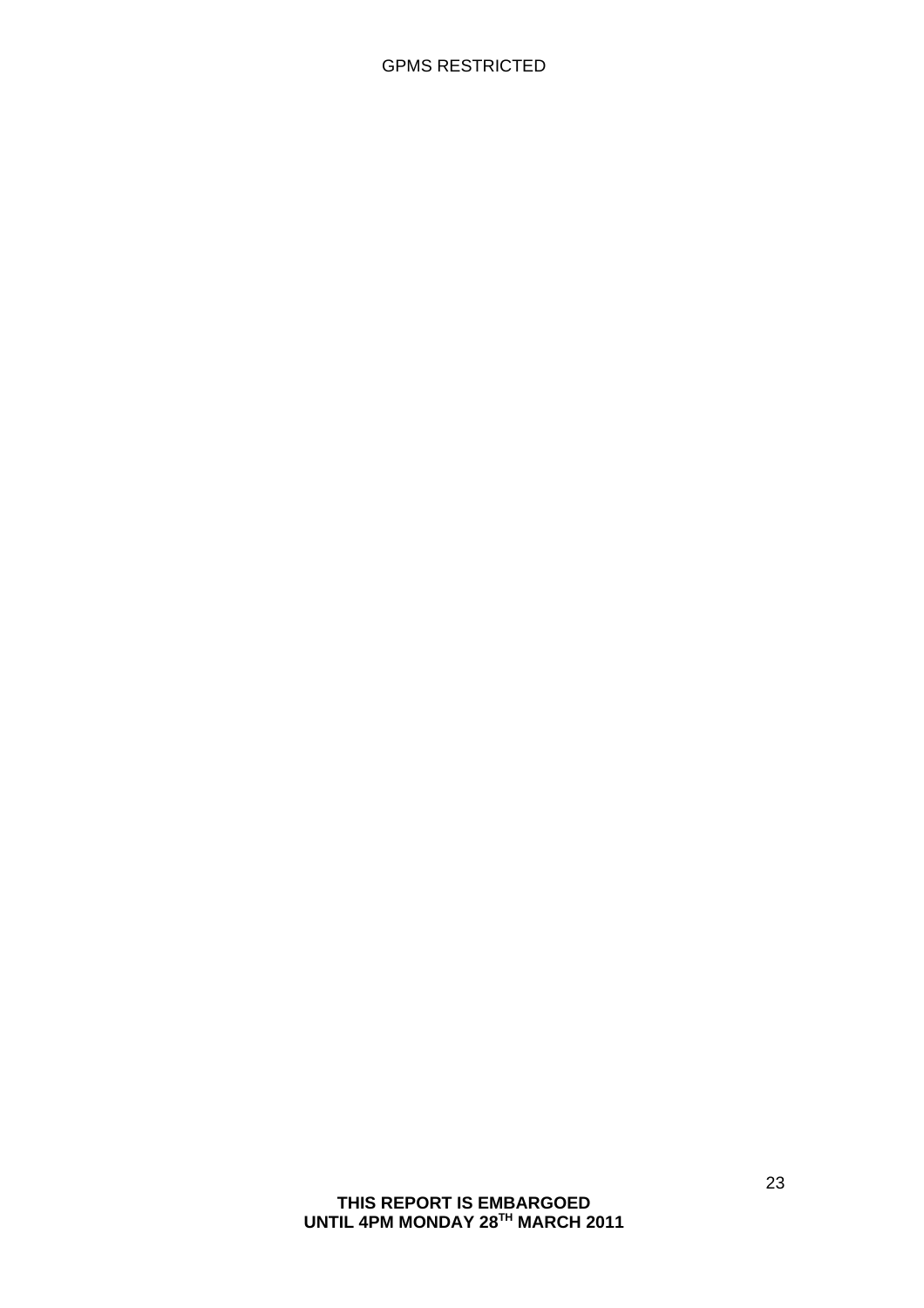# **THE EVENTS OF 2nd JUNE 2010**

- 8. In this section my Peer Review Team have critically reviewed the Police Response to events in the chronological order in which the incident unfolded.
- 8.1 Within this section the opportunity has been taken to address and make comment on issues relating to command structures, mutual aid assistance provided by other police services and issues associated with the ambulance service response and helicopter support*.*
- 8.2 It is believed that the first person shot by Derrick BIRD was his brother David. The investigation has been unable to confirm at what time the shooting occurred; however, it is known that it could not have occurred before 00.45 hrs on the 2nd June. The shooting occurred at David's home and he was repeatedly shot with Derricks .22 rifle and died at the scene.
- 8.3 The rifle could fire a maximum of 11 rounds before being reloaded and 11 spent cartridges were recovered at the scene.
- 8.4 David BIRD was found by neighbours and a colleague later that morning when he didn't attend work. Cumbria Constabulary was notified of this incident a short time later at 11:00 hrs.
- 8.5 At 05:14 hrs Derrick BIRD arrived at Mowbray Farm, the home address of Kevin COMMONS.
- 8.6 A number of witnesses saw him sitting in his taxi on the road leading up to the farm.
- 8.7 At approximately 10:00 hrs Kevin COMMONS drove down his drive until he found his way blocked by Derrick BIRD'S Citroen Xsara Picasso taxi.
- 8.8 The investigation has concluded that Derrick BIRD fired a shotgun twice at Kevin's vehicle damaging the windscreen and roof during which time Kevin was wounded in the shoulder
- 8.9 Kevin ran back towards the house, followed by Derrick BIRD. Kevin was found dead at the entrance to the farmyard having been shot twice with a .22 rifle.
- 8.10 At 10:10 hrs, Derrick BIRD was seen to drive away from the scene towards his home address in Rowrah.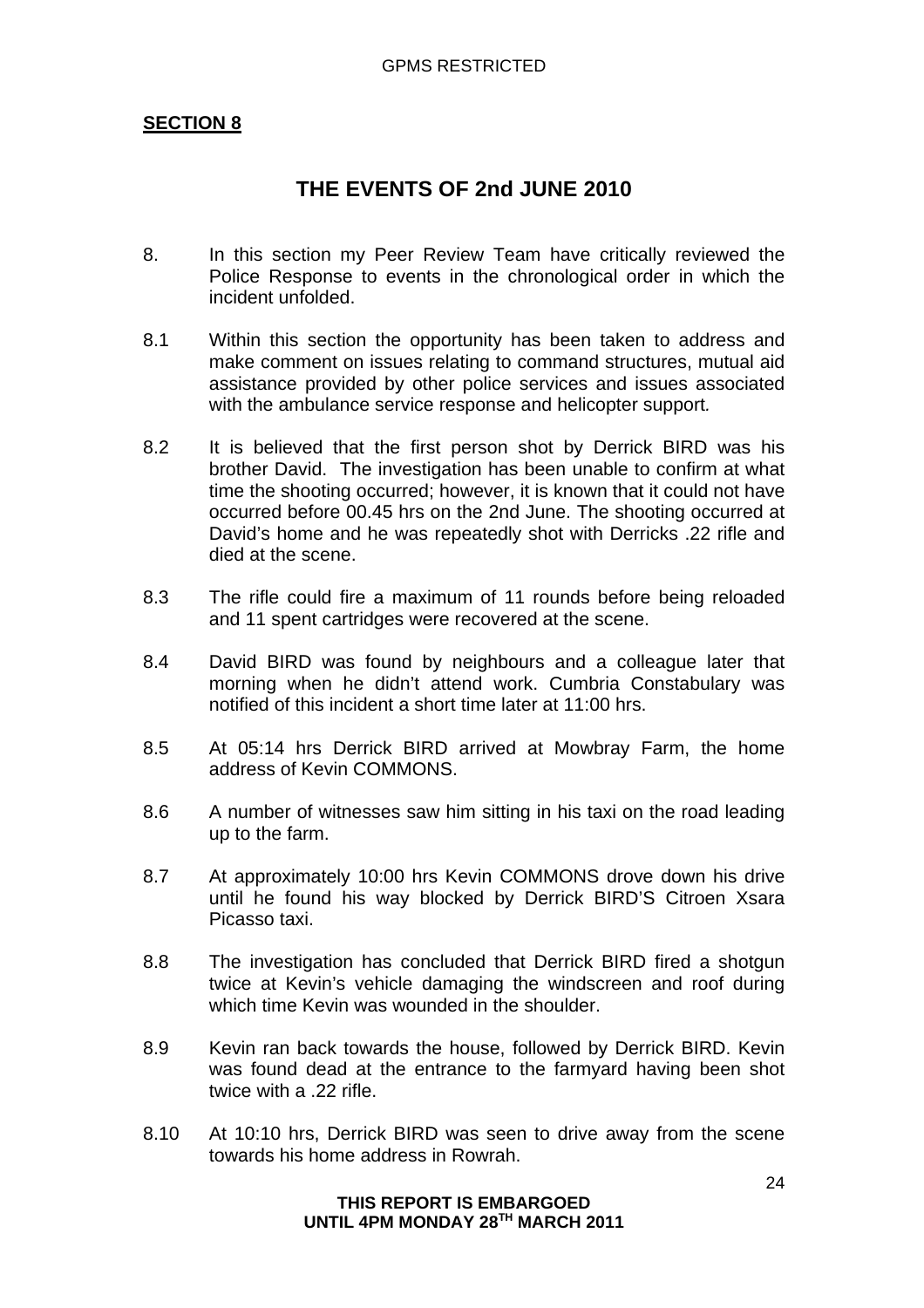- 8.11 At 10:13 hrs Cumbria Constabulary received the first telephone report pertaining to a shooting incident. It came from a Susan ROONEY and made reference to a male shooting at another person with what she thought was an air rifle.
- 8.12 Prior to making the call Susan ROONEY, who was unsure if anyone had been injured, sought advice from neighbours before deciding on what to do. This delayed her initial call to the police by several minutes.
- 8.13 Due to the incident being reported in West Cumbria, the call was received by the Workington control room.
- 8.14 The Force Incident Manager (FIM) who would ultimately command this incident was located at Penrith.
- 8.15 The details of the information that was obtained from this call was not directly passed to the FIM, who was only provided with a brief summary on which to base any decisions with regard to whether to deploy armed officers.

| 10:13:20 | Call<br>handler        | Telephone | Good morning Cumbria Police<br>what's your emergency?                                                                                                                                                                                                                           |
|----------|------------------------|-----------|---------------------------------------------------------------------------------------------------------------------------------------------------------------------------------------------------------------------------------------------------------------------------------|
| 10:13:22 | Susan<br><b>ROONEY</b> | Telephone | Erm, there's been an incident on<br>you know the tip road?                                                                                                                                                                                                                      |
| 10:13:26 | Call<br>handler        | Telephone | Sorry where?                                                                                                                                                                                                                                                                    |
| 10:13:27 | Susan<br><b>ROONEY</b> | Telephone | You know where the tip road is<br>Yeathouse Road and there's a farm<br>up at the top, off Frizington Road                                                                                                                                                                       |
| 10:13:35 | Call<br>handler        | Telephone | I don't really no. What's the incident,<br>what's the problem?                                                                                                                                                                                                                  |
| 10:13:37 | Susan<br><b>ROONEY</b> | Telephone | Well I've heard like an air rifle shot<br>and a fella's got out of a car and<br>he's run up the farm lonning erm<br>and he's shooting, shooting. Well<br>that other taxi, it's a taxi that's took<br>off but the van's still there and I<br>dunno where that other fella is eh? |
| 10:13:52 | Call<br>handler        | Telephone | Right so you've heard some shots                                                                                                                                                                                                                                                |
| 10:13:54 | Susan<br><b>ROONEY</b> | Telephone | Yeah like air rifle eh. I thought they<br>were shooting at the sheep, but he<br>was running after a fella eh                                                                                                                                                                    |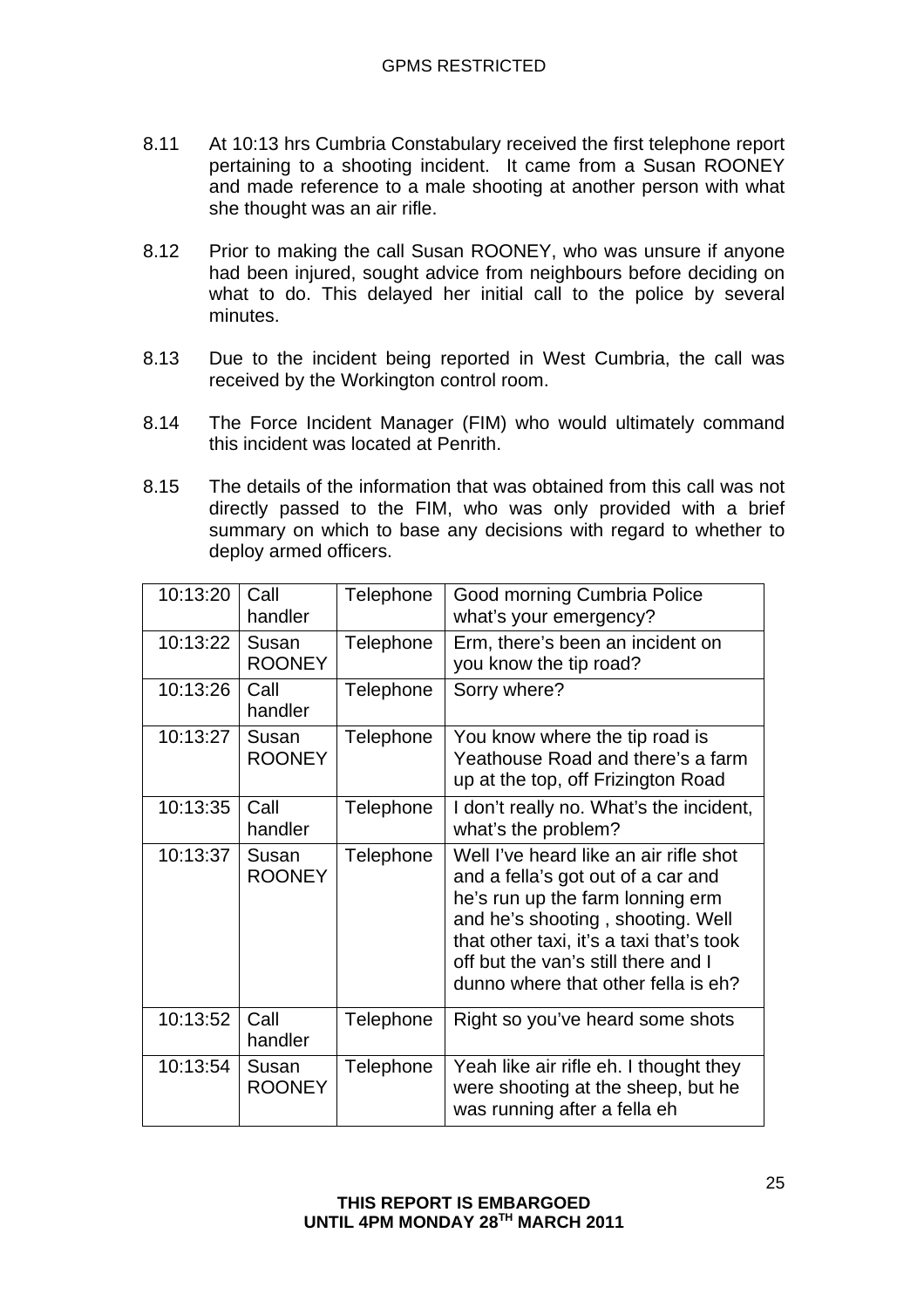| 10:14:03 | Call<br>handler        | Telephone | You heard the shots and then sorry<br>what?                                                                                                                                                                                                                                                                                                                                                                                                                                                                    |
|----------|------------------------|-----------|----------------------------------------------------------------------------------------------------------------------------------------------------------------------------------------------------------------------------------------------------------------------------------------------------------------------------------------------------------------------------------------------------------------------------------------------------------------------------------------------------------------|
| 10:14:06 | Susan<br><b>ROONEY</b> | Telephone | A fella getting out of a car and they<br>were parked like nose to nose and<br>I've liked watched it and thought oh<br>they're not shooting the sheep and<br>I've seen a fella running up the road<br>out the white van up the lonning and<br>then this other fella kept shooting<br>and I've watched it til he's got to the<br>top and outta sight but I haven't<br>seen this fella come back into this<br>car but the other fella's took of in his<br>car. I'm just frightened he's<br>wounded up the top eh. |
| 10:14:35 | Call<br>handler        | Telephone | Right so a male got out and started<br>shooting at another male is that<br>what you're saying?                                                                                                                                                                                                                                                                                                                                                                                                                 |
| 10:14:38 | Susan<br><b>ROONEY</b> | Telephone | Yeah. From where I'm standing like<br>yeah there were two males. But<br>there on like someone's property as<br>well eh                                                                                                                                                                                                                                                                                                                                                                                         |
| 10:14:55 | Call<br>handler        | Telephone | Right just bear with ez. Right so did<br>you say that one of the males has<br>returned back to his car?                                                                                                                                                                                                                                                                                                                                                                                                        |
| 10:15:04 | Susan<br><b>ROONEY</b> | Telephone | And then took off yeah come down<br>the lonning                                                                                                                                                                                                                                                                                                                                                                                                                                                                |
| 10:15:06 | Call<br>handler        | Telephone | But the other male hasn't                                                                                                                                                                                                                                                                                                                                                                                                                                                                                      |
| 10:15:08 | Susan<br><b>ROONEY</b> | Telephone | No and the car's still parked up                                                                                                                                                                                                                                                                                                                                                                                                                                                                               |

- 8.16 Susan ROONEY was understandably affected by what she had seen and this made it difficult for the call taker to establish the facts.
- 8.17 However, significant details were missed. It was clear that someone was discharging a firearm towards another person and the shots could be heard by the witness who was concerned that someone was injured.
- 8.18 A firearm being heard as it was discharged would indicate that it was not an air weapon. This is a relevant fact for the FIM to decide whether to send armed resources.
- 8.19 Irrespective of whether the weapon was an air rifle or not, the fact that the allegation was that an individual had discharged the weapon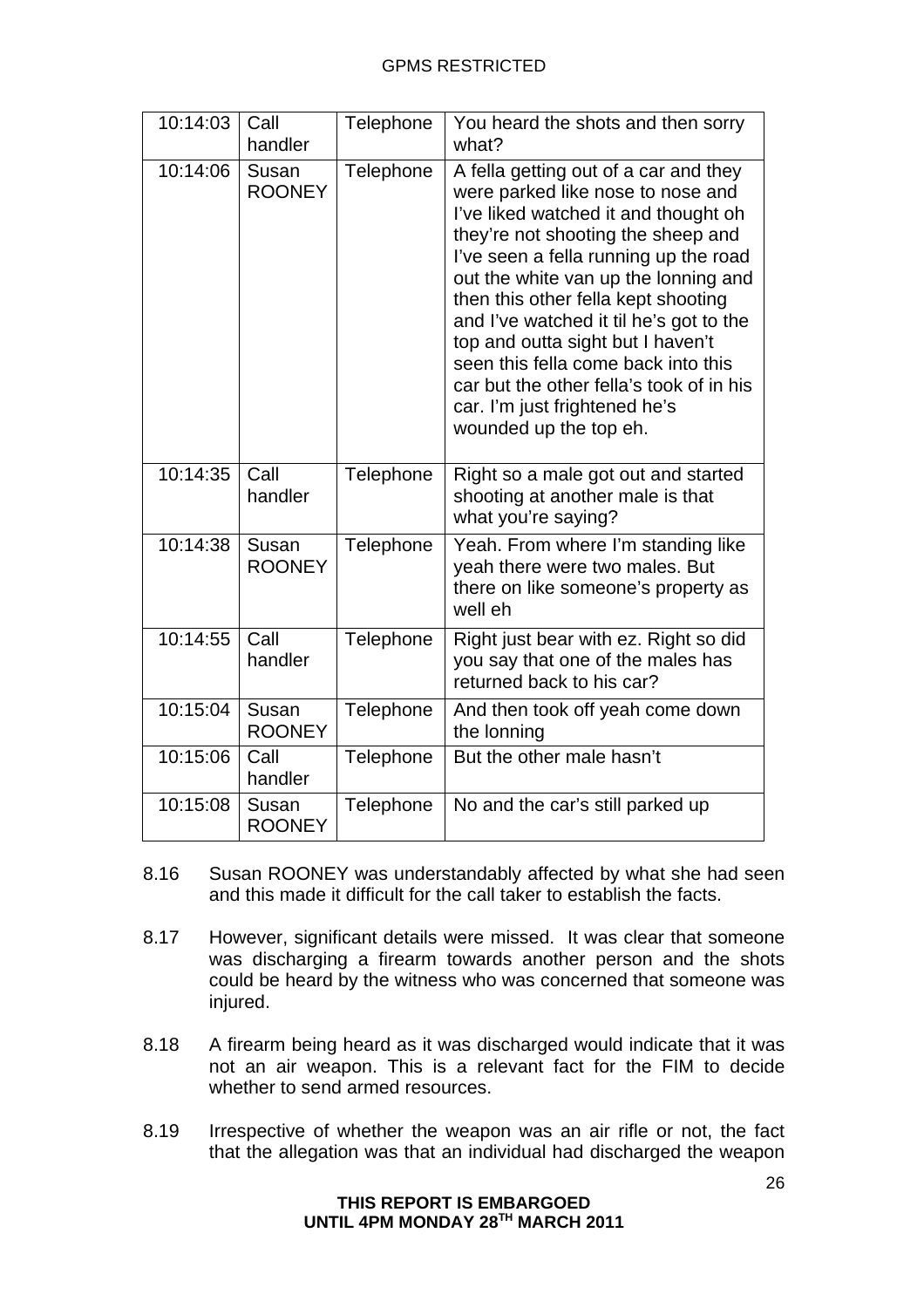at another person and that there was possibly someone injured, would itself be good reason to consider sending the crew of an Armed Response Vehicle to investigate.

- 8.20 The review does not seek to criticise the decision, not to declare the incident as a spontaneous firearms incident at this time, as it is clear that the FIM did not have access to all relevant information on which to base their decision.
- 8.21 Susan disclosed that the one person had left the scene in a taxi and described the vehicle in significant detail.

| 10:16:32 | Call<br>handler        | Telephone        | And sorry the taxi was                                                             |
|----------|------------------------|------------------|------------------------------------------------------------------------------------|
| 10:16:33 | Susan<br><b>ROONEY</b> | Telephone        | Oh like a silvery blue                                                             |
| 10:16:35 | Call<br>handler        | <b>Telephone</b> | No but did you say there was a name<br>on it                                       |
| 10:16:38 | Susan<br><b>ROONEY</b> | Telephone        | No it just had yellow taxi written on it                                           |
| 10:16:42 | Call<br>handler        | <b>Telephone</b> | What on the side?                                                                  |
| 10:16:43 | Susan<br><b>ROONEY</b> | Telephone        | Yeah round the door across the bottom,<br>round the door                           |
| 10:16:46 | Call<br>handler        | Telephone        | Yellow taxi? Could that be the name of<br>the firm then do you think? Yellow taxi? |
| 10:16:51 | Susan<br><b>ROONEY</b> | Telephone        | No it's just got taxi on it to say it's a taxi<br>eh.                              |
| 10:16:55 | Call<br>handler        | <b>Telephone</b> | What kind of vehicle do you know then?                                             |
| 10:16:56 | Susan<br><b>ROONEY</b> | Telephone        | A Picasso                                                                          |

- 8.22 NB: Please note that the reference to "Yellow Taxi" is in relation to the description of the vehicle and does not refer to the taxi company by that name that is situated in West Cumbria.
- 8.23 The call was ended and the call taker sought to transmit the details as they had understood them. Significant differences appear within this recall when compared to that of the conversation with the caller.
- 8.24 What started as a silvery blue Picasso vehicle with the word 'taxi' in yellow writing around the bottom of the door was passed by the control room as a 'yellow taxi'.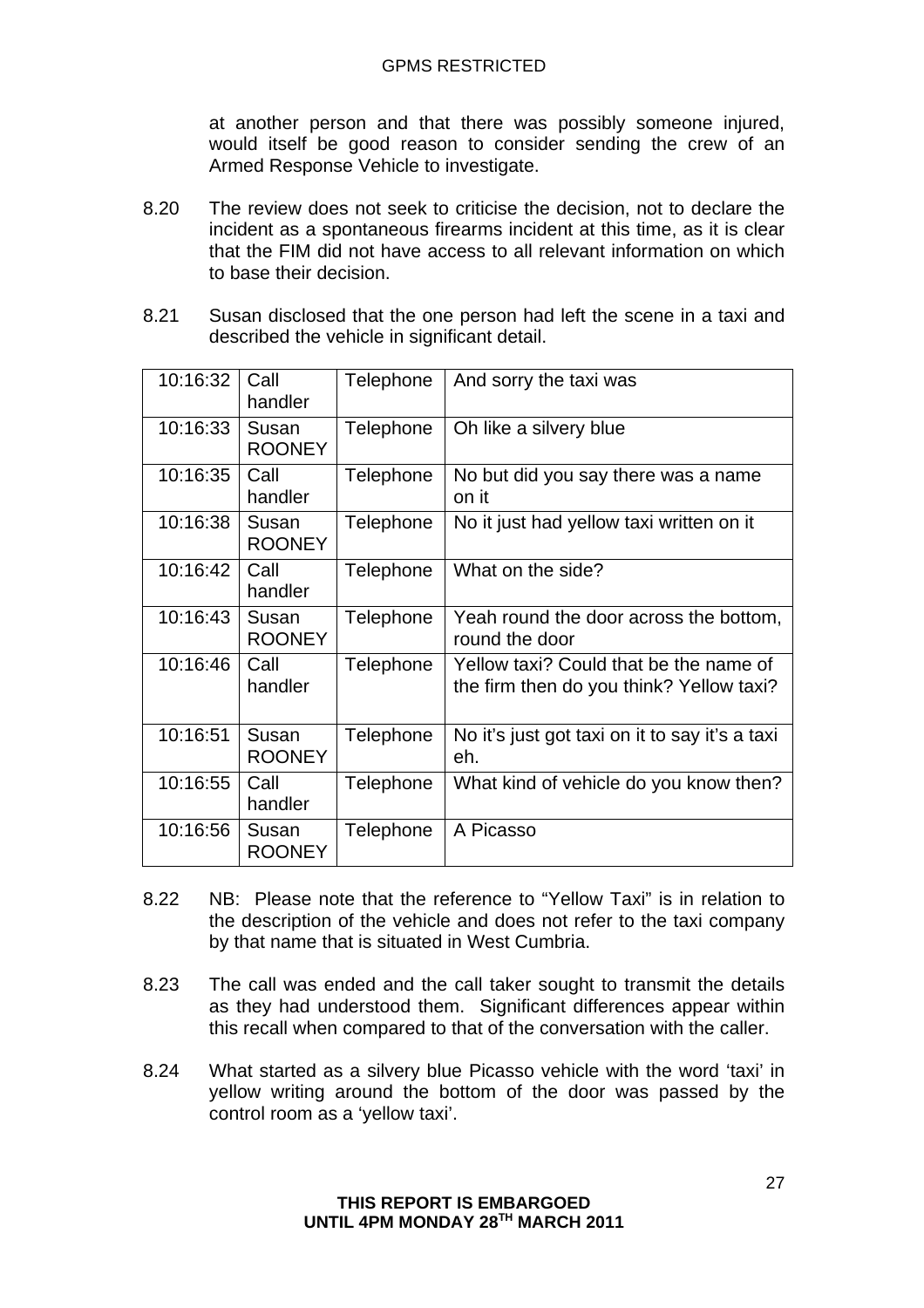8.25 The below excerpts from the telephone log demonstrate this clearly when the Call Centre attempts to update the patrols and the HQ Call Centre.

|          | Comms             | Airwave   | 2041 l'Il just give you a (over<br>talking /inaudible)Susan ROONEY<br>from Frizington Road contacted<br>saying that she heard some air rifle<br>shots near the tip, she's seen two<br>vehicles parked nose to nose     |
|----------|-------------------|-----------|------------------------------------------------------------------------------------------------------------------------------------------------------------------------------------------------------------------------|
| 10:25:48 | 9254              | Telephone | 2 fellas are shooting each other<br>with air rifles                                                                                                                                                                    |
| 10:25:58 | <b>Dispatcher</b> |           | Unfortunately not all I've got is a<br>yellow taxi and a white van the<br>male in the yellow taxi has made<br>off but the other male in the white<br>van hasn't so believe he's currently<br>still on scene            |
|          | Comms             | Airwave   | Unfortunately not all I've got is a<br>yellow taxi and a white van. The<br>male in the yellow taxi has made<br>off, but the other male in the white<br>van hasn't so we believe that he is<br>currently still on scene |

- 8.26 The duty FIM has worked within the force Call Management Centre for many years and has managed numerous firearms incidents.
- 8.27 Reports of people in possession of air weapons to shoot the rats at or near to the tip at Frizzington, are a regular occurrence.
- 8.28 The information that was passed to the FIM lacked the detail that the call taker had been told and coupled with his local knowledge, the FIM decided that this incident was not one that required a firearms response, at that stage, and local patrols could attend.
- 8.29 At 10:26 hrs, the Workington Call Centre decided to re-contact the caller to establish more details. The call centre supervisor in West Cumbria also decided to contact the duty Roads Policing Sergeant to make them aware of the incident.
- 8.30 This second call to Susan ROONEY did not illicit too much additional information other than the fact that someone had been injured. It was still unclear what type of weapon was fired.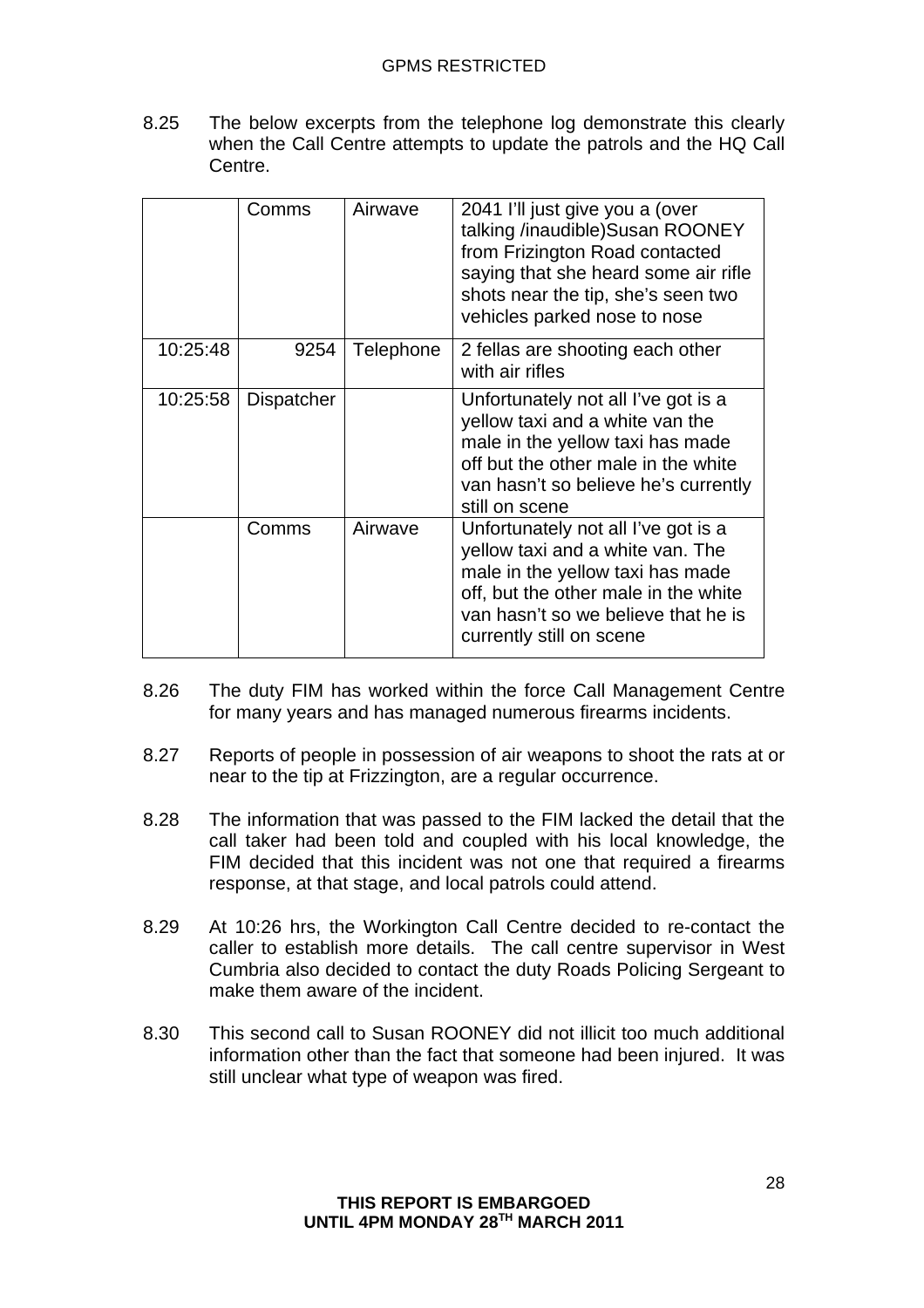| 10:26:31         | Comms | Telephone | (Telephone ringing). Susan it's the<br>police station control room, you<br>alright. Did you get any details of<br>any vehicles by any chance, and<br>registrations or anything |
|------------------|-------|-----------|--------------------------------------------------------------------------------------------------------------------------------------------------------------------------------|
| 10:26:36         | Susan | Telephone | Here there's a fella been, one of our<br>neighbours has run up the farm,<br>he's running back down; this other<br>fella must be injured eh.                                    |
| 10:26:47         | Comms | Telephone | So you think there's injury                                                                                                                                                    |
| 10:26:51         | Susan | Telephone | It looks that way the way Jack's<br>running back down the yard, this<br>white's van still on the Lonning, the<br>taxi's gone                                                   |
| 10:26:56         | Comms | Telephone | The man in the taxi, was the<br>offender                                                                                                                                       |
|                  | Susan | Telephone | Wait, Jack's shouting so we need an<br>ambulance or something, Jack's<br>shouting this other fella's injured eh.                                                               |
| 10:27:09         | Comms | Telephone | OK, do you know what the injury is.                                                                                                                                            |
| 10:27:11         | Susan | Telephone | A shotgun                                                                                                                                                                      |
| 10:27:13         | Comms | Telephone | It's a shotgun then, because<br>originally it came in as an air rifle, so<br>it's now a shot gun                                                                               |
|                  | Susan | Telephone | It sounded like an air rifle                                                                                                                                                   |
| 10:27:20   Comms |       | Telephone | There's a difference between an air<br>rifle and a shotgun, I need you to tell<br>me which one it is                                                                           |
| 10:27:20         | Susan | Telephone | It was a shot, er, air rifle it sounded<br>like                                                                                                                                |
| 10:27:26         | Comms | Telephone | So you think it's an air rifle                                                                                                                                                 |
| 10:27:27         | Susan | Telephone | Yeah, but this fella's went up to see<br>if he's alright and he's running down<br>shouting for help eh.                                                                        |
| 10:27:30         | Comms | Telephone | So, someone's been shot with an air<br>rifle pellet                                                                                                                            |
| 10:27:32         | Susan | Telephone | Yeah, yeah, It was a few shots eh. I<br>don't know I haven't                                                                                                                   |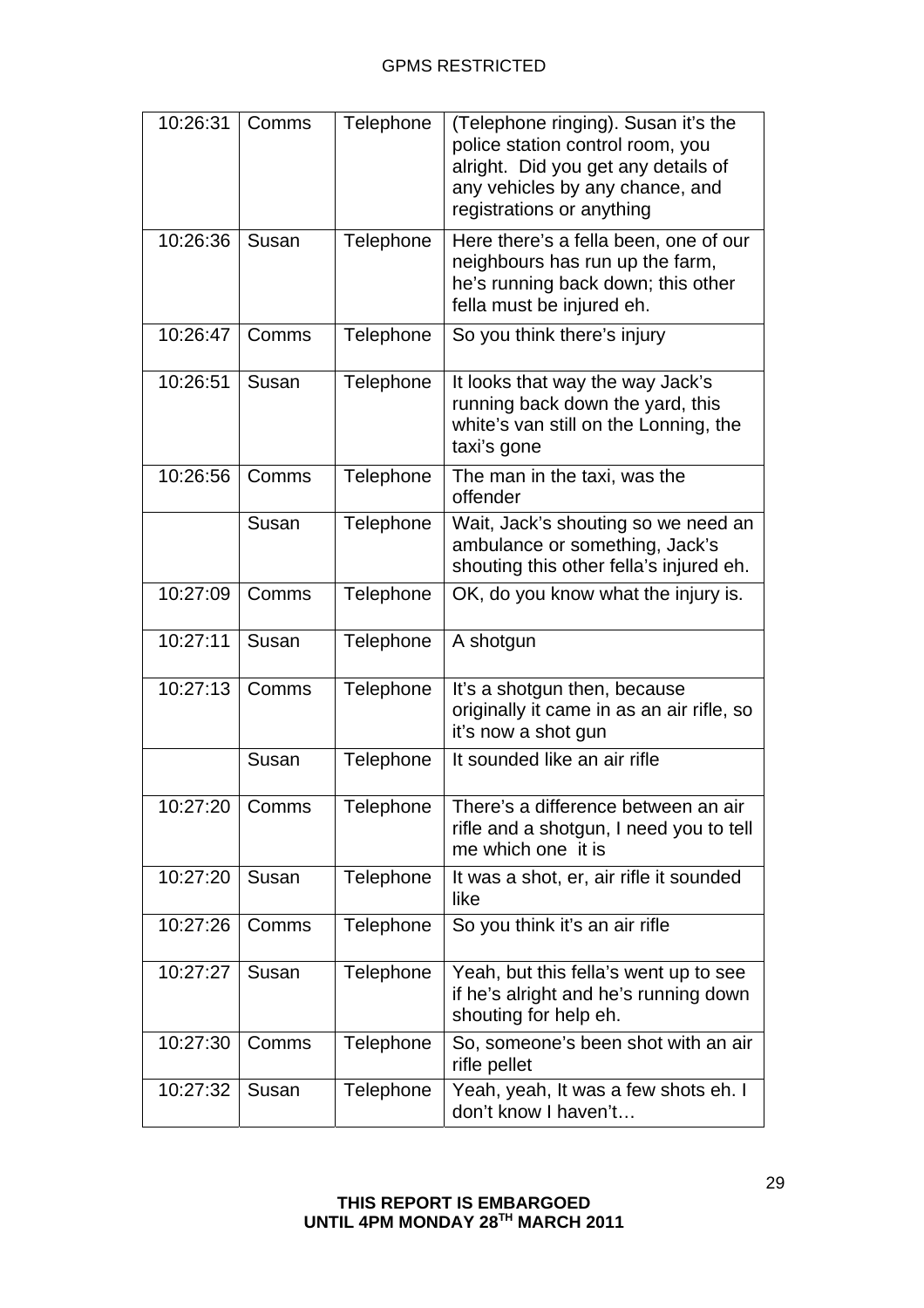## GPMS RESTRICTED

| 10:27:36 | Comms | Telephone | No it's alright, don't worry, possibly<br>more than once                                                                           |
|----------|-------|-----------|------------------------------------------------------------------------------------------------------------------------------------|
| 10:27:41 | Susan | Telephone | It was yeah, about six times                                                                                                       |
|          | Comms | Telephone | Do we know what the injury is                                                                                                      |
| 10:27:44 | Susan | Telephone | I haven't a clue, they're away up the<br>top, we're at the bottom where our<br>houses are and Jack's gone up to<br>the lonning eh. |

8.31 At 10:27 hrs the following information was passed by the Western Control room.

| 10:27:24 | Comms<br>centre  | Airwave | 2041 we're getting further calls that<br>it was actually a shot gun I just need<br>ya to stand down at this time                                                                                             |
|----------|------------------|---------|--------------------------------------------------------------------------------------------------------------------------------------------------------------------------------------------------------------|
|          | 10:27:32 PC 2041 | Airwave | Say again                                                                                                                                                                                                    |
| 10:27:36 | Comms<br>centre  | Airwave | Yeah, just yeah cancel me last 'er<br>there was conflicting reports that it<br>was actually shot guns that were<br>being used, 'er we've advised to<br>stand ya down but now it's gone<br>back to air rifles |
| 10:27:48 | PC 2041          | Airwave | Yeah standing back up                                                                                                                                                                                        |
| 10:27:50 | Comms<br>centre  | Airwave | Sorry about that 'er I think that the<br>lady on the phone was a wee bit<br>confused at the minute                                                                                                           |

- 8.32 At 10:30 hrs unarmed officers attended the scene and discovered the body of Kevin COMMONS and the FIM authorised the deployment of ARV's.
- 8.33 It is difficult to establish exactly what information the FIM had, at any given time, as much was passed verbally by his staff in response to information received from the Western Call Centre.
- 8.34 This demonstrates the importance of the FIM recording information in relation to the decisions that they make.
- 8.35 Great emphasis was clearly placed on the type of weapon that was believed to be in the possession of the suspect.
- 8.36 It is the opinion of the review team that based on the information, originally given to the call taker, that it would have been entirely

## **THIS REPORT IS EMBARGOED UNTIL 4PM MONDAY 28TH MARCH 2011**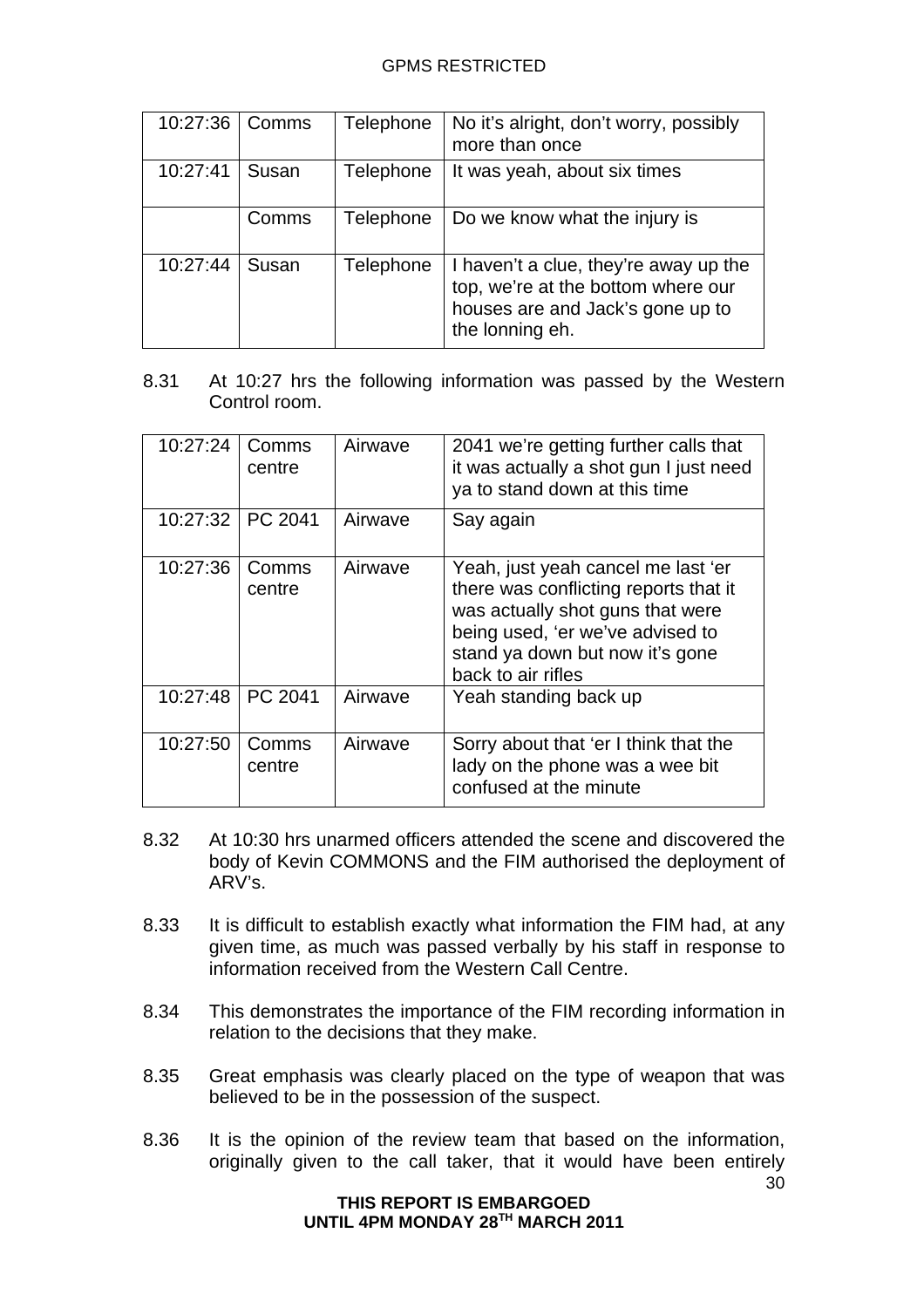appropriate to deploy armed officers and manage the incident accordingly.

- 8.37 It should however be stressed that at this stage, there was no reason to believe the police were dealing with anything other than a single event. It would not have been possible to foresee that it would escalate the way that it did.
- 8.38 The FIM authorised ARVs to attend the incident reported by Susan ROONEY at 10:28 hrs. However, by this time, unknown to the FIM, Derrick BIRD had already arrived in Whitehaven Town Centre and had shot and killed Darren REWCASTLE and injured Donald REID.
- 8.39 It is important to note that even if the FIM had given an immediate authority to deploy ARVs, they would not have been able to make it to the subsequent incidents in Whitehaven in time.
- 8.40 At the same time as giving the authority to deploy armed police officers, the FIM also requested the support of a Tactical Advisor. This decision is in line with routine procedures.
- 8.41 After shooting Kevin COMMONS, Derrick BIRD went to the address of a friend, who the previous evening he had given one of his shotguns to. This shotgun was more modern, accurate and quicker to use, due to its mechanism to self eject spent cartridges.
- 8.42 Derrick BIRD asked his friend's wife if he could have the shotgun returned to him, but she had no access to it.
- 8.43 At 10:25 hrs Derrick BIRD then drove to the taxi rank in Duke Street in the town of Whitehaven.
- 8.44 This is a small taxi rank at which local drivers, including Derrick BIRD, wait for fares. There had been recent disputes between the taxi drivers who work form this rank over allegations that some of them were poaching fares from their colleagues.
- 8.45 Derrick BIRD had also been the subject of ridicule by other drivers around his personal hygiene and the cleanliness of his taxi.
- 8.46 One particular taxi driver, Darren REWCASTLE, had upset Derrick BIRD over a protracted period of time, over allegedly poaching fares and his general behaviour toward him.
- 8.47 Darren was believed to have played "tricks" on other drivers by causing criminal damage to their vehicles. On one occasion he was known to have damaged the tyres on Derrick BIRD'S vehicle and had boasted about this openly.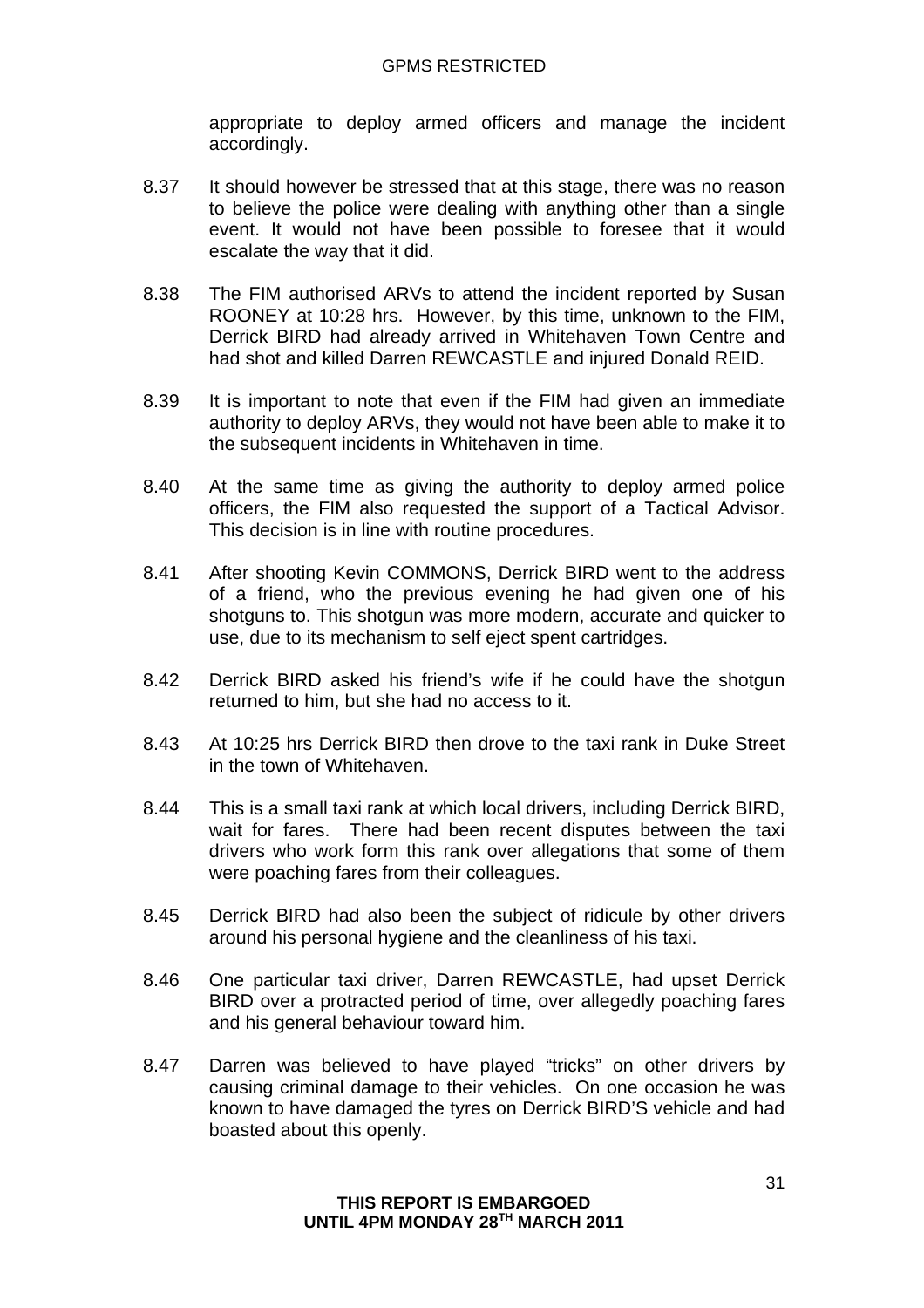- 8.48 At 10:27 hrs Derrick BIRD arrived at the taxi rank and called Darren REWCASTLE over to his taxi. As Darren bent down to speak to him, Derrick BIRD shot Darren from close range in the lower face and neck area with the first shot. As he fell, Derrick BIRD fired a second shot striking him in the abdomen. Darren died as a result of multiple gunshot wounds.
- 8.49 Derrick BIRD then drove a short distance to the front end of the taxi rank where he stopped and pointed the .22 rifle at another taxi driver, Donald REID.
- 8.50 Donald was shot in the back as he tried to take cover. He crawled along the taxi rank towards the body of Darren REWCASTLE.
- 8.51 Derrick BIRD got out of his car and followed him, aiming his rifle as if to shoot Donald again, until someone shouted at him to stop.
- 8.52 Derrick BIRD returned to the taxi without firing again, but did not leave the area. He drove around the one-way system once more returning to the Duke Street Taxi Rank where Donald was waiting for the arrival of the emergency services.
- 8.53 As he drew level with Donald REID again, Derrick BIRD fired two further shots out of the passenger window in his general direction, which caused damage to nearby properties but caused no injury. Donald REID survived his injuries.
- 8.54 At 10:31 hrs Derrick BIRD then drove along Duke Street and onto Scotch Street away from the Taxi Rank.
- 8.55 At the junction with Scotch Street and Lowther Street he stopped his car alongside another taxi driver, Paul WILSON who was walking along the pavement.
- 8.56 Derrick BIRD called Paul over to him and as he looked down into the passenger window he fired at him once with the shotgun hitting him in the right side of the face. Paul survived these injuries.
- 8.57 As a result of the Duke Street and Scotch Street incidents, unarmed police officers from Whitehaven Police Station were informed and made their way directly to the town centre.
- 8.58 At 10:32 hrs the force control room issued a directive to all officers to look out for the suspect vehicle but not to make any attempt to stop it.
- 8.59 The call centre supervisor made contact with the Tactical Advisor to request his support for the FIM.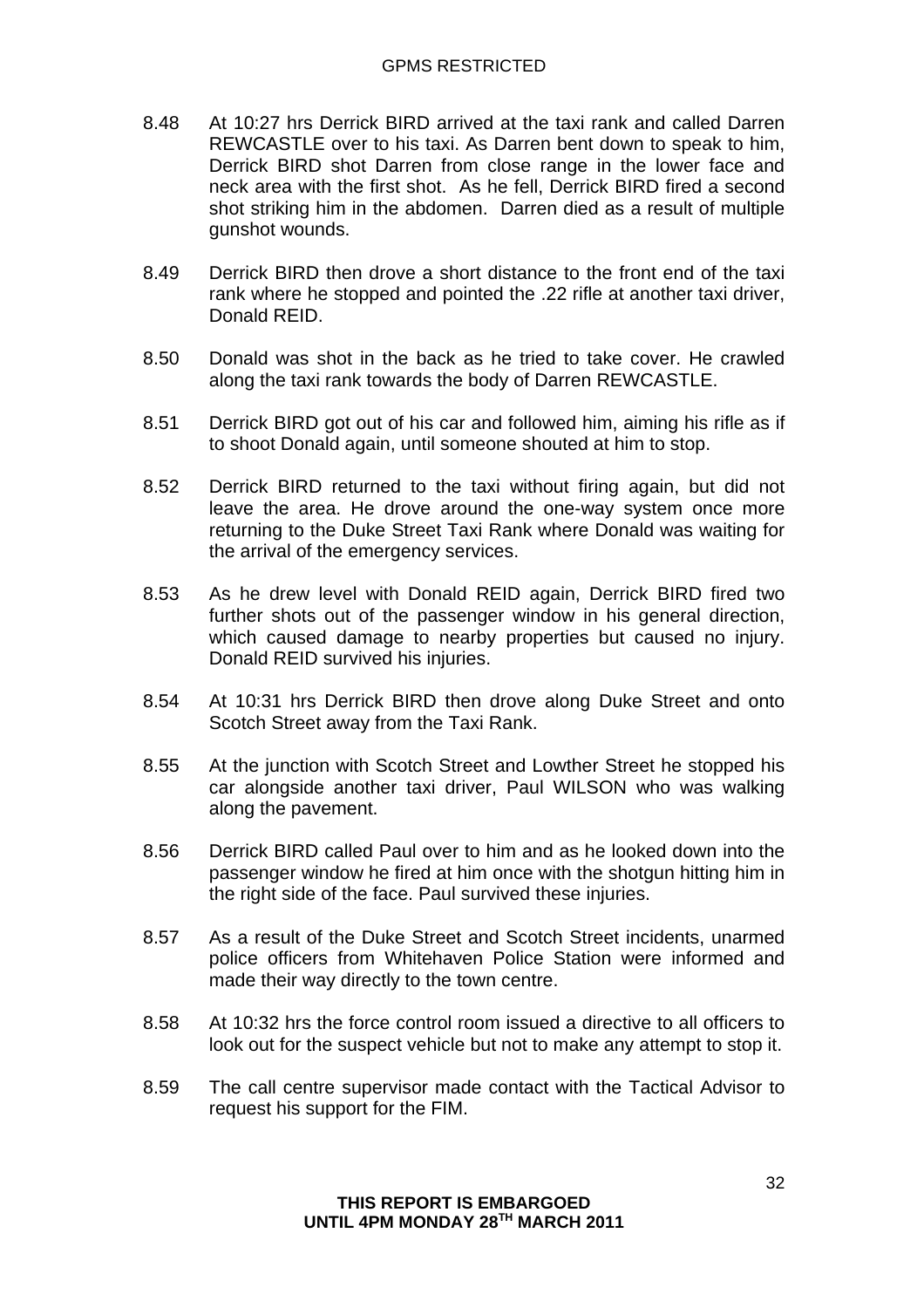|  | 02/06/2010   10:32:00   Mark, Mark GRUNDY its Andy, Comms Supervisor, |
|--|-----------------------------------------------------------------------|
|  | from FIM can you listen to the Egremont 1 Talk                        |
|  | Group, we've got a fella that he's got facial injuries,               |
|  | been shot with a shotgun possibly deceased looks                      |
|  | like it's a murder.                                                   |

## **8.60 Commentary on the sighting of Derrick BIRD by police officers**

- 8.61 A member of the public, Paul GOODWIN, had seen the incidents in Whitehaven and stopped a Police Officer as he walked from the Police Station in response to the incidents as they occurred.
- 8.62 The officer got into the car driven by Paul GOODWIN and they followed directly behind Derrick BIRD'S car. A police van followed directly behind them.
- 8.63 Derrick BIRD, followed by the unarmed officers, drove into Coach Road where at approximately 10:34 hrs he pulled alongside another taxi that was travelling towards him.
- 8.64 Despite the fact that he was clearly being followed by the police, Derrick BIRD discharged the shotgun from the driver's side window of his vehicle, seriously injuring fellow taxi driver Terry KENNEDY and also injuring Terry's passenger, Emma PERCIVAL.
- 8.65 At the same time, Paul WILSON had been taken into the local police station, where he was able to tell officers that Derrick BIRD was the gunman.
- 8.66 At 10:35 hrs, calls from members of the public started to be received by Cumbria Constabulary in relation to the murder in Duke Street.
- 8.67 In an incident of this nature, there is a risk that the number of calls being received and the scale and pace of events, that there can be information overload and confusion as to what is taking place and the disposition of police resources. This is both understandable and to be expected. However, the Call Centre and FIM would, by this stage, have been aware of the following issues:
	- the identity and name of the suspect,
	- the vehicle he was driving,
	- the fact that the suspect would appear to be in possession of a lethal barrelled weapon,
	- is most likely to be responsible for two murders and several other shootings,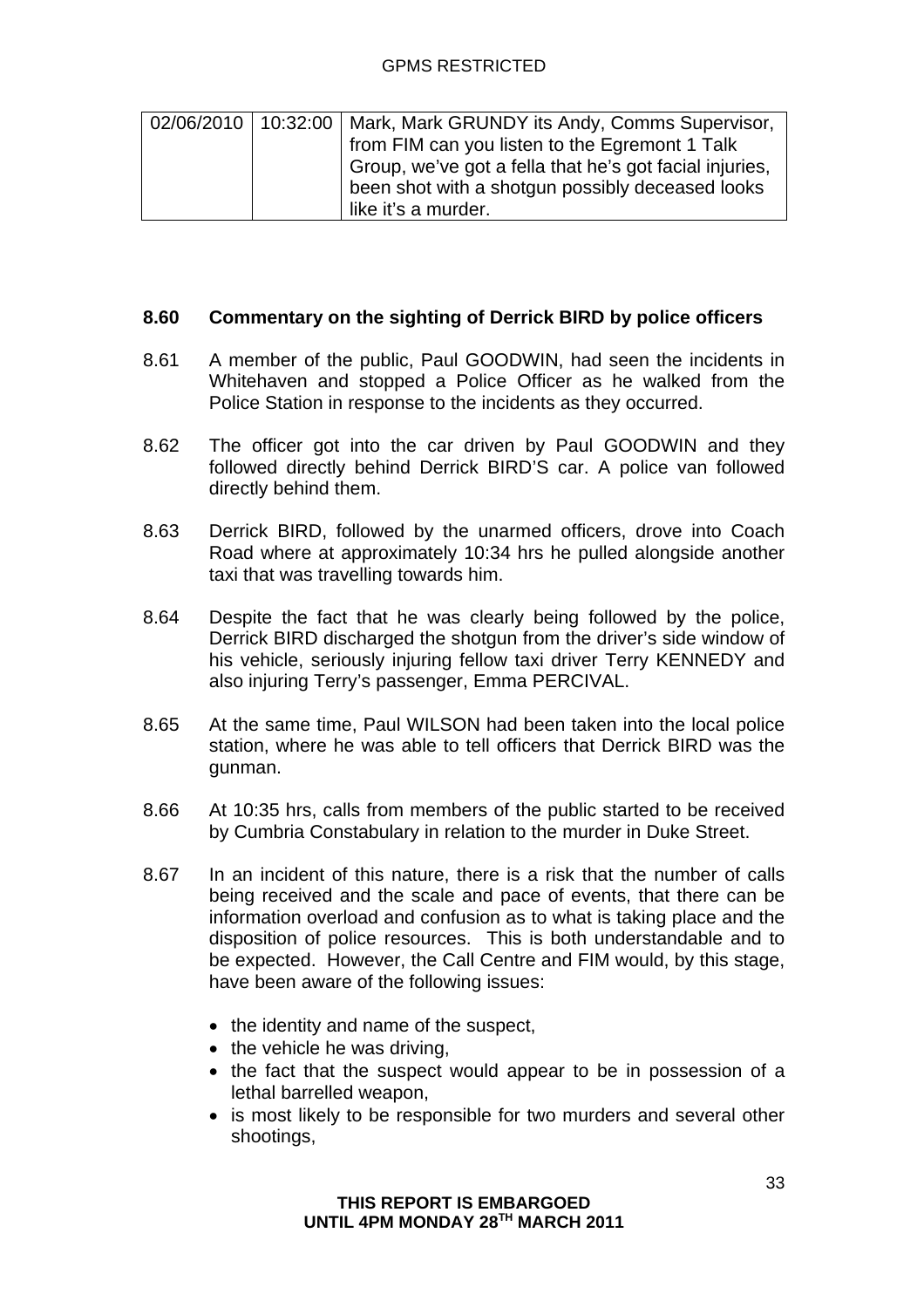- Police Officers were travelling directly behind the suspect and had witnessed the latest incident.
- 8.68 After shooting Terry KENNEDY and Emma PERCIVAL, Derrick BIRD started to turn his vehicle around as if he was intending to drive back into Whitehaven town centre. This manoeuvre was not possible, as his way back was blocked by Terry's taxi, Paul GOODWIN'S car and the police van.
- 8.69 With his driver's window open and now facing the police vehicle, Derrick BIRD raised the shotgun and pointed it directly at the police vehicle where the two unarmed officers took cover behind the dashboard and bodywork of the vehicle. When they looked up a short time later, he was driving away from them at speed.
- 8.70 They attempted to follow, but the head start and the fact that their van had limited acceleration compared to Derrick BIRD'S car meant that they were unable to see which route he had taken when they arrived at the five way junction at Ginns.
- 8.71 Following the incident there was speculation regarding whether these unarmed officers could have done more to stop Derrick BIRD at this point. The review team has examined this aspect in some detail.
- 8.72 These officers had just witnessed Derrick BIRD shooting two members of the public with no regard for the fact that the police were directly behind him. It was reasonable to assume that he would not hesitate to shoot them either. It was also entirely reasonable for the officers to take cover as Derrick BIRD discharged the firearm from close quarters.
- 8.73 The police vehicle was a large van with limited acceleration and its proximity to Derrick BIRD'S vehicle would have limited the likelihood of a successful ramming to immobilise his car. Such action would also have placed the lives of the officers involved and those at the immediate scene at risk. As Derrick BIRD was in the vehicle it was also, most unlikely that this sort of action would have incapacitated him.
- 8.74 Unknown to the police, Derrick BIRD had taken the Ginns to Kells Road and drove in the general direction of Sandwith and Rottington to St Bees, using minor roads.
- 8.75 The FIM then spoke to the ARVs and advised them not to attend any rendezvous point but to actively search for Derrick BIRD and repeated the tactical command to "*confront*" him. It is clear that the FIM wanted the officers to search for and stop Derrick BIRD from continuing his offending.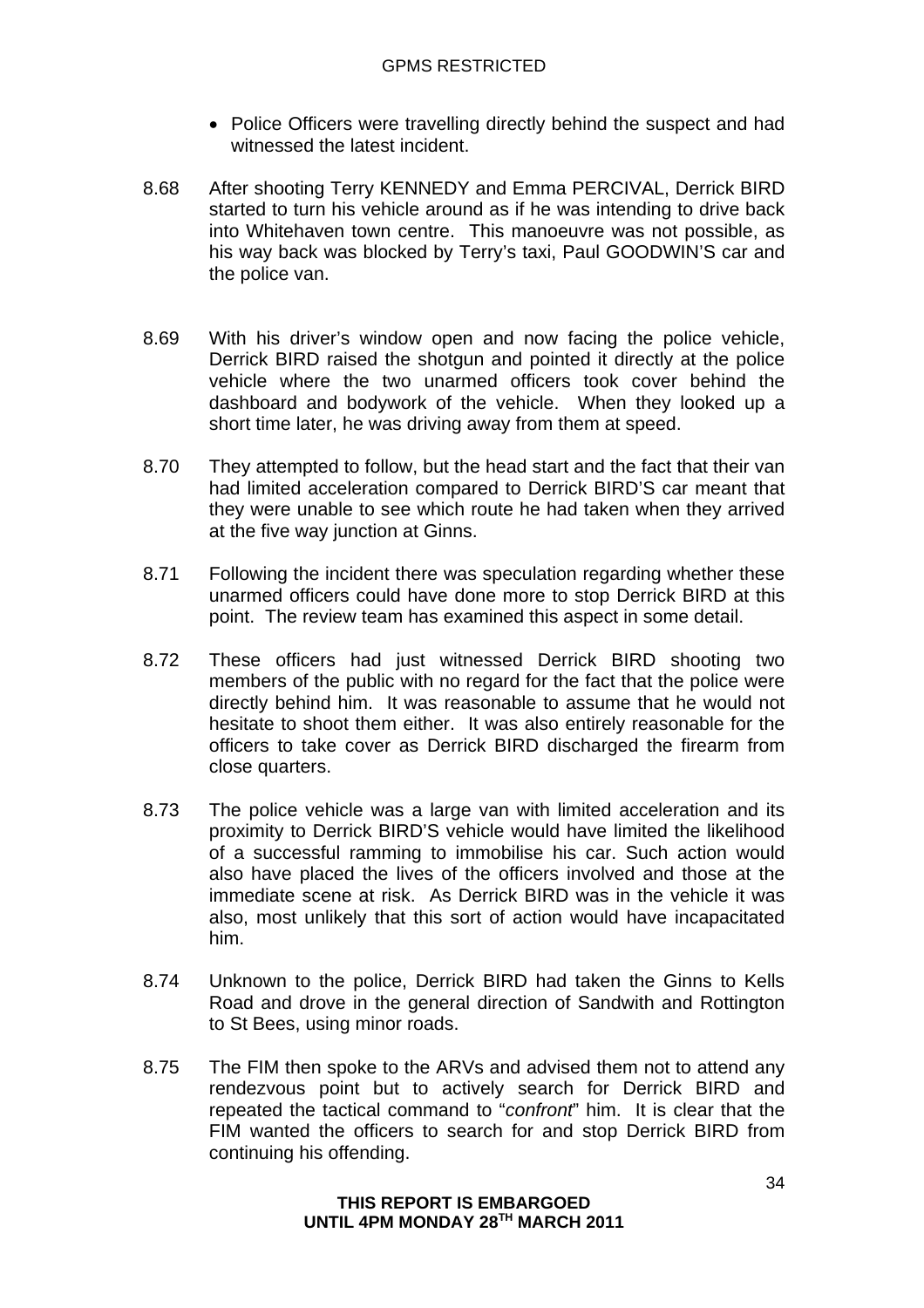8.76 At this time, the control room start to receive calls relating to the first shooting in Duke Street and at 10:36 hrs the on-call Tactical Firearms Commander was made aware of the incident and asked to attend the force control room.

|  | 02/06/2010   10:45:25   I currently have 4 officers at Workington who are<br>just about armed and going to deploy from<br>Workington er just soon as you know where you<br>want them I told them |  |
|--|--------------------------------------------------------------------------------------------------------------------------------------------------------------------------------------------------|--|
|  | 02/06/2010   10:45:34   I know where I want them straight onto the<br>woodhouse estate last sighting there is no<br>rendezvous point we will confront                                            |  |

8.77 This was followed up by the same command repeated.

|  | 02/06/2010   10:49:44   Roger, there is no rendezvous point, last sighting of |
|--|-------------------------------------------------------------------------------|
|  | this individual was Monkwray Brow, Monkwray                                   |
|  | Brow Whitehaven, we will confront, do you roger?                              |
|  | We will confront inaudible                                                    |

8.78 At no time was any recognised tactical command given by the FIM.

## **8.79 The Command and Directions provided by the FIM at this stage**

- 8.80 It is important to place any comments on the command and direction provided at this stage into perspective, in terms of the time scales which have elapsed since the first incident and the situation which is still developing at this stage.
	- i. The first report of a possible air rifle shooting had occurred at 10:13 am.
	- ii. The FIM had been made aware of the incident and Tasked ARVs.
	- iii. As a result of this call the murdered body of Kevin COMMONS was discovered at approximately 10:30 am.
	- iv. While ARVs are en route to the above incident, the first shooting in Whitehaven had occurred at the TAXI Rank. Darren REWCASTLE had been shot and killed and Donald REID seriously injured.
	- v. A short time later Paul WILSON is shot and injured nearby.
	- vi. The first report of the Taxi Rank shooting is relayed to the FIM.
	- vii. At 10:32 am the Force Control Room issues a directive to all officers to look for the suspect vehicle but make no attempt to stop it. A Tactical Advisor had also been contacted and was providing advice.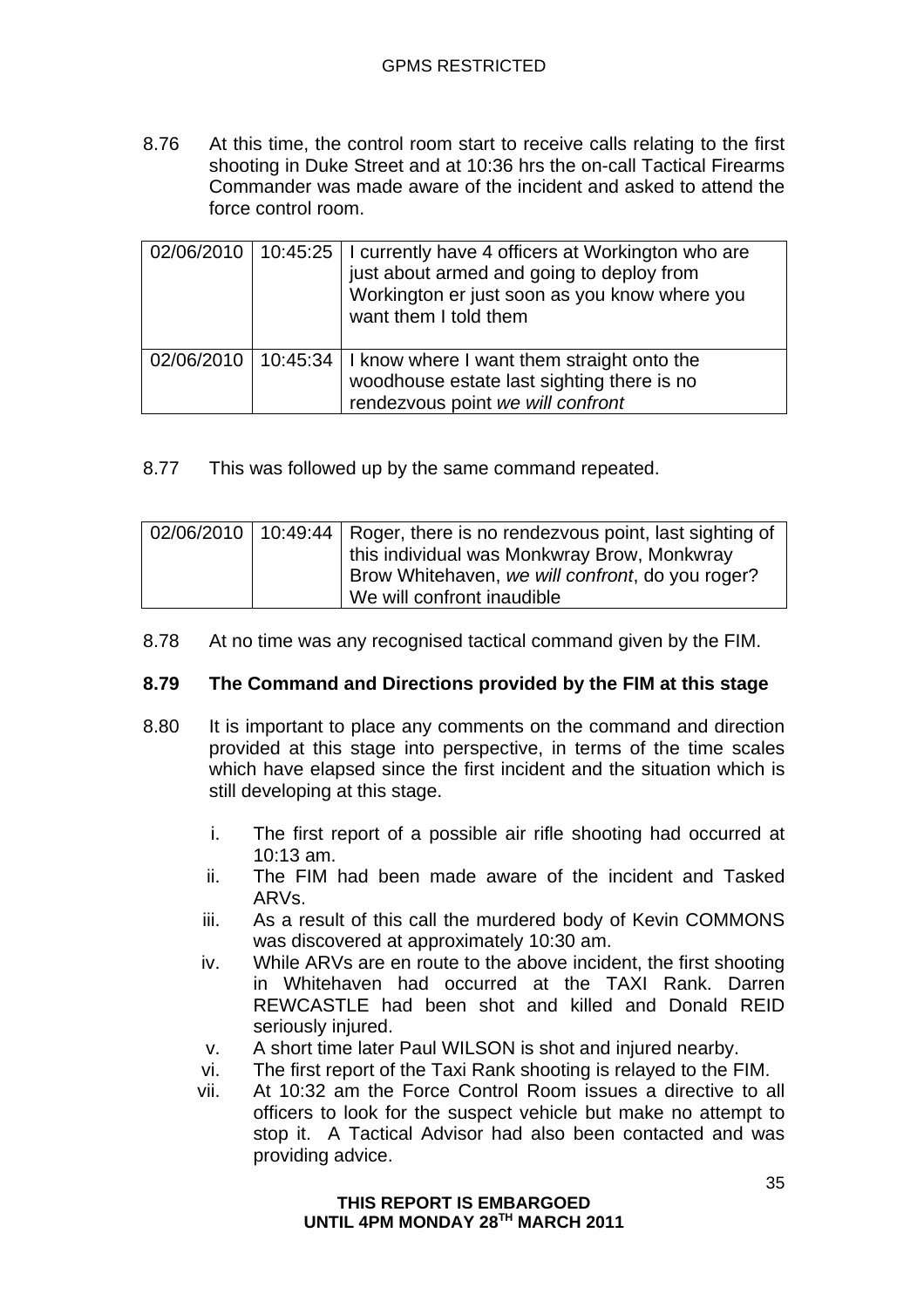- viii. At 10:34 am Taxi Driver, Terry KENNEDY and passenger Emma PERCIVAL are shot in Coach Street whilst being followed by police officers.
- ix. Derrick BIRD drives away from the scene and is lost from sight of the police officers.
- x. At the request of the FIM, the Tactical Firearms Commander was made aware of the incident and asked to go to the Force Control Room.
- 8.81 It is evident that what had started as a single incident reported to involve an air-rifle, had quickly developed into one of multiple murders involving what had internationally become known within police circles as an Active Shooter situation.
- 8.82 Such situations are very rare in the UK and at the time of this incident Active Shooter incidents were are only afforded a short reference in training for AFO's or Firearms Commanders. Largely as a result of counter terrorism work, this has now been rectified.
- 8.83 It is also important to note that guidance and training for more routine incidents, emphasises an orderly hand over of command between FIM's and dedicated Tactical Firearms Commanders.
- 8.84 The guidance sets out the criteria which should take place before such transfer of command takes place. Incidents of this nature highlight the need for someone to firmly grip the tasking and direction of all (armed and unarmed) operational resources, irrespective of the limited amount of information available, or the speed at which issues are developing.
- 8.85 In the circumstances which presented itself, despite the arrival of the Tactical Firearms Commander, the FIM continued to direct resources.
- 8.86 No criticism is levied at him for doing so, as it was for the Tactical Firearms Commander to assess what was taking place and make the operational decision to assert his command authority.
- 8.87 It is clear, however, that by the stage where Derrick BIRD had driven off from the police officers that a very dangerous situation was in existence involving Police and public safety.

#### **8.88 Radio Command Channel**

8.89 The FIM directed that all patrols in West Cumbria should change their radio channel to "Egremont 1".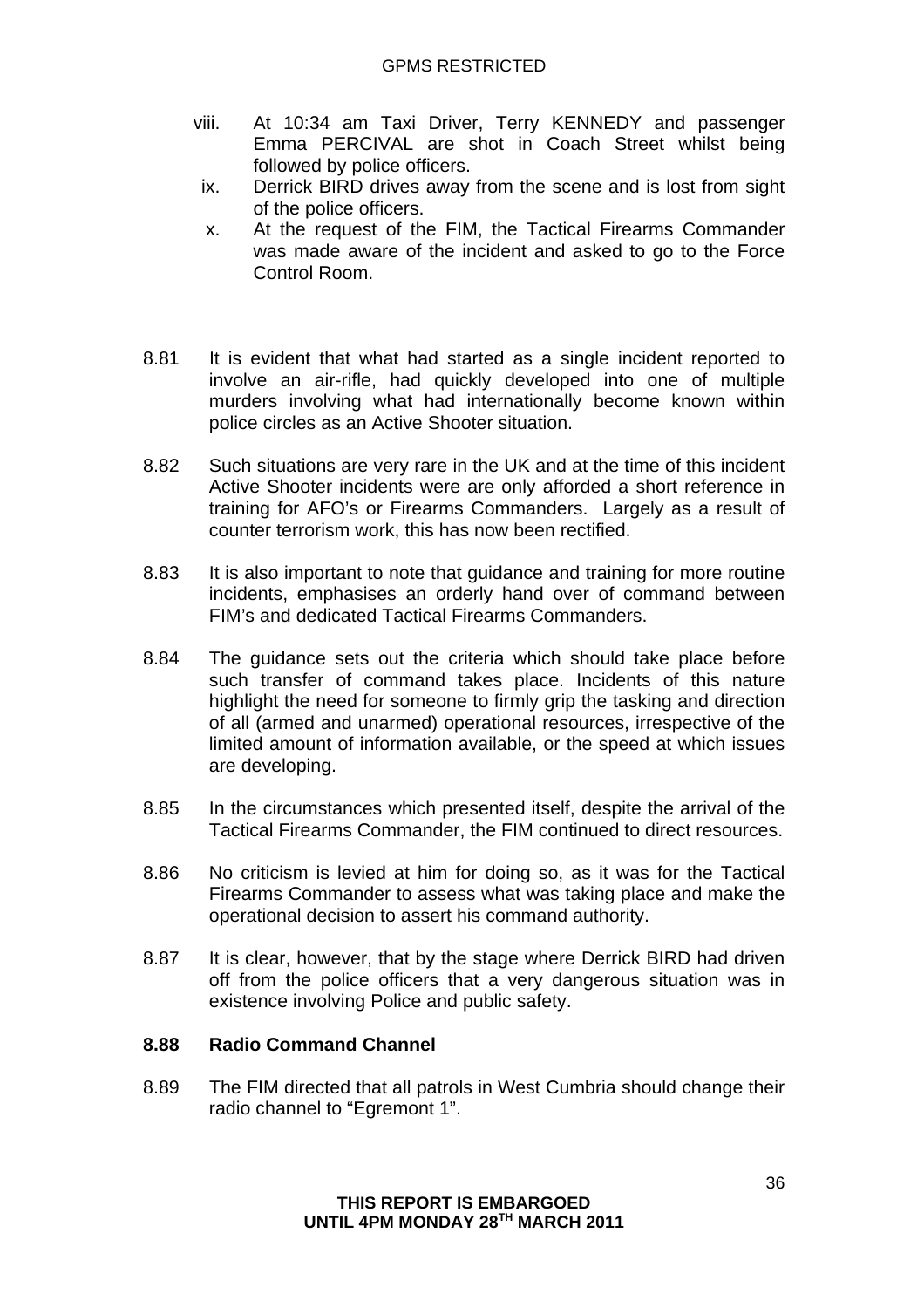- 8.90 It is usual for a Firearms Incident Commander to choose a single channel on which to manage an incident. This enables all patrols to have full knowledge of the incident and understand the responsibilities that each patrol has been allocated.
- 8.91 On this occasion this caused difficulty, both on the ground and in the control room. An incident of this size and complexity requires a great deal of resources to resolve. Towards the end of the incident, officers were managing over thirty crime scenes and numerous urgent requests for ambulances were being made to treat casualties. Simultaneously firearms officers were being deployed and briefed.

## **OBSERVATION 1:**

.

**The local Airwave Radio Channel was overwhelmed by the radio traffic caused by this incident. This became more acute when armed officers from neighbouring forces deployed to Cumbria as they were unable to access the local channel.** 

- 8.92 An effective police response would need to incorporate three separate command roles. The early introduction of a scene commander/supervisor would have reduced the demands on the FIM/Tactical Firearms Commander.
- 8.93 The use of three radio channels would have assisted to facilitate these varied command functions whilst minimising the impact that they had on each other. A suggested command/communication structure is produced below.
	- The pursuit of Derrick BIRD (including both armed and unarmed response)
	- The management of each scene after the suspect had left (including the support to casualties, the identification of fatalities and casualties and the management of forensic evidence and witnesses).
	- The command of the armed police officers in order to deliver a coordinated and effective armed response within the agreed strategy and utilising the agreed tactics set by the Tactical Firearms Commander.
- 8.94 The FIM could have retained command of all unarmed officers and coordinated their response in the pursuit of Derrick BIRD with the primary objective to locate (but not intercept) him. This could have been managed within the existing channel, 'Egremont 1'.
- 8.95 The early appointment of an additional commander to manage the scene of all incidents that had occurred, would have reduced the demand on the control room. The appointed person could have utilised a separate channel to coordinate the resources at those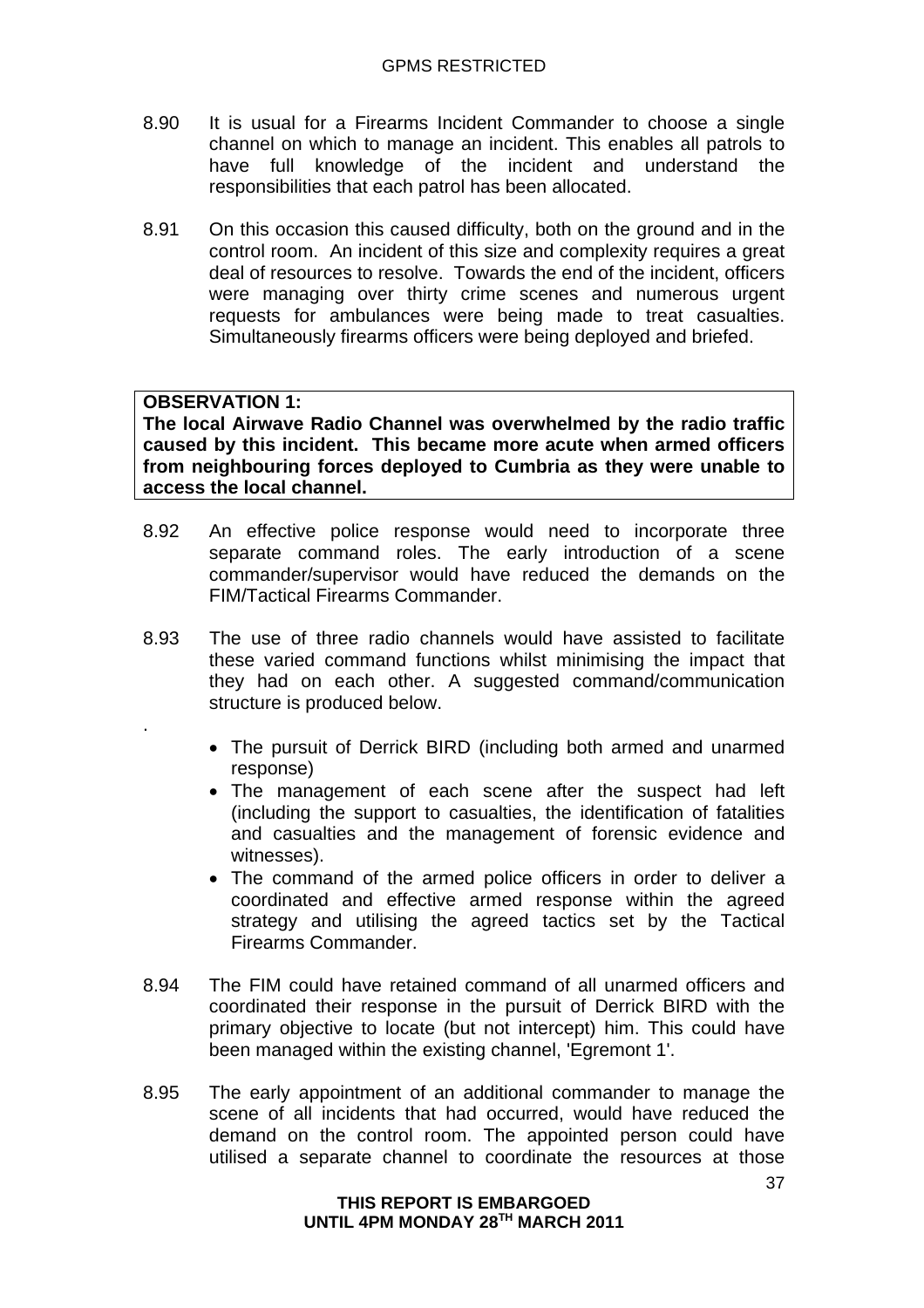scenes. They would also have been able to coordinate the response of partners, including liaison with the ambulance service.

- 8.96 A dedicated firearms command channel would have enabled the Tactical Firearms Commander to manage the firearms response in concert with the incident command channel. Several forces provide two separate radios for the use of all of its armed officers to enable them to monitor the incident channel and a firearms command channel simultaneously.
- 8.97 This is particularly important to enable the Tactical Firearms Commander to brief the armed police officers and direct the working strategy and tactical options, without interrupting the communication on the local channel during such a dynamic incident.
- 8.98 Providing an armed policing communication structure would provide significant benefit.
- 8.99 Having routine access to a national firearms channel on the Police Airwave radio system would ensure that all armed officers, regardless of which Police service they have attended from, have an effective tactical channel on which they can operate.
- 8.100 The channel is not available to unarmed officers.
- 8.101 This communication structure would also provide a direct communication between the armed officers and their Operational and Tactical Commanders.
- 8.102 This report identifies a particular difficulty with transfer of command between the Tactical Firearms Commander (TFC) and the FIM. The provision of a dedicated Armed Policing communication structure would ensure that the Tactical Firearms Commander would have access to all of their resources without interruption to the routine local channels.

## **OBSERVATION 2:**

**That Cumbria Constabulary consider options to ensure that the Tactical Firearms Commander can communicate directly with armed police officers under their command whilst minimising interference with the incident command channel during more complex incidents.** 

## **8.103 Mutual Aid Mobilised**

8.104 The helicopter from Lancashire had been notified and was directed to attend the area to assist.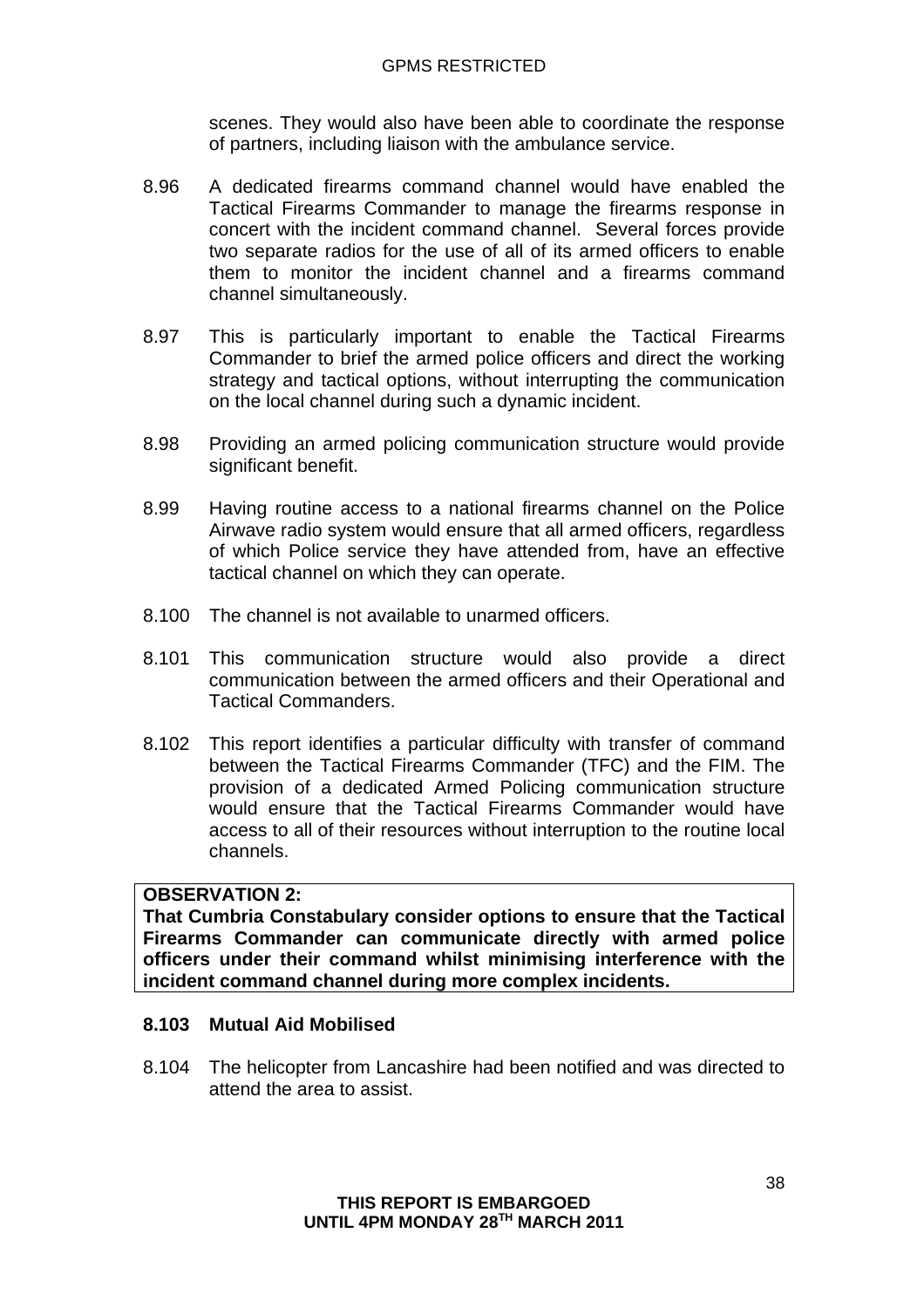- 8.105 The Civil Nuclear Constabulary (CNC) were informed and advised of the potential risk to the Sellafield site and to forewarn them that Cumbria Constabulary may need to call upon them for their support.
- 8.106 All available Cumbria firearms trained officers that could staff ARVs, were directed to do so.
- 8.107 Four officers who were at Workington Police Station, immediately attended the armoury to obtain firearms. Their prompt action resulted in the creation of two additional ARV's.
- 8.108 The two on-duty ARVs who were at Penrith were deployed to West Cumbria and several additional officers trained to use firearms were tasked with creating additional armed resources.
- 8.109 By this stage there are at least three prongs to the police operation these involve;
	- Providing medical treatment and casualty evacuation to the injured.
	- Maintaining public safety and attempting to create calm in the town centre.
	- Locate/contain operation for an armed subject with a view to neutralising the threat to police and public safety.
- 8.110 It is most unusual for police in the UK to have to undertake all three roles simultaneously and would stretch the capability of most police forces.

## **8.111 Cumbria Constabulary and the Ambulance service**

- 8.112 At 10:37 hrs the ambulance service were asked to attend the incidents in Duke Street by Cumbria Constabulary. It is clear from their telephone logs that they had received a number of calls directly in relation to the incidents. The ambulance service was then contacted by Cumbria Constabulary and members of the public throughout the incident.
- 8.113 Further communication was made with the ambulance service clearly requesting attendance to Duke Street.
- 8.114 Although the Terms of Reference for this Peer Review does not extend to the actions of any group other than Cumbria Constabulary, it is almost impossible to comment on the police response without having to take account of the interoperability with the ambulance service. Therefore the following brief comments and observations are made.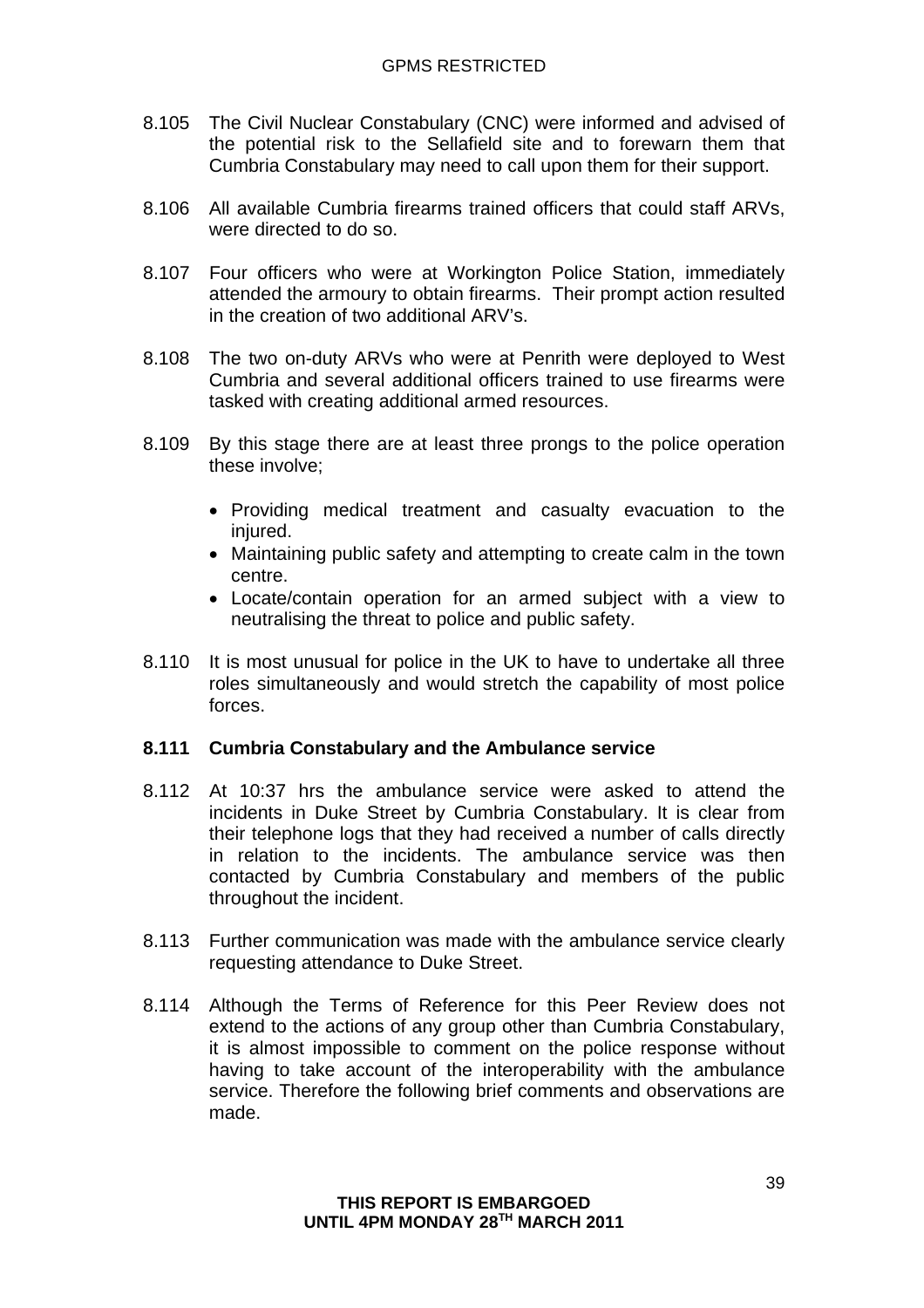- 8.115 The ambulance staff on duty on the 2nd June 2010 provided statements to the investigation. It is apparent that the ambulance service had a significant number of resources on duty. During the incident, at least one of those ambulances was deployed with a Doctor on board.
- 8.116 It is clear that the ambulances were not deployed to the majority of the incidents, despite being requested by members of the public and Cumbria Constabulary.
- 8.117 The North West Ambulance service NHS Trust, Head of Service, Mr MULCAHY, produced a statement of evidence on the 21<sup>st</sup> January 2011. The statement contains significant reference to the safety of his staff and the responsibility on the police service to create a safe environment for the ambulance service to deploy and to provide an escort to each scene.
- 8.118 The content of the statement demonstrates the procedures of the ambulance service and provides an insight into why the ambulances available that day were not deployed.
- 8.119 The effect on Cumbria Constabulary was significant.
- 8.120 Police officers were left at scenes for significant periods of time with seriously injured casualties.
- 8.121 During the latter stages of the incident, police patrols were diverted from their deployments to convey casualties to the local hospital.
- 8.122 In every case that the ambulance service were requested to attend by Cumbria Constabulary, police officers were at the scene.
- 8.123 One ambulance attended the scene in Coach Road and was treating Terry KENNEDY when the ambulance crew were instructed to leave the scene by ambulance control. It was only at the insistence of the police officer at that location that prevented the casualty being left in situ.
- 8.124 In the event of a future similar incident it is essential that the police service and ambulance service fully understand each others needs. During an incident such as this, it is very unlikely that the police will be in a position to guarantee that the scene is safe; however, it would be reasonable for the public to expect the ambulance service to attend scenes where there is residual risk.
- 8.125 Whilst Derrick BIRD was still at large, the armed police officers had to make containing him their priority. In events such as this, the chances of armed officers being available to protect ambulance staff is unlikely; however, where the suspect has left the scene, a dynamic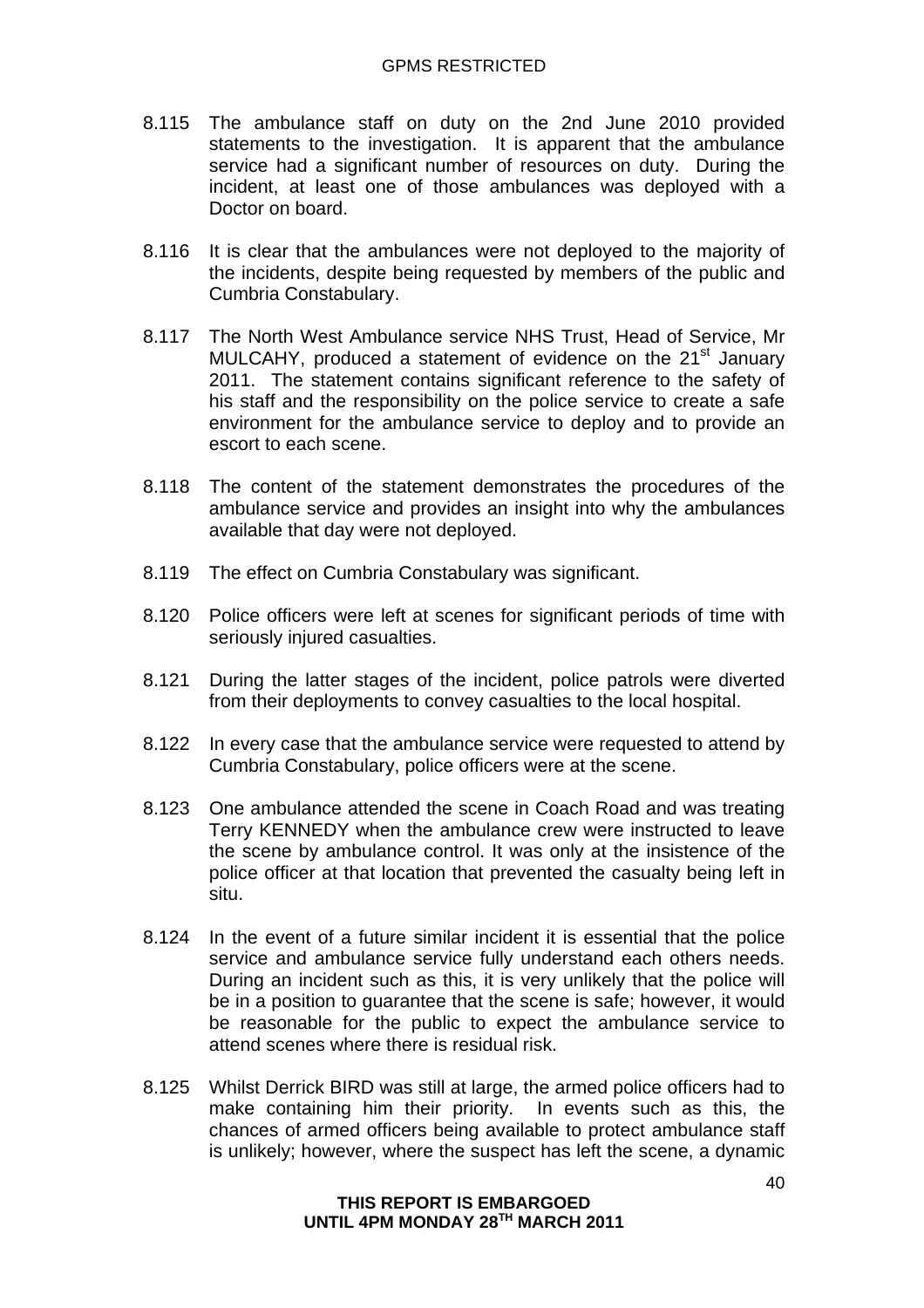### GPMS RESTRICTED

risk assessment can be conducted and unarmed staff deployed. In this case unarmed police officers were at all the scenes.

# **OBSERVATION 3:**

**Interoperability between the police service and ambulance service should be improved. This is particularly true in relation to differing risk thresholds.** 

### **8.126 The changing nature of the attacks by Derrick BIRD**

- 8.127 It is important to appreciate whilst reading this chronological version of events that the reports to the emergency services were far from clear. The reports lacked detail in terms of the offender and how the victims became injured. The reports were made in a sequence that did not replicate the actual events.
- 8.128 At 10:37 hrs, 24 minutes had elapsed since the Cumbria Constabulary had been informed of the first incident. It appears that each person who was killed or injured by Derrick BIRD had been known to him and specifically targeted.
- 8.129 This appeared to change at this stage and subsequent victims appear to have been randomly targeted.
- 8.130 During some calls to the police, it was clear that someone had been shot. Others reported accidents, road traffic collisions and some had no idea of the events that had occurred.
- 8.131 In some cases the police received no calls and officers simply came across the scene as they searched for Derrick BIRD.
- 8.132 This only added to the complexities that existed as those involved in managing the incident attempted to send a police response to every scene and at the same time track Derrick BIRD in order to intercept him with armed officers.
- 8.133 At approximately 10:48 hrs, Derrick BIRD was travelling along Out Rigg towards the market town of Egremont. He saw Jacqueline WILLIAMSON who was walking her dog and he stopped and asked her the time. As Jacqueline was about to respond she saw a gun in the vehicle and her dog pulled on the lead taking her away from the open window. He drove off towards Egremont.
- 8.134 At 10:51 hrs, the CNC were formally asked to provide two ARVs to supplement the Cumbria Constabulary armed deployment.

## **8.135 Professional discussion between the review team and the FIM**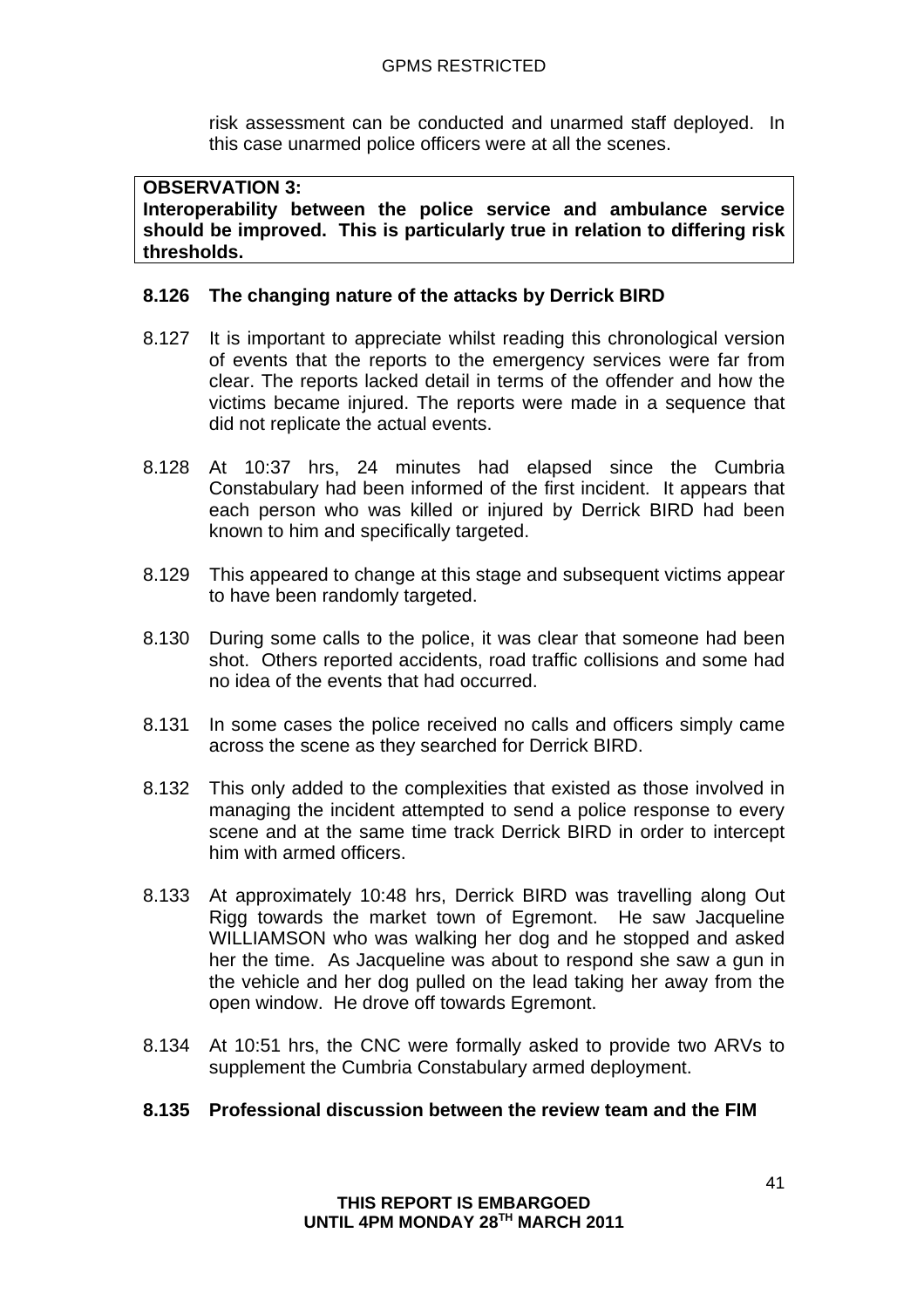- 8.136 During the incident the FIM was never aware of the totality of the armed resources he had available to him. During the Peer Review team discussion with the FIM, he described how he deployed as many armed resources as he could and maintained a commentary about where Derrick BIRD was last sighted, allowing the patrols to respond accordingly to locate and stop Derrick BIRD in line with their own training and professionalism.
- 8.137 Greater situational awareness of the precise location of all armed and unarmed officers and what they were dealing with could have improved the police response.
- 8.138 This could only have occurred effectively by use of enhanced technology, particularly the use of the Automatic Resource Location System referred to separately within this report.
- 8.139 The following transcripts demonstrate that the FIM did attempt to identify the armed police officers that were available to support his strategy even though unable to establish any detail.

| 02/06/2010 | 10:54:12 | Any arv on this channel please west to confirm er<br>officers collar numbers and vehicles that are<br>travelling into the scene please                                                                                                                                          |
|------------|----------|---------------------------------------------------------------------------------------------------------------------------------------------------------------------------------------------------------------------------------------------------------------------------------|
| 02/06/2010 | 10:54:30 | West comms, we've got Sellafield listening, they're<br>doing us a favour, they're arming up and they 're<br>going to St. Bees. Sellafield patrols identify your call<br>signs                                                                                                   |
| 02/06/2010 | 10:54:38 | Telephone call to West Comms regarding the ACC<br>wanting to know what resources we've got and<br>where: Everybody at Whitehaven at Whitehaven<br>and Egremont all North Allerdale to meet at<br>Workington and for them to sent down as well.<br>Comms Inspector has sent ever |

## **8.140 Further shootings by Derrick BIRD**

- 8.141 At 10:53 hrs Susan HUGHES was walking along Grove Road, Hagget End from Egremont town centre when Derrick BIRD stopped alongside her and shot her.
- 8.142 The post mortem examination shows that Susan received two shotgun wounds to the left breast and the abdomen which would have incapacitated her. Witnesses describe seeing Derrick BIRD get out of his vehicle and physically struggling with Susan whilst holding the rifle. The post mortem examination also revealed a fatal shot to the back of the head from the  $.22$  rifle.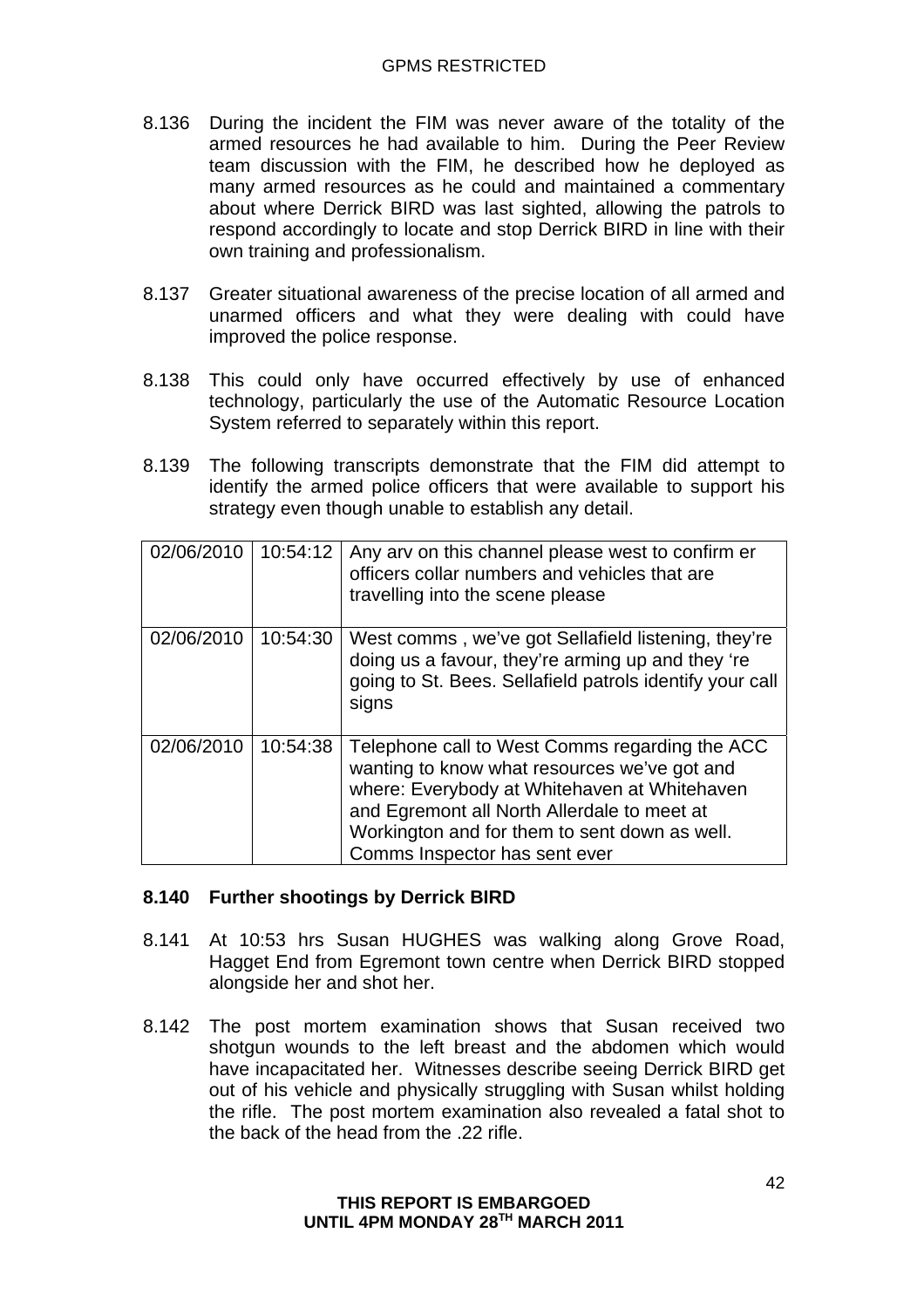- 8.143 At 10:54 hrs Derrick BIRD drove a short distance to Bridge End where Kenneth FISHBURN was walking towards him on the opposite side of the road. He then drove his taxi across the road close to the bridge parapet and shot Kenneth in the neck/head using the shotgun. This resulted in a fatal injury.
- 8.144 At 10:55 hrs Derrick BIRD drove a short distance further to where Leslie HUNTER was walking along the pavement at Cringlethwaite. It appears that he called Leslie over to his vehicle and as he bent down to look into the passenger window Derrick BIRD fired at him with the shotgun hitting his face and then in his back as he turned away to protect himself. Leslie survived his injuries despite the close proximity that the shots were fired from.

### **8.145 Utilisation of a Negotiator**

8.146 At this time, at the request of the FIM, a Force Negotiator was identified and briefed with the facts. Without delay the Negotiator began to try and contact Derrick BIRD via the various phone numbers that were held on police systems.

### **OBSERVATION 4:**

**The decision to deploy a trained negotiator and to make the first attempts to contact Derrick BIRD without delay was sound. To achieve this within such a fast moving incident and be able to place the first call only 42 minutes after the police were first made aware of the incident is commendable**.

- 8.147 Derrick BIRD did not take any of his phones with him and so the Negotiator deployment was futile. Despite this fact, it demonstrates a real clarity in giving consideration to all methods available to stop him in addition to the physical search for him.
- 8.148 At 10:56 hrs the ambulance service had not attended Duke Street and officers had continued to provide first aid to Donald REID at that location, preventing them from being redeployed to assist with the ongoing operation. The continued calls for the ambulance service to attend were having an impact on the operational effectiveness of the officers at that location.

## **8.149 Incidents at Thornhill and Wilton**

8.150 At 10:57 hrs Derrick BIRD drove out of Egremont onto the A595 where he turned south, towards and onto the Thornhill Estate. As he drove along Thorny Road he stopped alongside a 15 year old girl, Ashleigh GLAISTER. As she bent down to the passenger window she saw a gun and ducked. Derrick BIRD fired the shotgun at her but missed, striking the house behind. Ashleigh ran away from the car. He fired a second shot which again fortunately missed her.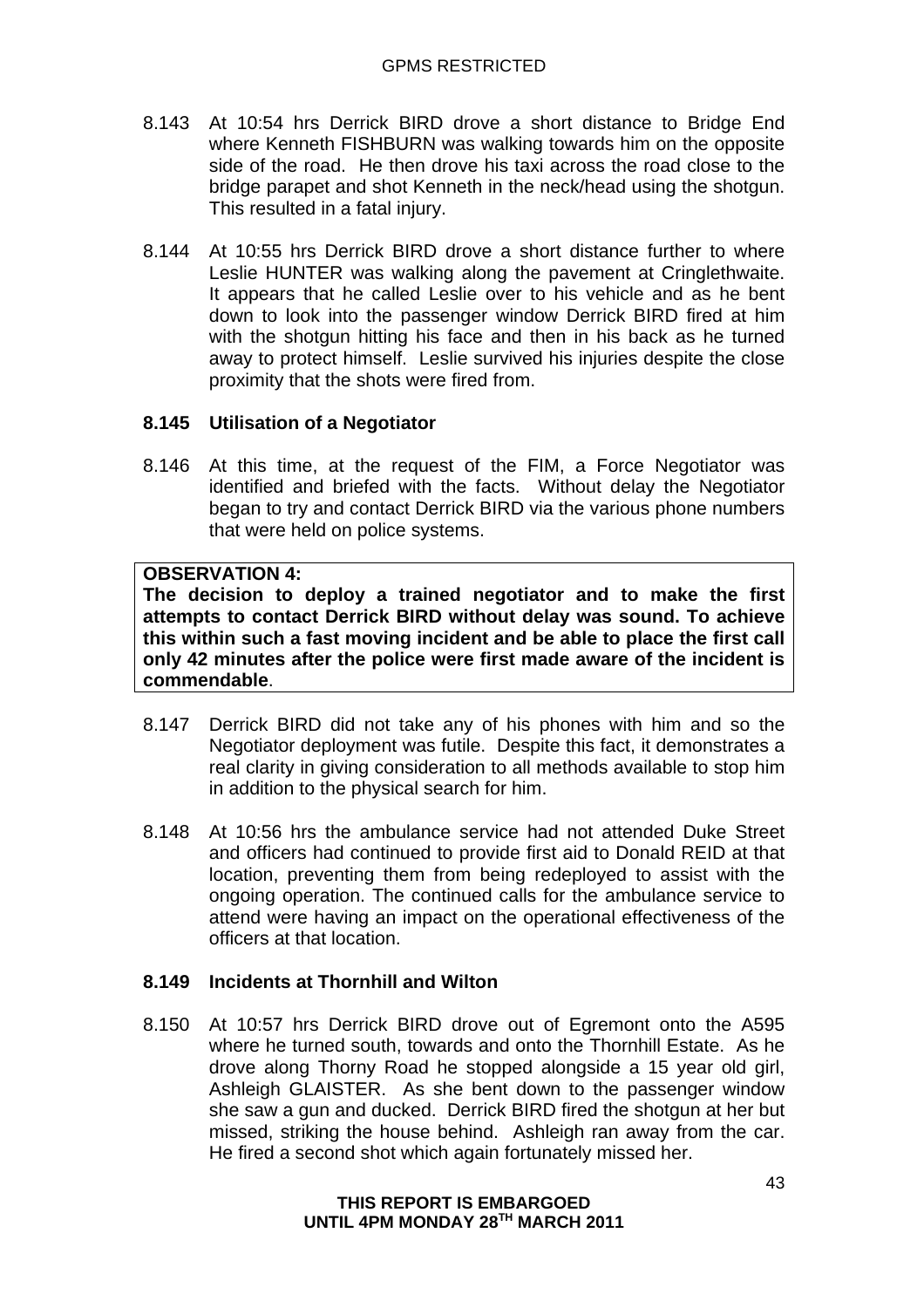- 8.151 At 11:00 hrs Derrick BIRD left the Thornhill Estate and crossed the A595 into narrow lanes past the village of Carleton towards Wilton.
- 8.152 Gladys and Joseph WARBRICK were unloading shopping from their car in Carleton when Derrick BIRD pulled up close to their drive and shouted out, again asking for the time. Joseph called out the time but neither of them approached the taxi window and he drove on.
- 8.153 At this time, around 11:00 hrs the police were informed of David BIRD'S death. Whilst this incident occurred several hours before, this was not known at the time of the report and resulted in Cumbria Constabulary having to take account of incidents being reported out of sequence. This could easily have resulted in resources being diverted to attend locations away from Derrick BIRD'S last known offence, although it is clear that such confusion did not occur. The FIM accurately assessed each call and was not affected by the sequence of reporting.
- 8.154 By this time 20 armed Cumbria Constabulary officers were deployed at strategic locations around the force area. They were supported by two CNC ARVs.
- 8.155 These additional CNC resources were in addition to every available uniformed, armed and unarmed, resource that Cumbria had at its disposal, in an attempt to locate and intercept Derrick BIRD.
- 8.156 At 11:00 hrs Cumbria Constabulary closed down their website and utilised it to support a media message that had gone to all local media to warn them of the incident and the presence of a man actively shooting members of the public.

## **OBSERVATION 5:**

**Cumbria Constabulary quickly identified that it had a duty to warn the public. They used their media line, their website, shop watch radio links, direct phone calls to vulnerable locations and the use of "sky shout" from the police helicopter to warn the public.** 

**The review team commends the proactive use of the media and other means to warn members of the public in this case.** 

8.157 At 11:05 hrs Derrick BIRD continued along single track lanes and unmade roads until he came across Isaac DIXON on the Egremont to Haile Road. He was seen to slow down and stop alongside Isaac. The post mortem examination shows he received two fatal wounds from the shotgun at close range. Isaac's body was not found until some time later.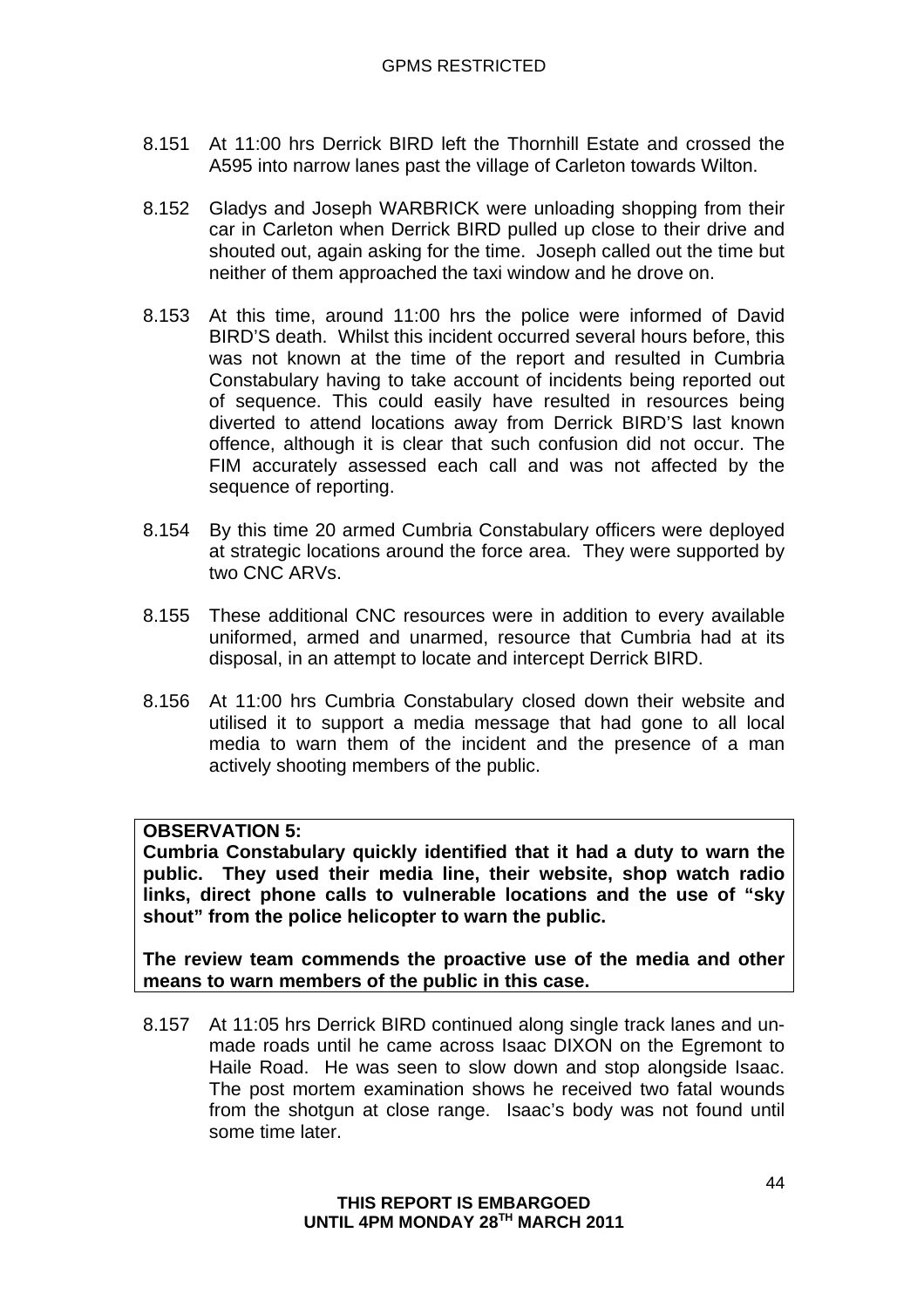- 8.158 Derrick BIRD then drove on to the village of Wilton having performed a u-turn on his route near to the village of Grange.
- 8.159 Wilton is home to Jason CAREY and his wife Deborah. Jason is a committee member of the Solway Sub-Aqua Club, of which Derrick BIRD was a member. It was subsequently established that he had been involved in a number of disputes with the diving club committee over use of the club boat and potentially dangerous diving practices. It is clear from witness evidence that he bore grudges against some of the committee members.
- 8.160 As Derrick BIRD drove into Wilton he passed Jennifer JACKSON who was walking through the village to meet her husband James who had been out for a walk.
- 8.161 Derrick BIRD pulled into the drive of Jason's home and sounded his horn. Jason heard the noise but was in bed having worked a night shift. Deborah CAREY put her dog into another part of the house as it was barking and she wanted to avoid disturbing her husband. By the time she opened the front door the taxi was reversing off the drive.
- 8.162 Almost as soon as he pulled off the drive of the CAREY'S home, Derrick BIRD stopped his car alongside Jennifer JACKSON who was by now nearby, having walked through the village. Witnesses including Jennifer's son, Christopher, who was working close by heard gunshots. The post mortem examination shows that Jennifer suffered a shotgun injury to the chest and two .22 rifle wounds to the head which proved fatal.
- 8.163 At 11:10 hrs Derrick BIRD continued on his route through the village passing Town Head Farm where, coincidentally, Jennifer's husband James was talking to a neighbour, Christine HUNTER-HALL. He drove past them but turned around and came back through the village stopping alongside the two neighbours. He fired the shotgun at James from the driver's window killing him instantly with a shot to the head and then again at Christine who was taking cover assisted by her husband who had witnessed the shooting. Christine was hit in the back, with the shotgun pellets causing extensive injuries including a punctured lung.
- 8.164 Derrick BIRD drove back through the village passing the body of Jennifer JACKSON lying on the roadside. His exact route to the next scene is unclear but it is believed that he drove through the village of Haile, on to the A595 at Blackbeck Roundabout close to the northern entrance of the Sellafield plant.
- 8.165 Witnesses describe following Derrick BIRD'S vehicle travelling south on the A595 at Calder Bridge where he drove past a cyclist and then

#### **THIS REPORT IS EMBARGOED UNTIL 4PM MONDAY 28TH MARCH 2011**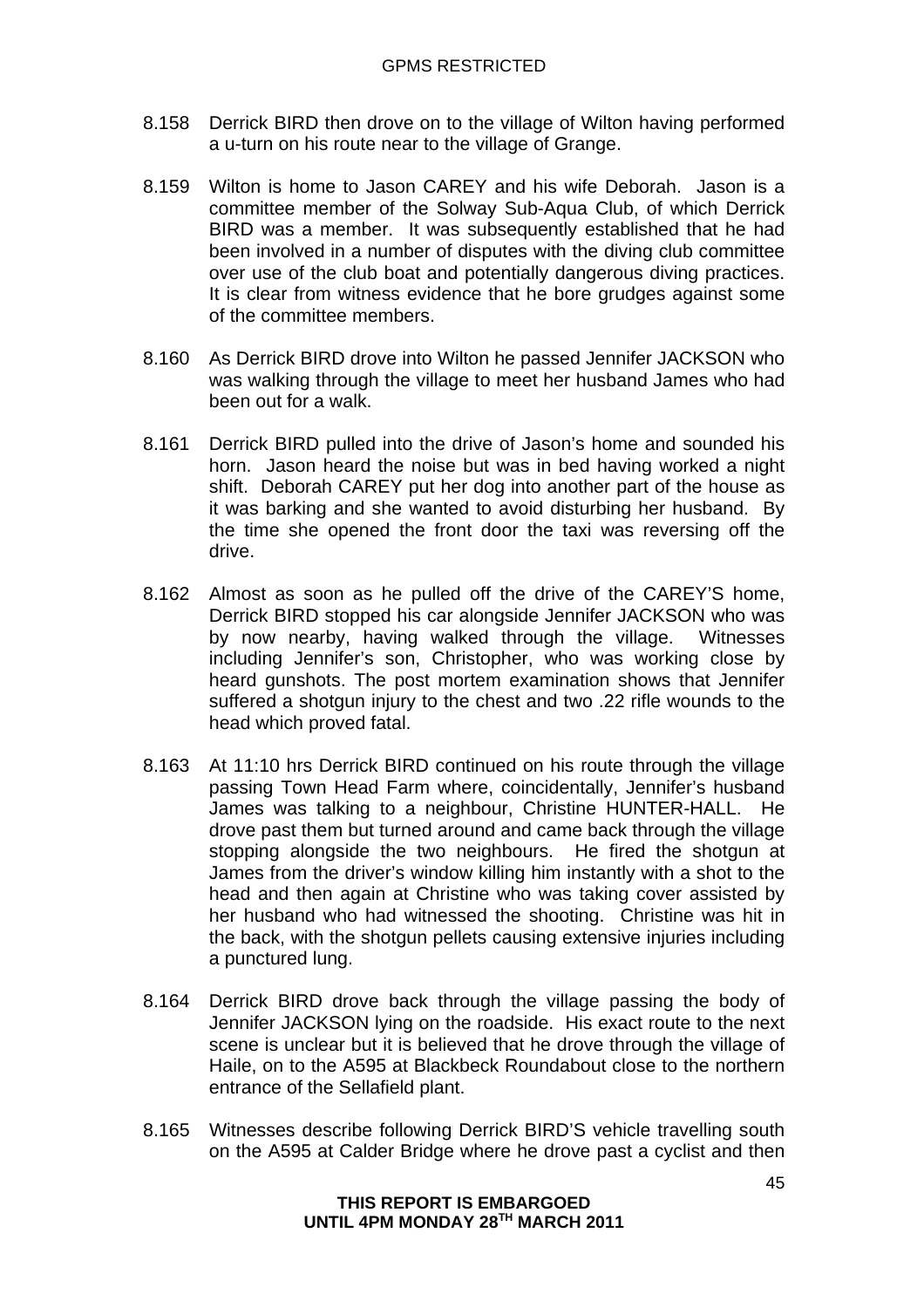### GPMS RESTRICTED

drove through a red traffic light. He was seen to stop in a gateway on the roadside adjacent to the Red Admiral Public House.

8.166 At 11:15 hrs the Police helicopter from Lancashire was still making their way to the area to assist. Their progress had been frustrated by the low cloud that was present that day, as evidenced by the following extract from the helicopter communications log:

|  | 02/06/2010   11:15:18   ON 99 still 8 minutes from Egremont 'er still |
|--|-----------------------------------------------------------------------|
|  | struggling with cloud just an update on what's                        |
|  | happened, just to give us an idea of how high we                      |
|  | need to be                                                            |

8.167 At 11:19 hrs the Tactical Advisor to the Tactical Firearms Commander had identified that no firearms command decisions had been given to any of the armed officers that had been deployed.

|  | $\vert$ 02/06/2010 $\vert$ 11:19:11 $\vert$ All patrols stand by from FIM speaking to TAC |
|--|-------------------------------------------------------------------------------------------|
|  | advisor, the tactics as soon as we sight him are                                          |
|  | level one enforce stop using two ARVS. Level one                                          |
|  | enforced stop two ARVS engage immediately.                                                |

- 8.168 At this time, almost an hour had passed since the authority to deploy armed police officers had been given; the tactical option of a "level 1 enforced stop" was communicated to the ARVs.
- 8.169 This is a specific tactic that all ARVs would understand and would ensure that any patrol that saw Derrick BIRD driving his vehicle would have a clear understanding of the tactical approach recommended to stop him.
- 8.170 At the same time, all officers were informed of the fact that Derrick BIRD could be 'emotionally or mentally distressed', (terminology used by firearms officers to describe an individual who may be suffering from mental ill health or could be acting irrationally owing to a distressing episode), and that due consideration should be given to this fact.
- 8.171 Reminding the ARVs of the various reasons why someone is behaving in a certain way is very important as it may influence the way in which they would approach or communicate with the subject should any contact occur.
- 8.172 It is essential that where information is held, that it is shared with the Operational Firearms Commanders and ARVs.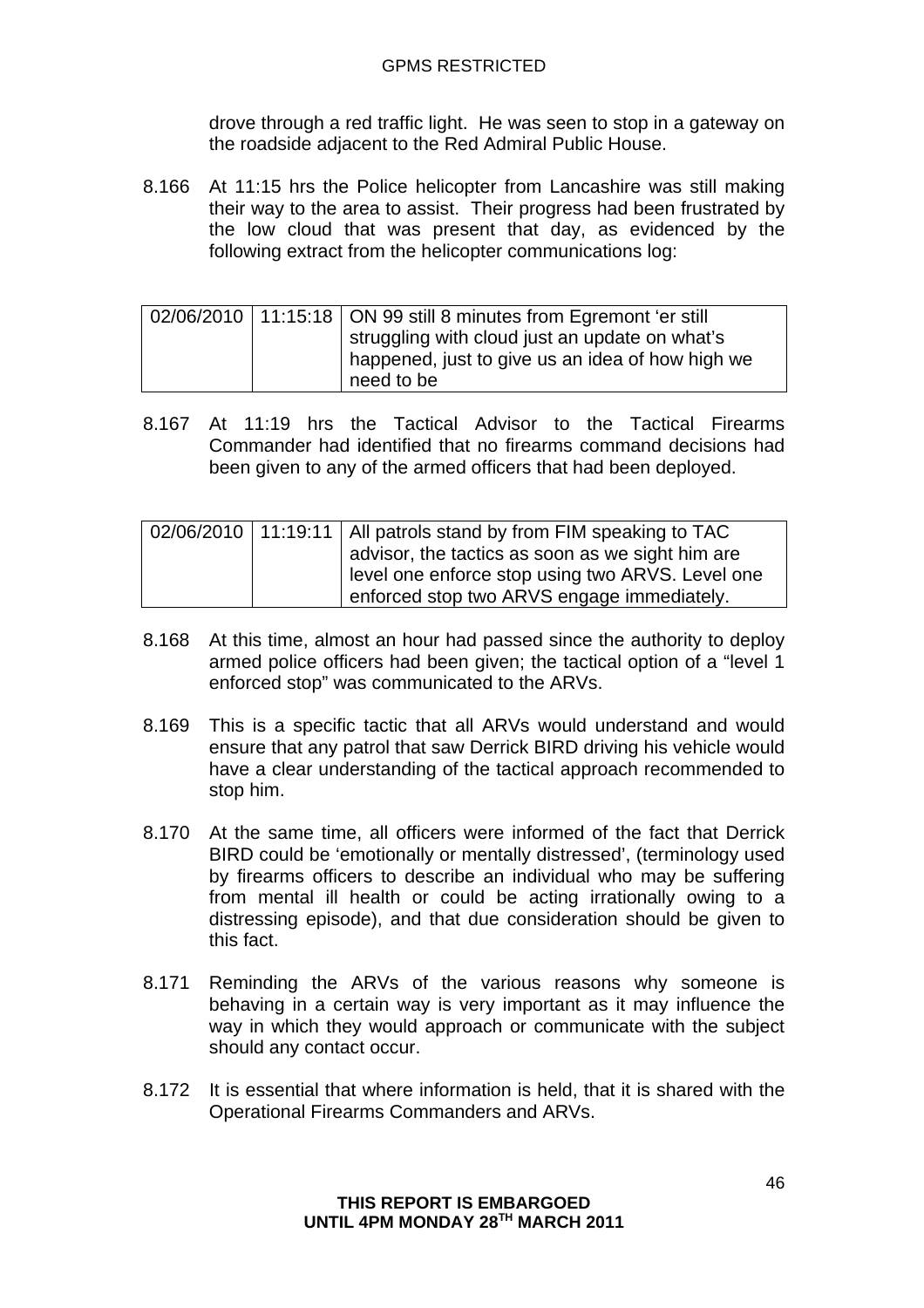## **OBSERVATION 6:**

**Informing ARVs of potential Tactical Options is good practice as is providing all officers of an indication of any emotional or mental distress which the subject may be experiencing and any potential reason for their behaviour whether real or perceived.**

- 8.173 At 11:20 hrs Garry PURDHAM was working in a field close to the Public House. Derrick BIRD shot Garry at this location.
- 8.174 Witnesses report seeing him getting out of his car at this scene.
- 8.175 The post mortem examination shows that Garry died from wounds consistent with being shot
- 8.176 Derrick BIRD drove South on the A595 and turned off towards Seascale on the Gosforth Road. A short distance along this road he slowed and waved a vehicle on to pass him. A number of witnesses report seeing him parked on the side of the road.
- 8.177 At 11:25 hrs a local Estate Agent, James CLARK was returning from a cancelled appointment in Seascale.
- 8.178 His manager had spoken to him on the telephone at 11:22 hrs and had mentioned the reported shootings and advised him to leave the area and ensure that he was safe. The witnesses report seeing James parked at the side of the road, consistent with that telephone call.
- 8.179 James's car was found on its side on a grass verge. There was damage to the driver's window and roof lining and the wheels were still turning. James was found dead inside the vehicle having been shot in the head by a shotgun.
- 8.180 The investigation team have been unable to conclusively establish the exact sequence of events.
- 8.181 This incident was reported as a Road Traffic Collision.
- 8.182 At 11:25 hrs, the telephone log on which all information was being recorded was updated with the fact that the FIM was being replaced by a Tactical Firearms Commander.
- 8.183 All firearms command communication from the call centre following this change, continued to be made directly by the FIM.
- 8.184 I was able to identify that for the next hour, ARV officers made a number of requests for specific direction, this was provided without delay and was passed directly by the FIM.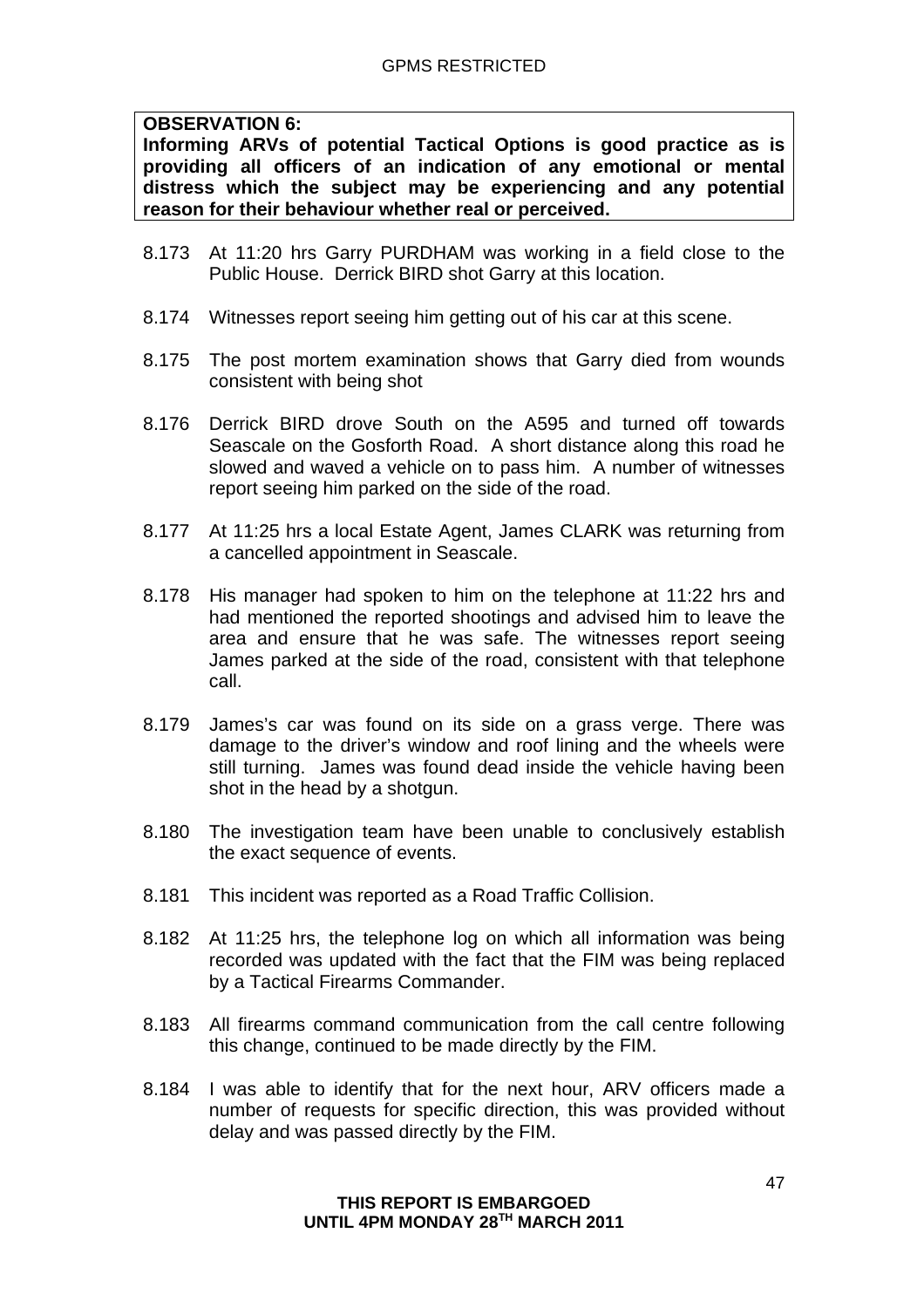- 8.185 I formed the opinion that the FIM had continued to maintain the firearms commander role throughout the incident.
- 8.186 During the professional discussions with the FIM and the Tactical Firearms Commander, it was apparent that command had not been exchanged at 11:25 hrs.
- 8.187 The Tactical Firearms Commander had understood that he had command at that time, but in the absence of any appropriate working environment, he had to operate from the corner of the call centre. He understood that the FIM was maintaining the communication with patrols due to the absence of a radio for his use.
- 8.188 The FIM had not understood that command had been exchanged and believed that he was in command until the point which occurred later when Derrick BIRD'S vehicle was abandoned.
- 8.189 The FIM saw that the incident was a fast moving spontaneous incident where command could not effectively be handed over to the Tactical Firearms Commander.
- 8.190 The Tactical Firearms Commander was unaware that the FIM had maintained command and had continued to direct armed officers.
- 8.191 Due to the fact that Derrick BIRD was not located during this period of ambiguity, the failure to have a single tactical commander had not become a critical issue.
- 8.192 This would not have been the case if he had been located and the officers required specific command advice.
- 8.193 The review team has also conducted a professional discussion with the Strategic Firearms Commander (SFC), who was in overall command of the incident. The Strategic Firearms Commander has responsibility for setting the overall strategy to resolve the incident and to ensure that sufficient resources are deployed. The review team has examined the Strategic Firearms Commander's strategy and found it to be appropriate and clear. It is apparent that the Strategic Firearms Commander liaised with neighbouring forces in order to arrange mutual aid. The review team found that the Tactical Firearms Commander and FIM were never fully aware of the totality of resources they had available to them and this appears to have been a breakdown in communication.

## **OBSERVATION 7:**

**That Cumbria Constabulary reinforce the importance of command protocols to both the Tactical Firearms Commander and the FIM and to ensure that a Commander is clearly defined at all times during a**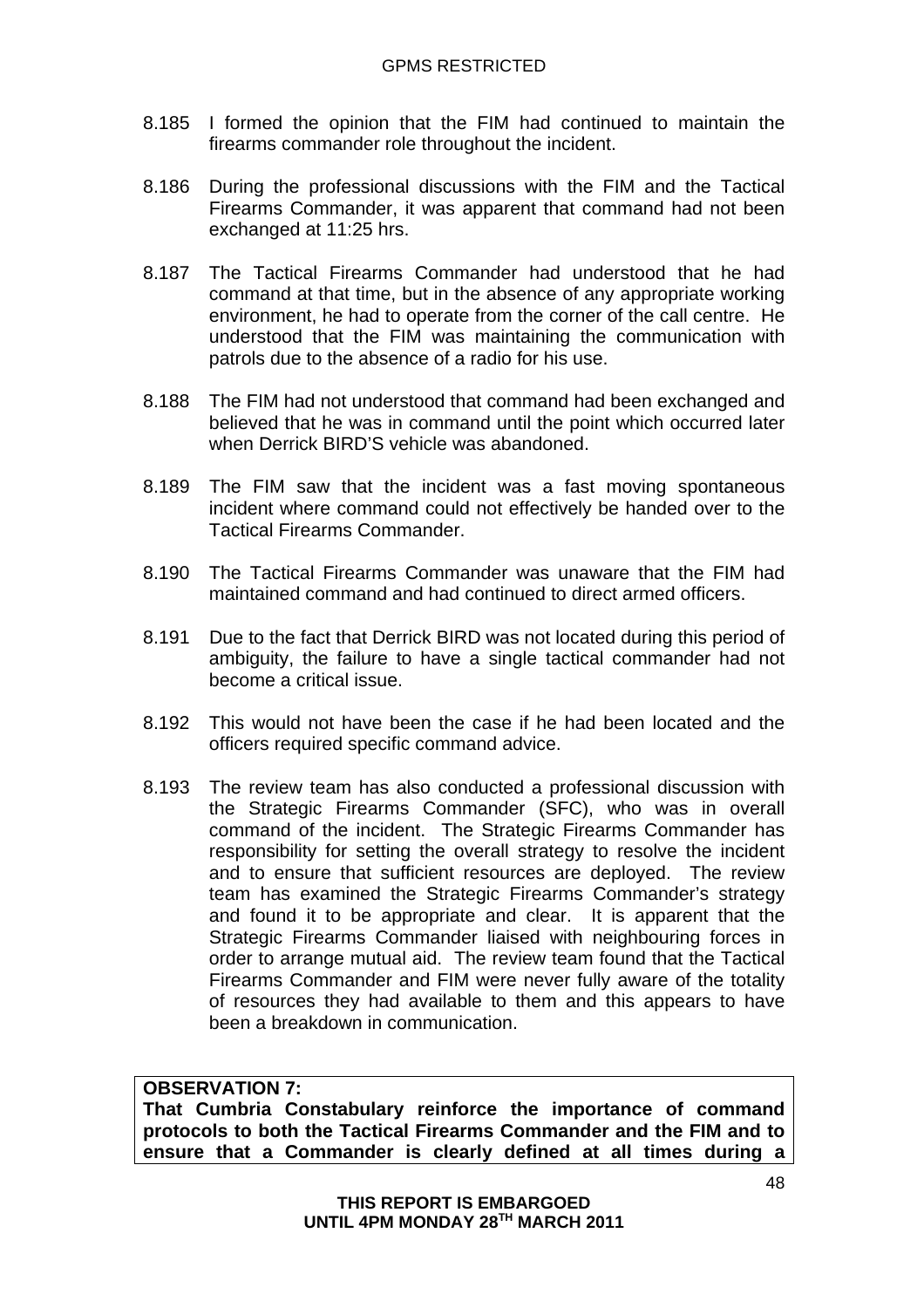## **Firearm's Operation.**

## **The implementation of Recommendation 2 should minimise the likelihood of this occurring in the future.**

8.194 At 11:26 hrs, attempts were made by the FIM to establish the number of armed police officers available. Limited replies were given which only provided a partial understanding of the level of ARVs available.

|  | 02/06/2010   11:26:13   Comms Inspector speaking ARV staff just give me |
|--|-------------------------------------------------------------------------|
|  | a quick ref where you are whose where, 00 just                          |
|  | passing Egremont nick south now 595, Mike Bravo                         |
|  | 38 Stanley Arms 595, Alpha Alpha 22 on the A66                          |
|  | between Keswick and Cockermouth making                                  |
|  | ground, Mike Sierra 60 stationary.                                      |

8.195 At this stage 23 armed Cumbria officers were deployed searching for Derrick BIRD, supported by their CNC colleagues who had deployed additional resources, including two armoured vehicles from the Sellafield site.

#### **8.196 Seascale**

- 8.197 At 11:27 hrs Derrick BIRD was travelling towards the village of Seascale where he had to navigate a narrow passage under a railway bridge, this resulted in him approaching head on with a Landrover driven by Harry BERGER.
- 8.198 The road is only sufficiently wide for one vehicle to pass at a time and Harry reversed back out of the tunnel towards the seafront to allow Derrick BIRD to pass.
- 8.199 Harry saw the gun in the taxi as he mouthed a comment towards Derrick BIRD and then saw that the weapon was pointed at him.
- 8.200 Harry BERGER was shot twice through his Landrover causing severe damage and tissue loss to his right arm. Derrick BIRD drove off along the seafront and onto Drigg Road.
- 8.201 Three ARVs (two from Cumbria Constabulary and one from CNC) travelled through this scene in convoy a short time after Derrick BIRD had left. They were unable to pass Harry BERGER'S vehicle and members of the public had to push the Landrover to enable them to pass. The footage from a mobile telephone, from a witness at the scene, clearly demonstrates the relief that is displayed on the arrival of the emergency services.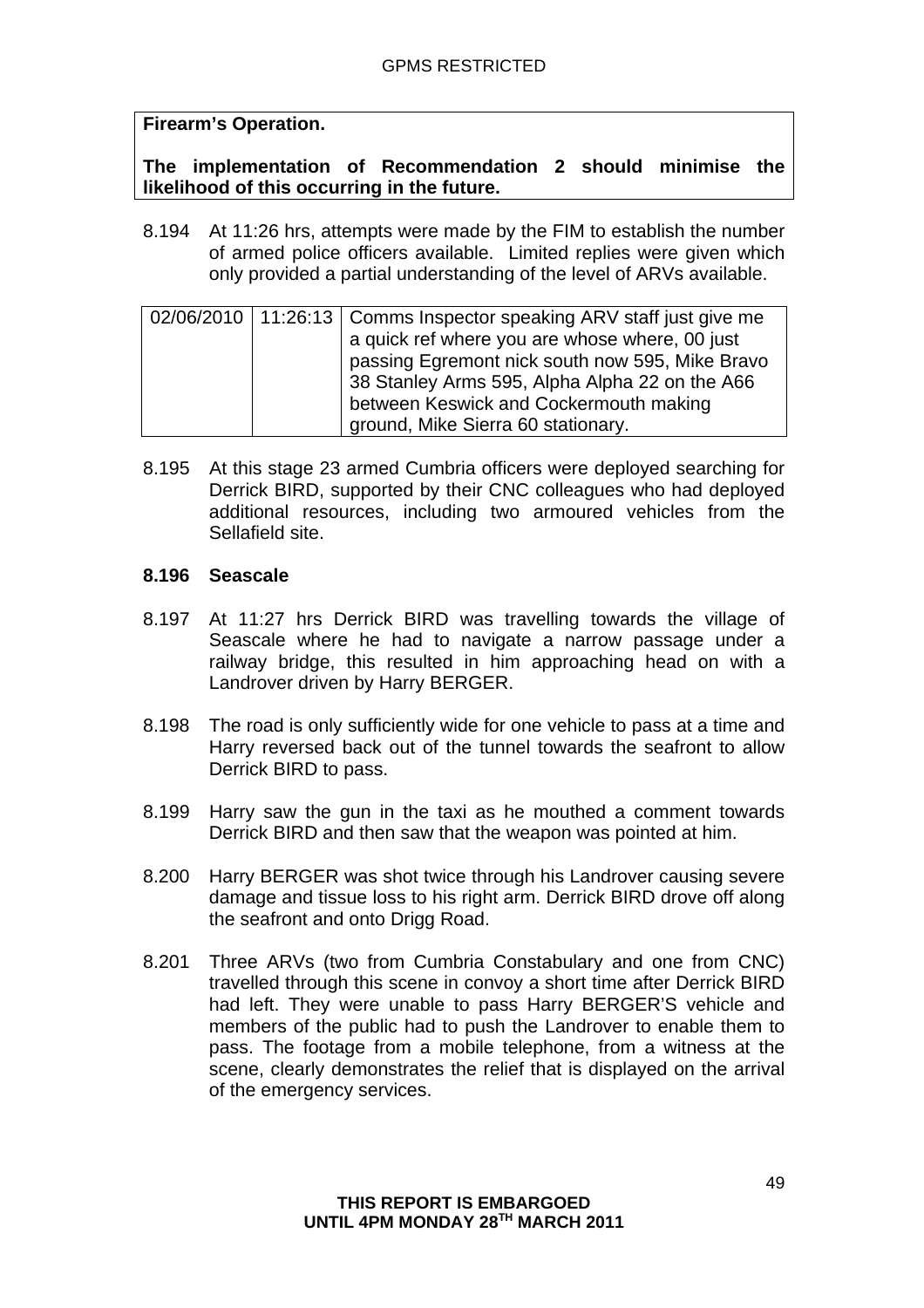- 8.202 A call to the police from a member of the public at the scene where Harry BERGER was injured shows the confusion they felt when the police did not stop to assist them.
- 8.203 The three ARVs had the sole aim to locate and stop Derrick BIRD and although the officers briefly spoke to the members of the public they continued their pursuit of him.

### **OBSERVATION 8:**

**The overriding priority of the police service is to protect the public. These officers had to decide whether to stop and render first aid or to continue in their efforts to locate and stop Derrick BIRD before he could kill or injure anyone else. The casualty was being cared for by members of the public and on reflection the review team believes that these firearms officers made the right decision and continued to search for Derrick BIRD in an attempt to prevent further loss of life.** 

8.204 At 11:29 hrs Cumbria Constabulary informed the North West Ambulance Service that military helicopters were available to assist them with any casualty evacuation that they could not resource. The helicopters were not deployed.

|  | 02/06/2010   11:29:03   I've got two RAF helicopters that are actually gonna |
|--|------------------------------------------------------------------------------|
|  | travel to Workington erm police station the cricket                          |
|  | pitch behind there now they will be available to you                         |
|  | I if you wish to sort of erm                                                 |

## **8.205 Drigg Road**

- 8.206 At 11:30 hrs Derrick BIRD drove along the seafront onto Drigg Road where Michael PIKE, who was cycling in the same direction, was travelling ahead of his car.
- 8.207 Derrick BIRD drew alongside Michael where he fired twice. The first shot missed but the second hit Michael in the neck which killed him instantly.

# **OBSERVATION 9:**

**Taking account of the fact that it is now only one hour since Cumbria Constabulary have been made aware of a crime in action with no prior warning, they have approximately 30 armed officers deployed across the County. Many forces with considerably larger numbers of resources would have found it difficult to deploy such large numbers of armed officers within such a time period.** 

8.208 At 11:32 hrs Derrick BIRD continued along Drigg Road, stopping adjacent to a well known, local lady, Jane ROBINSON, who was delivering catalogues.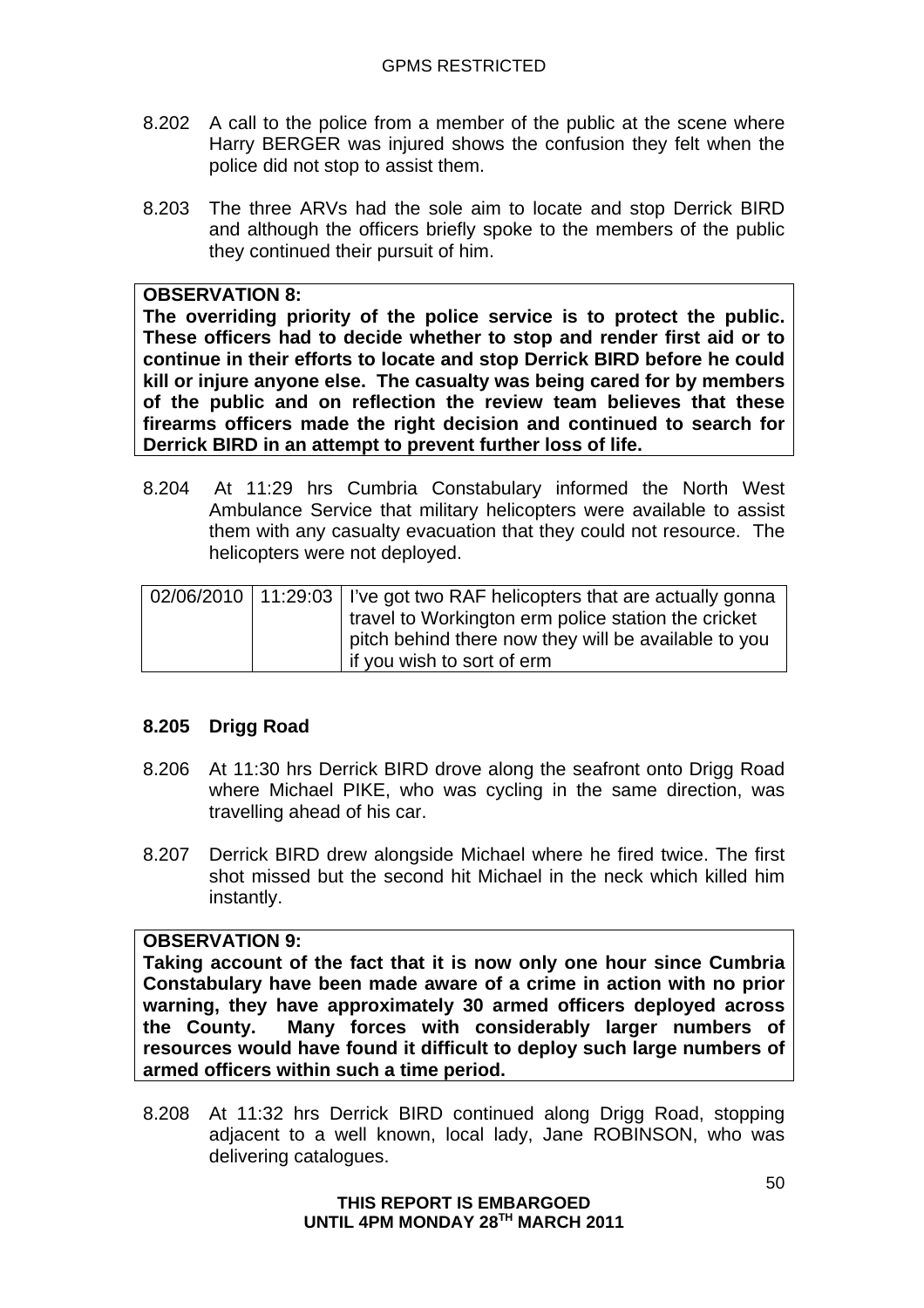- 8.209 It appears that Derrick BIRD caused her to lean into the passenger window, similar to the way he had done to several people beforehand. Jane was killed instantly with a shotgun wound to the neck and head.
- 8.210 Following this incident, witnesses describe Derrick BIRD driving at speed along the road towards Drigg. Whereas he had previously been seen to be driving in a controlled manner, even when he had the police vehicle directly behind him in Whitehaven, his driving appears to be increasingly erratic.
- 8.211 At 11:33 hrs one of the ARVs was travelling from Holmrook towards Drigg when they passed Derrick BIRD travelling in the opposite direction. This sighting demonstrates that the police response was closing in.

|  | $\vert$ 02/06/2010 $\vert$ 11:33:55 $\vert$ Three zero just passed the vehicle heading back |
|--|---------------------------------------------------------------------------------------------|
|  | towards Holmrook                                                                            |

8.212 The officers turned to follow but were forced to manoeuvre through temporary road works at Holmrook and lost sight of the taxi.

|  | 02/06/2010   11:36:01   Does an ARV by Holmrook garage wanna take the |
|--|-----------------------------------------------------------------------|
|  | left he possibly could have gone down that road                       |
|  | have got a temporary loss at the moment. Comms                        |
|  | inspector speaking don't break up the ARVs I want                     |
|  | two together let Oscar November nine nine do the                      |
|  | search Oscar No                                                       |

## **8.213 Eskdale valley**

- 8.214 The officers continued south on the A595 but it has since been established that Derrick BIRD had turned off the main road and travelled towards the Eskdale valley.
- 8.215 Additional police resources including Air Support were deployed to the area and began to close in around Derrick BIRD.
- 8.216 At 11:34 hrs, Jackie LEWIS, who is an elderly resident of Drigg village, was out walking. Jackie was shot in the head with a single .22 round. She does not recall the incident and was found by passers-by at the side of the road, who initially thought she had collapsed.
- 8.217 A number of witnesses describe seeing Derrick BIRD travelling towards Eskdale. As a local taxi driver and having lived in West Cumbria for his entire life, he knew the area very well. He was seen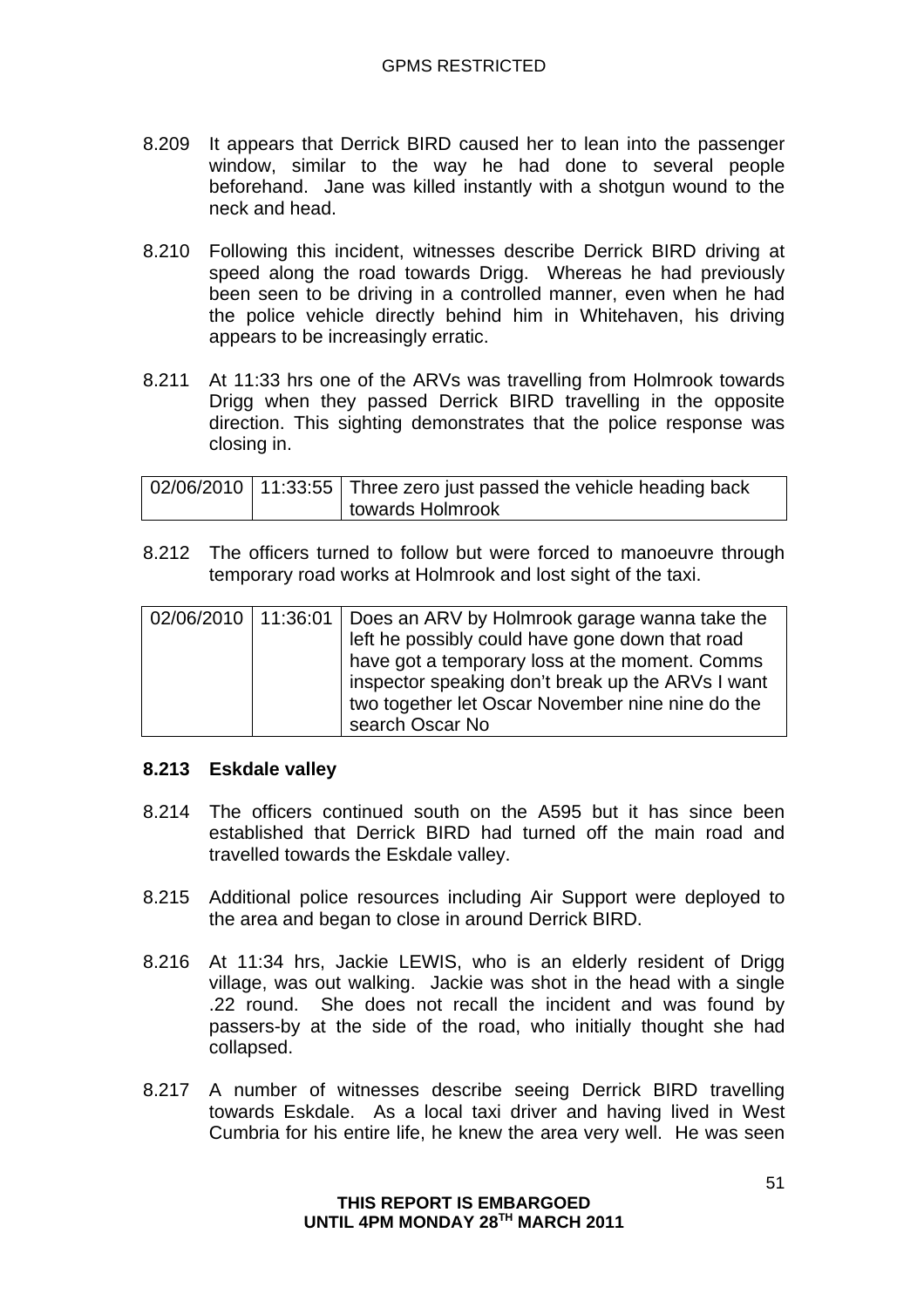to take a route through Irton before doubling back towards the Bower House Public House.

- 8.218 A single round of live .22 ammunition was found on the roadside close to Irton giving reason to believe that Derrick BIRD had travelled through that location.
- 8.219 From the Bower House, he continued through the Eskdale valley towards Eskdale Green.
- 8.220 Police officers, having identified Derrick BIRD'S direction of travel, began to telephone ahead to warn businesses and tourist attractions to keep people inside and so, despite the fact that it was a fine day during half term holidays, there were fewer people than normal on the roads in the valley.
- 8.221 From a very early stage, following Cumbria Constabulary being notified of this incident, they deployed a Detective Inspector from their intelligence unit to identify all locations with a high population and start to warn members of the public. As a result, a small team was established to 'warn and inform' the public. This process was impressive with all significant tourist sites being contacted and being told to advise their customers to stay inside and stay away from the windows of the premises.
- 8.222 As Derrick BIRD'S route became clearer, this same team telephoned every campsite and Public House, as well as the smaller tourist sites, with the same message. This complemented the media and website strategy that was also deployed to warn the general public.

## **OBSERVATION 10:**

**Having reconstructed the incident, it is now clear that Derrick BIRD drove along routes that could have been highly populated with tourists. The police response to 'warn and inform' the public was so effective, that many of these locations were deserted. It is impossible to be sure but it is highly likely that lives were saved by this strategy.**

8.223 Had this incident occurred during an evening or at the weekend, the outcome may have been different, as this team of intelligence officers would not have been readily available.

## **RECOMMENDATION 2:**

**That Cumbria Constabulary considers access to intelligence resources during weekends and evenings. The provision of an intelligence capability within the force control room on a 24/7 basis is achieved within many forces and could benefit Cumbria.**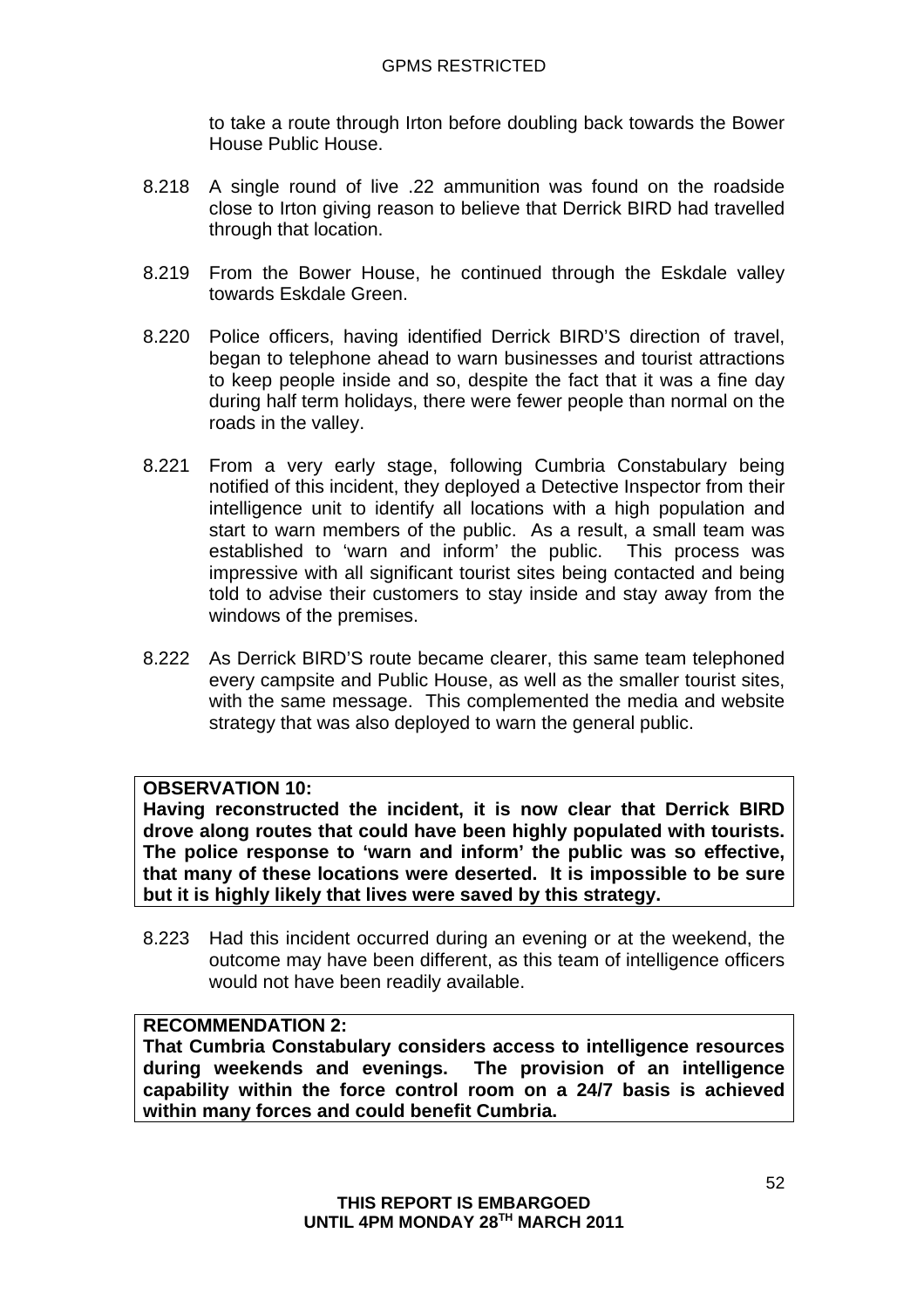- 8.224 At 11:40 hrs the Lancashire Police Helicopter advised the call centre that they were located at Drigg and requested direction for where they were required to attend.
- 8.225 The FIM misinterpreted the comments and believed the helicopter had sighted Derrick BIRD at that location.
- 8.226 ARVs were tasked to move from their locations to respond to the sighting.

|  | 02/06/2010   11:40:39   ARVs from Comms Inspector car is stationery at |
|--|------------------------------------------------------------------------|
|  | Drigg first thing we want to contain it. I want armed                  |
|  | vehicles at least one preventing its egress, I want                    |
|  | two to challenge. Call signs please                                    |

- 8.227 The FIM directed that the ARVs should challenge the subject. He failed to use a recognised tactical option again, despite having been prompted earlier by the Tactical Advisor.
- 8.228 Despite this fact, the FIM attempted to pair up the ARVs in order to deploy the Level 1 enforced stop.

|  | 02/06/2010   11:45:00   Yeah, all standby, Comms Inspector speaking, I<br>need to pair up the ARVs for the tactic were gonna |
|--|------------------------------------------------------------------------------------------------------------------------------|
|  | engage in. We need to have the ARVs working in<br>pairs. 38 who are you nearest to, is it 30                                 |

- 8.229 At 11:50 hrs Fiona MORETTA, who was in the area on holiday, was walking along the road close to the King George IV Public House. Derrick BIRD stopped alongside her. Fiona thought she was going to be asked for directions and so she bent down to the passenger window to speak to him.
- 8.230 Derrick BIRD fired his .22 rifle, the round hit Fiona in the face, resulting in serious injuries. Fiona ran towards the rear of his car. He initially began to reverse after her but then drove off on his original route towards Boot.
- 8.231 At approx 12:00 hrs, in excess of 40 armed officers, from Cumbria Constabulary and CNC, were deployed in the search for him. Armed resources from Lancashire and Yorkshire were also deployed on the periphery of the county to ensure that Derrick BIRD was contained into the smallest geographic location as possible.
- 8.232 The FIM and call centre again attempted to identify the number of armed officers and also tried to designate two Operational Firearms Commander's.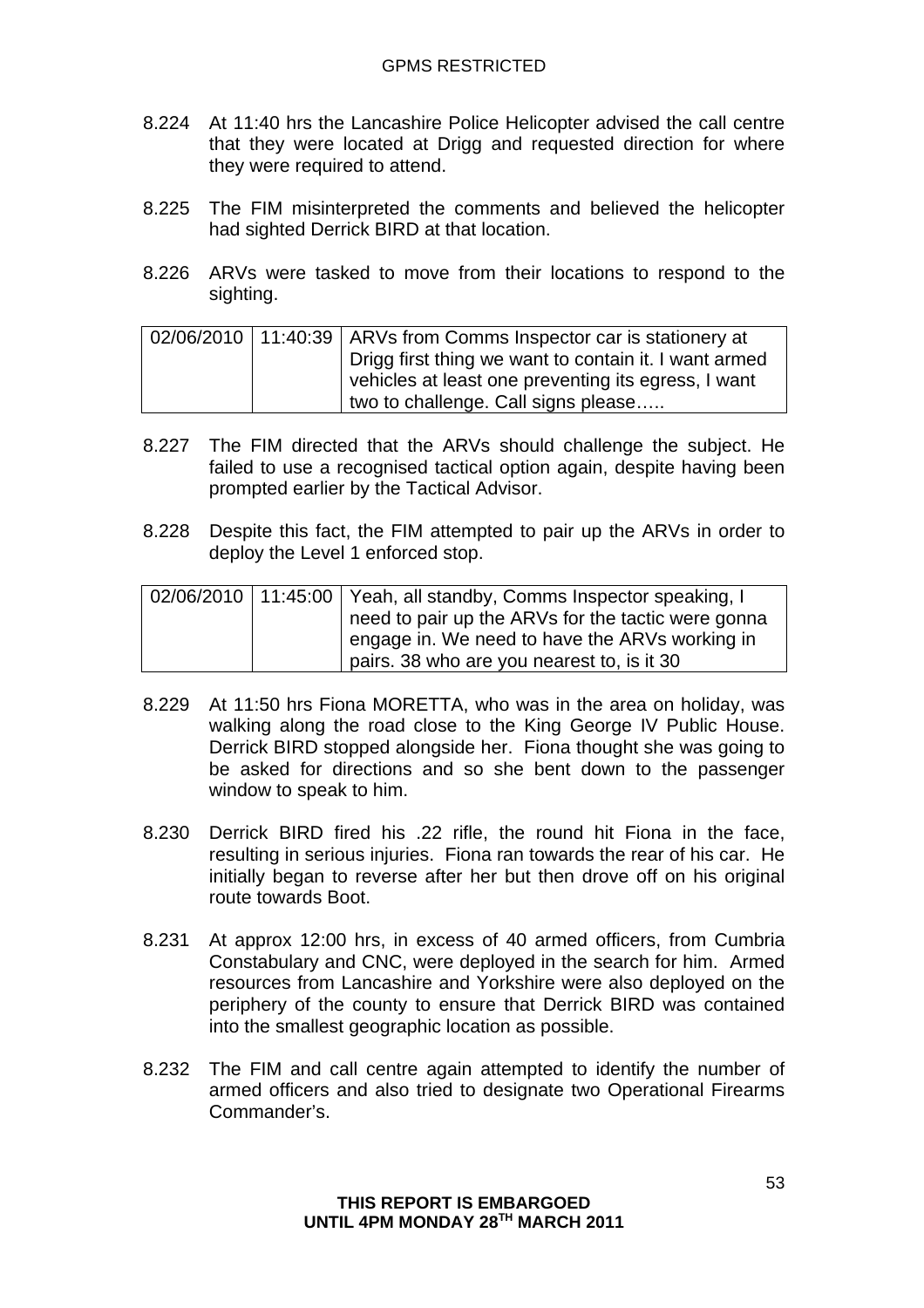- 8.233 In Cumbria there were a number of ARV officers who were trained to perform this role. However, it was not the practice for this role to be designated when officers came on duty.
- 8.234 The appointed Operational Firearms Commander's could not establish what ARVs they had available and as a result, they were unable to perform this role effectively.
- 8.235 Derrick BIRD travelled along the valley road and into Boot where he stopped outside a business premises called Sims Travel. At this location he was seen to fire the rifle at people in the vicinity but fortunately missed.
- 8.236 A short distance further down the road he fired at the ALTY family who were walking with their children towards Dalegarth Station.
- 8.237 Dalegarth is one location that would have been heavily populated with customers but had responded to the police warnings and everyone was locked in the building for their protection.
- 8.238 The ALTY family had not reached the station and so were unaware of the danger. Again, fortunately the shot missed.
- 8.239 A further short distance along the road, within 100 metres of the ALTY family, Derrick BIRD stopped again and pointed the rifle at Reginald MILLER who was walking along the road but did not appear to fire at him.
- 8.240 The armed police patrols were by now very close to the scene but had not yet come across him.
- 8.241 Nathan JONES and Phillip MOORE were leaving the campsite at Hollins Farm, a short distance further on. Derrick BIRD stopped alongside them and fired at Nathan hitting him in the face with a .22 bullet causing internal injuries.
- 8.242 Samantha CHRYSTIE and her partner Craig ROSS had been driving in the same direction, but ahead of Derrick BIRD, when they had stopped to take a photograph. He pulled up alongside Samantha and asked if she was having a nice day. As she began to respond Derrick BIRD shot her in the face with his rifle causing internal injuries.
- 8.243 Craig had seen what had happened and got out of his vehicle but was told by Derrick BIRD to drive away. Craig did as he was instructed and drove off up the valley. As he drove away, Derrick BIRD fired at the car smashing the rear window but fortunately Craig was uninjured.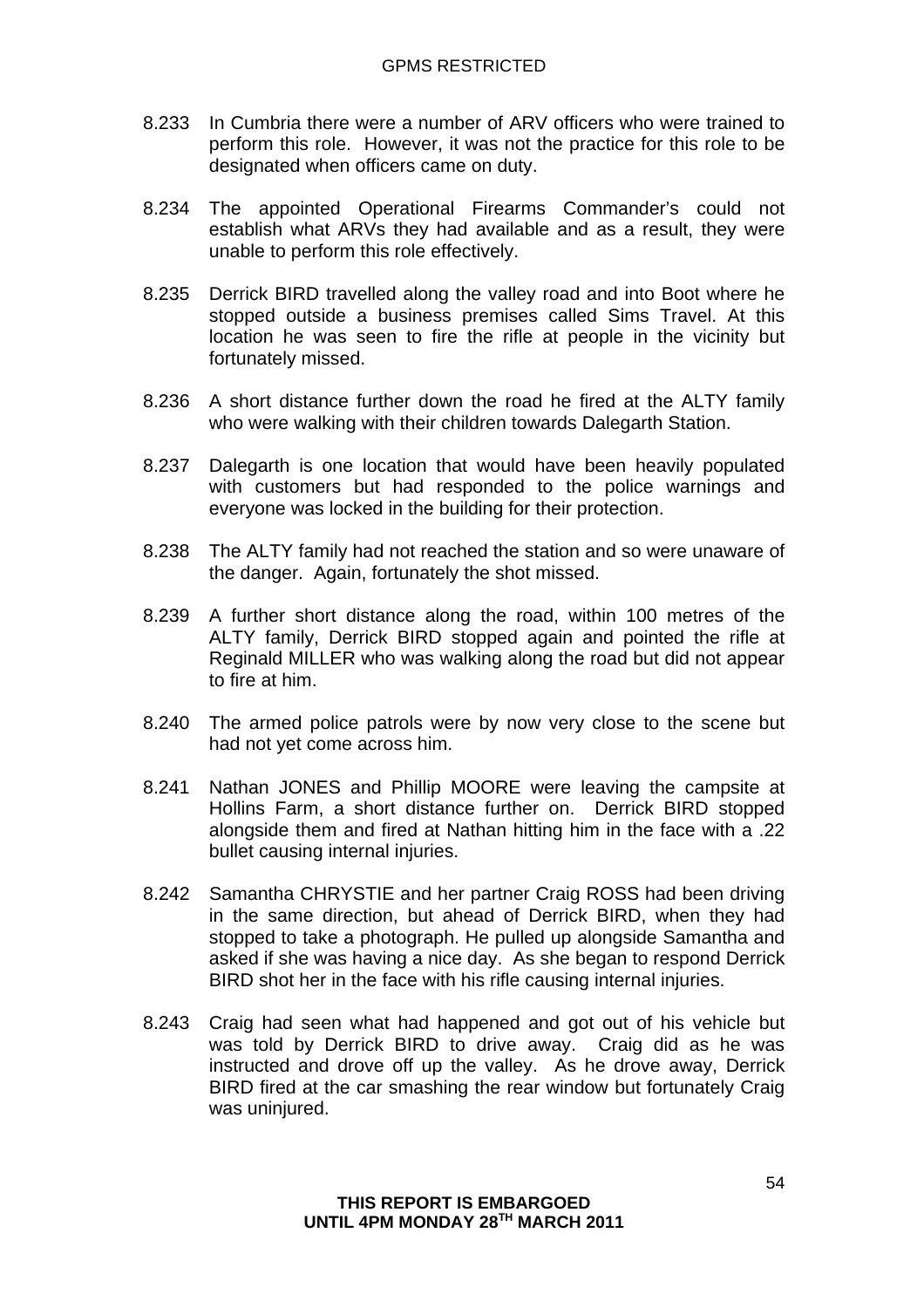- 8.244 Craig quickly came upon two cyclists, Phillip and Anne LOWE, and stopped to warn them before he continued to the nearby Woolpack Public House to ask for assistance.
- 8.245 Derrick BIRD also continued his route and stopped alongside Phillip and Anne, firing the rifle at Phillip, narrowly missing him.

## **8.246 The final phase of the Operation to locate Derrick BIRD**

- 8.247 Derrick BIRD then began to drive off at speed along the very narrow road, colliding with a number of oncoming vehicles and the dry stone wall which caused the front offside tyre of the taxi to deflate.
- 8.248 This resulted in him being unable to continue and so he turned off the road at the next turning, a no-through road to Doctor Bridge, Boot.
- 8.249 A short distance down this road the tyre came off the wheel and Derrick BIRD brought the car to a halt at the roadside near the stone bridge.
- 8.250 At approximately 12:15 hrs, two families of holidaymakers, who were nearby, and who were totally unaware of anything that had occurred, asked if he wanted assistance.
- 8.251 Derrick BIRD declined their offer of help, removed the rifle from the vehicle and walked over the bridge towards Oak How Woods where a short time later it is suspected he took his own life.
- 8.252 These were the last people to see Derrick BIRD alive.

|  | 02/06/2010   12:15:57   From a member of the public believe the male has<br>abandoned the vehicle towards Hardknott pass<br>we're hopefully gonna get there in about two<br>minutes                                           |
|--|-------------------------------------------------------------------------------------------------------------------------------------------------------------------------------------------------------------------------------|
|  | 02/06/2010   12:16:05   Nine nine did you get the last he's on foot vehicle<br>abandoned Hardknott pass. Oscar November nine<br>nine making back to hard nose er Hardknott now<br>Wrynose appears clear Wrynose appears clear |

- 8.253 The whole incident, from the time that Cumbria Constabulary had been first contacted until Derrick BIRD walked into the woods, was only two hours (10:13 – 12:15 hrs).
- 8.254 Taking account of the geography, his extensive local knowledge and the distance of approximately 52 miles that he had covered in that time, it is clear to see why it had been difficult to locate him.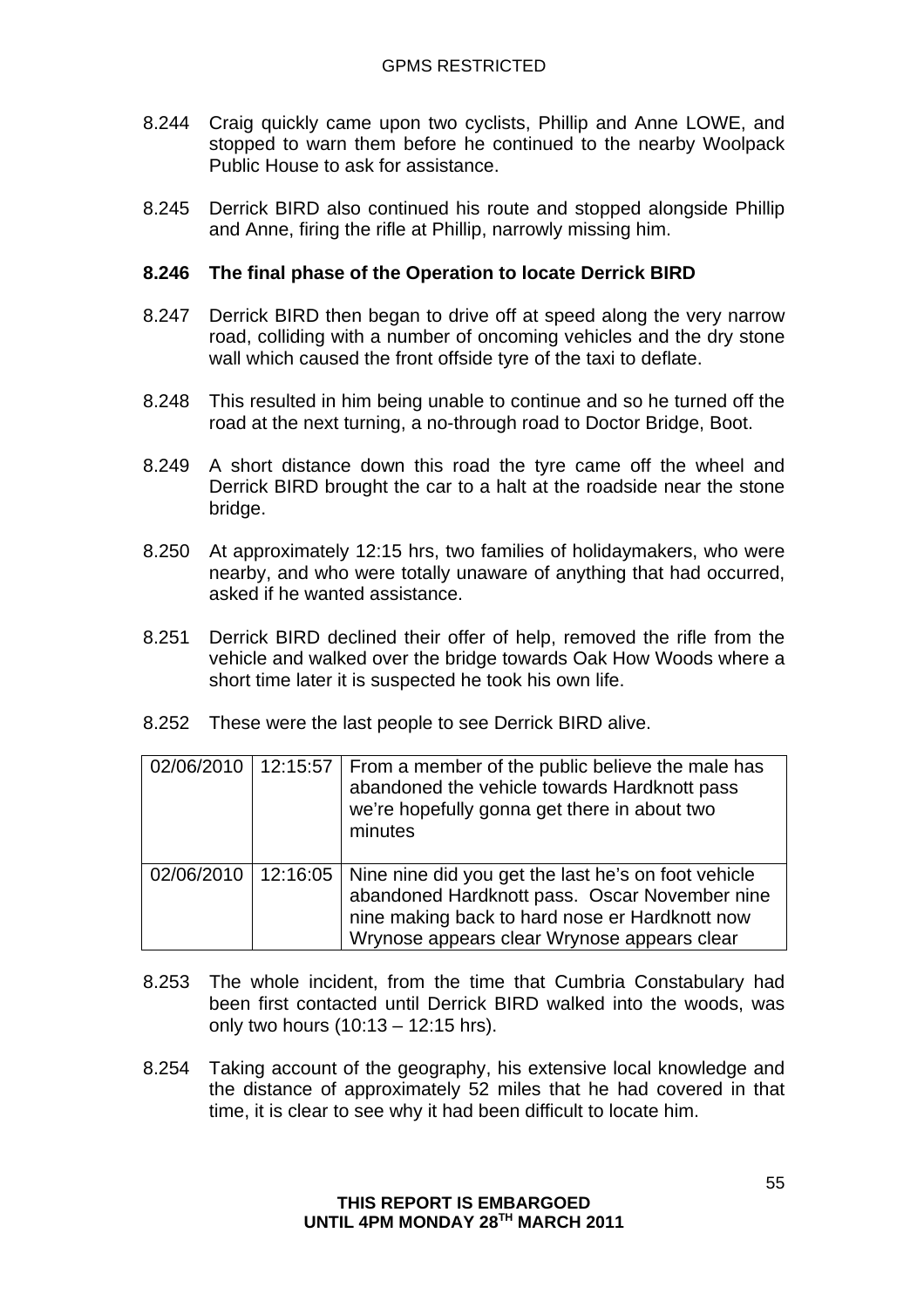8.255 Armed police and dog handlers arrived at the scene of the abandoned vehicle and began a search along Derrick BIRD'S route.

| 02/06/2010 | 12:36:27 | Yeah in view of the location of where this vehicle<br>may be I now have six, eight eight officers all<br>armed and waiting for permission to advance<br>towards the vehicle to make a check, so far                                                                            |
|------------|----------|--------------------------------------------------------------------------------------------------------------------------------------------------------------------------------------------------------------------------------------------------------------------------------|
| 02/06/2010 | 12:37:36 | Once we have seized the vehicle are we authorised<br>for an open country search and start looking for<br>him, we've got dog handlers here and a lot of<br>AFO's. An open country search, just stand by, tell<br>us what he's got in the vehicle and therefore what<br>he's got |
| 02/06/2010 | 12:37:47 | Approaching 5 minutes left on scene we are doing<br>a very quick open area search 'er we've now<br>located the vehicle 'er as of the ARVs 'er your<br>instructions please. ON 99 'erm you've heard the<br>direction he's made off in and I understood it was<br>South 'er if   |
| 02/06/2010 | 12:38:18 | Yeah just for information, we've got two dogs with<br>us now heading towards the car                                                                                                                                                                                           |

| 02/06/2010 | 12:39:29 | Yeah, 04, we've got the vehicle ND55 ZFC we're<br>not able to see in the vehicle, all the doors are<br>closed, we're just going to move forward and clear<br>the vehicle                                                                      |
|------------|----------|-----------------------------------------------------------------------------------------------------------------------------------------------------------------------------------------------------------------------------------------------|
| 02/06/2010 | 12:46:24 | We have with us two dog handlers and ten AFO's,<br>are we in order to do an open country search in<br>relation to this male. 1512 to 882 just standby that<br>on that we need to discuss this regarding the<br>weapon that he now has standby |

8.256 They found the sound moderator before eventually finding Derrick BIRD'S body.

# **OBSERVATION 11:**

**The bravery of the officers who entered the woods to search for Derrick BIRD cannot be overstated. The woodland is dense and is situated on a hill; it is commonly used by local Scout groups to build hides. From his elevated, well camouflaged position, it is very likely that Derrick BIRD could have seen the officers approaching before they saw him.**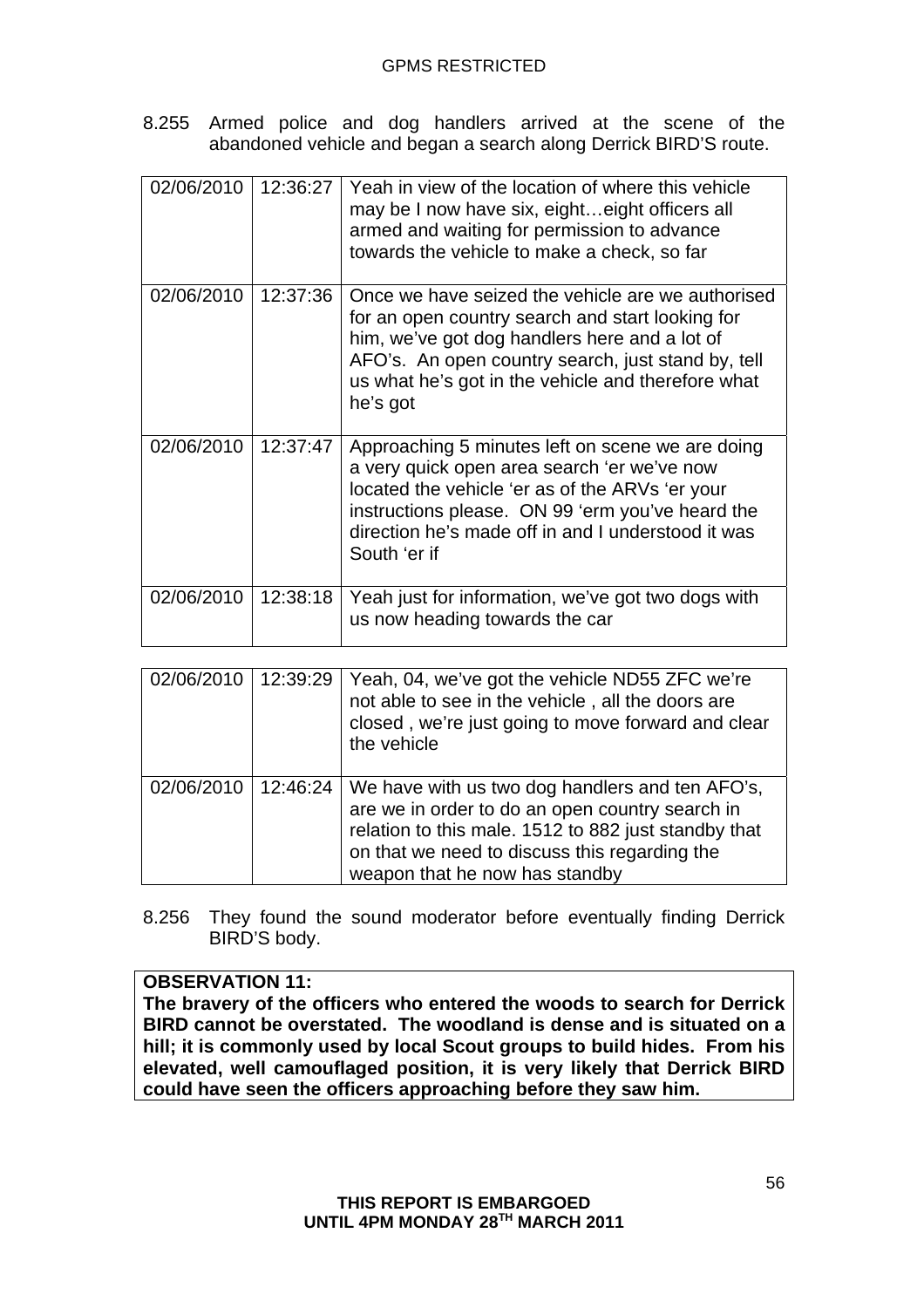- 8.257 Derrick BIRD'S body and his vehicle were searched and it was established that there were 6 live .22 rounds in his trouser pocket with a further 8 live rounds in the magazine of the rifle.
- 8.258 No live shotgun cartridges were recovered which suggests that he ran out of shotgun ammunition after the shooting of Jane ROBINSON in Seascale.
- 8.259 During the course of the shootings, Derrick BIRD is known to have discharged at least 29 shotgun cartridges and 18 rounds of .22 ammunition.
- 8.260 In common with all certificate holders, Derrick BIRD had no restriction on the amount of shotgun ammunition he could hold and was permitted to have a maximum of 1,500 rounds of .22 ammunition at any one time.
- 8.261 Derrick BIRD'S home address was searched by the police and over 750 rounds of .22 ammunition and 240 live shotgun cartridges were recovered indicating that he was well within his permitted quantities of ammunition.
- 8.262 Also found at his house were quantities of paperwork relating to his financial difficulties, these were prominently placed in the kitchen as were the deeds to his home.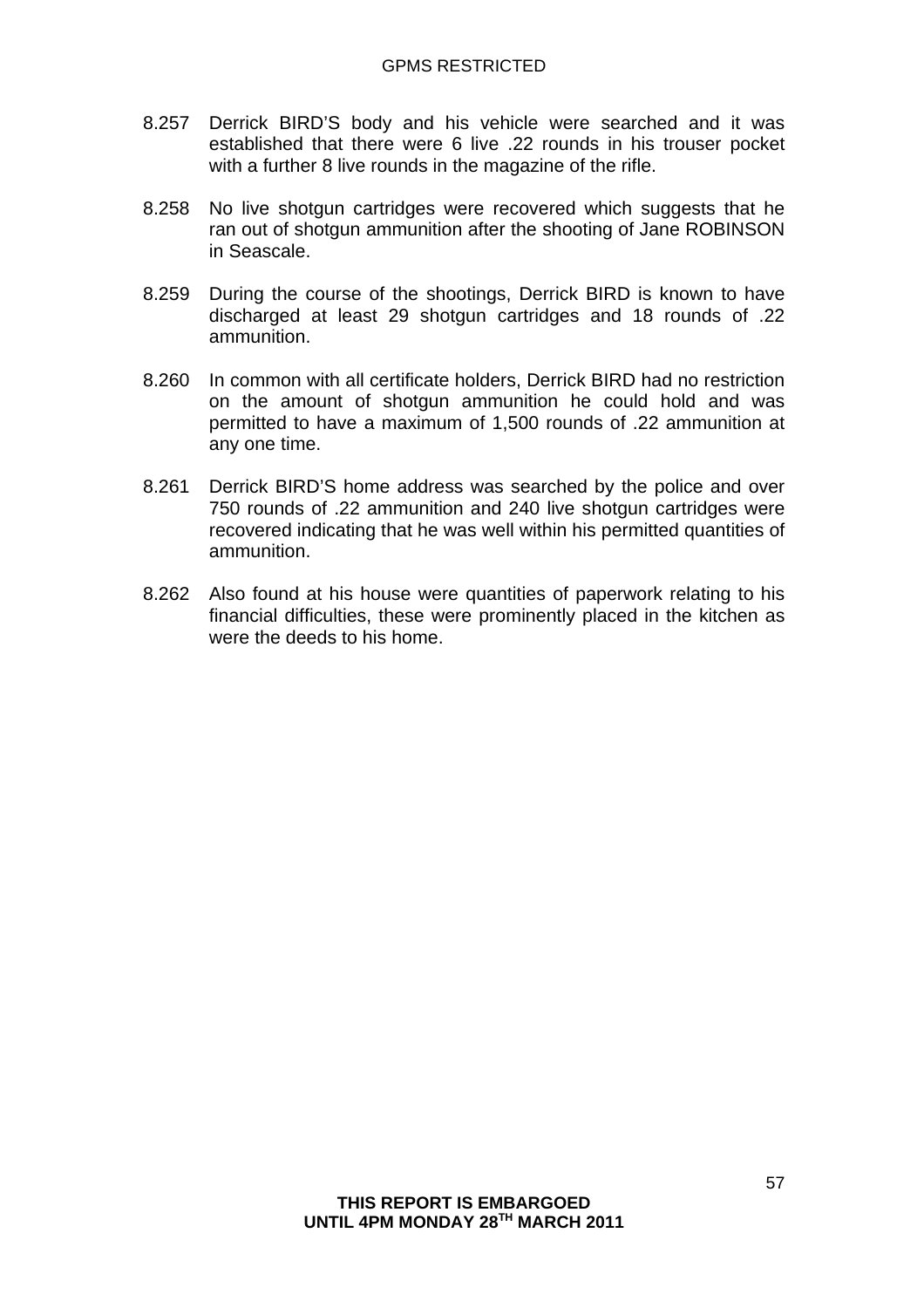# **SECTION 9**

# **THE REVIEW PROCESS**

- 9. The West Mercia Police review team were invited to Cumbria on the  $23^{\text{rd}}$  and  $24^{\text{th}}$  June 2010. They were briefed by the Cumbria Constabulary Chief Officer Team and the appointed Senior Investigating Officer (SIO) who was leading their investigation on behalf of HM Coroner.
- 9.1 The Terms of Reference set out in section 11 of this report were agreed and the review team were given an escorted tour of the incident scenes in the chronology that it was understood to have occurred.
- 9.2 It was agreed that the Cumbria investigation team would have the primary responsibility for investigating the incident including interviewing the majority of witnesses and securing evidence in respect of Derrick BIRD'S activities and the crimes committed. This included police officers and staff including the Authorised Firearms Officers.
- 9.3 The Peer Review team would take primacy of securing evidence from all of the firearms commanders and their tactical advisors.
- 9.4 Nothing within this agreement was intended to preclude the Peer Review Team from speaking to any specific witness, if it was felt that such a requirement would add value to the review process.
- 9.5 The review team had direct access to all evidence recorded having had direct access to a secure link to the Cumbria Home Office Large Major Enquiry System (HOLMES). This computer based system is used nationally by all police forces to manage complex and major crime investigations.
- 9.6  $\;\;$  A guidance document<sup>6</sup> created by the review team and agreed with the Cumbria investigators proved most beneficial in ensuring that all needs and expectations of the two teams were understood. This minimised the potential for any witness to be interviewed more than once.
- 9.7 It was agreed that any additional information that was required by the review team would be obtained by the Cumbria investigation team. All information would be incorporated into the primary investigation,

<sup>&</sup>lt;u>Endone and the mandal controller the guidance document is produced</u> at Appendix 3.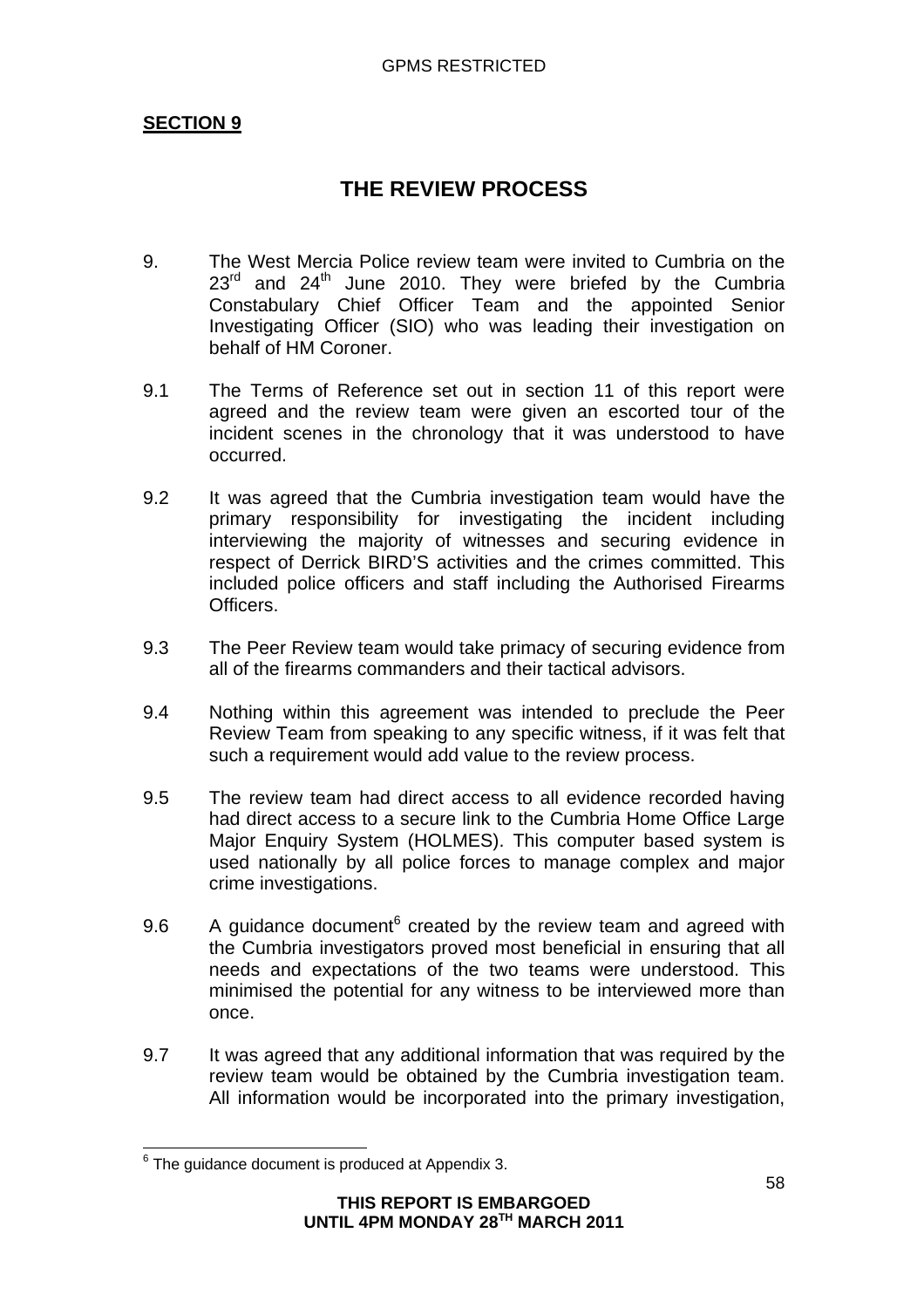regardless of the purpose that it had been requested. This ensured that the Coroner's file would be based on all available evidence.

- 9.8 Following the initial briefing on the  $23<sup>rd</sup>$  June 2010 to the present date, the review team has examined significant numbers of documents and other relevant material as it became available.
- 9.9 It was imperative that this material was properly assessed and it is for this reason that the review process has taken several months to complete.
- 9.10 The collation of this material, particularly the telephone and Police radio transcripts were extremely time consuming. This accounts for the length of time that this report has taken to produce. Examination of this material was essential to ensure that I was able to complete a comprehensive assessment of the incident response.
- 9.11 A Reference Group of relevant professionals was formed in order to scrutinise the review process and hold the review team to account throughout the review process.
- 9.12 The Reference Group included Chief Constable Ian ARUNDALE who is a subject matter expert in relation to armed policing and Mrs Deborah GLASS, Deputy Chair of the Independent Police Complaints Commission.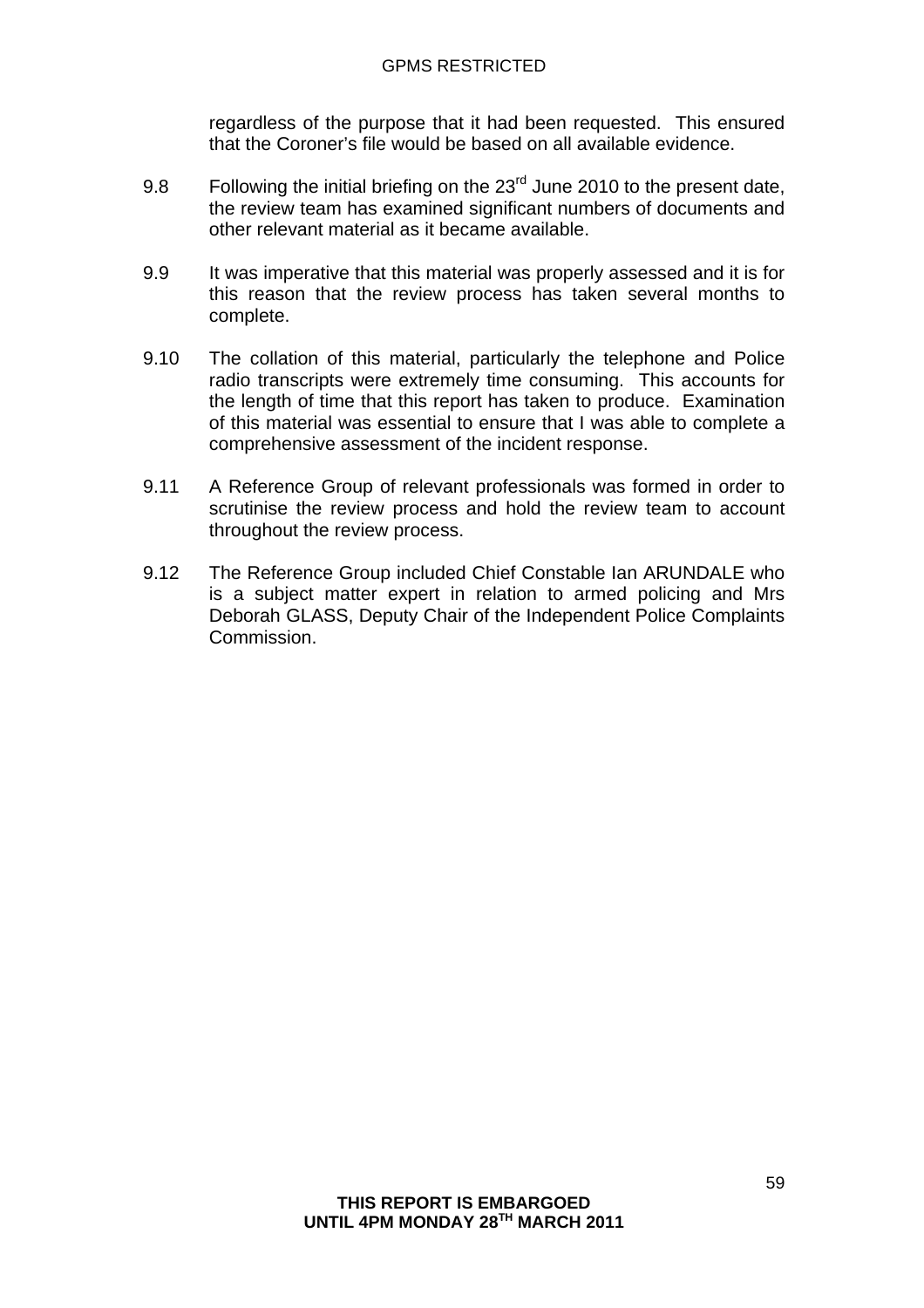# **SECTION 10**

# **REVIEW TEAM'S APPROACH TO INTERVIEWS WITH POLICE STAFF**

- 10. The purpose of this Peer Review was to establish the facts and assess the response of Cumbria Constabulary in order that any lessons can be learned.
- 10.1 In order for real value to be achieved and operational lessons learned, it was important that all those involved in this incident, felt they were able to openly share their experience.
- 10.2 The review team recognised the importance of being able to understand the emotional and practical experiences of key members of staff. It was also recognised that some members of police staff would not be required to submit a statement of evidence and those that did would concentrate on the evidential tasks that they performed.
- 10.3 The review team created a strategy to conduct "Professional Discussions".<sup>7</sup> The purpose of this was to enable the review team to speak openly with relevant members of staff and maximise the opportunities to fully understand the detail of how they responded on that day.
- 10.4 As a result, the review team and Cumbria Constabulary in consultation with the Police Federation and the Police staff union agreed a protocol in relation to Professional Discussions.
- 10.5 This enabled the review team to create an environment where staff felt that they were able to talk openly to the review team in a way which might not have been possible, if the review team were conducting a criminal or disciplinary investigation.
- 10.6 To support this process, Chief Constable MACKEY afforded immunity for any minor disciplinary issues which might arise during these discussions, in order to encourage open and transparent communication.
- 10.7 It is important for me to highlight that no misconduct issues were identified.
- 10.8 The "Terms of Reference" were agreed from the outset in order to ensure that the Peer Review remained focussed; these are reproduced here in their entirety for clarity of those reading this review.

 7 The strategy of Professional Discussions is produced at Appendix 4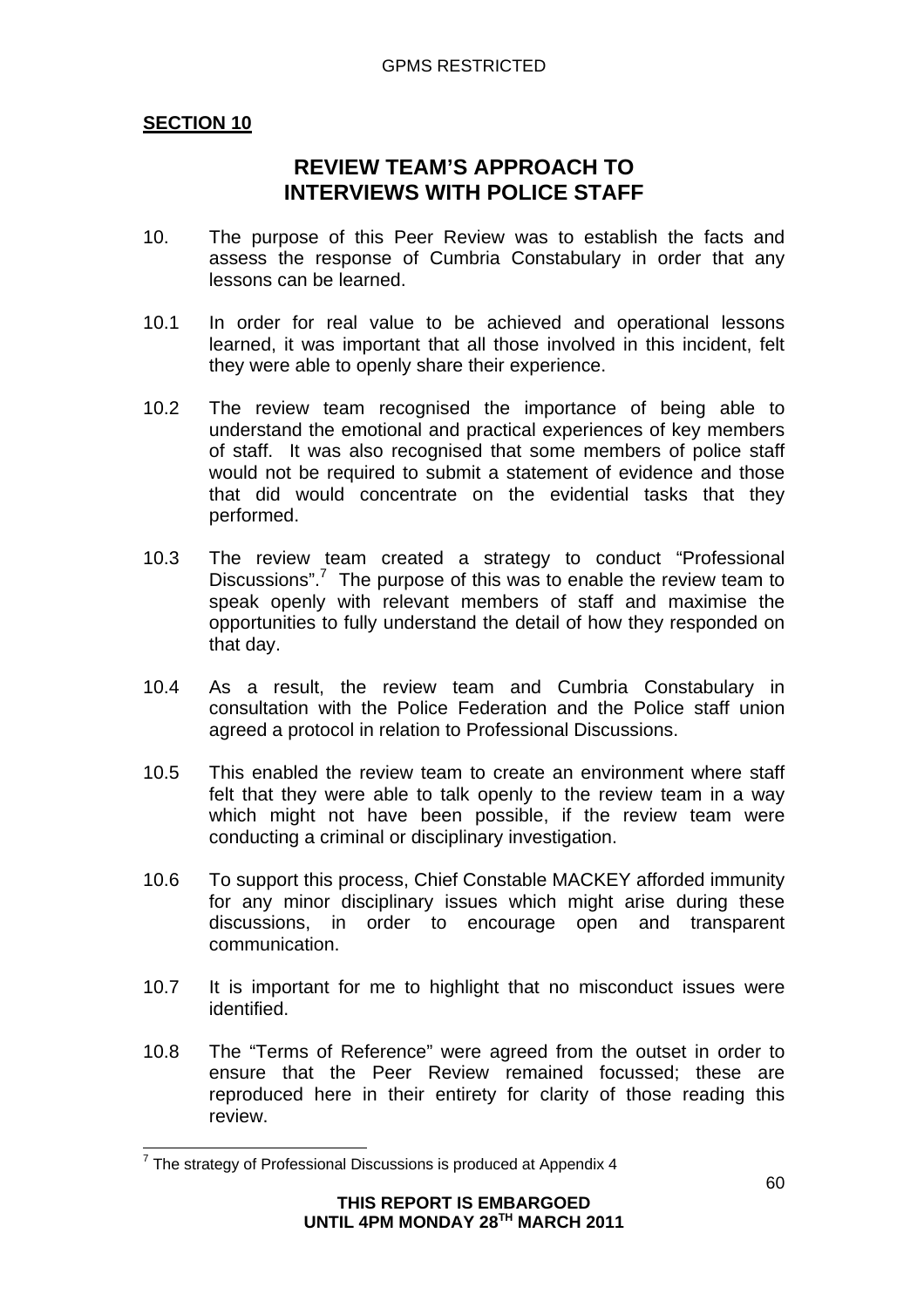# **SECTION 11**

# **TERMS OF REFERENCE**

- 11. The Terms of Reference were set as follows:
- 11.1 On behalf of the Chief Constable of Cumbria Constabulary, conduct a Peer Review into the circumstances surrounding Cumbria Constabulary's response to Operation Bridge in West Cumbria on Wednesday 2nd June 2010. To consider policing issues arising there from, and any lessons which can be learned by Cumbria, the region or nationally and, to make such recommendations, as may seem appropriate.
- 11.2 In particular the Review will focus upon the following areas:-
	- The proportionality of Cumbria Constabulary's general firearms capability and capacity including training and deployment, and, how this compares to other similar Police Forces Nationwide, taking into account Cumbria's Strategic Firearms Threat and Risk Assessment.
	- The reasonableness of Cumbria Constabulary's armed policing response to the events on 2nd June 2010.
	- The reasonableness of Cumbria Constabulary's general response (unarmed officers and staff) to the events on 2nd June 2010.
	- The reasonableness of Cumbria Constabulary's command response to the events on 2nd June 2010.
	- The reasonableness of Cumbria Constabulary's use, deployment and effectiveness of mutual aid to the events on 2nd June 2010
	- The reasonableness of Cumbria Constabulary's deployment of Civil Nuclear Constabulary Officers who supported the response.
- 11.3 At the conclusion of the Review, the report, containing the Review Team's findings in respect of the matters outlined above and any recommendations which the Review Team considers appropriate, are to be provided to the Chief Constable of Cumbria Constabulary.
- 11.4 The report will be published in full, subject only to redaction of material properly attracting Public Interest Immunity. Material subject to Public Interest Immunity is to be contained within an annexe to the main report.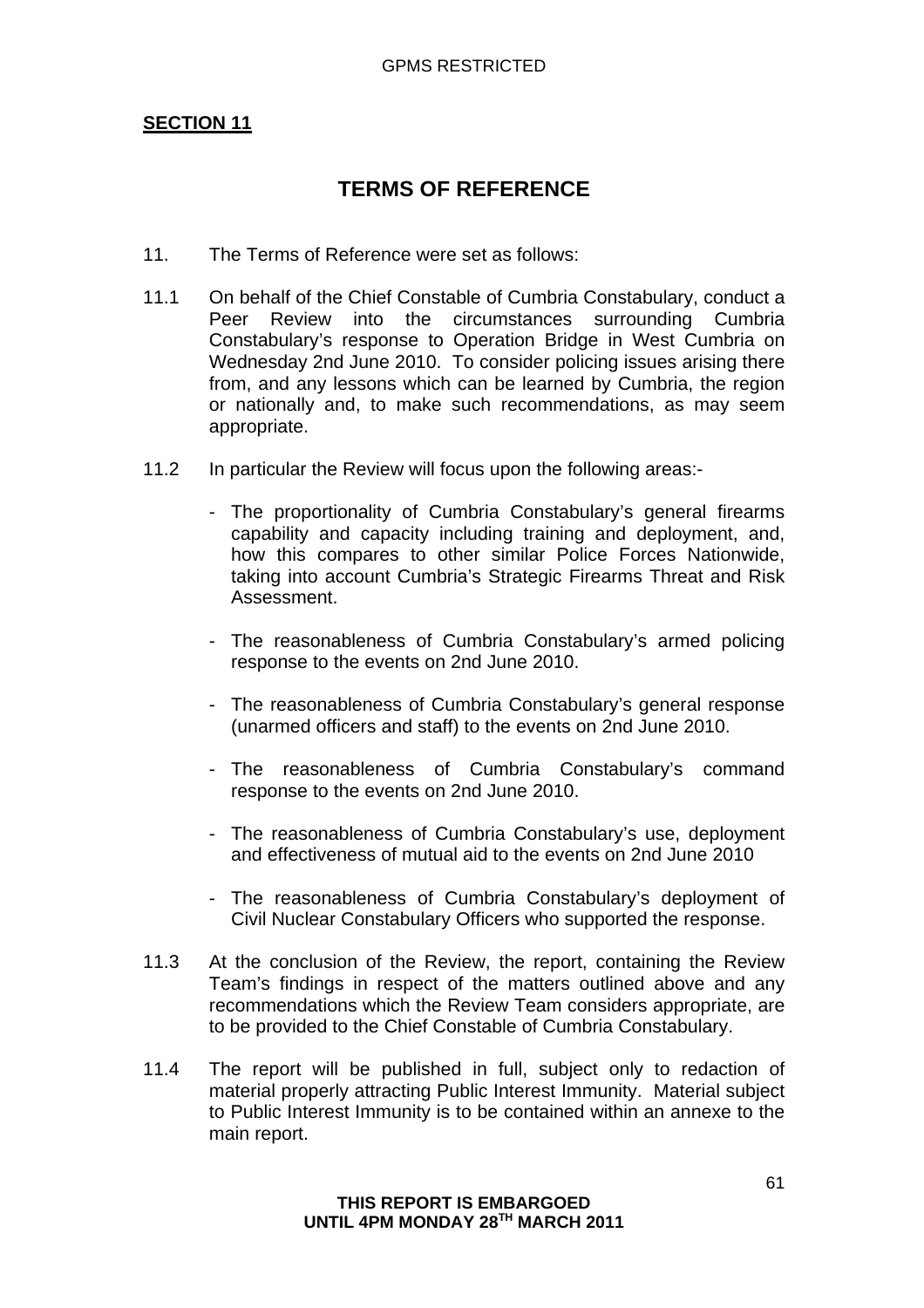11.5 Any recommendations, findings or lessons to be learned in respect of the actions of Cumbria Constabulary officers or staff will be expressed against the force generally and not against specific persons.

### **11.6 Guidance to the Terms of Reference**

- 11.7 In addition to the Terms of Reference, the Chief Constable has set the following parameters within which the Review Team will operate:
- 11.8 The Review is not a formal investigation under the Police Reform Act 2002.
- 11.9 The Review is to be a review of existing material and evidence gathered following the events on 2nd June 2010. The Review Team will be provided with full access to all documents and audio and visual recordings which came into existence during the events under review. They will also be provided with all documents in the possession of Cumbria Constabulary touching upon the issues of Cumbria Constabulary's general firearms resourcing, training and deployment.
- 11.10 In order to ensure that there is no risk of prejudice to the adjourned inquests and/or to any proceedings which might flow from a referral under paragraph 4 below this is to be confined to a review of the existing material and evidence. For this reason no public witnesses to the events of 2nd June 2010 should be interviewed by the Review Team.
- 11.11 During the course of the Review, if the Review Team identify any evidence of potential conduct/discipline matters, as defined within the Police Reform Act 2002 (the "2002 Act") and/or The Police (Conduct) Regulations 2008, (the "2008 Regulations"), they should draw this to the immediate attention of the Deputy Chief Constable of Cumbria Constabulary, as Appropriate Authority, who will determine whether or not action needs to be taken pursuant to the 2002 Act and/or 2008 Regulations.
- 11.12 The Review is concerned with the response of officers and staff of Cumbria Constabulary. If the Review Team identifies any issues arising out of the response of other Agencies these issues should be referred back to the Chief Constable.
- 11.13 It is requested that the Review Team report back to the Chief Constable as soon as is practicable. During the course of the review the Chief Constable is to be provided with updates on the progress of the review on a fortnightly basis. The Chief Constable of Cumbria may suggest further issues and lines of inquiry to the Review Team within the Terms of Reference arising from these updates.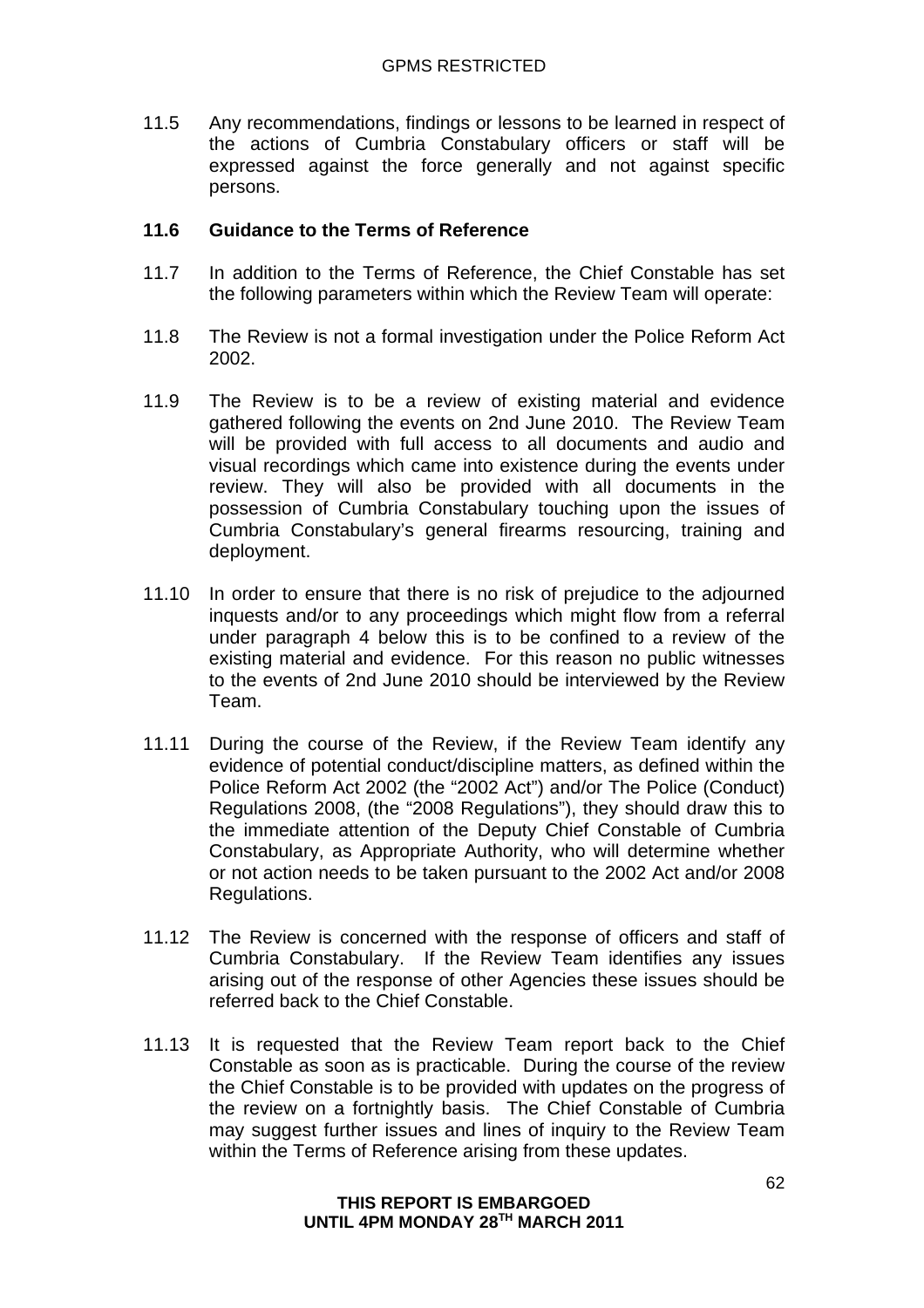- 11.14 In order to avoid the risk of prejudice to any other proceedings, the Review Team should not work outside these Terms of Reference. The Terms of Reference should only be amended following consultation and agreement with the Chief Constable of Cumbria Constabulary.
- 11.15 In order to avoid the risk of prejudice to any other proceedings and to maintain the integrity of the Review, the Review Team and other contributors to the Review should not disclose any information pertaining to the Review until the Review Report has been published.

### **As agreed by Chief Constable MACKEY (Cumbria Constabulary) and ACC CHESTERMAN (ACPO lead for armed policing)**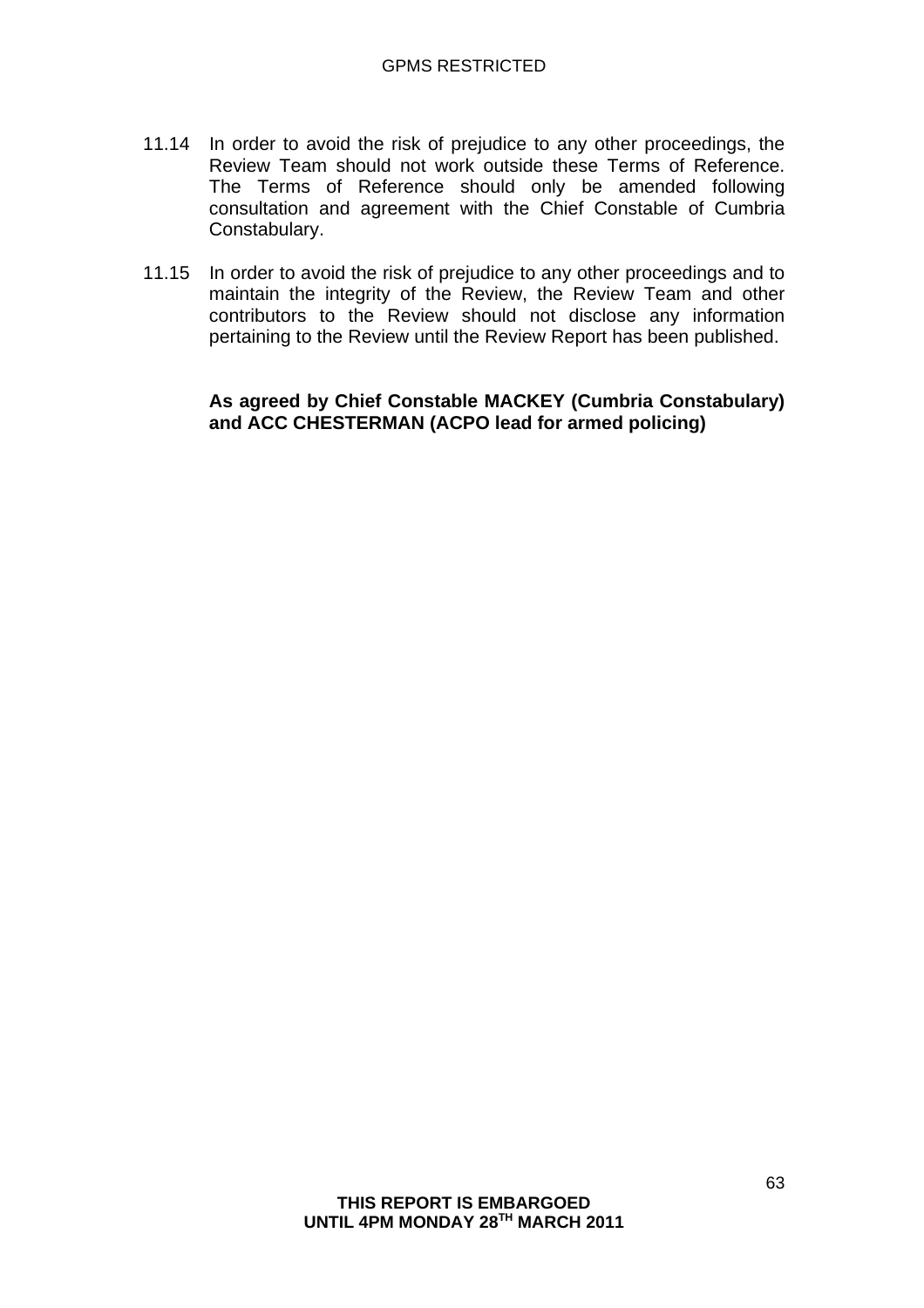# **SECTION 12**

# **CUMBRIA CONSTABULARY'S ARRANGEMENT FOR THE MANAGEMENT, COMMAND and DEPLOYMENT OF ITS RESOURCES**

- 12. The review process has taken an in-depth view of how Cumbria Constabulary performed on the 2nd June 2010.
- 12.1 In order to comment about that performance, it is useful to examine how the force operates within its normal routine business.
- 12.2 I have included the following paragraphs to outline how the force operates and identify any additional observations and recommendations that may have assisted the force to deal with the events under review.

## **12.3 Communications Room Structure**

- 12.4 Cumbria Constabulary has two Call Management Centres. The primary centre is within force HQ at Penrith and the second is at Workington, West Cumbria.
- 12.5 The Force Incident Manager (FIM), Firearms Tactical Advisors and the majority of call centre staff are based at Headquarters.
- 12.6 Both call centres have an identical infrastructure and both have the capability to manage communications for the whole of the force area. In the event of one call centre being unavailable, the second control room could manage the needs of Cumbria Constabulary. As an example, during the floods in November 2009, the Western control room was flooded and the force was managed from a single site.
- 12.7 The control room at Penrith is well structured with bays containing staff that have specific geographic responsibility for communications for locations in the North and South of the Force area.
- 12.8 The FIM sits in a central location in the room in order to command any incident that is being managed from within any one of the bays.
- 12.9 The majority of incidents that occur within the West Cumbria area are managed from Workington.
- 12.10 With incidents managed from Workington, the FIM does not have the same interaction with his control room staff and relies on the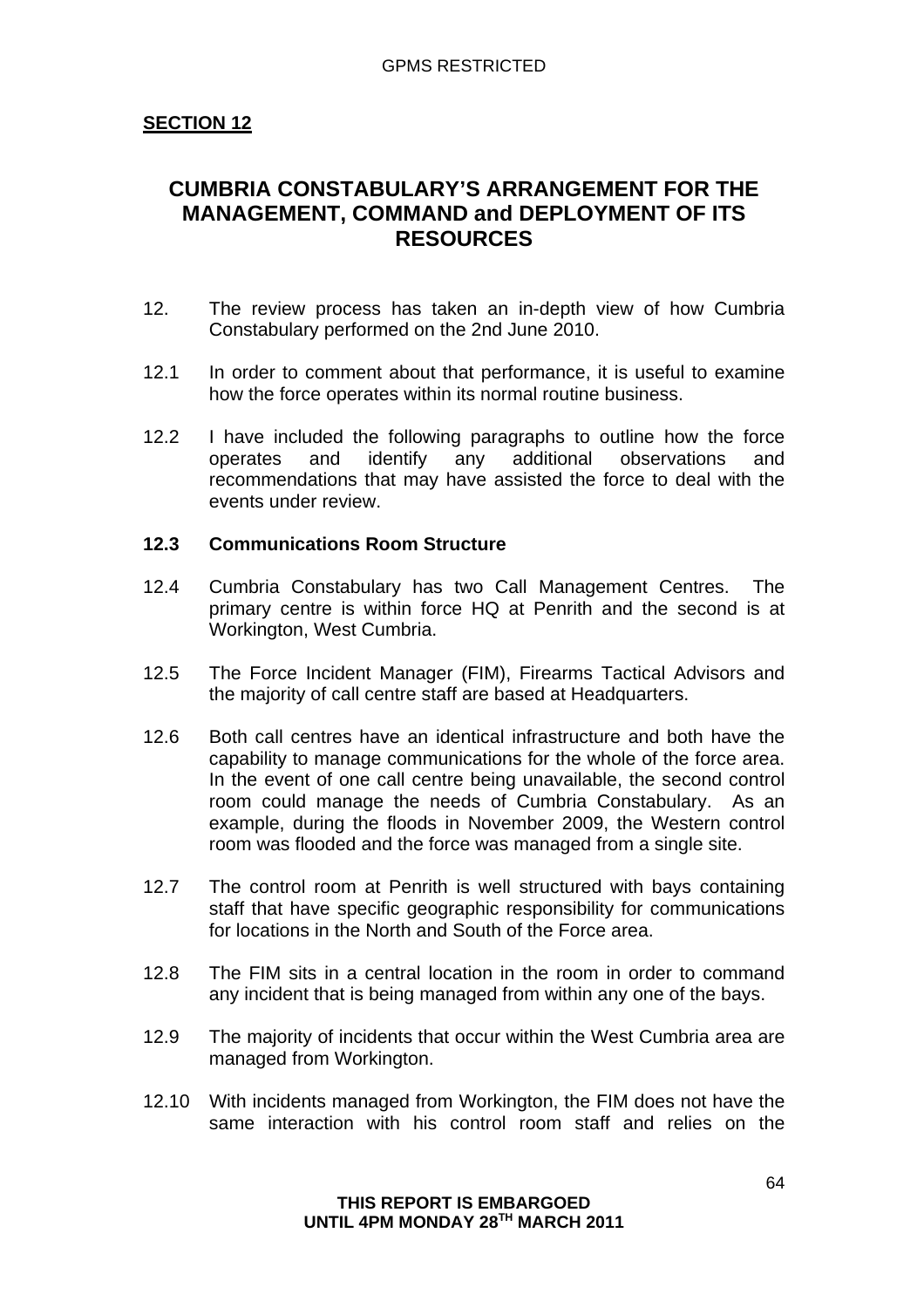computerised command and control log, telephone briefings and monitoring the Airwave radio to command an incident.

- 12.11 In our interviews with the FIM, who coordinated the incident under review, he expressed concerns about the Communication Room structure. His view was that having staff on two sites makes it very difficult to establish every detail when being briefed by colleagues over a telephone or radio, compared with being face to face in a single call centre.
- 12.12 His decisions on the 2nd June 2010 were made based on brief radio transmissions and commentary passed via a third party, from phone calls between the two call centres.
- 12.13 The FIM favours a single control room to negate such difficulties which he will say had a detrimental impact on his ability to comprehend the full facts, in real time, as they unfolded.

### **OBSERVATION 12:**

**In common with many Police Forces, Cumbria Constabulary operate two force control rooms. This provides resilience and business continuity. In light of the FIM's comments to the review team, the force may wish to satisfy itself that appropriate communication links and processes are in place to maximise the FIM's ability to command incidents across two control rooms.** 

12.14 The review team make specific recommendations later in the report in relation to the communication between the Armed Response Vehicle officers and the firearms commander in isolation of the overall incident and this may have an impact on the control room structure.

## **12.15 Command of Firearms Incidents**

- 12.16 The generic command structure used in the UK Police Service operates at three levels, strategic, tactical and operational. This structure is often referred to as Gold, Silver and Bronze levels of command.
- 12.17 In situations where Firearms Officers are deployed, the command functions are usually assigned to specific officers and the roles assigned are as follows:
- 12.18 The Strategic Firearms Commander has responsibility for determining the strategic objectives and sets any tactical, functional or territorial responsibilities related to a tactical plan. The Strategic Firearms Commander retains strategic oversight and overall command responsibility.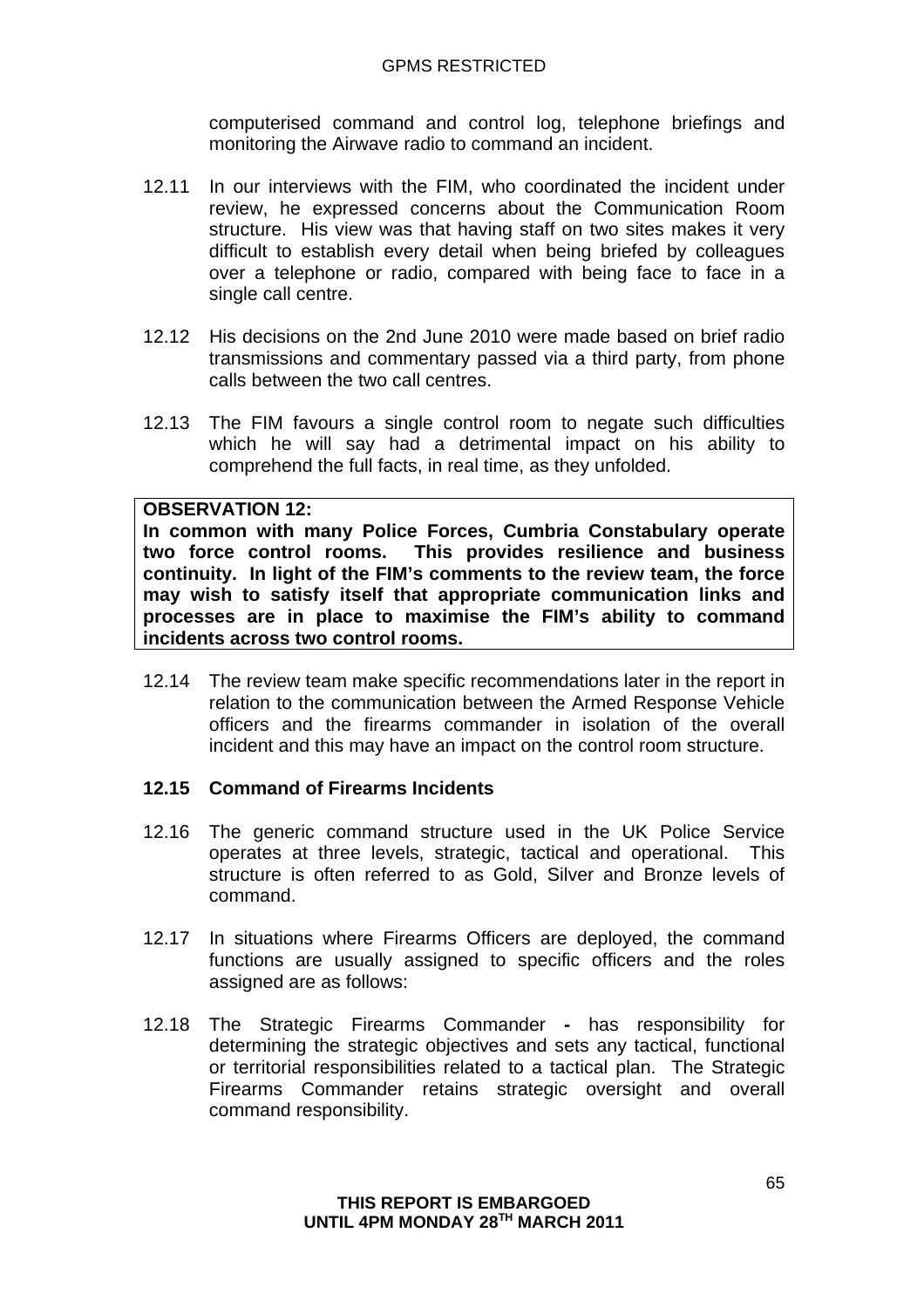- 12.19 A Tactical Firearms Commander (TFC) is responsible for developing, commanding and coordinating the overall tactical response in accordance with strategic objectives.
- 12.20 Operational Firearms Commander(s) (OFC) Commands a group of officers carrying out the tactics.
- 12.21 Where a Strategic Firearms Commander is not yet in place, as is often the case where an incident is reported or comes to the attention of the police and an immediate operational deployment of AFO's is considered appropriate, the command structure is likely to be condensed.
- 12.22 Initial command will usually sit with the person having ready access to information, communications and resources.
- 12.23 In Cumbria as in many other Forces in England and Wales, the Force Incident Manager referred to as the FIM undertakes this role until such time as a dedicated command structure for the incident can be established.
- 12.24 In order to achieve this, the FIM would use an operational decisionmaking tool known as the Conflict Management Model (CMM). From this they would create a working strategy and set some tactical parameters for the armed officers to work to.
- 12.25 In addition to the command roles outlined above, each Force has designated firearms Tactical Advisers who are on call. The Tactical Advisers are an important resource particularly to the Strategic and Tactical commanders.
- 12.26 It is however important to note that the role of a Tactical Advisor is to advise and not to make command decisions. The responsibility for the validity and reliability of the advice lies with the advisor, but the responsibility for the use of that advice lies with the commander.
- 12.27 For as long as the FIM is in command he or she acts as the Tactical Firearms Commander setting the working strategy, including any appropriate tactical parameters. These will be reviewed and ratified by a Strategic Firearms Commander as soon as is practicable.
- 12.28 Forces should therefore, have structures in place that ensure the ready availability of Tactical and Operational Firearms Commanders.
- 12.29 Where incidents become protracted, there should be arrangements which enable command to be transferred to a dedicated Tactical Firearms Commander, thereby enabling others to return to their normal duties.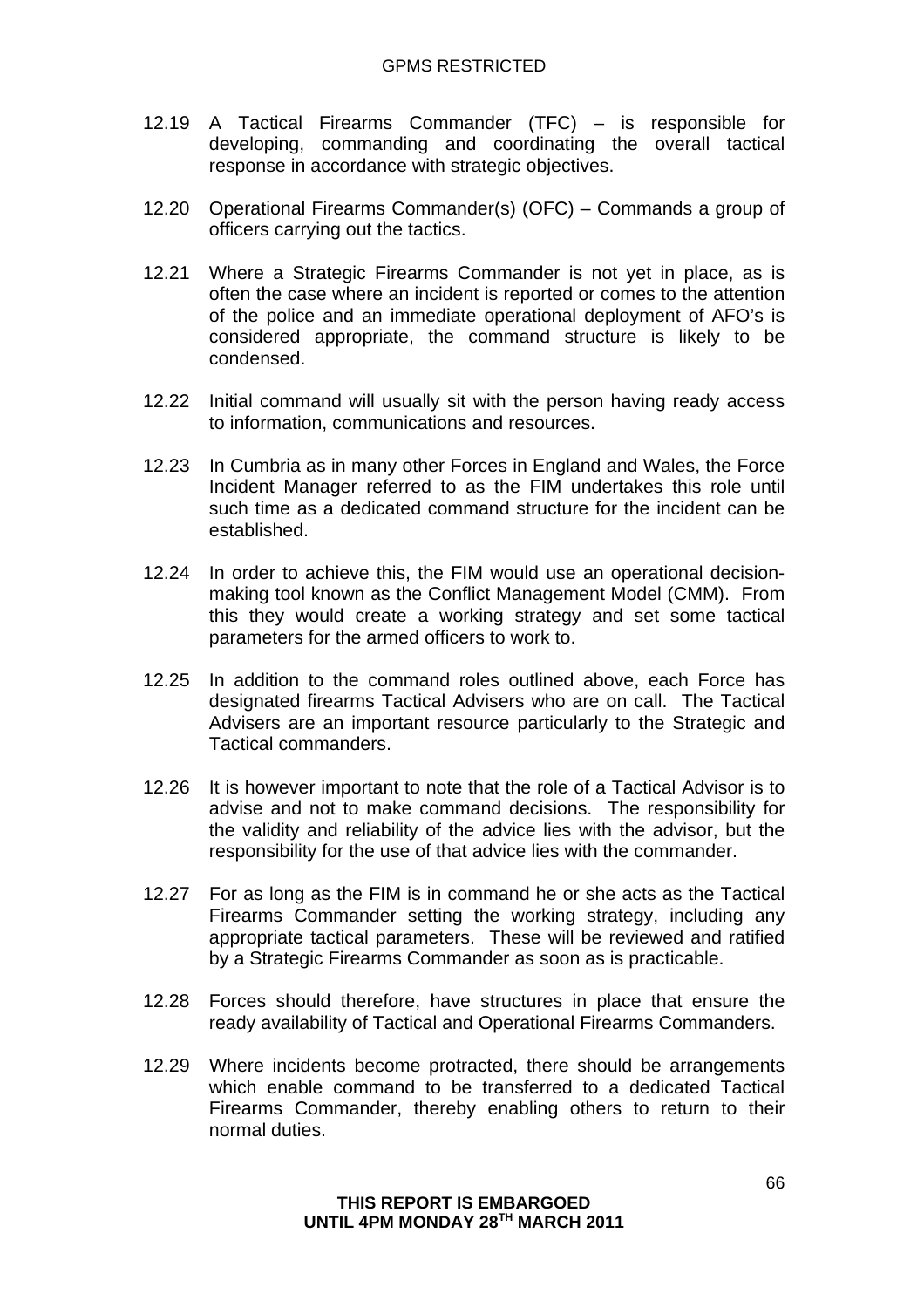- 12.30 The command of the incident and responsibility for its management rests with the initial Commander until such time as command is transferred.
- 12.31 Until strategic firearms command is established, the Tactical Firearms Commander (TFC) will be responsible for developing a working strategy, which may include the setting of tactical parameters.
- 12.32 They must ensure that all officers are sufficiently briefed, information flows are established and all officers are given as full a briefing as possible in the time available.
- 12.33 A Strategic Firearms Commander should be contacted as soon as practicable and informed that an incident requiring the deployment of armed officers is taking place.
- 12.34 The Strategic Firearms Commander, when in a position to do so, should then review, agree or amend the strategy and any tactical parameters set and where necessary, confirm or rescind any given authority.
- 12.35 This command structure offers flexibility in response to a varied and developing range of circumstances and is functional and not based on rank.
- 12.36 The actions of Derrick BIRD on the 2nd June 2010 resulted in a situation where public safety had to be prioritised and an immediate operational response was necessary.
- 12.37 The FIM managed the initial response as described. Cumbria Constabulary responded exactly as would be expected within this established structure
- 12.38 Police firearms officers and the officers that command them, are trained to agreed national standards. All officers who perform armed duties are fully aware of the CMM and the full range of tactics that are available to them.
- 12.39 Cumbria has sufficient Firearms Officers, Commanders and Tactical Advisors to meet the requirements of a 24/7 capability.
- 12.40 On the 2nd June 2010, despite the early deployment of ARVs, there was difficulty in coordinating and directing resources on the ground with each ARV crew attempting to respond as they considered appropriate.
- 12.41 The review team have concluded that had one of the ARV's already on duty contained an officer who was the nominated Operational Firearms Commander for any incident which might have occurred,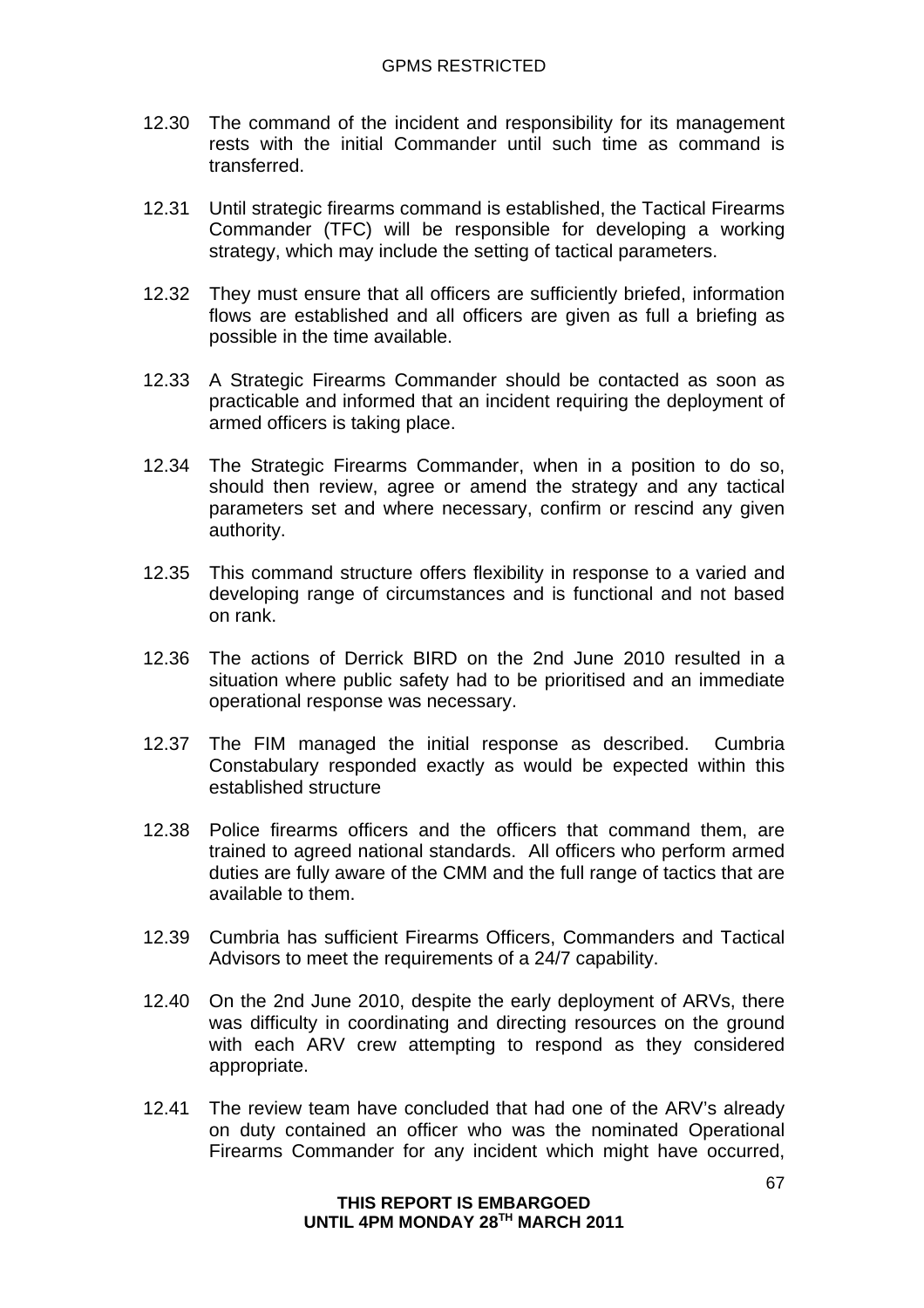that would have greatly assisted in managing the response by Firearms officers.

12.42 By the time an Operational Firearms Commander was appointed, at approx 12.00 hrs, it had become increasingly difficult to gain situational awareness and understanding of the staffing levels that were available. This made coordination of resources more difficult.

### **RECOMMENDATION 3:**

**That Cumbria Constabulary nominate an Operational Firearms Commander at the start of each tour of duty.**

#### **12.43 Firearms Training**

- 12.44 Cumbria Constabulary has a firearms training school situated at Force Headquarters in Penrith.
- 12.45 The Chief Firearms Instructor is a very capable firearms officer, who is held in high regard nationally.
- 12.46 The National Police Improvement Agency (NPIA) inspect and license police forces to deliver firearms training. The NPIA had recently conducted an assessment of Cumbria. In April 2010, a self assessment process was conducted by Cumbria Constabulary following a successful independent review during the previous year.
- 12.47 As part of the review process, the Peer Review team have visited the training school and met with the Chief Firearms Instructor. We have also had the opportunity to read the NPIA inspection reports.
- 12.48 We are satisfied that the Cumbria Constabulary firearms training school delivers appropriate training and that there is no evidence to suggest that firearms training had any impact on the outcome of the incident under review.

#### **12.49 The Firearms Command Suite**

- 12.50 The main role of the FIM is to ensure that an appropriate response is afforded to each incident as it occurs within the force area. The management of firearms incidents is a small but important aspect of that role.
- 12.51 Within the Cumbria Force Control Room there is an allocated workspace where a FIM can access all force communication and computer systems to ensure they possess all relevant information to perform their role.
- 12.52 When the FIM hands over a firearms operation to a Tactical Firearms Commander, it is essential that the Tactical Firearms Commander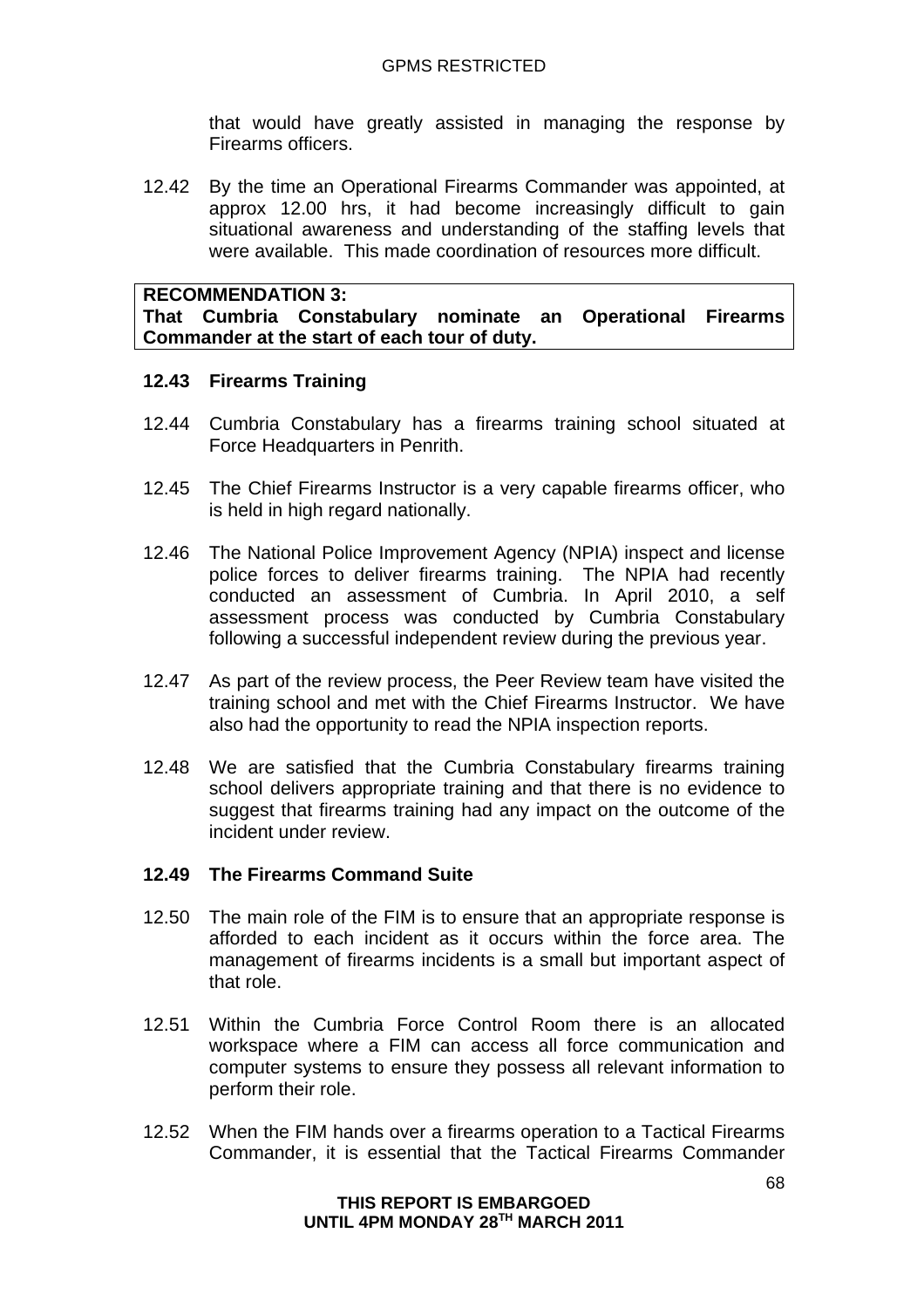has access to the same systems and has an appropriate environment in order to enable them to command the incident as effectively as possible.

- 12.53 The review team does not believe that the Cumbria Constabulary Headquarters control room affords the Tactical Firearms Commander the right environment within which to effectively command an ongoing incident.
- 12.54 The only option at the moment is to co-locate with the FIM which can disrupt other control room business and does not afford the Tactical Firearms Commander easy access to systems. This arrangement could also make the transfer of command, from the FIM to the Tactical Firearms Commander, less defined and risks confusion.
- 12.55 Adjacent to the control room is a Gold Command suite which is ideally situated and could easily be adapted to provide the right infrastructure for the Tactical Firearms Commander.
- 12.56 Ambiguity over who is actually in command of an incident at any given time is a common criticism following high profile incidents.
- 12.57 On the 2nd June 2010, Cumbria Constabulary had other significant operations to manage namely, a Fatal Road Traffic Collision, the initial phase of Appleby Fair and a large funeral of victims from the school coach collision that occurred in Keswick some weeks earlier.
- 12.58 All of these incidents would benefit from the FIM having oversight, to ensure sufficient resources were available to manage them, and that policing elsewhere was uncompromised by the major incident.

## **RECOMMENDATION 4:**

**That Cumbria Constabulary converts the existing Gold Command Suite, at Force Headquarters, into a fully functioning Command Suite suitable for a Tactical Firearms Commander to take command of a firearms operation.** 

12.59 Implementing this recommendation would enable the Tactical Firearms Commander to attend the control room, receive a briefing from the FIM and then take the management of the whole incident away from them.

## **12.60 Interoperability with the Civil Nuclear Constabulary**

12.61 The Civil Nuclear Constabulary (CNC) has a responsibility for providing protection to civil nuclear licensed sites, safeguarding nuclear material and those that are employed by the industry. Sellafield in Cumbria is one site that the CNC has a responsibility to protect.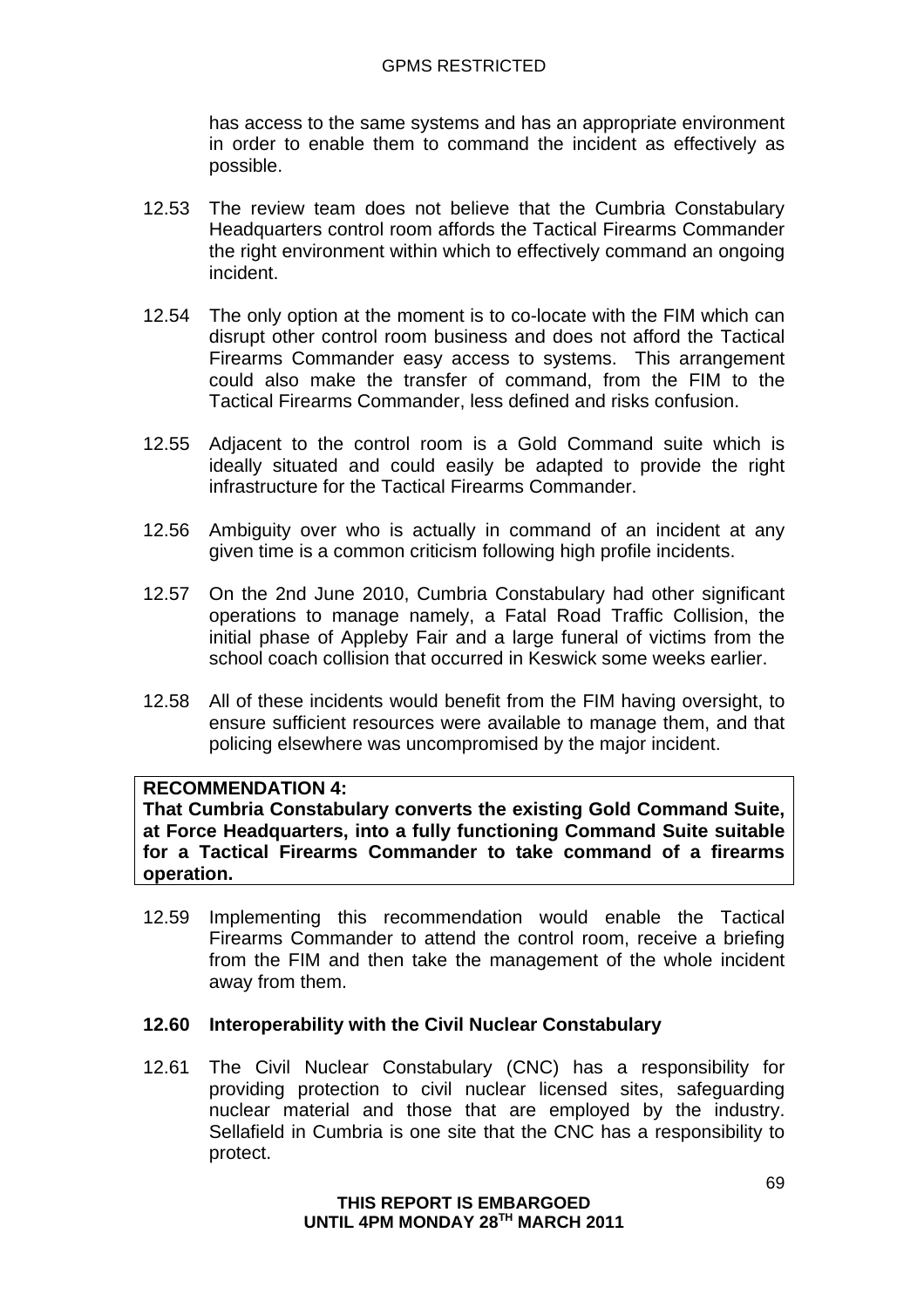- 12.62 CNC officers are routinely armed and therefore a significant armed policing presence exists within Cumbria on a daily basis.
- 12.63 The relationship between CNC and Cumbria Constabulary is excellent.
- 12.64 Standard operating procedures (SOP) have been developed between the two forces to outline the way that the two organisations can coexist whilst affording support to each other where appropriate.
- 12.65 This relationship is demonstrated by the fact that recently, officers from each force have exchanged roles for a period of time in order to afford an opportunity for both organisations to have a better understanding of each others business.
- 12.66 Interaction between the two organisations is inevitable. CNC officers routinely patrol the exterior perimeter fence of the nuclear site. In addition to the main site, other locations associated with Sellafield are found in the County and it is common place for CNC patrols to travel across the county to these other locations.
- 12.67 It is a regular occurrence that CNC officers will happen across incidents and will liaise with Cumbria colleagues to resolve the incident. During 2nd June 2010, the immediate availability of additional armed assets was a welcome opportunity for Cumbria Constabulary.
- 12.68 The CNC were notified by the Cumbria FIM shortly after the first shooting was reported in order to give prior warning to them for the safety of their site. Subsequently, CNC deployed several patrols into Cumbria to support their neighbouring colleagues.
- 12.69 Difficulties arose when the Tactical Firearms Commander gave an authority to the armed patrols to deploy a specific vehicle tactic to stop Derrick BIRD if he was located whilst driving his vehicle.
- 12.70 The tactic was acknowledged by the CNC officers but their firearms commander had to notify the Cumbria Tactical Firearms Commander that the CNC patrols did not have the training to deliver that tactic. The CNC officers had heard the tactic but it actually had a different meaning to them.
- 12.71 This could have resulted in a Cumbria and CNC ARV being deployed together and having a different understanding of what action the other patrol would take following appropriate tactical options being given by the Tactical Firearms Commander.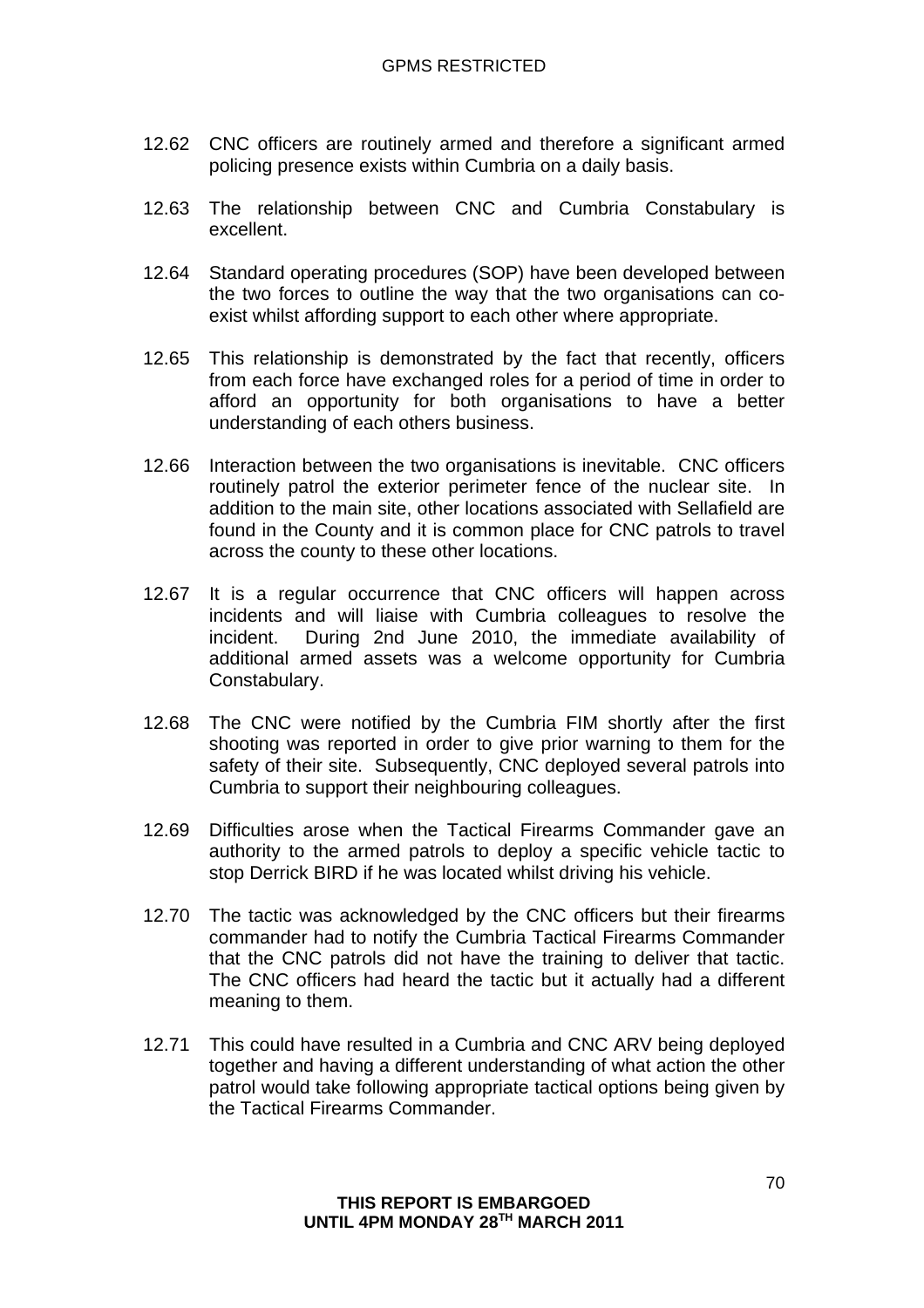12.72 This situation did not arise and so had no detrimental impact on the result of this incident.

### **RECOMMENDATION 5:**

**That the CNC adopt the full range of firearms tactical options as used by the Home Office forces nationally. That they also adopt the same glossary of terms that are used to describe this tactic to facilitate an effective interoperability.** 

**It is recognised that the CNC has a unique role and will require a range of additional bespoke tactics and equipment to undertake their daily duties to protect the nuclear industry which this recommendation does not seek to alter.** 

### **12.73 The Recording of Information Relating to the Management, Command and Deployment of Armed Officers.**

- 12.74 Cumbria Constabulary has created a number of documents that are used by firearms commanders to record information that they have been given and decisions that they make with regards to a firearms authority.
- 12.75 The documents provide the framework on which authorisation for deployment of Firearms officers are recorded and are used to document issues associated with the application of the CMM.
- 12.76 The documents are also used to record the working strategy, any tactical parameters and details of all resources deployed.
- 12.77 In managing and deploying Firearms officers, the FIM's routinely record their decisions directly onto the telephone message that relate to the incident as it is reported to them.
- 12.78 As part of the review, I have examined a number of historical telephone messages where various FIM's, including the officer working on the 2nd June 2010, had authorised armed officers to deploy.
- 12.79 Overall the content of the information recorded is very basic. In many cases, the information that was relied upon to make the decision to arm is not presented. The process of considering the CMM is often not shown and the working strategy and tactical parameters are not always recorded. This lack of recorded detail makes these critical decisions more difficult to justify post event.
- 12.80 We have noted that the FIM who was on duty on the 2nd June 2010 does not as a matter of course record a great deal of information when commanding firearms deployments. Whilst this is not to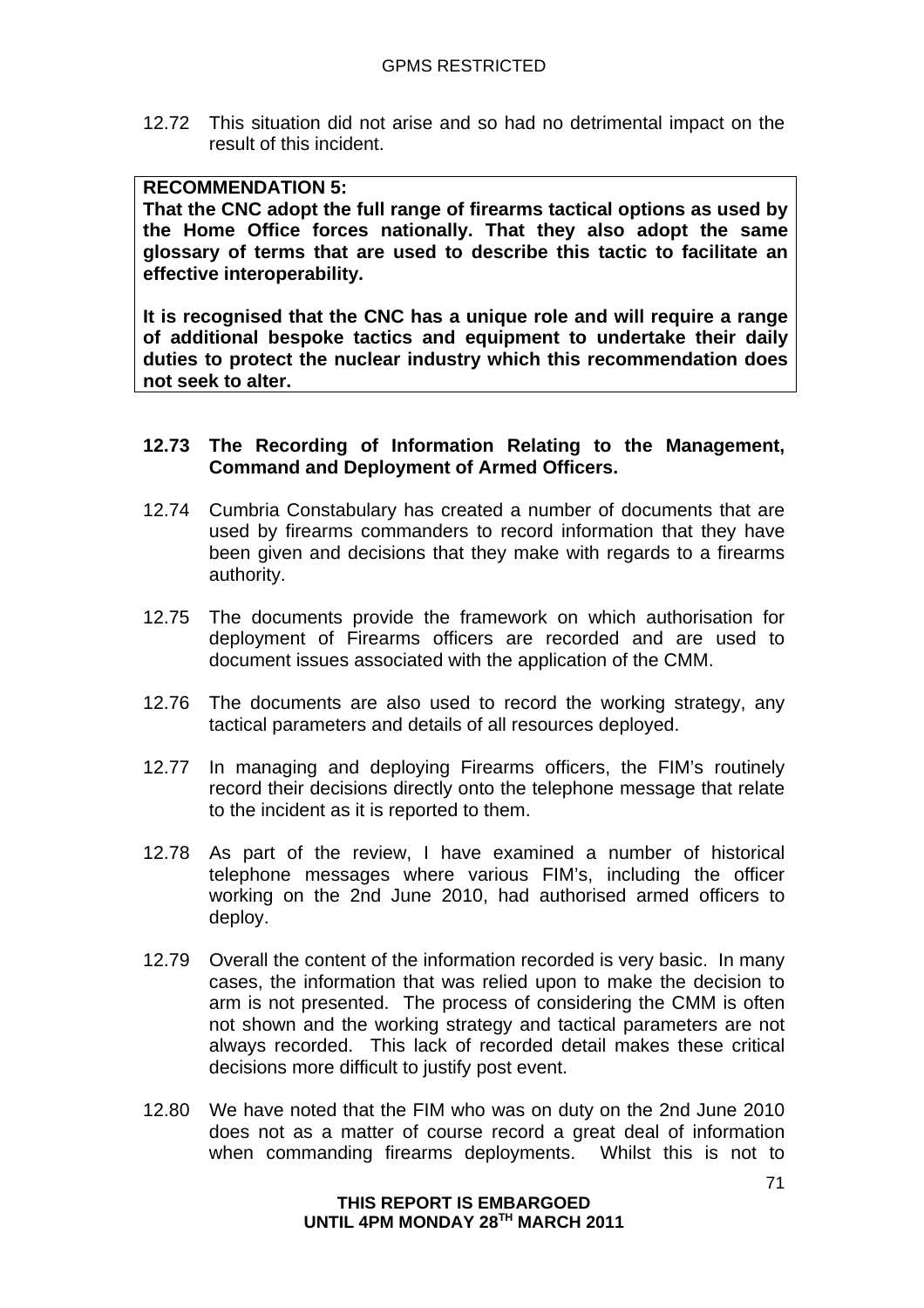### GPMS RESTRICTED

suggest criticism of his ability, the review team would recommend that as a minimum the following information should be recorded.

- A brief summary of information.
- Application of the CMM
- Authority to arm (or not) and the time of that decision
- The working strategy
- The tactical parameters
- The tactical options (inc. the preferred option)
- Notification of Tactical Advisor
- Time of arrival of Tactical Advisor
- Amendments to tactical options based on tactical advice
- Notification of Strategic Firearms Commander
- Any changes to strategy as a result of their direction
- Handover to Tactical Firearms Commander and time of transfer of command
- 12.81 It is appropriate to record this information onto a telephone message as long as the information can be accessed by the firearms department for statistical and quality assurance purposes.

## **RECOMMENDATION 6:**

**That Cumbria Constabulary reviews the manner in which their Force Incident Managers contemporaneously record their decisions in respect of authorising the deployment of armed officers.** 

**The use of a loggist in more complex incidents would be a particularly useful consideration.** 

**The use of a Dictaphone has been a useful means of capturing decisions where the pace of an incident means that the recording of written material is impracticable.**

#### **12.82 Call Signs**

- 12.83 Cumbria Constabulary has a call sign structure that identifies patrols to the role that they perform.
- 12.84 The call signs allocated to officers performing ARV duty are not immediately obvious. Call signs ending in a "0" indicate that the vehicle is being used as an ARV.
- 12.85 On the 2nd June 2010, staff who were trained Authorised Firearms Officers (AFO's) but, at that time not performing an armed role, were requested to take possession of firearms and create additional ARVs.
- 12.86 Some were able to access vehicles that are routinely used for ARV duty, whilst others used vehicles that were readily available.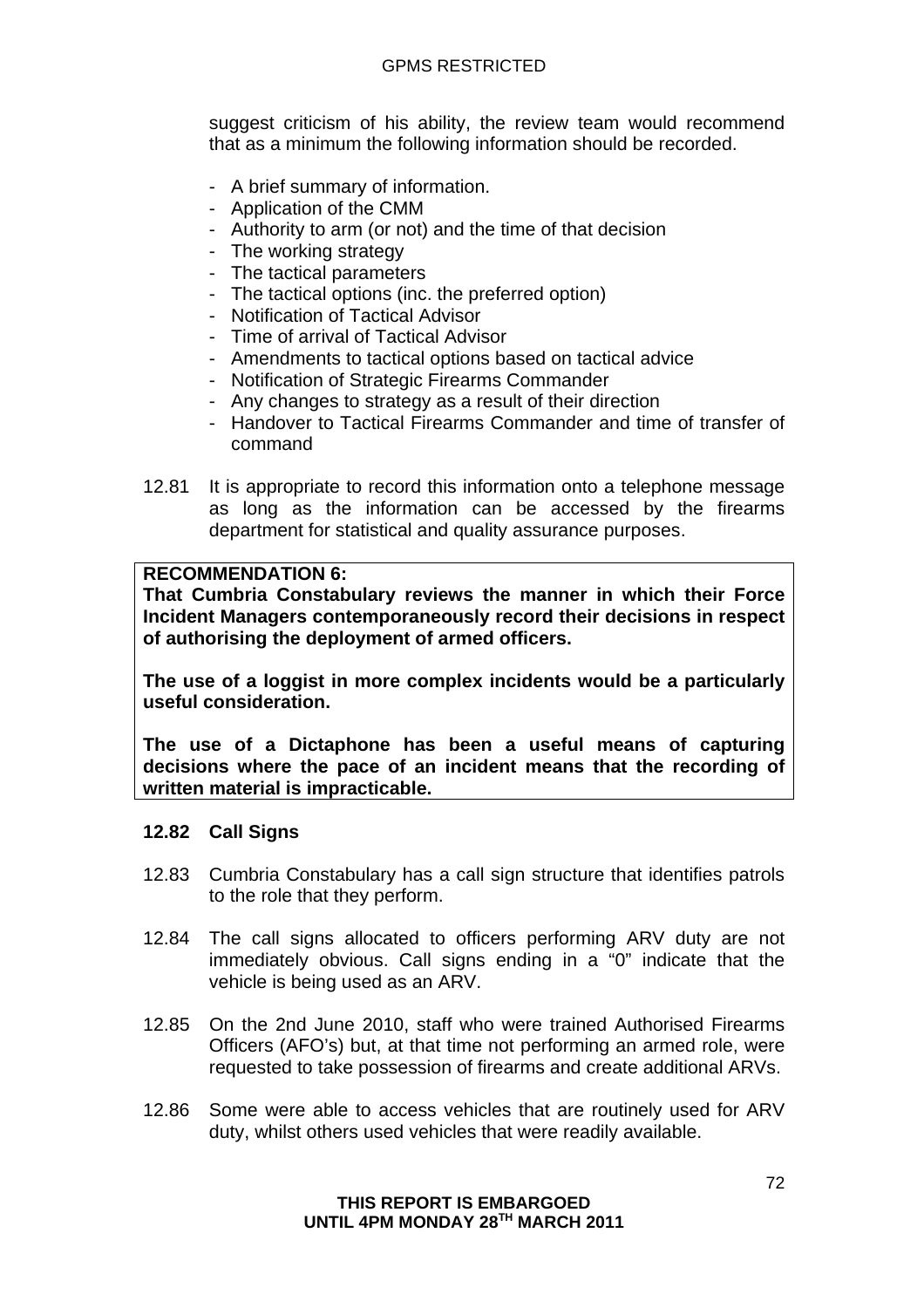- 12.87 As a result, a mixture of call signs were used which did not support the immediate recognition of them being used by armed officers.
- 12.88 The FIM and Tactical Firearms Commander would not have been able to distinguish which patrols were ARVs and therefore could not gain an accurate appreciation of the armed assets they had at their disposal.

#### **RECOMMENDATION 7:**

**That Cumbria Constabulary create a readily recognised call sign structure for its resources that more accurately identifies their role, their usual geographic location and most importantly whether they are an armed resource.** 

#### **OBSERVATION 13:**

**That Cumbria Constabulary consider raising the subject of call signs with the ACPO Lead for Airwave Communications. If the UK were to adopt a national call sign structure for specialist roles, any patrol deployed on mutual aid would be immediately recognised.** 

**(This would be particularly useful for PSU's, Dog Handlers, DVI Teams, Negotiators, Search Teams and Firearms Officers).** 

#### **12.89 Automatic Resource Location System (ARLS)**

- 12.90 Effective communication between operational police officers and police staff is an important element of an effective command and control system. The majority of operational staff routinely carry a police radio whilst performing their duties and the majority of police vehicles also have a radio fitted within.
- 12.91 All radios are permanently linked to the communication network and ARLS converts this link to accurately identify where each radio is located. The force control room can simply view a map on which all police patrols are displayed. The nearest resources can be identified where there is an incident requiring police attendance.
- 12.92 Cumbria Constabulary do not utilise ARLS.
- 12.93 During this incident, the ability for the FIM and the Tactical Firearms Commander to be able to see the exact location of its patrols, particularly the ARVs, would have been a significant advantage.
- 12.94 Derrick BIRD drove a considerable distance during the incident and at all times Cumbria Constabulary were trying to coordinate its response to intercept him.
- 12.95 Due to the large geographic area and sparsely populated communities, this system would have allowed a live time view on a

#### **THIS REPORT IS EMBARGOED UNTIL 4PM MONDAY 28TH MARCH 2011**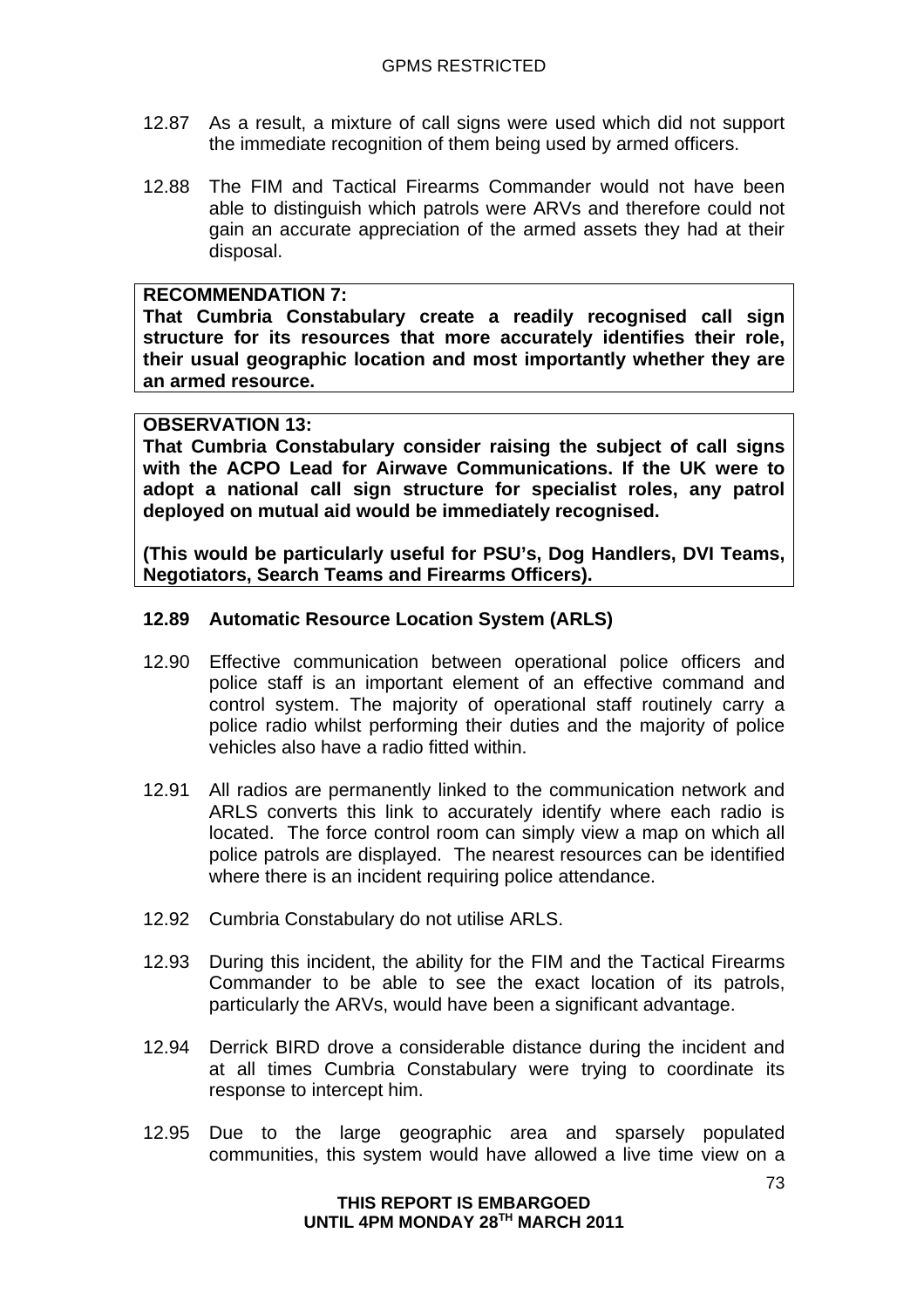map of police deployments over which the latest intelligence on the location of the suspect could be overlaid.

- 12.96 This would have provided a valuable tool to the Tactical Firearms Commander in an extremely complex and fact moving incident.
- 12.97 As a result of this incident Cumbria Constabulary have planned to introduce this system and this fact is presented within the evidence provided to the inquest into this incident.

#### **RECOMMENDATION 8:**

**That Cumbria Constabulary completes its planned introduction of ARLS.**

#### **12.98 Helicopter (Air Support) to Cumbria Constabulary**

- 12.99 Cumbria Constabulary does not have its own Air Unit and relies on collaborative arrangements with neighbouring forces. This arrangement involves reimbursing neighbouring forces for Air Support services.
- 12.100 Cumbria has an excellent relationship with the military Search and Rescue service and the Coastguard who operate routinely around the Cumbrian Mountains, lakes and coastline.
- 12.101 Cumbria Constabulary regularly calls upon these organisations to support them when they are dealing with missing climbers and walkers or those taking part in the water based activities on the large expanses of water that exists within the county.
- 12.102 On the 2nd June 2010, Lancashire Constabulary Air Support Unit provided support to Cumbria with the use of their helicopter.
- 12.103 In order for the Lancashire helicopter to fly to West Cumbria, a significant amount of fuel is used simply to reach the coastline towns. This clearly reduces the effective flying time that the service can provide without having to relocate in order to refuel.
- 2.104 Cumbria Constabulary also notified the control room at RAF Kinloss who provide the coordination of military Search and Rescue aircraft. A number of military helicopters were deployed to assist with the police response and in particular to assist with any casualty evacuation.
- 2.105 The military aircraft did not appear to have communication systems that were compatible with the police systems, meaning that they were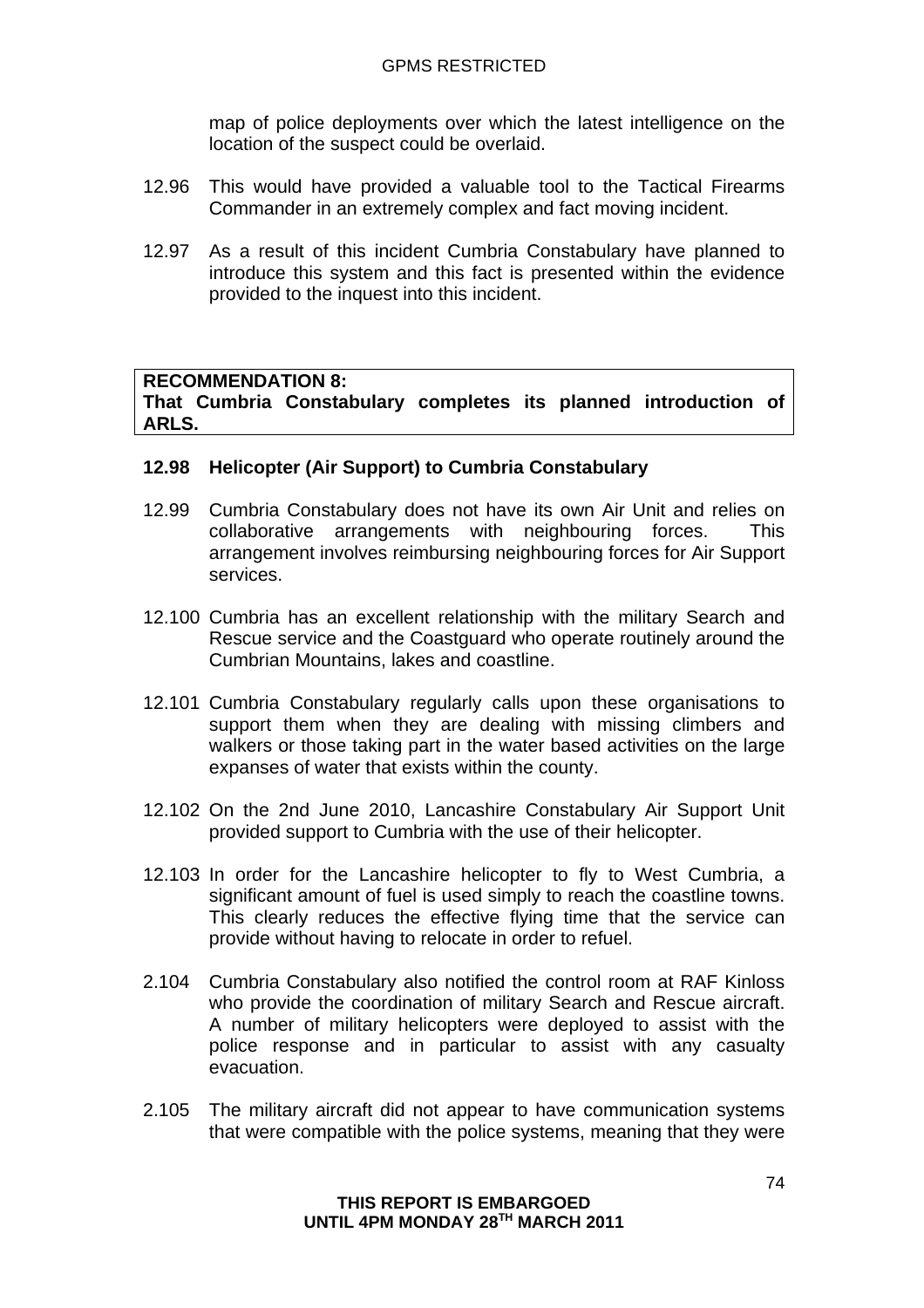not effectively tasked. In fact the majority of the military aircraft landed at Workington and were not further deployed.

- 2.106 Calls to the Ambulance Service also prompted the deployment of the Yorkshire air ambulance service.
- 2.107 The air ambulance was used in a casualty evacuation of Harry BERGER but its potential was not fully realised.
- 2.108 As a result, a significant number of air assets were available to Cumbria Constabulary, but it is clear that these aircraft were not used to maximum effect.

### **OBSERVATION 14:**

**Cumbria Constabulary may wish to re-examine the standard operating procedures and interoperability between the various organisations that provide air support within Cumbria.** 

**The difficulties that were presented with the use of the helicopters were not unique to the police service. Their primary use was casualty evacuation and therefore the Ambulance Service should play a pivotal role.** 

**Visibility for the staff within the various helicopters was particularly poor on the 2nd June 2010. The low cloud made flying particularly difficult. The crews of each of the aircraft should be commended for their perseverance.** 

#### **2.109 Armed response arrangements**

- 2.110 In common with other forces of a similar demographic nature, Cumbria Constabulary's ARV's are not deployed solely on firearms related duties. On a day to day basis their main duties relate to roads policing. The vehicles are however also equipped as ARV's crewed by Authorised Firearms Officers (AFO).
- 2.111 When the vehicle is being deployed in its dual function, firearms are carried within a safe in the vehicle. Authorised access to these firearms relies on the authority of the relevant firearms commander, except where officers 'self authorise' in response to a perceived immediate threat to life.
- 2.112 The majority of police forces in Great Britain now deploy their armed officers with sidearms being worn at all times.
- 2.113 Coincidentally, my own force (West Mercia Police) and Cumbria Constabulary are two of those forces where officers performing an ARV role do not operationally patrol wearing holstered weapons.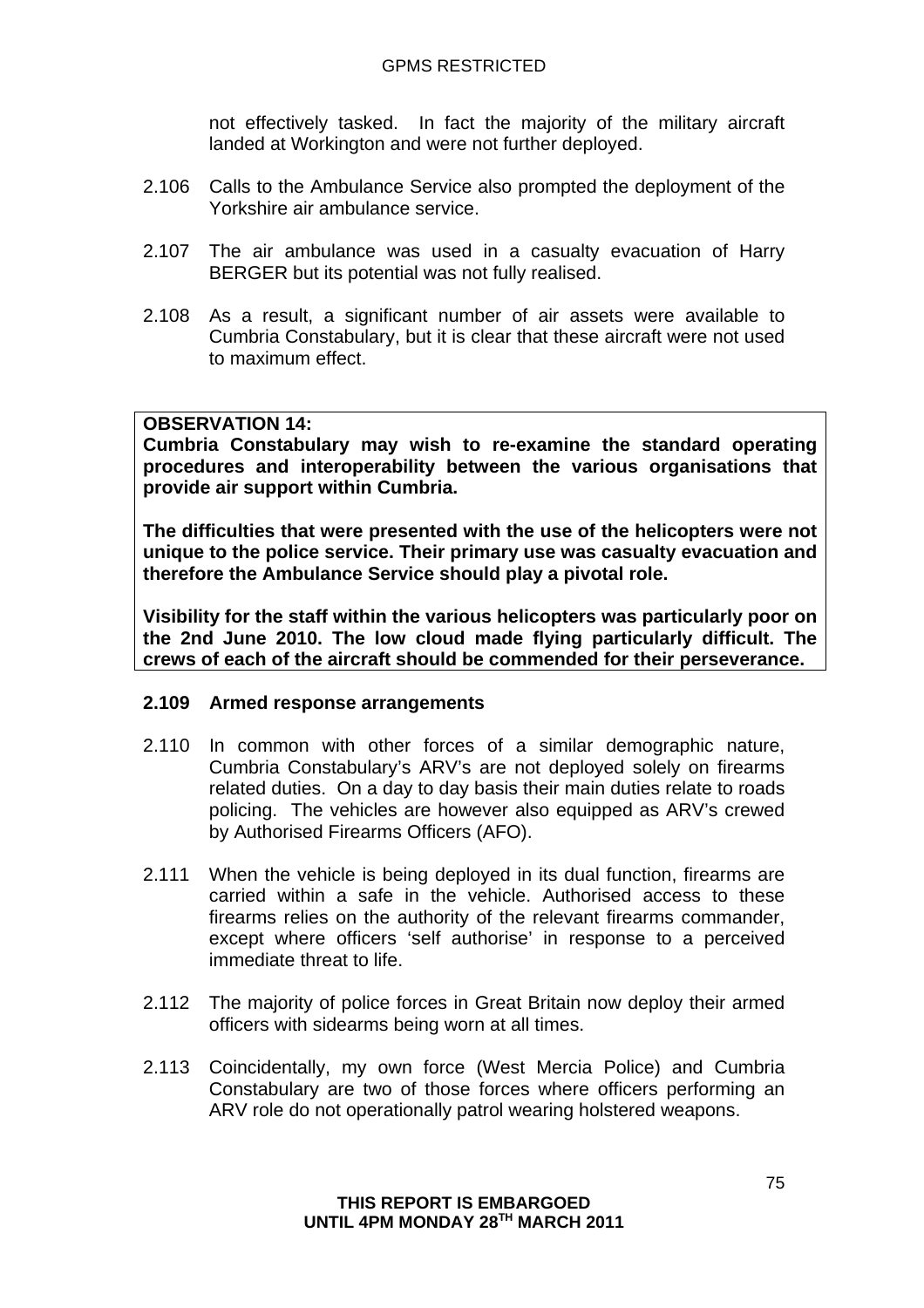#### GPMS RESTRICTED

2.114 The fact that Cumbria Constabulary does not deploy its ARV's in this way had no bearing on the outcome of this incident.

#### **OBSERVATION 15:**

**That Cumbria Constabulary take the opportunity to reassess its position with regards to the overt carriage of firearms by its ARV crews.**

2.115 NB. West Mercia Police is also reviewing its position on routine arming.

#### **2.116 Accreditation of the Firearms Commanders**

- 2.117 As one of the most significant members of staff involved with the management of the firearms response on the 2nd June 2010, I have examined the training and experience of the FIM to ensure compliance with policy and procedure.
- 2.118 It is clear that the FIM is very experienced and has worked within the control room for many years.
- 2.119 The FIM has successfully completed the original courses that were required to enable him to manage firearms operations.
- 2.120 The role of the Tactical Firearms Commander has evolved over the years and some significant amendments have been made to the role and the way it is conducted.
- 2.121 On the 1st November 2009 the previous Manual of Guidance that was used to manage firearms operations was replaced by The ACPO Manual of Guidance on the Management, Command and Deployment of Armed Officers.
- 2.122 Greater emphasis was placed on the Tactical Firearms Commander to manage a firearms incident and to provide the armed officers with clear tactics and command during every aspect of the operation.
- 2.123 As per national guidelines, Cumbria Constabulary updated every firearms commander with the training in relation to the new manual as part of their re-accreditation process.
- 2.124 The FIM who was on duty during this incident was due to leave his current role within the Control Room and so did not attend the training.
- 2.125 For personal reasons that have no relevance to the review process, the FIM did not leave his current role and as a result, continued to perform his role without the advantage of the additional training.

#### **RECOMMENDATION 9:**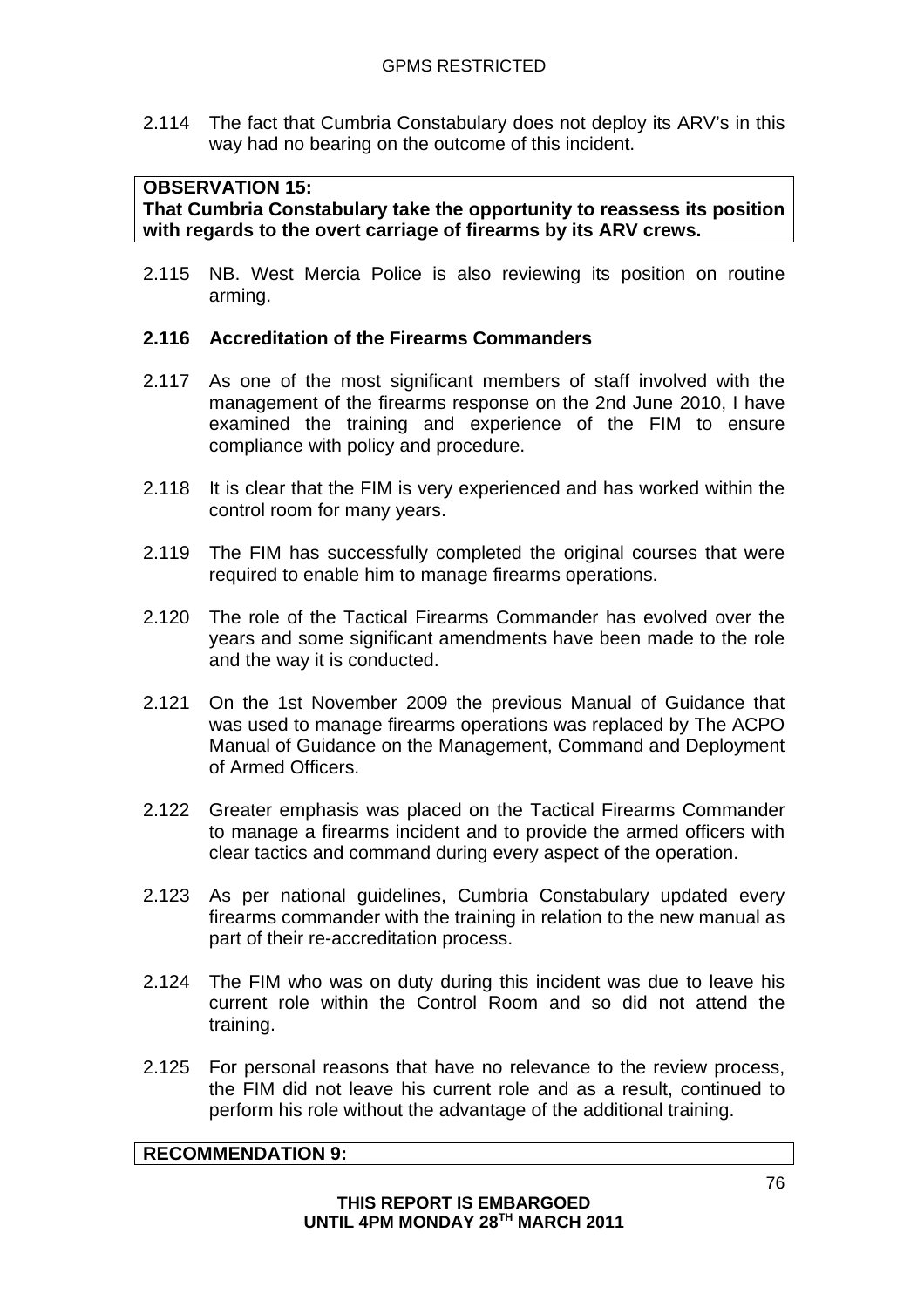**Cumbria constabulary should instigate a process for monitoring the accreditation retraining of all Firearms Commanders so as to ensure that all accreditations remain current.**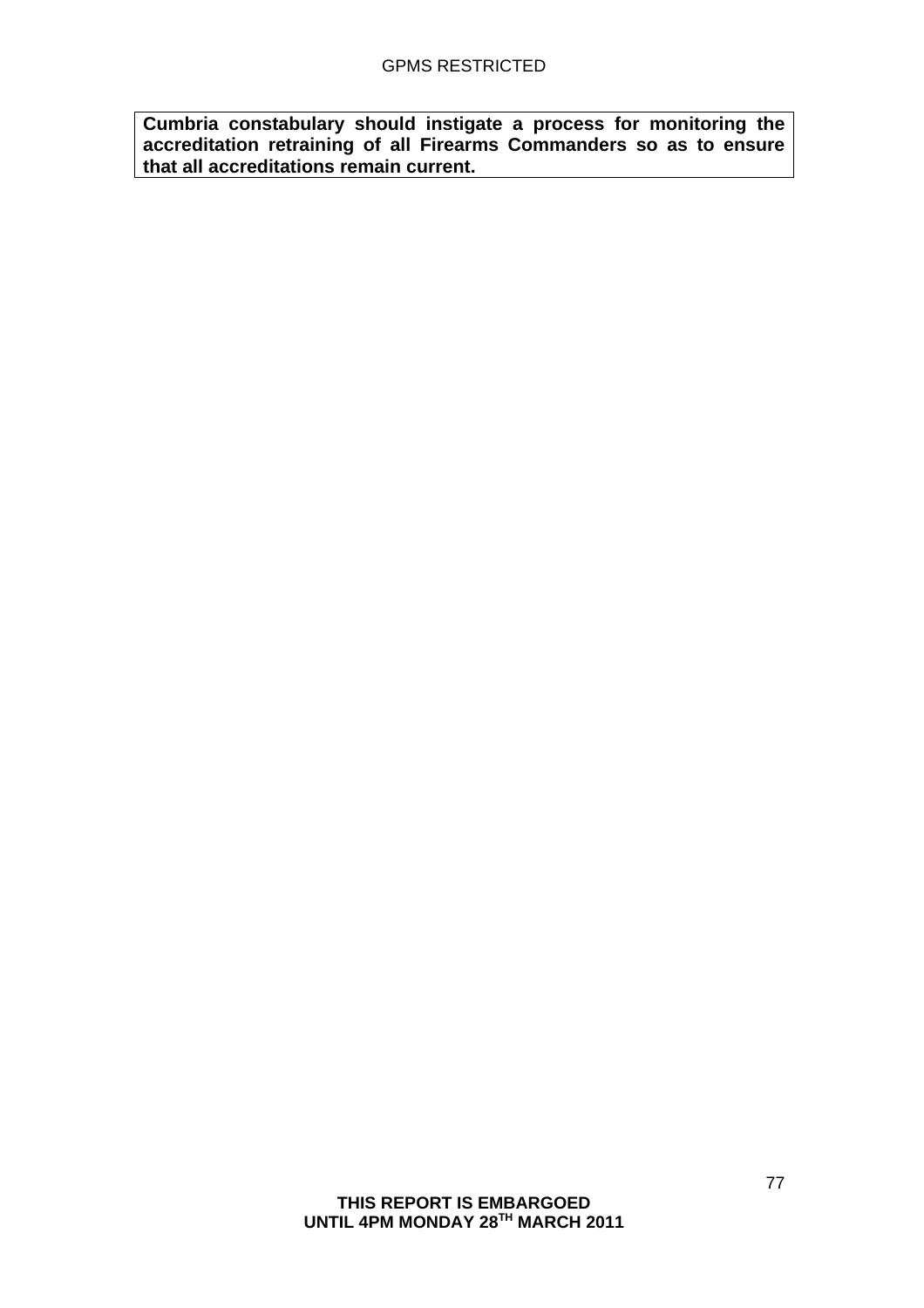### **SECTION 13**

# **RELEVANT BACKGROUND INFORMATION IN RELATION TO DERRICK BIRD**

- 13. Derrick BIRD was born in Whitehaven on 27th November 1957 and was, therefore, 52 years of age at the time of this incident. He lived at 26 Rowrah Road, Rowrah, West Cumbria. He owned this property and had no outstanding mortgage.
- 13.1 Derrick BIRD had lived with his partner between 1978 1994 during which time they had two children.
- 13.2 Derrick BIRD had always lived in Cumbria and was educated at local schools before taking various employment opportunities within the county.
- 13.3 A valid question that has been raised within the media following this incident is whether Cumbria Constabulary should have known about the risks posed by Derrick BIRD and whether they missed any opportunity to prevent the events of 2nd June.
- 13.4 To answer this, the review has sought to establish all previous contact that Derrick BIRD has had with Cumbria Constabulary in order to identify if there had been any opportunities for them to recognise the potential risks that he posed. This will obviously include the contact during which the firearms and shotgun licences were granted and renewed.
- 13.5 The following summary outlines each occasion that records will show that he had any contact with the police service.

#### **13.6 Assaults / Road Traffic Collisions/Crimes**

- 13.7 Between 24th and 25th March 1998, Derrick BIRD'S car was stolen from outside his house. The vehicle was subsequently abandoned nearby. No-one was convicted for this offence.
- 13.8 On 21st February 1999, three youths made off from his taxi without paying; one was caught and later convicted.
- 13.9 On 4th October 2002, Derrick BIRD was assaulted outside Fusion Nightclub in Workington. He claimed to have been kicked in the face after being knocked to the floor by the offender. He had a broken nose and a swollen upper lip. He later withdrew his complaint as he did not wish to attend court.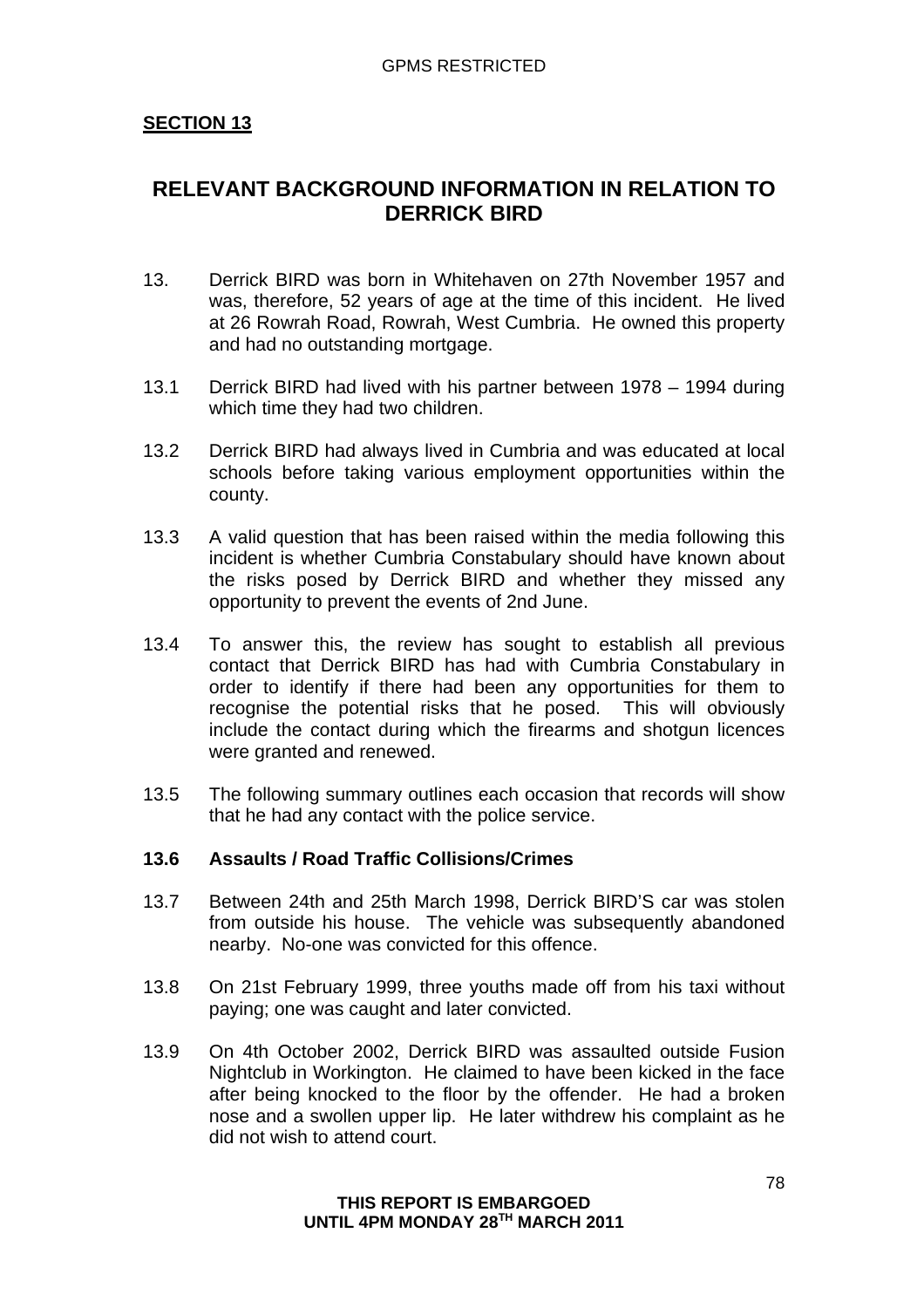- 13.10 On 7th October 2007, Derrick BIRD was assaulted by passengers from his taxi. He had a laceration to his head which required medical attention. He also had broken dentures and a chipped front tooth and suffered a bruised right shoulder. He was admitted to hospital overnight. A suspect was charged and convicted for this offence.
- 13.11 On 15th February 2008, Derrick BIRD reported damage to his taxi whilst outside Shakers on Duke Street, Whitehaven. A suspect was charged and convicted for this offence.
- 13.12 On 28th May 2009, Derrick BIRD attended the Accident and Emergency Department at West Cumberland Hospital after a road traffic collision. He had pain to the right side of his neck and shoulder. He was diagnosed with a sprained neck and discharged. On 3rd June 2009 he requested a physiotherapy assessment in relation to an accident claim.
- 13.13 There is no indication that during the timeframe of these incidents Derrick BIRD was suffering any breakdown of his mental health. There is no reference within the Cumbria Constabulary records that any police officers who had dealings with Derrick BIRD as a result of these incidents, raised or documented any concerns about his emotional or mental state.

#### **13.14 Medical**

- 13.15 The investigation team have identified that in 1994, Derrick BIRD began to suffer from back pain whilst subcontracting as a joiner. This is why he changed his employment and became a taxi driver.
- 13.16 As a result of the two assaults and the road traffic collision referred to above, Derrick BIRD was treated at West Cumberland Hospital, Whitehaven.
- 13.17 On 31st January 2008, he saw a Doctor as he was feeling stressed following the assault in 2007 and felt under pressure to keep working. He disclosed he was getting flashbacks and there was an ongoing court case. He stated it had affected his work and he was finishing early on Friday and Saturday nights. He also stated that he thought about the incident daily and had flashbacks most days.
- 13.18 On 23rd February 2010, Derrick BIRD attended his Doctors complaining of losing his sense of smell, which had been getting progressively worse over the previous ten months. He received nasal spray and antibiotics.
- 13.19 On 11th May 2010, he attended his Doctors again complaining of loss of smell. He received a different nasal spray and antibiotics and was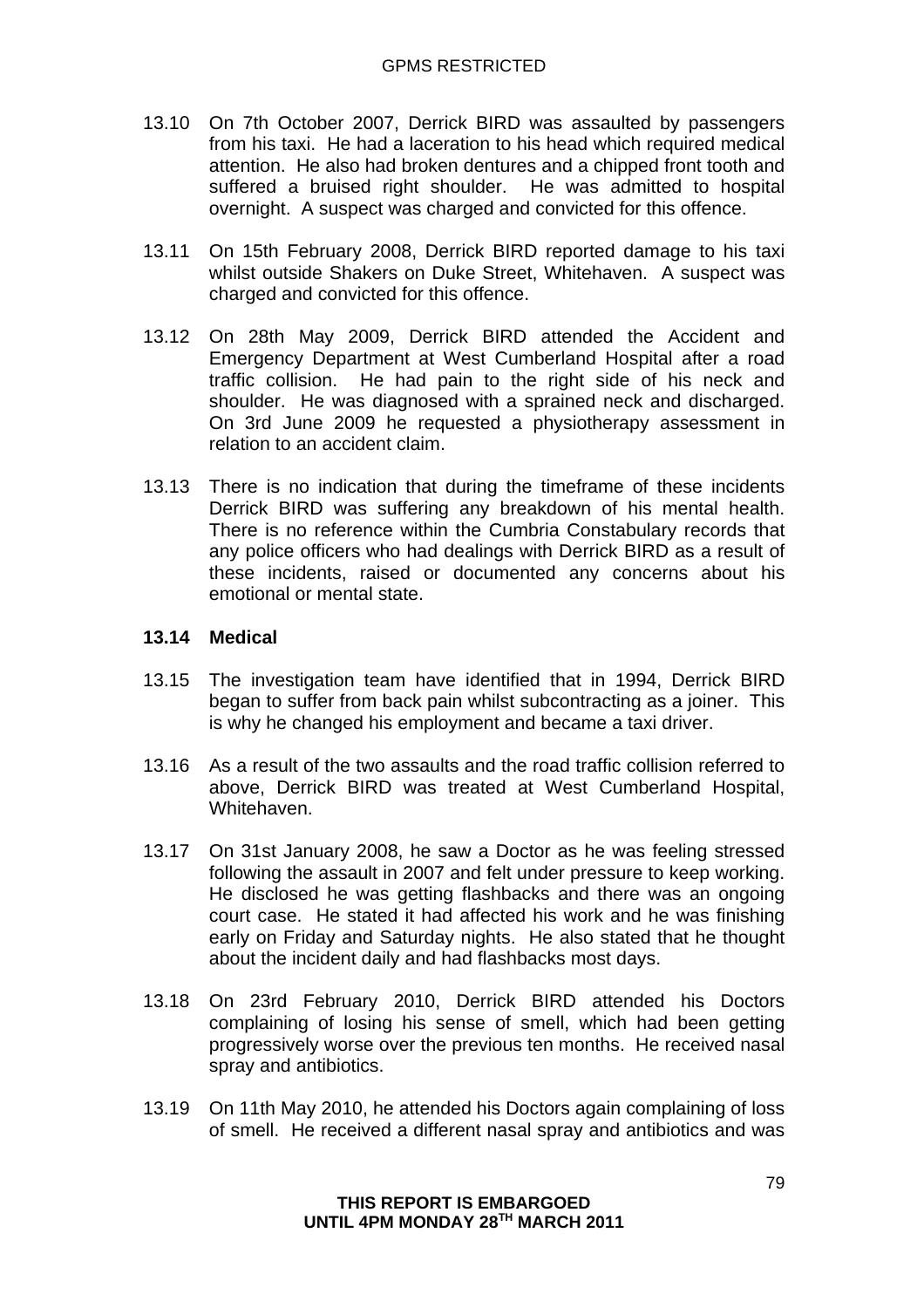referred to an ear nose and throat specialist. He also reported feeling "down" on this visit.

- 13.20 Derrick BIRD was due to attend an Ear Nose and Throat Surgery on 23rd July 2010.
- 13.21 Cumbria Constabulary had no knowledge of any detail within these consultations with his GP or local hospital. Currently there is no requirement for Health Officials to be alerted to the fact that a patient holds a shotgun or firearms licence.
- 13.22 The separate Peer Review into the firearms licensing has made specific recommendations about information sharing between the police service and the medical profession where the patient holds a firearms or shotgun certificate.

#### **13.23 Vehicles**

- 13.24 Derrick BIRD owned a dark grey Citroën Xsara Picasso, Registration Number, ND55ZFC. The vehicle was lawfully owned and maintained and with the exception of the traffic collision previously referred to, his vehicle ownership did not result in any contact with the police.
- 13.25 All taxi licensing issues were managed by the local licensing authority and again there is no evidence that Cumbria Constabulary were involved in any aspect of this process.

#### **13.26 Interests and Hobbies**

- 13.27 Derrick BIRD was a member of a local diving club and enjoyed his scuba diving. This hobby involved overseas travel to countries such as Thailand.
- 13.28 In addition, he enjoyed clay pigeon shooting and rough shooting on local farmers' land.
- 13.29 I have found no links between this aspect of his life and any interaction with Cumbria Constabulary.

#### **13.30 Previous Arrests/Incidents**

- 13.31 On 16th January 1998, the Police attended a domestic abuse incident at 26 Rowrah Road. No details were forthcoming and both parties were drunk. There were no complaints and no arrests were made.
- 13.32 On the 15th November 1999, Derrick BIRD was arrested for demanding money with menaces but no further action was taken.

#### **13.33 Previous convictions**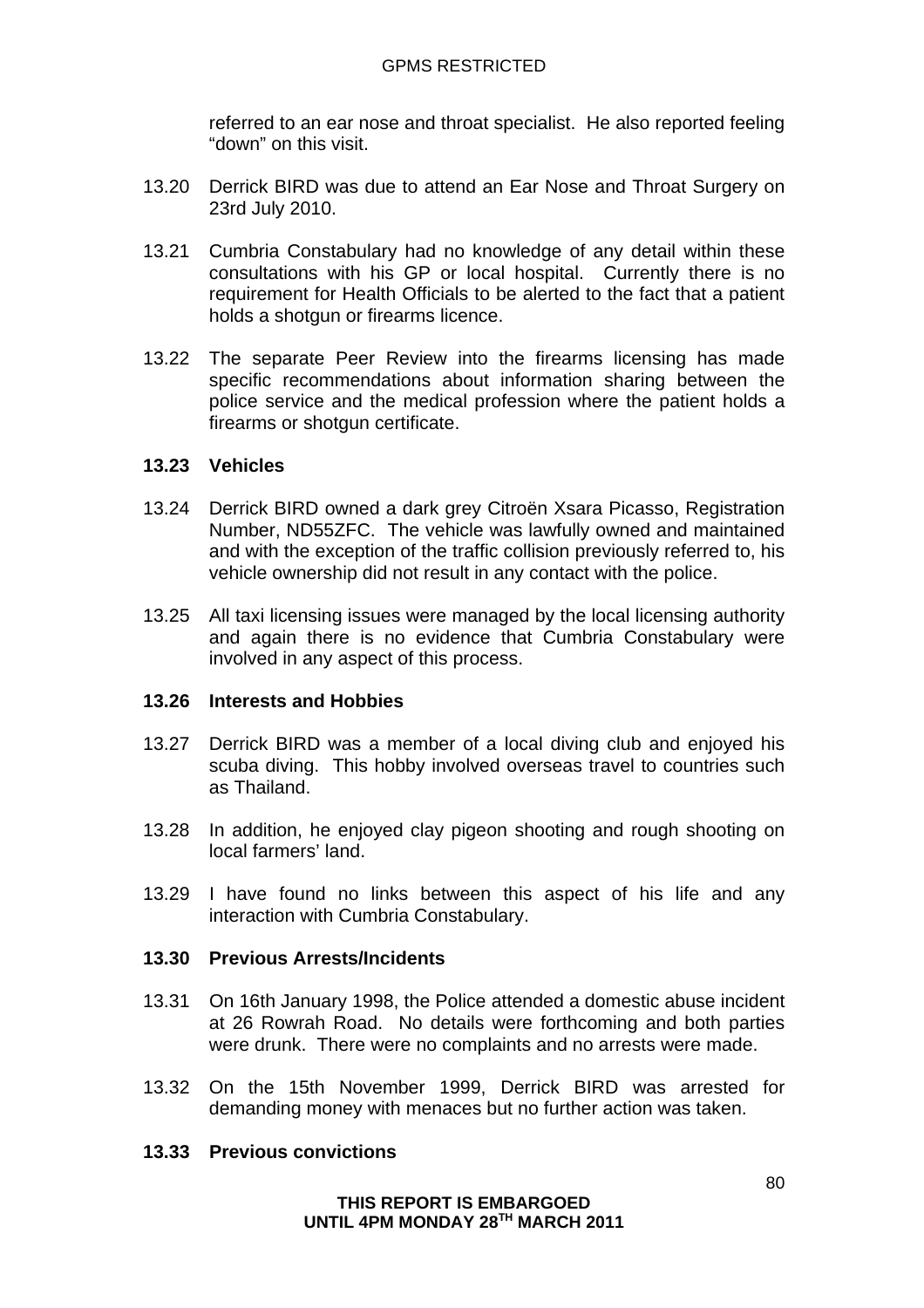- 13.34 In July 1990, Derrick BIRD was arrested for theft and handling stolen items from BNFL Sellafield, where he was employed. His employment was terminated and he received a suspended sentence at Carlisle Crown Court.
- 13.35 He also had one previous conviction for driving with excess alcohol.

#### **13.36 Firearms licensing**

- 13.37 Derrick BIRD had been initially granted a shotgun certificate on 19th November 1974. This certificate was continuously renewed up until his death.
- 13.38 He was subsequently issued with a firearms certificate on 21st March 2007.
- 13.39 The Firearms certificate was issued with the authority to purchase a .22 rifle and a .22RF sound moderator.
- 13.40 The licensing conditions restricted the quantity of ammunition that could be held and Derrick BIRD was authorised to purchase a maximum of 500 rounds of ammunition in any single transaction and could hold a maximum of 1500 rounds of ammunition at any one time.
- 13.41 On 27th March 2007 Derrick BIRD bought a .22 rifle, a sound moderator, a 10 shot magazine and 500 rounds of .22 rim fire ammunition.
- 13.42 As a result of these purchases, on the 2nd June 2010 Derrick BIRD was known to have lawful possession of;
	- a 20 Gauge Breda shotgun, single barrelled, with a serial number of 041906,
	- a 12 Gauge Winchester over and under shotgun with the serial number K435377
	- a 12 Gauge Fisher side by side shotgun with the serial number 33188.
	- a .22LR rim fire calibre bolt action rifle fitted with a telescopic sight and a 10 round magazine.
- 13.43 On 9th May 2007, Derrick BIRD purchased 400 rounds of .22 ammunition.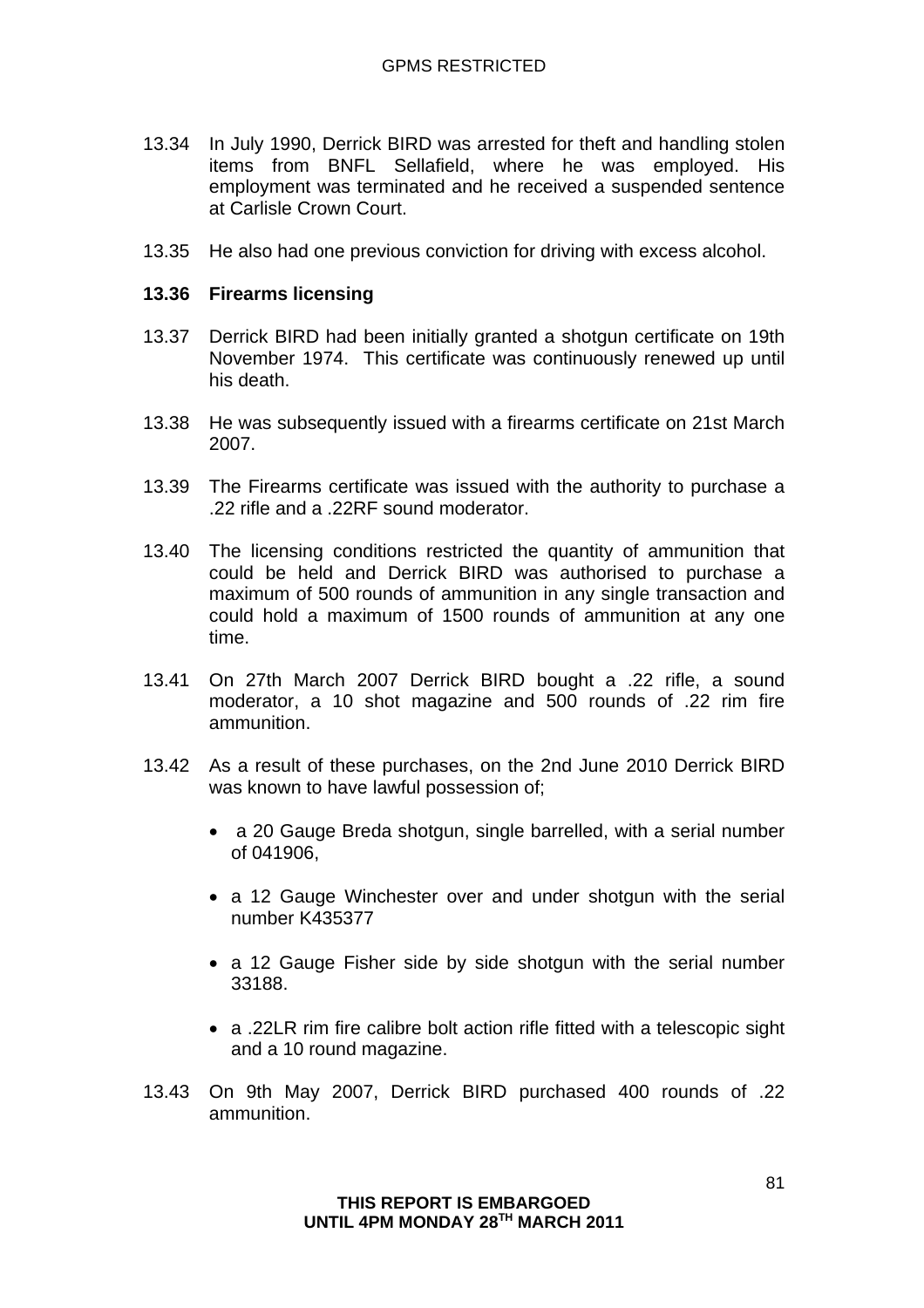- 13.44 On 30th April 2009, Derrick BIRD purchased a further 500 rounds of .22 ammunition.
- 13.45 The separate Peer Review had examined the issue of the firearms and shotgun licences and had concluded that Cumbria Constabulary had issued the licences appropriately.
- 13.46 This review does not seek to overlap with the findings of the firearms licensing review.
- 13.47 It is worthy of note that there are no adverse incidents relating to Derrick BIRD'S ownership of firearms that would have any impact on the findings of this report.
- 13.48 The contact between Cumbria Constabulary and Derrick BIRD would have been minimal with regard to his renewal of firearms licences as these are predominantly administrative functions for someone who has already been granted the licences.

#### **13.49 Derrick BIRD'S Finances**

- 13.50 It would appear that Derrick BIRD had recently become concerned over his finances after he had received letters from Her Majesty's Revenue and Customs (HMRC) who had queries relating to his low declaration of income.
- 13.51 In the weeks prior to the shootings, Derrick BIRD enlisted the assistance of his twin brother, David BIRD.
- 13.52 David had a close friend who was a solicitor, Kevin COMMONS. David suggested that Kevin would be able to assist his brother with his concerns.
- 13.53 Kevin attempted to help but advised him that he would benefit from more specialist assistance from an accountant and recommended someone who he knew, Peter ELLWOOD.
- 13.54 Derrick BIRD appears to have developed irrational fears about being imprisoned for the tax matters and formed the impression that his brother and Kevin COMMONS were conspiring against him.
- 13.55 A meeting was planned for the 2nd June 2010 for Derrick BIRD to meet Kevin COMMONS; he was sure that he would be arrested during this meeting and imprisoned.
- 13.56 Significant detail has been collated with regards to these facts and several friends have described how Derrick BIRD'S behaviour had become irrational in the weeks prior to the 2nd June.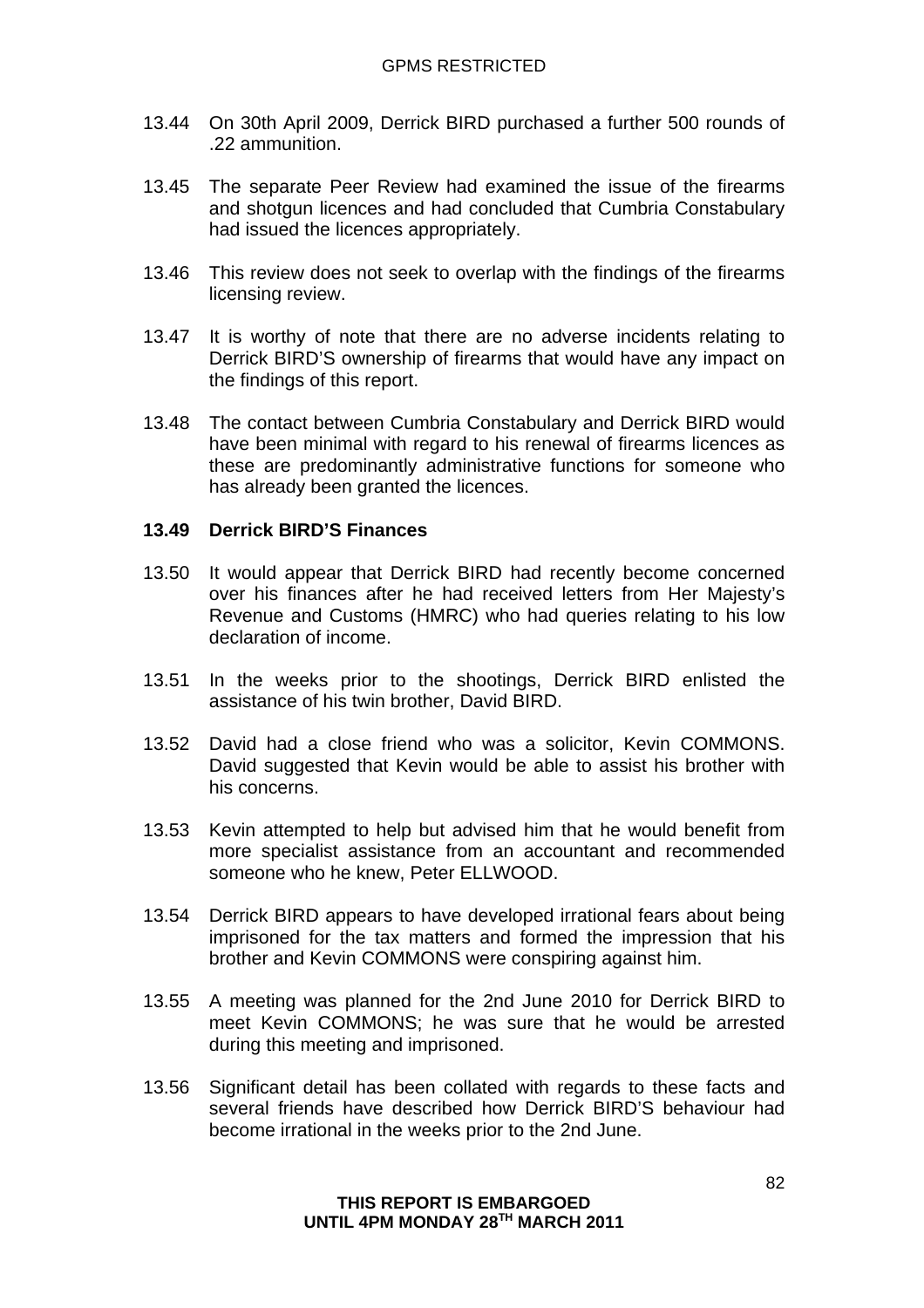- 13.57 Derrick BIRD had significant savings within his bank accounts and owned his home without a current mortgage.
- 13.58 Mr ELLWOOD, the Accountant, who was recommended to Derrick BIRD, had advised him that he had nothing to fear from the HMRC enquiry and that it was entirely routine.
- 13.59 Importantly, Mr ELLWOOD had informed Derrick BIRD that he would not be at risk of imprisonment and that the worse case scenario would be that the amount of income tax that he had paid would be recalculated and that he would have to pay an additional sum.
- 13.60 Due to the significant savings he had accrued, this should not have caused him any major difficulty.
- 13.61 Mr ELLWOOD had taken responsibility for managing contact with HMRC on Derrick BIRD'S behalf.
- 13.62 Cumbria Constabulary were not in a position to know that his emotional and mental state were showing signs of deterioration and he was losing any sense of perspective and proportion in respect of the HMRC investigation.
- 13.63 The HMRC would have had no cause to inform Cumbria Constabulary of their investigation.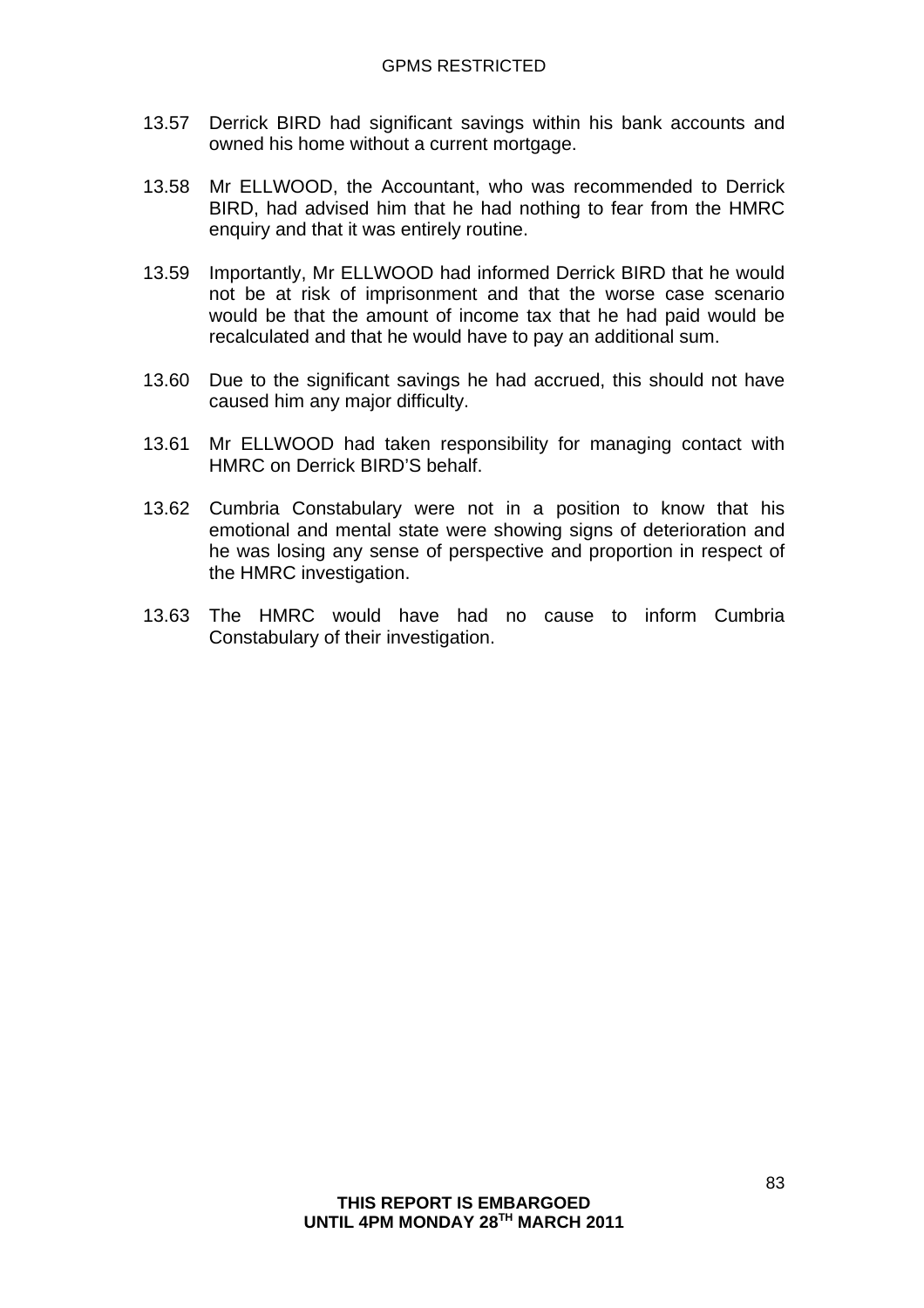### **SECTION 14**

# **CONCLUSION**

- 14. In response to the question, "Could this have been prevented before it started?" I am satisfied beyond any doubt that Cumbria Constabulary had no opportunity to prevent this incident prior to 2nd June 2010.
- 14.1 Given that Cumbria Constabulary were not made aware of Derrick BIRD'S deteriorating emotional and mental state, the Peer Review team are satisfied that there was no action that could have been taken by the force in preventing him from setting out on his shooting spree.
- 14.2 I am confident that the first opportunity Cumbria Constabulary had to mitigate the threat posed by Derrick BIRD was at 10.13 hrs on the 2nd June 2010 when they received the initial 999 call.
- 14.3 The entire incident from where Cumbria Constabulary were first made aware to the point where Derrick BIRD was last seen alive was only 2 hours. (10:13 am – 12:15 pm)
- 14.4 During this period he had travelled a distance of approximately 52 miles over terrain that he was very familiar with.
- 14.5 By the end of the incident there were in excess of 40 armed police officers actively engaged in the search for Derrick BIRD. The on-duty ARVs were supplemented by officers who were redeployed from Appleby Fair and by mutual aid from the CNC. The review team found that, hearing of the incident, many officers reported for duty from home and assisted in the search.
- 14.6 Throughout the incident police officers saw Derrick BIRD only twice. The first sighting was when the unarmed officers encountered him in Whitehaven at the beginning of the police response. The second occasion was at 11:32 hrs on the A595 between Holmbrook and Ravenglass, when the ARV passed him going the other way. On both occasions officers had no opportunity to stop him.
- 14.7 The Air Unit was actively looking for Derrick BIRD'S vehicle but never had sight of it at any stage during the search.
- 14.8 An incident of this nature will always result in investigation and review in an effort to learn lessons and possibly to apportion blame. I can not imagine any circumstances, under which a post incident review of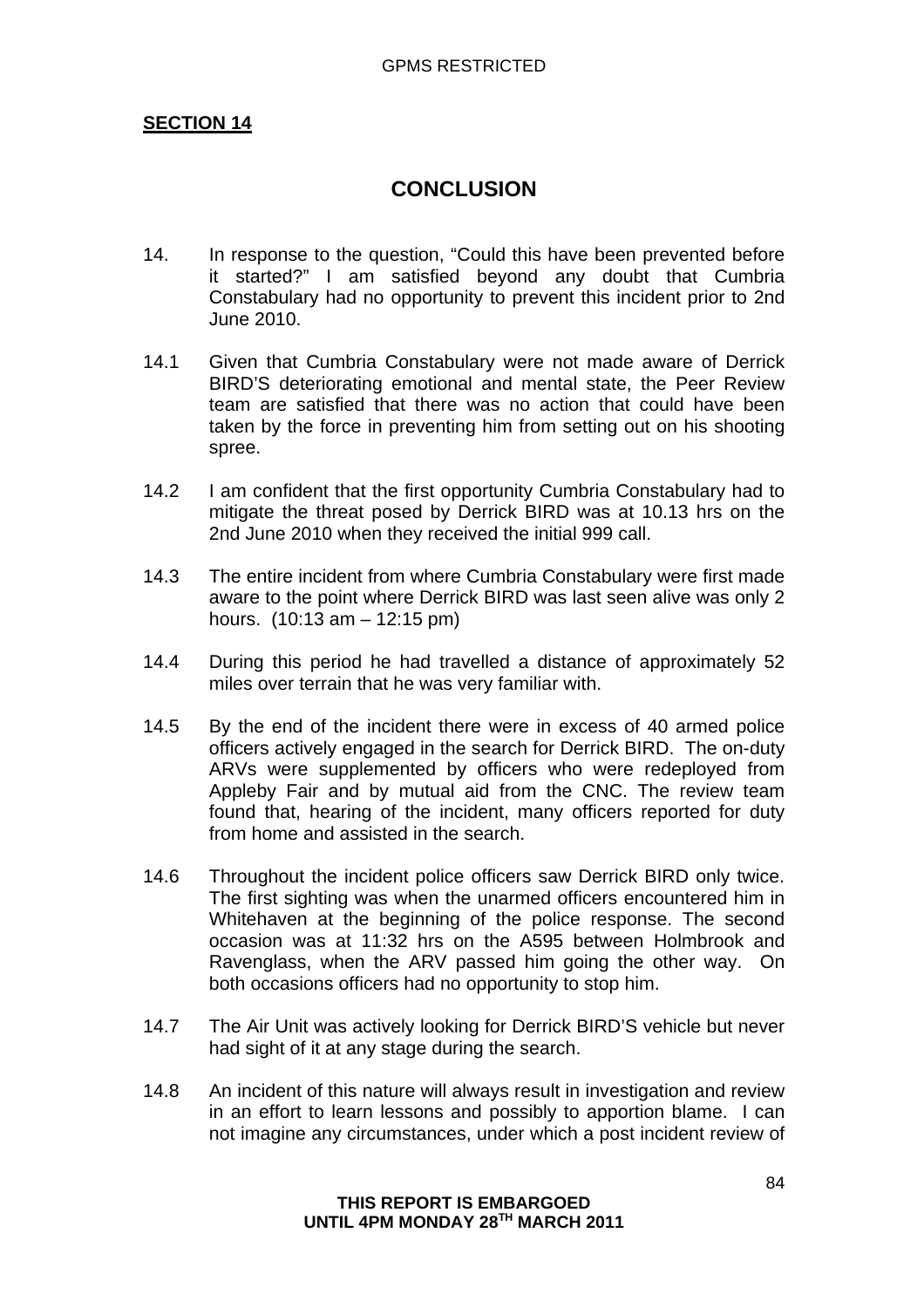#### GPMS RESTRICTED

an incident of this magnitude, would not expose areas of weakness in the response and make relevant recommendations.

- 14.9 This review has found areas of weakness in the response. For example, there should have been more clarity of command in the early stages. In addition, as both ARVs were in Penrith, West Cumbria did not have armed officers immediately available; however, this incident would have stretched any police force.
- 14.10 Overwhelmingly Cumbria Constabulary staff, whether in the control room or out on the ground, whether armed or unarmed, did their best to prevent Derrick BIRD from causing further harm. The review team is unable to conclude that had these areas of weakness not been present that he would have been stopped any sooner<sup>8</sup>.
- 14.11 We have found examples of bravery, for example, the officers who searched the woods and found Derrick BIRD'S body, and unselfish professionalism, for example, the control room operator who remained at her station despite the fact that her own family were in serious danger. We have also found examples of best practice, for example the individuals who took responsibility to think ahead and 'warn and inform' the public, I have no doubt this saved lives.
- 14.12 Derrick BIRD was responsible for this incident and to answer the Chief Constable's overriding question "was the response of Cumbria Constabulary reasonable under the circumstances?" My response is unequivocally "yes".

 $8$  A summary report of where the Review team have recognised good practice and incidents of individual work that is worthy of recognition is attached at Appendix 5